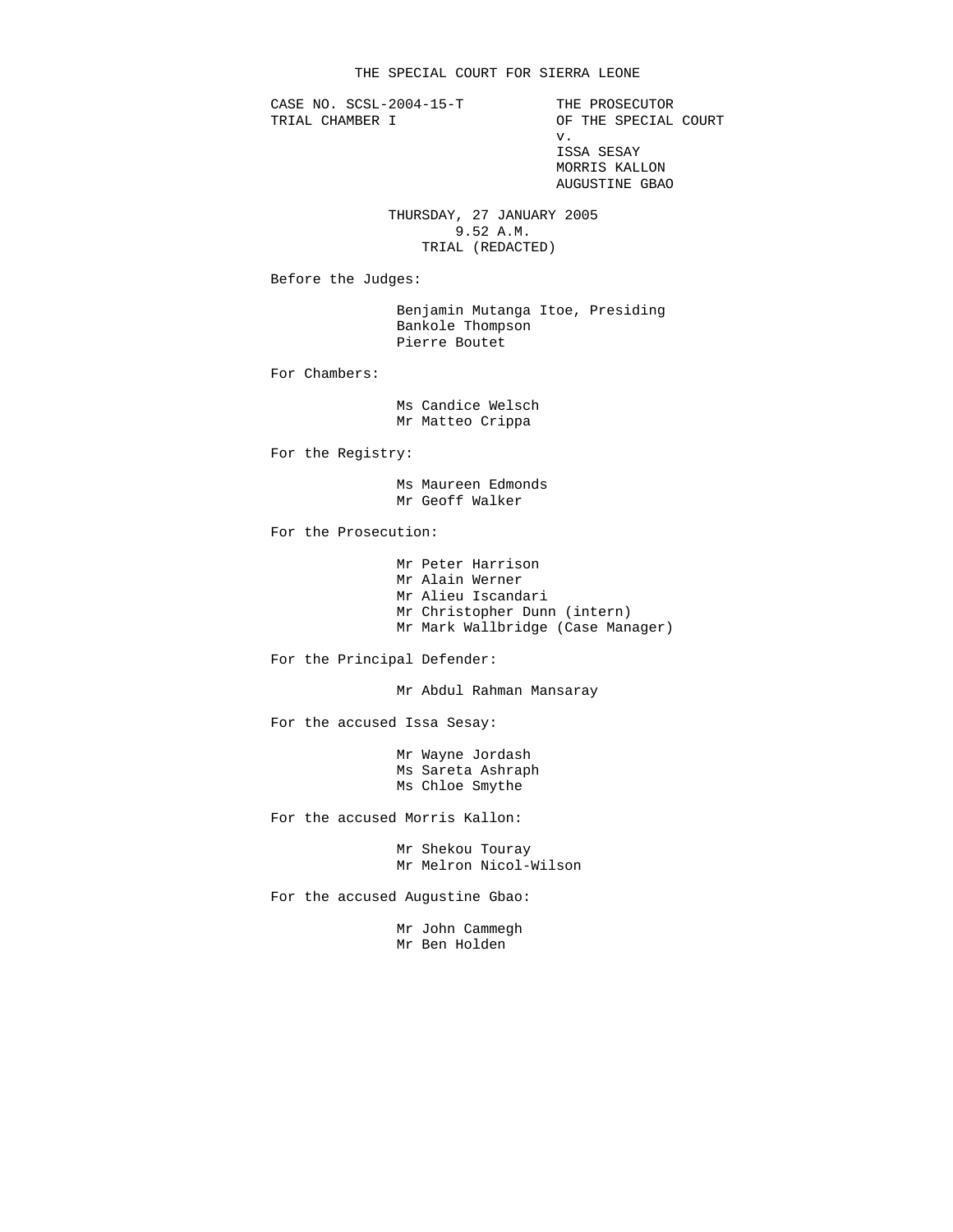1 [HS270105A - EKD] 2 Thursday, 27 January 2005 3 [The accused not present] 4 [The witness entered court] 5 [Open session] 6 [Upon recommencing at 9.52 a.m.] 7 PRESIDING JUDGE: Good morning, learned counsel. Good 8 morning, Mr Witness. 9 THE WITNESS: Good morning, sir. 10 PRESIDING JUDGE: Just before we start, the Chamber would very 11 much appreciate the cooperation of counsel with the aim 12 of enabling us to begin our session precisely at 9.30. 13 We would be very much obliged. This should happen, 14 because we have noticed that a lot of time has been lost 15 between 9.30 and 10.00 and it is pushing our timetable 16 backwards. We would appreciate the cooperation of 17 learned counsel for us to start our sessions exactly at 18 9.30, please. I suppose we are fully understood in the 19 statement that we are making. Thank you very much. 20 Mr Cammegh, this said, you may please proceed. 21 WITNESS: TF1-071 22 CROSS-EXAMINED BY MR CAMMEGH: [Continued] 23 MR CAMMEGH: Thank you. 24 Q. Morning, Mr Witness. 25 A. Yes, morning. 26 Q. I think where we left off yesterday you had -- 27 PRESIDING JUDGE: And, please, it seems Mr Cammegh has -- 28 let's take it that he has one hour to go. The Chamber

29 would like to indicate that we would not be able to take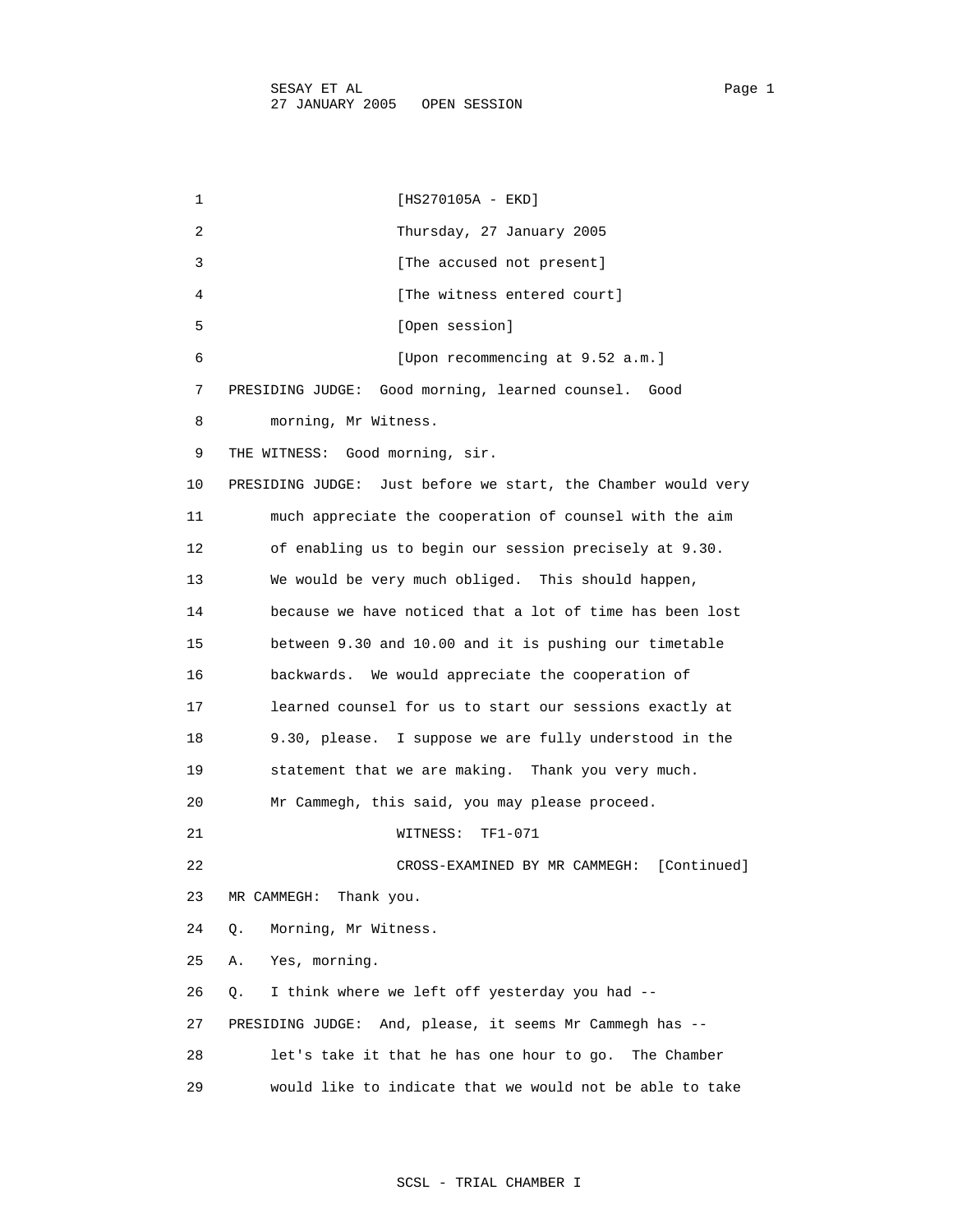1 the evidence of the child witness, because the ruling is 2 not quite ready to enable us to proceed with the 3 testimony of this witness. So we would be asking the 4 Prosecution to agree with the Defence on a substitute 5 witness who we can proceed with as soon as we are through 6 with this witness. I suppose we are understood here as 7 well. Thank you. Mr Cammegh. 8 MR CAMMEGH: Can I just say this, Your Honour, I think it 9 would be wrong for me not to do so: I am always ready at 10 9.30 to start. 11 PRESIDING JUDGE: No, no, no, Mr Cammegh, don't you worry, it 12 was a general comment. 13 MR CAMMEGH: But Your Honour has then gone on to mention that 14 Your Honour wants me to finish in one hour. 15 PRESIDING JUDGE: No, I'm not asking you -- 16 MR CAMMEGH: That is what I understood. 17 PRESIDING JUDGE: No, Mr Cammegh you can finish in two hours; 18 that is not my concern. You can finish throughout the 19 day. I mean, it's not my concern at all. 20 MR CAMMEGH: I will finish as soon as I can, but I just wanted 21 to make that quite clear, Your Honour. 22 Q. Now, Mr Witness, when we left off yesterday I think you 23 had made it quite clear that you hadn't heard of 24 Augustine Gbao prior to the year of 2000? 25 A. Yes. 26 Q. May I suggest this to you, therefore, that that being the 27 case, and with you occupying the high rank that you did 28 throughout the years of the war, had Mr Gbao occupied a 29 high rank within the RUF you would have known about it,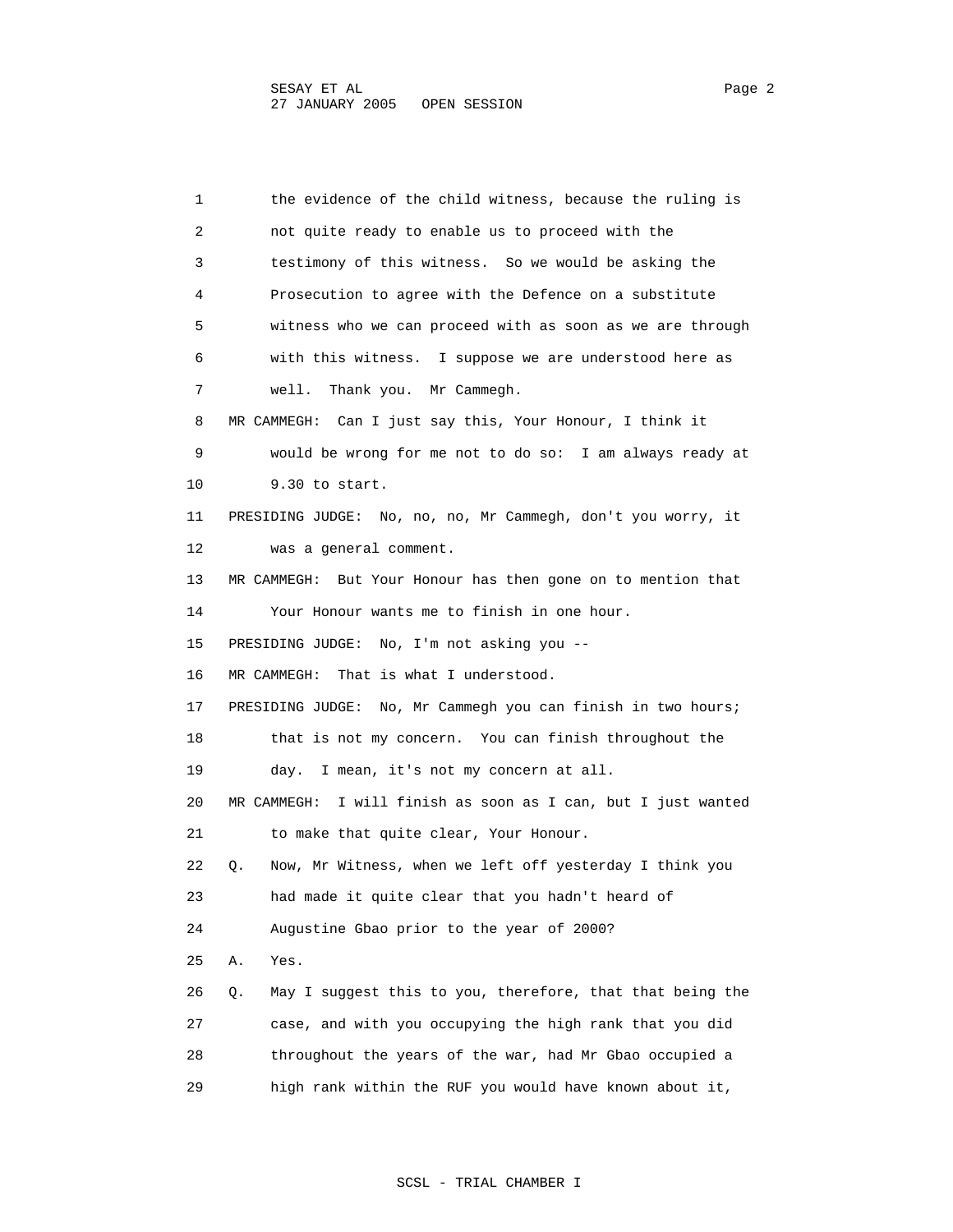1 wouldn't you, prior to 2000? 2 A. As I said, I never knew Augustine Gbao and he never gave 3 me command up to just after XXXX up to XXXX. That was 4 the time I knew him as Augustine Gbao. 5 Q. You said something then about command. What was that? I 6 didn't catch it. Can you repeat it, please? 7 A. Yes, I mean, I never knew whether he was in command of 8 the RUF at that time. 9 Q. Right. And you never heard of him until 2000? 10 A. Until 2000. 11 Q. My point is this: That if he had been chief of the 12 security wing of the RUF in '98, '99, up until 2000, you 13 would have known about that, wouldn't you? 14 A. Yes. 15 JUDGE THOMPSON: Mr Cammegh, repeat that part. 16 MR CAMMEGH: If he had been chief of the security wing of the 17 RUF -- 18 PRESIDING JUDGE: It was command that he used. Command. Are 19 you changing it now to if he had been chief of security 20 of the RUF. 21 MR HARRISON: No, my recollection is the same as Mr Cammegh. 22 He used the words "chief of security wing". 23 PRESIDING JUDGE: He said if he were in command before the 24 year 2000. That is what I heard. Mr Cammegh, can you 25 take your question again, please let's get it clearly. 26 MR CAMMEGH: 27 Q. We'll do it again, Mr Witness. 28 A. It's no problem. 29 Q. If Mr Gbao had been the chief of the security wing of the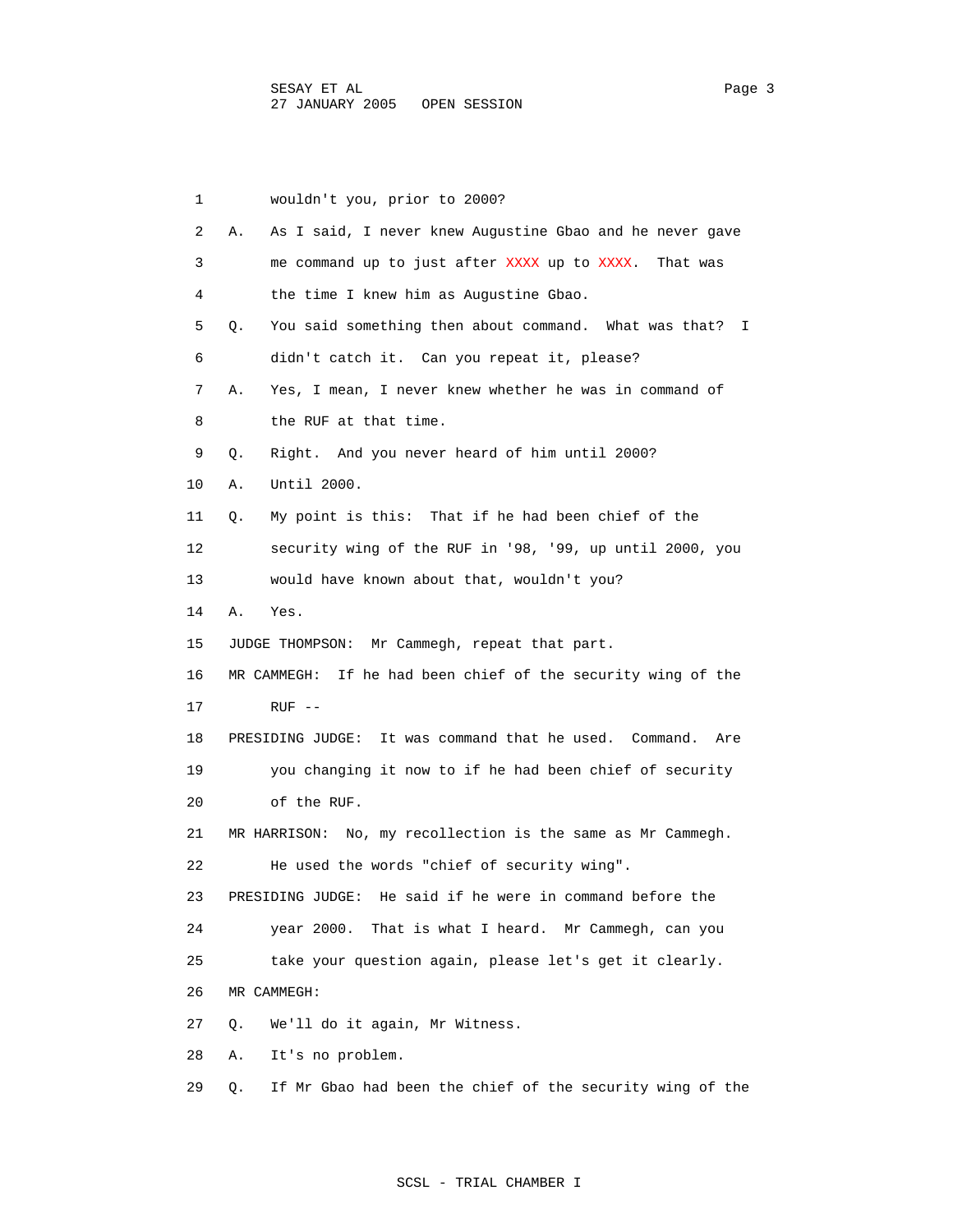| 1  | RUF in the years before 2000 you would have known about          |
|----|------------------------------------------------------------------|
| 2  | that, wouldn't you?                                              |
| 3  | Α.<br>Yes.                                                       |
| 4  | JUDGE THOMPSON:<br>Thank you.                                    |
| 5  | MR CAMMEGH:                                                      |
| 6  | I just want to clarify one thing. When Mr Harrison was<br>Q.     |
| 7  | asking you questions last Friday he asked you to give            |
| 8  | details of the RUF command structure 1998. At that time          |
| 9  | you indicated that Augustine Gbao was chief of RUF               |
| 10 | security in 1998?                                                |
| 11 | Α.<br>Yes.                                                       |
| 12 | I don't think I am necessarily criticising you for that<br>Q.    |
| 13 | answer, but why did you give that answer?                        |
| 14 | Yes, because when I was in Kono I heard him of being as a<br>Α.  |
| 15 | chief of security, but I never knew him personally.              |
| 16 | PRESIDING JUDGE: When you were in Kono; when?                    |
| 17 | THE WITNESS:<br>199X.                                            |
| 18 | PRESIDING JUDGE: You heard what?                                 |
| 19 | THE WITNESS:<br>I only heard that he was the chief of defence -- |
| 20 | chief of security, sorry.                                        |
| 21 | JUDGE BOUTET: And you stated you heard of that while you were    |
| 22 | in Kono in 199X?                                                 |
| 23 | THE WITNESS:<br>Yes.                                             |
| 24 | MR CAMMEGH:                                                      |
| 25 | What I don't understand here is that both yesterday just<br>Q.   |
| 26 | before we broke off and again this morning just, what,           |
| 27 | four or five minutes ago, you told this Court that you           |
| 28 | didn't hear of Augustine Gbao until 2000?                        |
| 29 | Yes, I say that.<br>Α.                                           |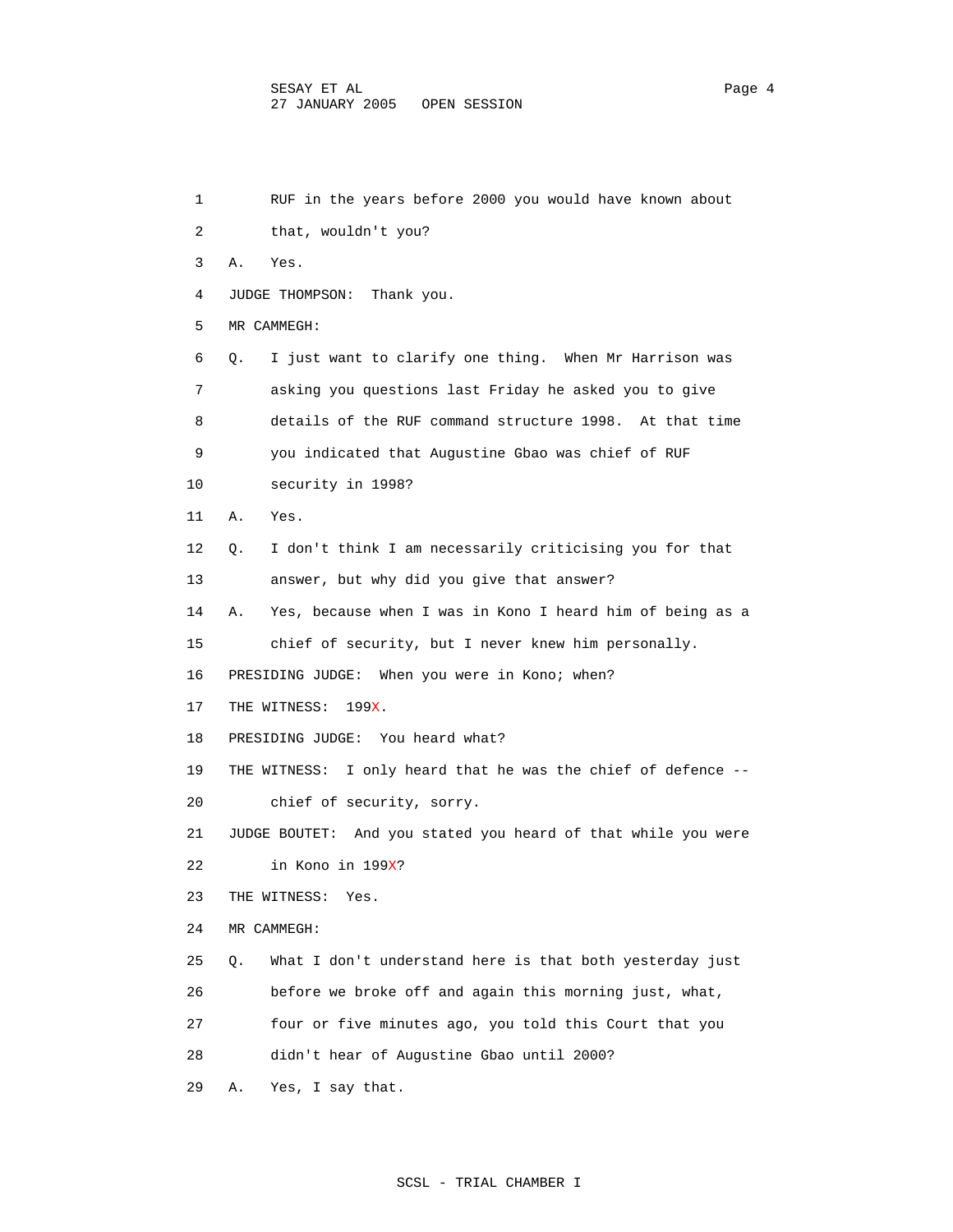| 1  | Can this be the case, that in 2000 you heard that Gbao<br>Q.    |
|----|-----------------------------------------------------------------|
| 2  | was security chief back in 1998? Is that really what            |
| 3  | happened?                                                       |
| 4  | Exactly, that was what happened.<br>Α.                          |
| 5  | So you first heard of him in 2000 and the information was<br>Q. |
| 6  | that Gbao has been security chief since '98? Is that the        |
| 7  | position?                                                       |
| 8  | That was his position as I heard, because I knew him only<br>Α. |
| 9  | in 2000.                                                        |
| 10 | Right.<br>Q.                                                    |
| 11 | PRESIDING JUDGE: Let us get this answer very clear, please.     |
| 12 | JUDGE BOUTET: You knew him -- you knew him in 2000?             |
| 13 | Yes, sir.<br>THE WITNESS:                                       |
| 14 | But prior to 2000 you had heard of him, but --<br>JUDGE BOUTET: |
| 15 | PRESIDING JUDGE:<br>In 1998.                                    |
| 16 | THE WITNESS: From 1998 he was the chief of securities as I      |
| 17 | been hearing.                                                   |
| 18 | When was it you heard that he was chief of<br>JUDGE BOUTET:     |
| 19 | security?                                                       |
| 20 | THE WITNESS: From 1998.                                         |
| 21 | JUDGE BOUTET: No, that is not my question. When was it that     |
| 22 | you personally heard for the first time that Gbao was           |
| 23 | chief of security? You heard that in 2000 or you heard          |
| 24 | that in $1998$ ?                                                |
| 25 | THE WITNESS: In 1998.                                           |
| 26 | JUDGE THOMPSON: Where?                                          |
| 27 | THE WITNESS:<br>In Kono.                                        |
| 28 | JUDGE THOMPSON: That's difficult.                               |
| 29 | THE WITNESS: Yes.                                               |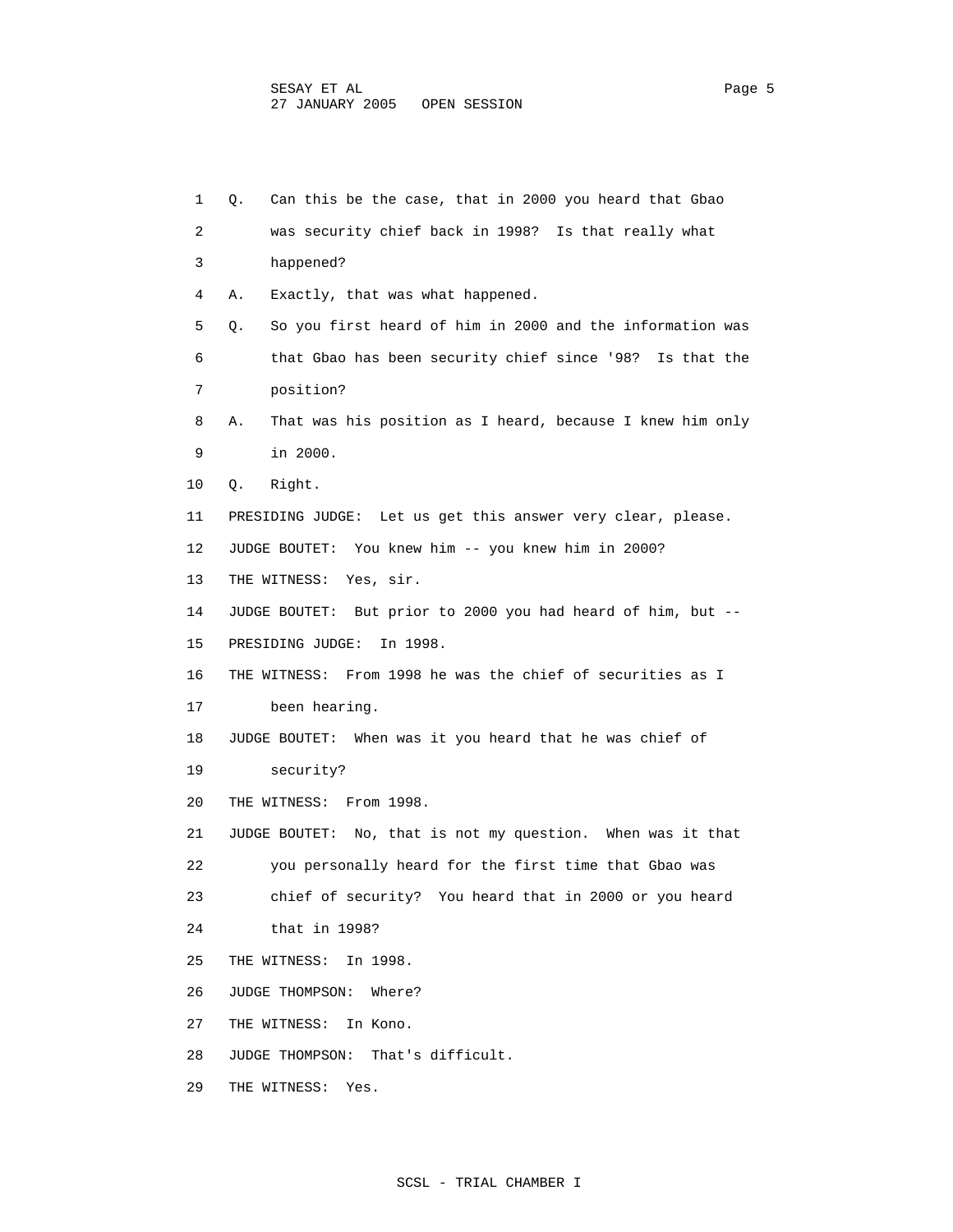1 JUDGE THOMPSON: That's difficult. 2 JUDGE BOUTET: I'm sorry, Mr Cammegh, I had to clarify that. 3 PRESIDING JUDGE: That was the clarification I was seeking as 4 well. 5 JUDGE THOMPSON: Is that the clarification, that you heard he 6 was chief of security in 1998? 7 THE WITNESS: Yes, sir. 8 JUDGE BOUTET: But in 1998 you did not know him? 9 THE WITNESS: Never. 10 JUDGE BOUTET: You had never seen him? 11 THE WITNESS: Never. 12 JUDGE BOUTET: First time for you was 2000? 13 THE WITNESS: 2000. 14 JUDGE BOUTET: Where you had a personal knowledge of Gbao? 15 THE WITNESS: Gbao. 16 MR CAMMEGH: 17 Q. I'm going to return to that issue, but can we just go 18 back to the events of 1998. I'm just going to remind you 19 of some of the events you told us about a few days ago. 20 You told us that very, very soon after their arrival in 21 Koidu, Issa Sesay and Johnny Paul Koroma left for 22 Kailahun? 23 A. Yes. 24 Q. Around that time there was some meetings at the Tankoro 25 Police Station? 26 A. Yes. 27 Q. In Koidu? 28 A. Yes. 29 Q. As a result of those meetings, the -- I think you used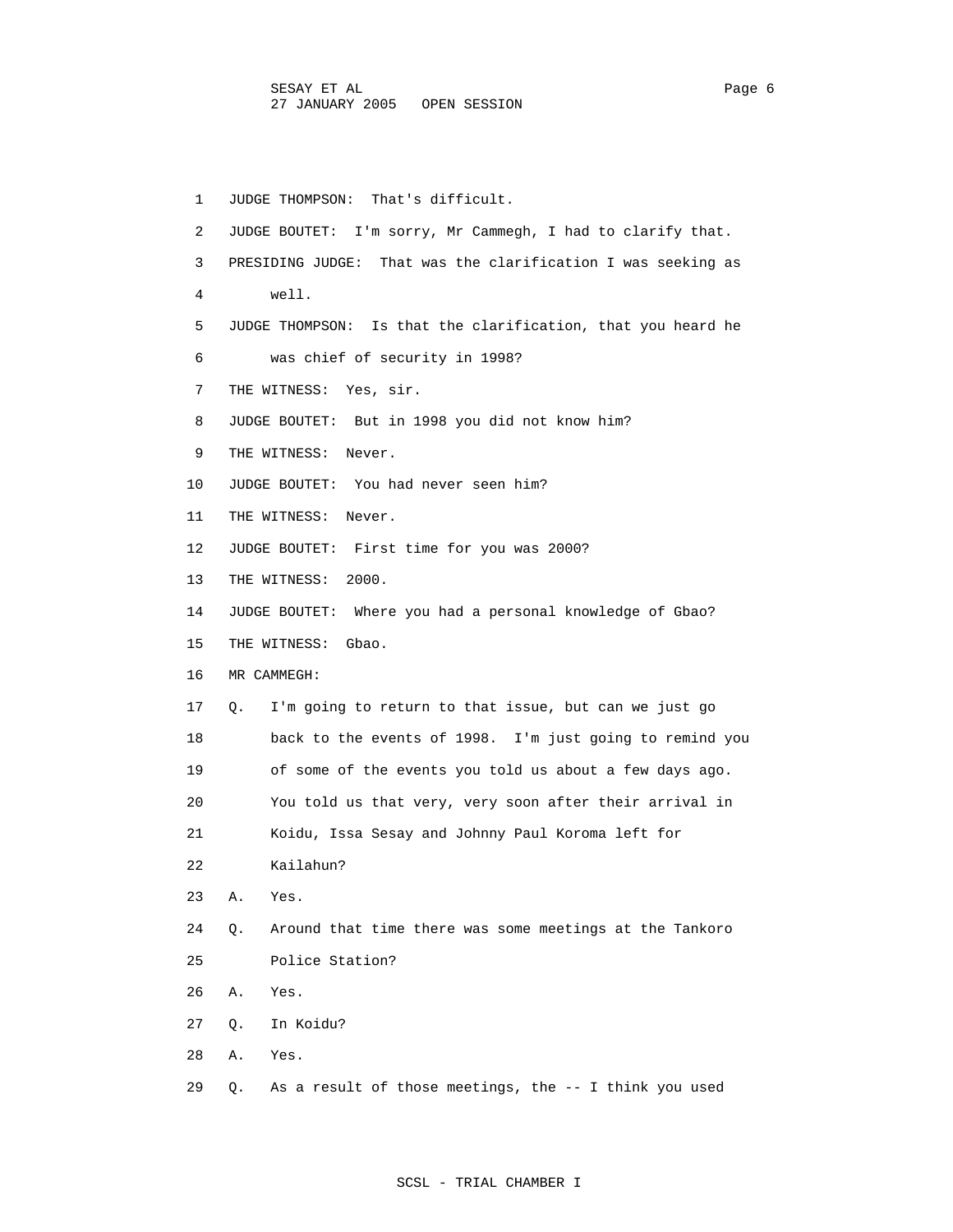| 1  |    | the words the handicapping of civilians was minimised?      |
|----|----|-------------------------------------------------------------|
| 2  | Α. | Yes.                                                        |
| 3  | Q. | And Superman basically said that anybody who wanted to      |
| 4  |    | continue harassing civilians had to leave Koidu?            |
| 5  | Α. | Yes.                                                        |
| 6  | Q. | Had to leave the RUF contingent, in other words?            |
| 7  | Α. | Yes.                                                        |
| 8  | Q. | And I think one of them, for example Savage, went down to   |
| 9  |    | Tombodu at that point?                                      |
| 10 | Α. | Yes, sir.                                                   |
| 11 | Q. | From what you know of Savage's conduct in Tombodu, was he   |
| 12 |    | in effect operating as his own master in those days?        |
| 13 | Α. | Yes, before we got to Koidu Savage had already been to      |
| 14 |    | Tombodu; that was somewhere around March. Yes, he was       |
| 15 |    | there on his own I can say.                                 |
| 16 | Q. | Yes, and we have heard that some terrible things            |
| 17 |    | happened.                                                   |
| 18 | Α. | Yes.                                                        |
| 19 | Q. | In your opinion, and it opinion based on your rank and      |
| 20 |    | your presence in Kono at that time, do you think it was     |
| 21 |    | possible for anybody to exercise any authority over         |
| 22 |    | Savage in that period?                                      |
| 23 | Α. | Please repeat your question.                                |
| 24 | Q. | Based on your experience and your knowledge of what was     |
| 25 |    | going on in Kono at that time, was it your impression       |
| 26 |    | that anybody was able to influence or exercise any          |
| 27 |    | authority over what Savage was doing in Tombodu?            |
| 28 |    | I would ask the witness just pause and not<br>MR HARRISON:  |
| 29 |    | I would like to make it clear that<br>answer that question. |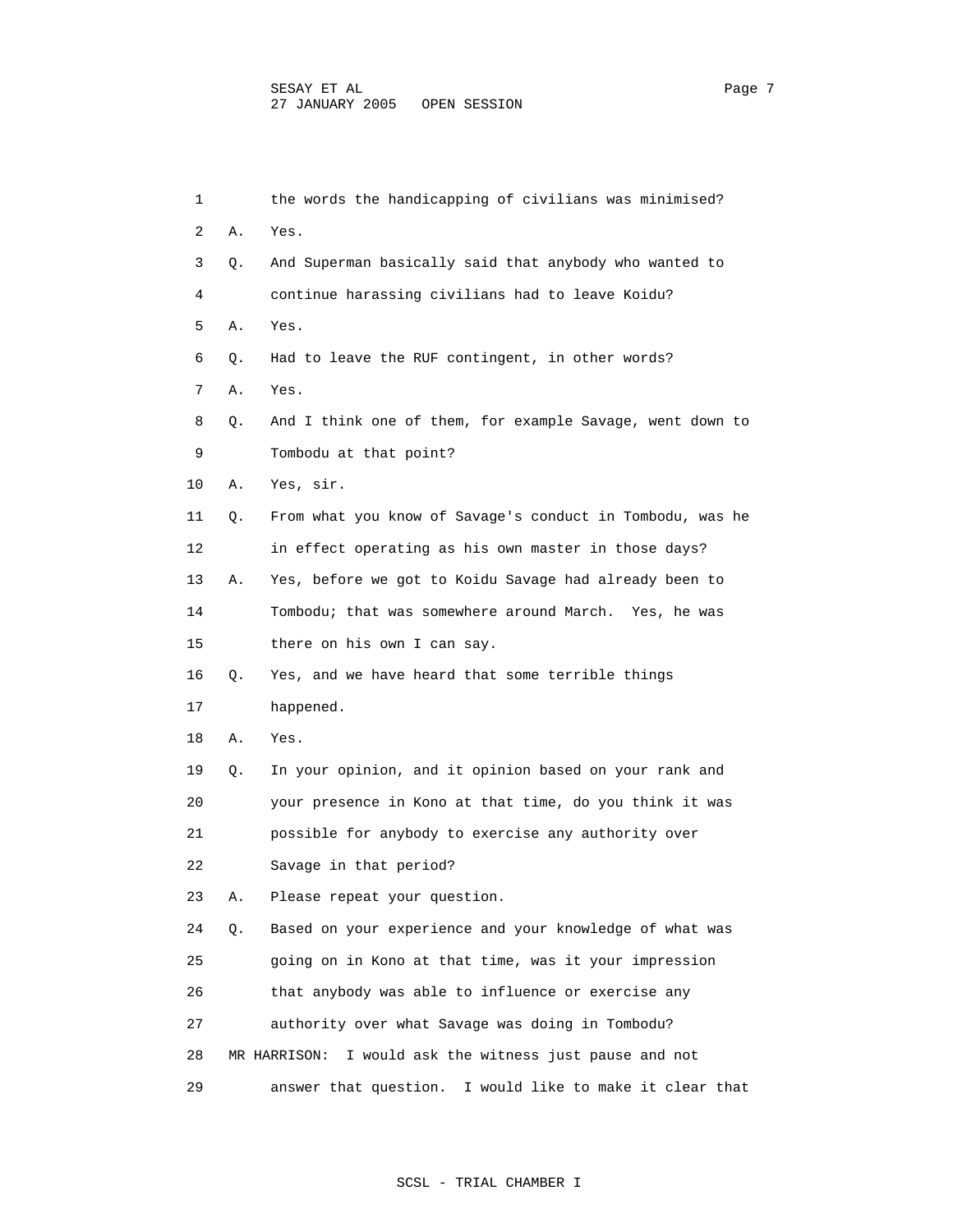1 the purpose of the objection is to give the Court some 2 guidance for future reference. If what is being 3 solicited is the opinion of this witness or impressions 4 from a witness, generally speaking that is not 5 admissible. This Court may well take the view that in 6 certain circumstances such evidence is helpful to the 7 Court, but if they are to do so, it ought to be on a 8 principled basis and it ought to be something that 9 counsel can understand and employ in the future with 10 subsequent witnesses. That is all I wish to say. 11 MR CAMMEGH: I am, of course, aware of the objection under the 12 heading opinion, but the way I laid that question or laid 13 the ground for that question was based on two things: 14 This witness's rank and this witness's proximity to what 15 was alleged to be going on in Tombodu. I also laid the 16 ground that Savage of his own accord left Koidu after 17 Superman laid down the law. If you want to carry on 18 harassing civilians, you've got to get out. And on that 19 basis I would suggest that this man can be treated as an 20 expert as to what was going on at that time, or certainly 21 somebody whose opinion is rather well educated than 22 simple speculation. 23 JUDGE THOMPSON: Learned counsel for the Prosecution, the 24 Court is not minded to come out with any particular 25 guidance except the general guidance on the law. That as 26 a general rule opinion evidence from an ordinary witness

 27 is not permissible unless in certain exceptional, clearly 28 defined circumstances. But having regard to the nature 29 of these trials and also the fact that this witness, even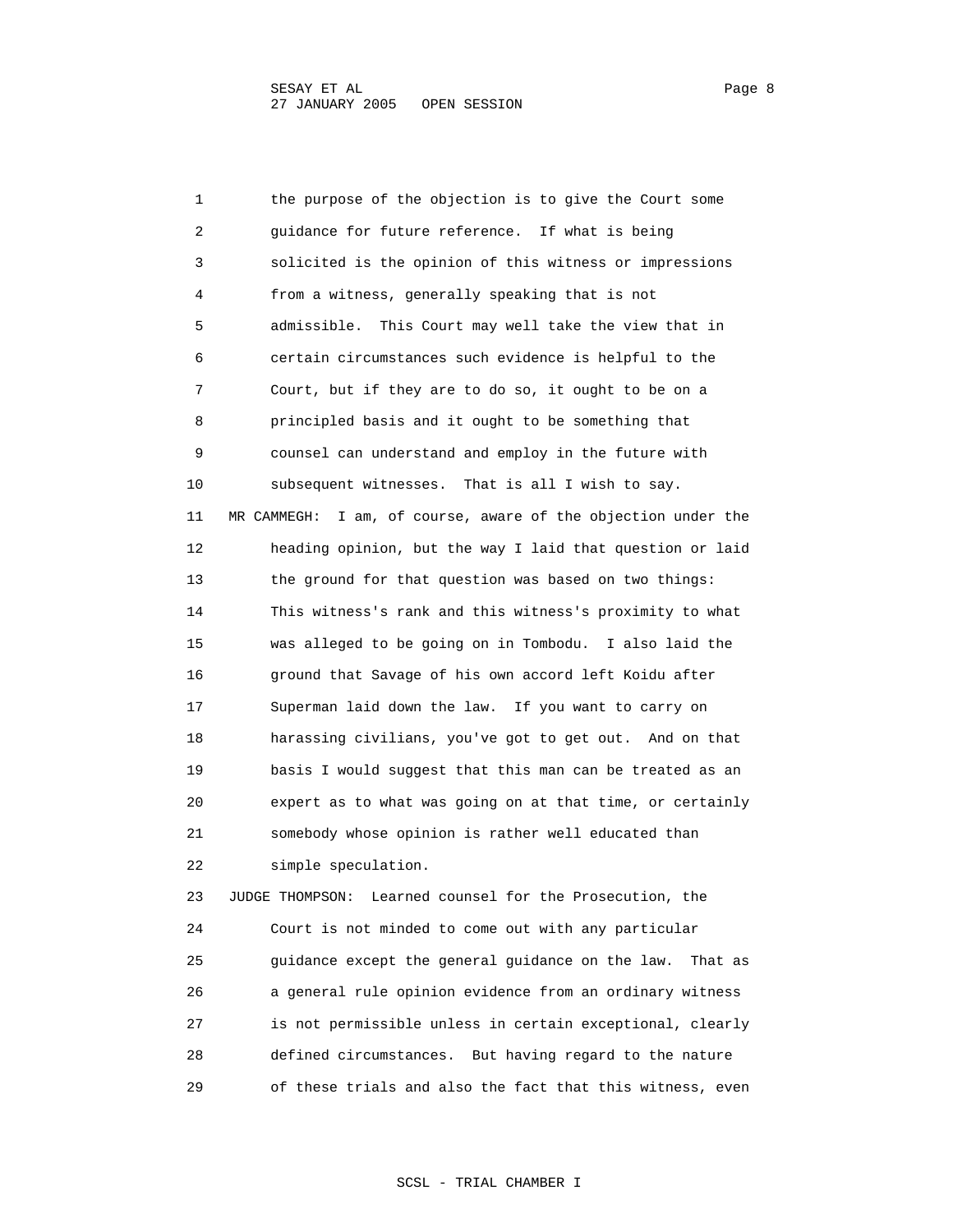1 in examination-in-chief, has actually answered questions 2 indicating his competence in the movement, the hierarchy 3 of the movement - matters of such technical and military 4 importance and he has answered them in 5 examination-in-chief, virtually some of them opinion 6 answers; yes, the records will reveal that - and not just 7 confined to the factual parameters of the indictment, I 8 think it would be clearly unfair to preclude the Defence 9 from exploring that same approach. This witness 10 virtually said yes, because of the position in which I 11 was, I could say this about that. So I think in this 12 particular instance we would overrule the objection 13 without, of course, prejudice to some general guidelines 14 in an appropriate case. 15 PRESIDING JUDGE: It does not, of course, mean that the 16 witness is bound to express that opinion. If he doesn't 17 know, he can clearly say that he wouldn't know, because 18 it's a question that is put to him. It is seeking his 19 opinion. If he hasn't formed an opinion or he hasn't an 20 opinion about it, he could say so. If he has an opinion 21 about it, he expresses it and that's fine. 22 JUDGE THOMPSON: Proceed, Mr Cammegh. 23 MR CAMMEGH: I'm grateful to Your Honours for that ruling and 24 I will endeavour not to take unfair advantage of it. 25 Q. I will repeat the question, Mr Witness. As we know 26 Savage left for Tombodu. Based on your knowledge and 27 experience and rank at the time, early part of 1998, was 28 it your impression or your opinion that it was possible 29 for anybody to influence what Savage was doing in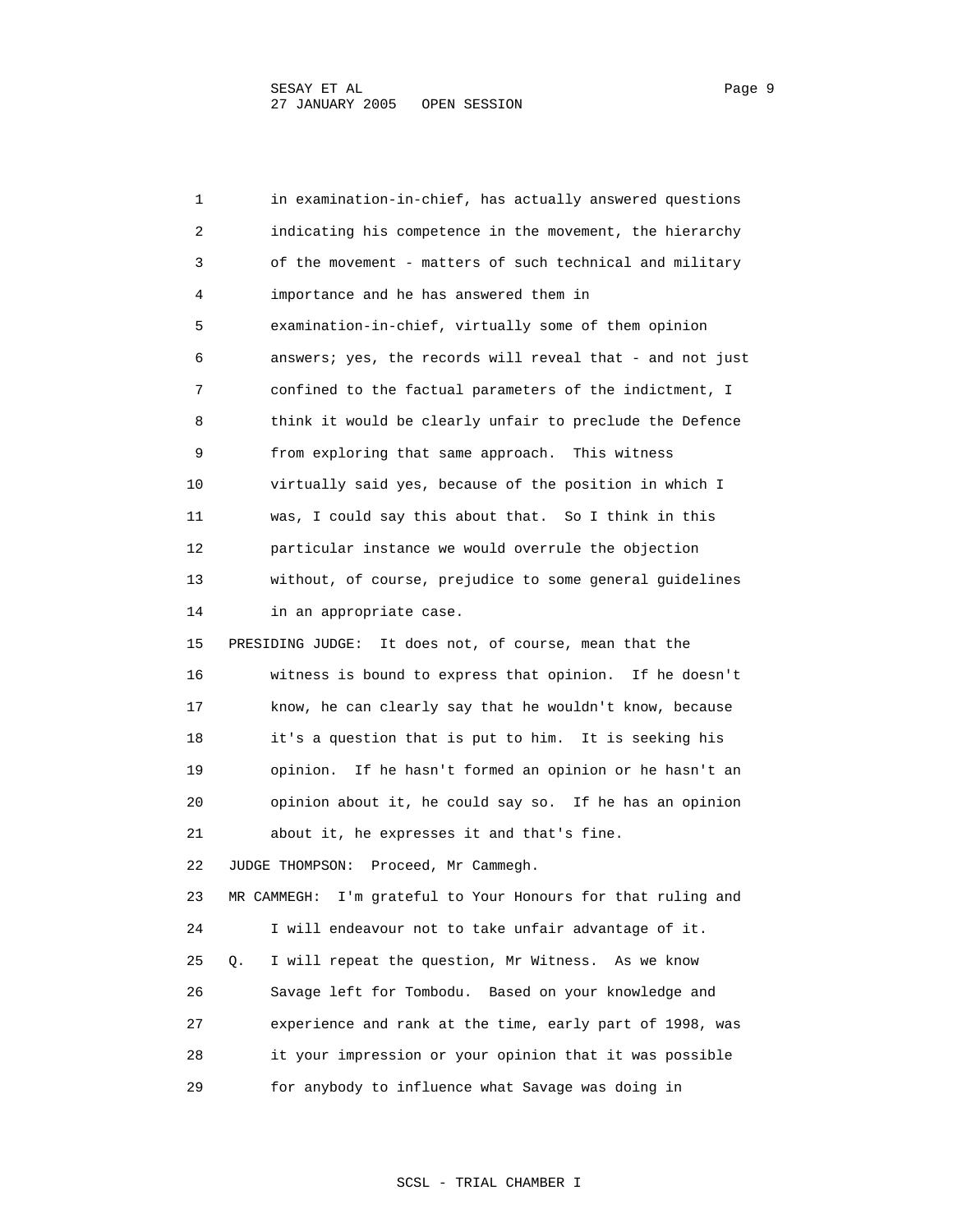1 Tombodu?

| 2  | Α. | Yes, it was not any other personal opinion at that time   |
|----|----|-----------------------------------------------------------|
| 3  |    | as I said of Tombodu incident. Before our arrival from    |
| 4  |    | Freetown, somewhere around March, Savage had already been |
| 5  |    | I can say on his own, and --<br>in Tombodu.               |
| 6  | Q. | Sorry to interrupt. On his own?<br>On his own?            |
| 7  | Α. | Yeah, on his own. And most of the atrocities that         |
| 8  |    | already have taken place in Tombodu, which was later      |
| 9  |    | revealed after we have spent couple of time in Koidu,     |
| 10 |    | that was the time I came to understand Savage was in      |
| 11 |    | Tombodu and such atrocities had been carried out by him.  |
| 12 |    | And then in my own view, if it was under the command of   |
| 13 |    | Superman, because he was a battle group, he wouldn't have |
| 14 |    | given the advice to everybody in such a manner, in a      |
| 15 |    | general open place in which everybody was there and       |
| 16 |    | everybody heard the advice he gave. And at that time I    |
| 17 |    | was not in my full capacity to have undertaken            |
| 18 |    | [inaudible] assignment because everybody is just at       |
| 19 |    | random.                                                   |
| 20 | Q. | Let me see if I understand what you mean by that answer.  |
| 21 |    | Do you mean that if the order had come from Superman for  |
| 22 |    | Savage to commit atrocities in Tombodu, that was an order |
| 23 |    | that must have been given in private? Is that what you    |
| 24 |    | mean?                                                     |
| 25 | Α. | Well, I never knew -- Superman never gave private orders. |
| 26 | О. | Is it your impression, then, that Savage just went to     |
| 27 |    | Tombodu and did what the hell he wanted?                  |
| 28 | Α. | That was what we all understood.                          |
| 29 | Q. | I think in the end he went mad and ended up in -- was it  |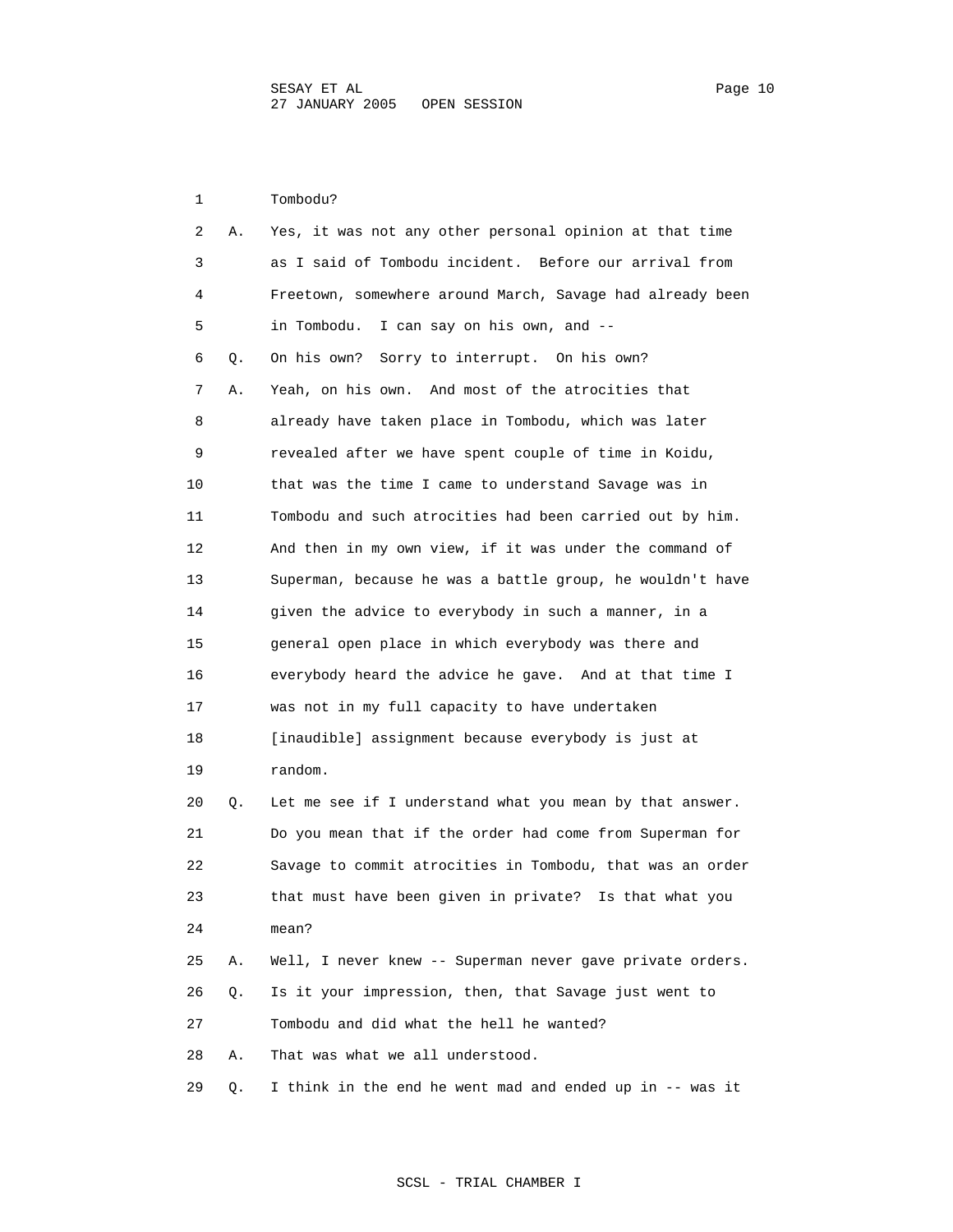| 1  |    | Kurubonla?                                                  |
|----|----|-------------------------------------------------------------|
| 2  | Α. | Yeah, later I understand that Savage went insane.           |
| 3  | Q. | Insane?                                                     |
| 4  | Α. | Yes.                                                        |
| 5  | Q. | And was that the end of the atrocities in Tombodu, when     |
| 6  |    | he went insane?                                             |
| 7  | Α. | That was it.                                                |
| 8  | Q. | Do you have any idea of how long he was insane for before   |
| 9  |    | he left Tombodu?                                            |
| 10 | Α. | Well, the thing just started on him immediately he was      |
| 11 |    | transferred to Koinadugu, just in a couple weeks.           |
| 12 | О. | You have given detailed evidence now of your entry into     |
| 13 |    | Sierra Leone from Bopolu, the incident concerned            |
| 14 |    | BS Massaquoi, your trip to Freetown, the withdrawal from    |
| 15 |    | Freetown, your arrival in Koidu, meetings at the Tankoro    |
| 16 |    | Police Station, and then Savage's conduct in Tombodu.<br>At |
| 17 |    | no time was Augustine Gbao involved in any of those         |
| 18 |    | incidents, was he?                                          |
| 19 | Α. | Not at all.                                                 |
| 20 |    | PRESIDING JUDGE: Mr Cammegh, can you repeat those incidents |
| 21 |    | again?                                                      |
| 22 |    | I'll try to. The witness's entry into<br>MR CAMMEGH:        |
| 23 |    | Sierra Leone from Bopolu, which was across the Liberian     |
| 24 |    | Then it would be the incident that he witnessed<br>border.  |
| 25 |    | concerning BS Massaquoi, which was in Kenema Town.<br>Then  |
| 26 |    | it would be his trip bearing the message to Freetown, and   |
| 27 |    | his arrival in Freetown would be in about November of       |
| 28 |    | '98.<br>As I said yesterday he remained in Freetown for a   |
| 29 |    | month and a half, there was then the withdrawal from        |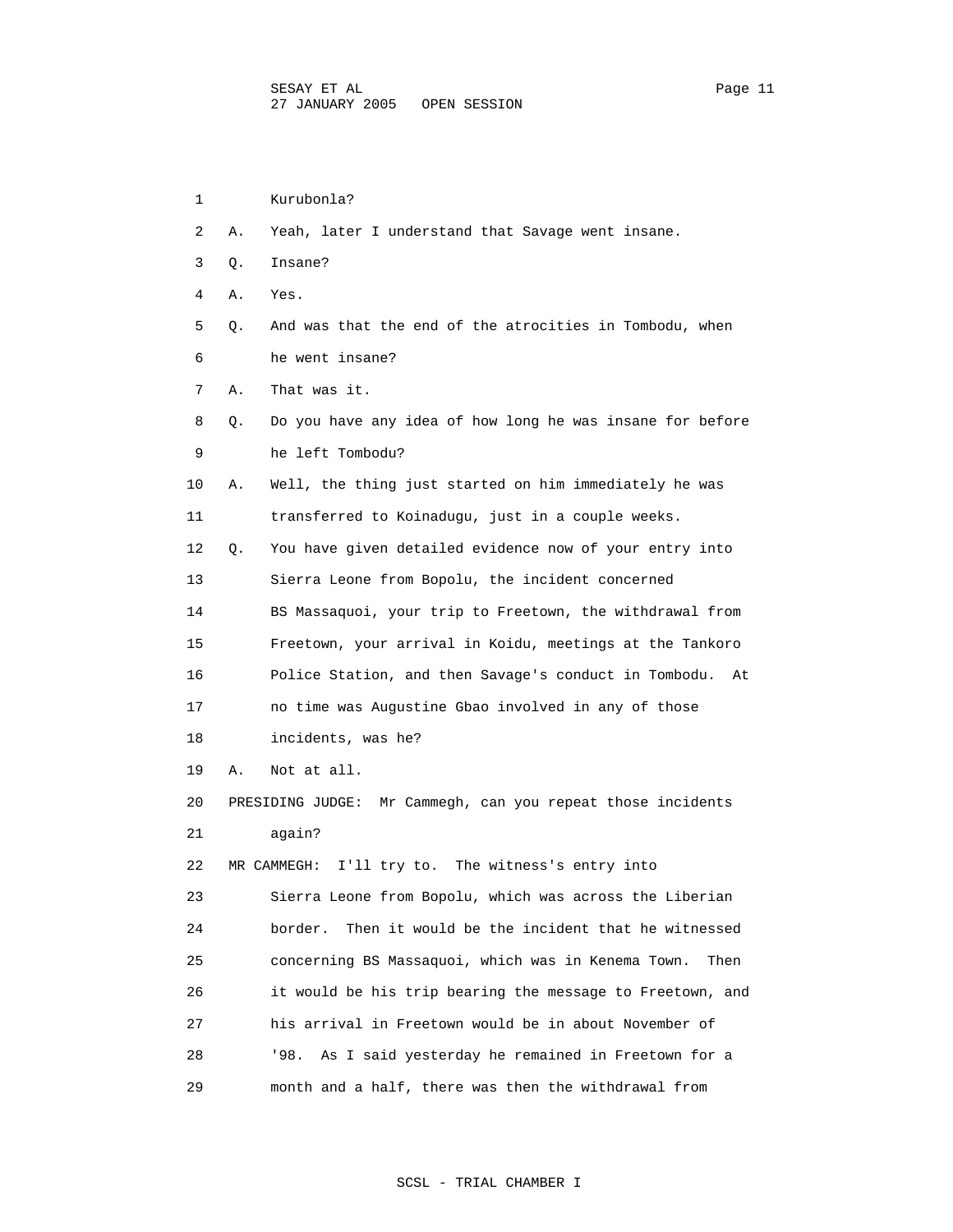1 Freetown. I should have said November '97. His 2 subsequent arrival in Koidu, and Your Honour will 3 remember that he witnessed certain atrocities on the way 4 to Koidu. The meetings at Tankoro Police Station that 5 followed very soon after arrival in Koidu. And then his 6 knowledge of what was happening at Tombodu under Savage. 7 His answer as I recall, and I stand to be corrected, was 8 that he was not aware of Gbao being involved in any of 9 that. 10 Q. I want to repeat a point I raised with you yesterday just 11 before we left off, when I said to you, Mr Witness, if 12 Augustine Gbao had been involved or a member of the 13 command structure of the RUF during that time, you surely 14 would have known about that, wouldn't you? 15 A. Command of Augustine Gbao? 16 Q. Yes, if he had held a position of command and 17 responsibility within the RUF during the period late '97 18 to the middle of '98, you would have known about that 19 personally at that time, wouldn't you? 20 A. No, I was only told and I only heard that Augustine Gbao 21 was the chief of securities from 1998, but personally 22 I've never met him and I've never taken instruction from 23 him until after 2000. 24 Q. Then let's look at some security issues that arose in 25 1998 and see if he was involved in them. You agreed with 26 me yesterday that the issue of security was one of the 27 uppermost -- or one of the issues of uppermost importance 28 to the RUF in the years '97 to '98? 29 A. Even throughout the whole war.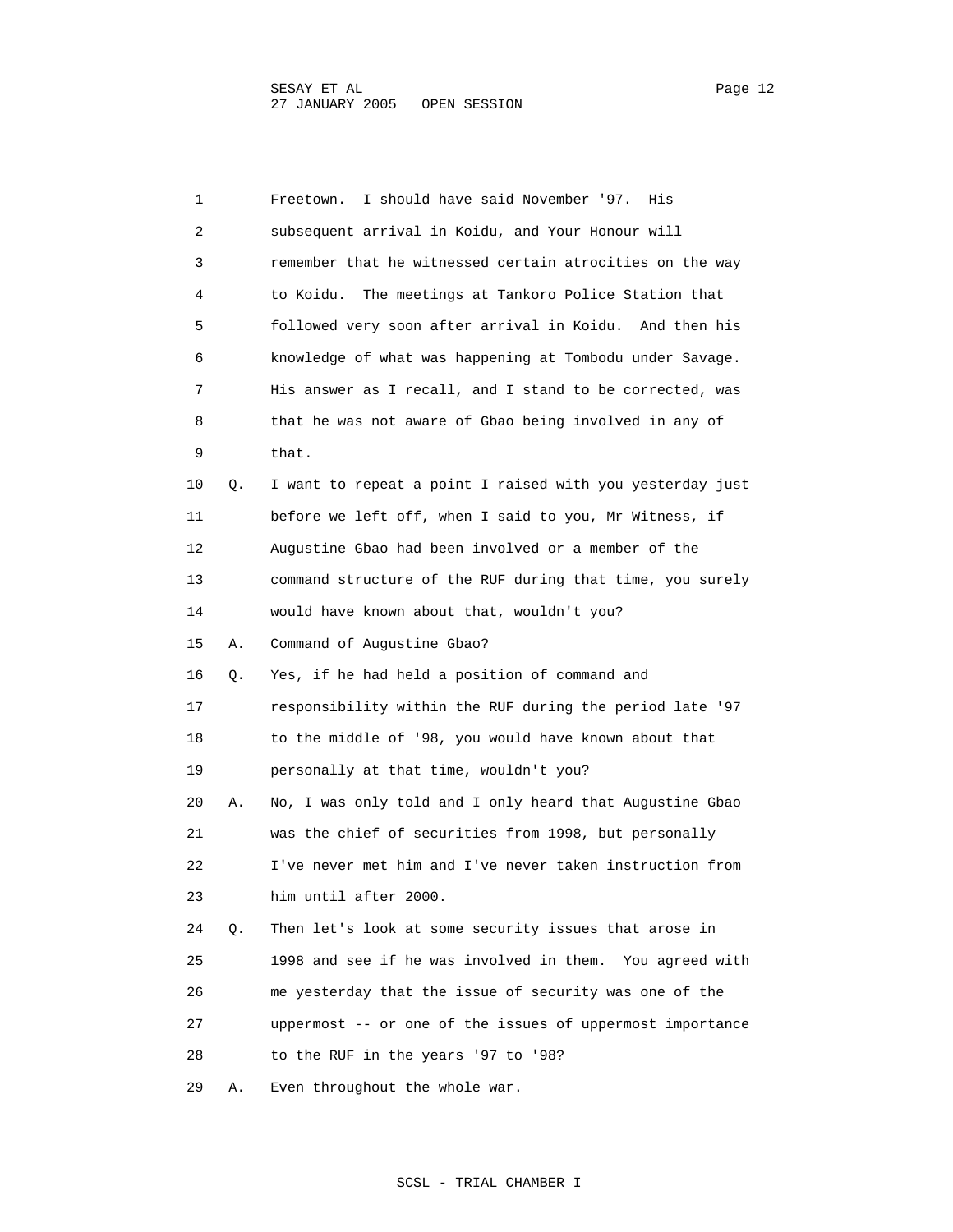| 1  | Q. | Throughout the whole war?                                 |
|----|----|-----------------------------------------------------------|
| 2  | Α. | Yeah.                                                     |
| 3  | Q. | But in those years they were of supreme importance,       |
| 4  |    | weren't they, those issues of security, because there     |
| 5  |    | were the problems with getting troops back over from      |
| 6  |    | Liberia, from Bopulo, there were constantly problems with |
| 7  |    | ECOMOG, constantly problems with the uneasy relationship  |
| 8  |    | with the AFRC. Security was of vital importance, wasn't   |
| 9  |    | it?                                                       |
| 10 | Α. | Yes, security was very important to us.                   |
| 11 | Q. | And your position and we know what that position was -    |
| 12 |    | that was a position that you held for some years XXX XXX  |
| 13 |    | XXXX XXX XXX XXX XXX XXX XXX - would surely have involved |
| 14 |    | liaison with security within the RUF, wouldn't it?        |
| 15 | Α. | Except on some level, when it is at top level I have      |
| 16 |    | overall [inaudible] represent, I only make report in my   |
| 17 |    | own capacity to my top most senior overall commander.     |
| 18 | Q. | By security are we in reality referring to the IDU, the   |
| 19 |    | Internal Defence Unit?                                    |
| 20 | Α. | IDU was part of the security of the RUF.                  |
| 21 | Q. | Because you've -- was it the most important arm of the    |
| 22 |    | security forces within the RUF, the IDU?                  |
| 23 | Α. | Huh?                                                      |
| 24 | Q. | Was it the most important arm of the security forces      |
| 25 |    | within the RUF?                                           |
| 26 | Α. | Of course.                                                |
| 27 | Q. | The IDU?                                                  |
| 28 | Α. | Yes.                                                      |
| 29 | Q. | Yes, thank you. Because you have made it quite clear,     |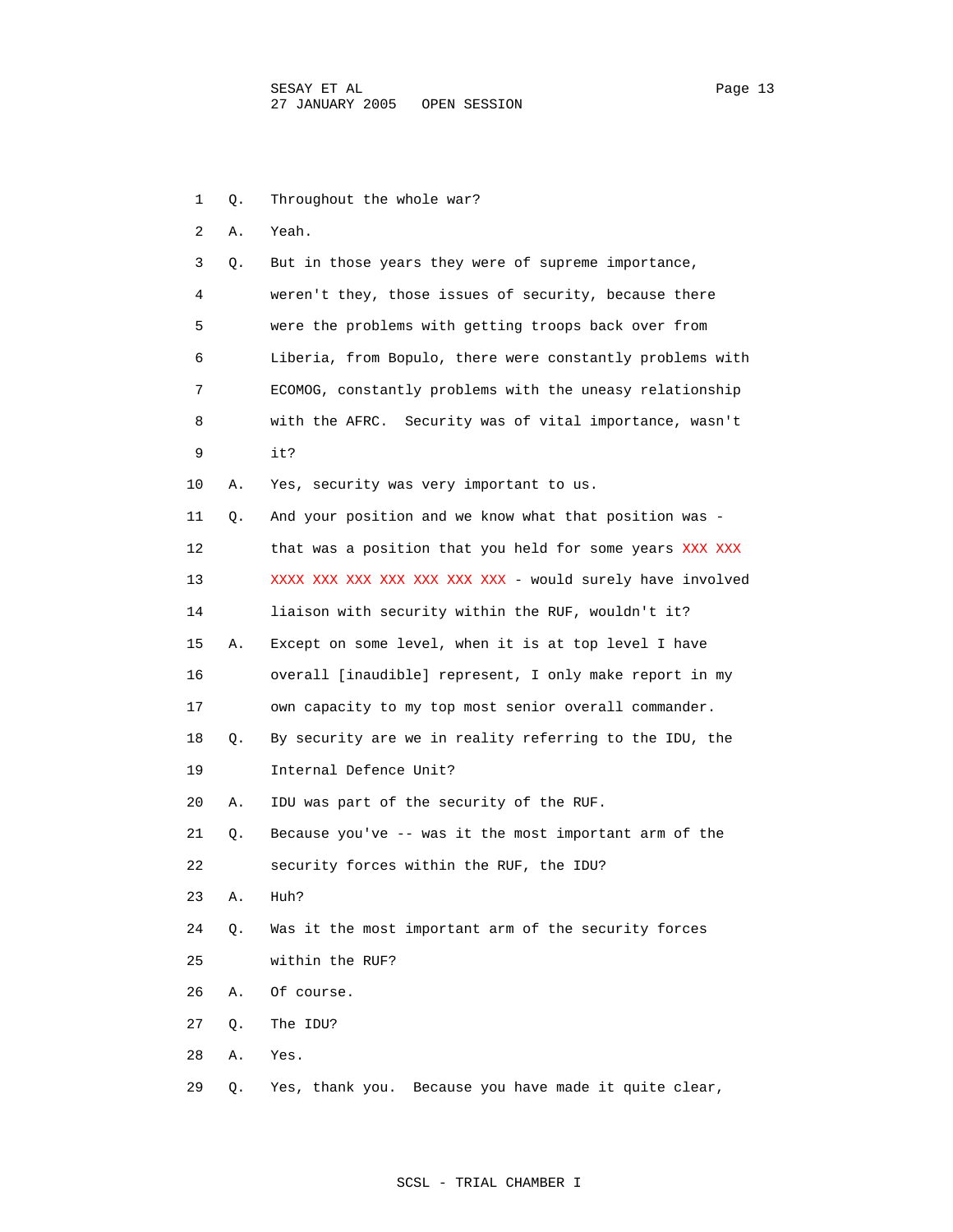| 1  | haven't you, in your discussions with the Prosecution --        |
|----|-----------------------------------------------------------------|
| 2  | and I am not for one moment suggesting there is anything        |
| 3  | untoward or suspicious there. But you have made it              |
| 4  | absolutely clear, haven't you, that the head of the IDU         |
| 5  | of the RUF -- head of the Internal Defence Unit (Police)        |
| 6  | of the RUF was one Augustine Bonga, B-O-N-G-A?                  |
| 7  | $G - A$ .<br>Α.                                                 |
| 8  | And that is a different person from Augustine Gbao, isn't<br>О. |
| 9  | it?                                                             |
| 10 | Yeah, he's different from Augustine Gbao. Augustine<br>Α.       |
| 11 | Bonga, he became the battalion IDU commander in the Kono        |
| 12 | District, not Augustine Gbao.                                   |
| 13 | Wasn't he head of the entire IDU? Not just Kono, but for<br>Q.  |
| 14 | the whole of the RUF?                                           |
| 15 | It was not the whole of RUF. We had a overall IDU<br>А.         |
| 16 | commander for the RUF and not Augustine Bonga.                  |
| 17 | PRESIDING JUDGE: So Bonga was the head for Kono only?           |
| 18 | Kono, yes. Kono battalion and brigade.<br>THE WITNESS:          |
| 19 | MR CAMMEGH:                                                     |
| 20 | I would like you to be shown something, please. There is<br>Q.  |
| 21 | a chart that you prepared along with the OTP referring to       |
| 22 | the 1999 command structure.                                     |
| 23 | Your Honour, Mr Jordash helpfully informs me or<br>MR CAMMEGH:  |
| 24 | reminds me that I require Your Honours authorisation to         |
| 25 | put this in. It is not to be put in as an exhibit.<br>It        |
| 26 | is simply on the same basis the '98 chart was put in the        |
| 27 | other day. I want to ask one question about one item on         |
| 28 | this chart, not as an exhibit, it is simply for                 |
| 29 | cross-examination purposes and to make one clarification.       |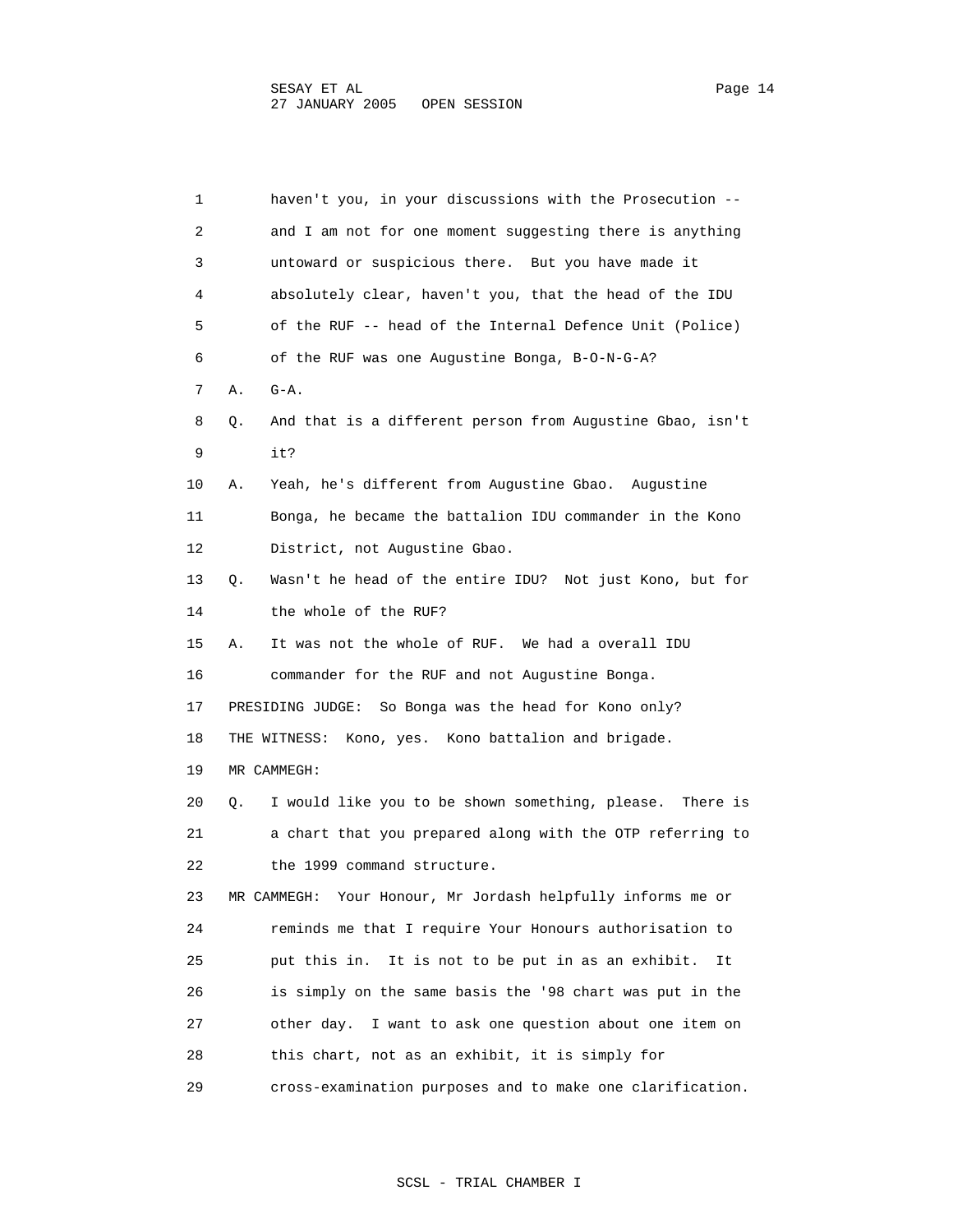1 JUDGE BOUTET: But in the case of Mr Jordash it was for the 2 specific purpose of prior inconsistent statement. 3 Presumably that is what you are trying to do too. 4 MR CAMMEGH: It is. 5 JUDGE BOUTET: He was very specific on that matter. 6 MR CAMMEGH: Your Honour can be assured that that is what I am 7 attempting to do here. 8 JUDGE BOUTET: It's only that you said for purpose of 9 cross-examination, but it was a bit more specific than 10 that. 11 MR CAMMEGH: Your Honour, I hope, will see the point very soon 12 and I will be able to put the charts aside almost 13 immediately. 14 MR HARRISON: Will the same procedure be adopted as with the 15 previous chart? That if it is for the purpose of a prior 16 inconsistent statement, that the 1999 chart also be 17 tendered and accepted by the Court as an exhibit as they 18 did with the 1998 chart. I am simply asking if it is 19 going to be the same practice and procedure with what I 20 understand to be the same circumstances. 21 JUDGE THOMPSON: Yes, Mr Harrison. In the interests of 22 consistency, if the specific purpose for which learned 23 counsel for the third accused intends to introduce that 24 particular chart is to show prior inconsistent statement, 25 then unless the Defence wants to canvass a distinction 26 here we have to adhere to the same procedural practice: 27 Introduce the portion or portions that are perceived as 28 being inconsistent with certain parts of the oral 29 testimony - will have to be highlighted - otherwise the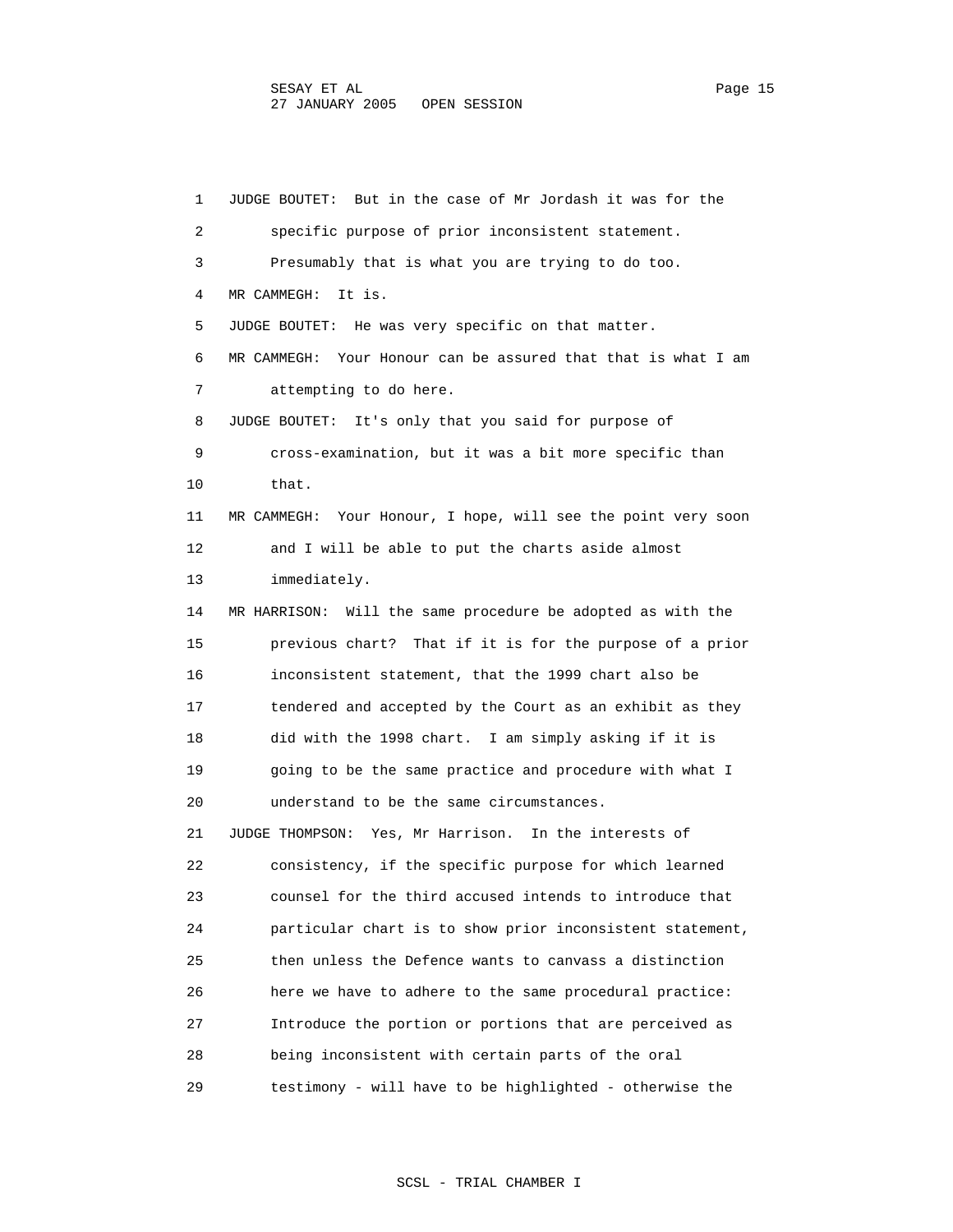1 Court will not be in a position to make any evaluation as 2 to alleged or perceived inconsistency -- unless the 3 Defence has some ingenious legal distinction to draw 4 here. Are we on the same wavelength? 5 MR CAMMEGH: I am not sure we are, Your Honour, because it was 6 certainly not my impression that the '98 chart had been 7 exhibited. 8 JUDGE THOMPSON: It is Exhibit 20. 9 MR CAMMEGH: Then that is my mistake. 10 JUDGE THOMPSON: Remember when we were about to treat and 11 resolve Mr Jordash's application we put to him two 12 possible legal options and asked him to opt for one. He 13 elected for the second one, which was to have the 14 document tendered in evidence to show prior inconsistency 15 between that chart and some portions of the witness's 16 testimony, as opposed to the first option, which was to 17 refresh the witness's memory. 18 MR CAMMEGH: That's right. 19 JUDGE THOMPSON: So we proceeded tidily procedurally on that 20 and the document ended up being exhibited and marked 21 Exhibit 20 for the limited purpose only of evaluating 22 whether the alleged prior inconsistent statement in fact 23 is inconsistent vis-a-vis the testimony, and we asked him 24 to highlight the portions. 25 MR CAMMEGH: Your Honour, that being the case, I am quite 26 satisfied that the same procedure be adopted here. 27 JUDGE THOMPSON: Yes, unless Mr Jordash wants to enlighten us, 28 so the Prosecution must be right. 29 MR JORDASH: I completely agree with everything that has just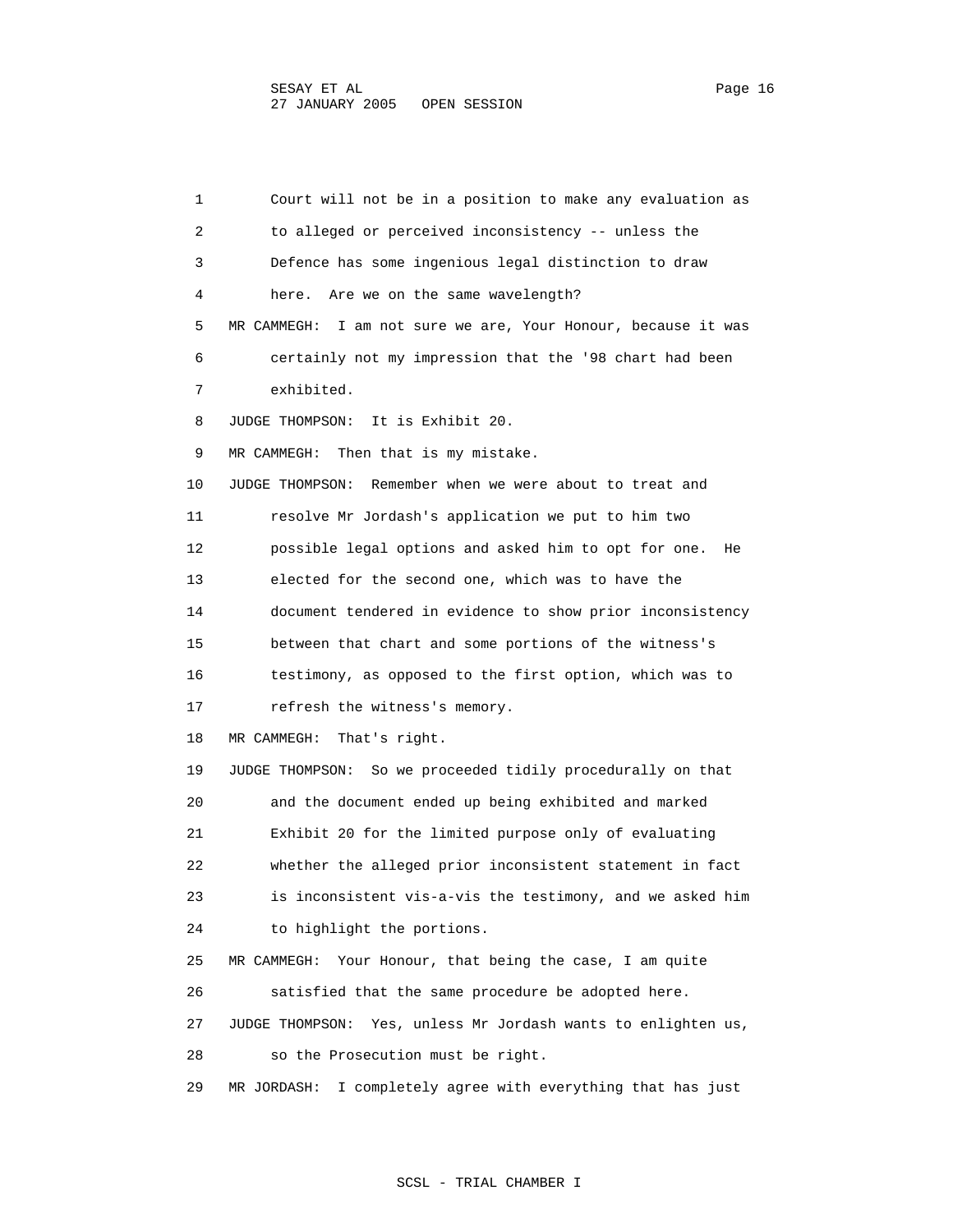1 been said, but Mr Harrison referred to the 1999 chart and 2 that was my consternation. 3 JUDGE THOMPSON: Well, your legal consternation would be what? 4 What is in evidence is the 1998 chart, Exhibit 20. 5 MR JORDASH: I can sit down then. 6 JUDGE THOMPSON: Counsel proposes to bring in another chart 7 that is not in evidence, and if it is for the same 8 purposes we would think we are on common ground with the 9 Prosecution and with the Defence. 10 MR JORDASH: My mistake, I'll sit down. 11 JUDGE THOMPSON: Let's proceed then. 12 MR CAMMEGH: In actual fact, Your Honour -- 13 JUDGE THOMPSON: In that regard, then, perhaps we might 14 require Mr Cammegh to go through the familiar ritual of 15 laying the proper foundation, so that we -- I mean, in 16 other words, this process is becoming so familiar to all 17 of us that at the end of the day in future we should not 18 even have any problems. 19 MR CAMMEGH: Yes, indeed. Just to emphasise my point, I think 20 it will be necessary for me to show the '98 chart to the 21 witness as well. 22 JUDGE THOMPSON: It is in evidence. 23 MR CAMMEGH: In respect of exactly the same -- 24 JUDGE THOMPSON: [Microphone not activated] 25 MR CAMMEGH: Exactly. 26 Q. Mr Witness, before I ask you to look at these charts, is 27 it right that in recent months you had a conversation 28 with the Prosecution which led to you helping or 29 contributing to the creation of various charts depicting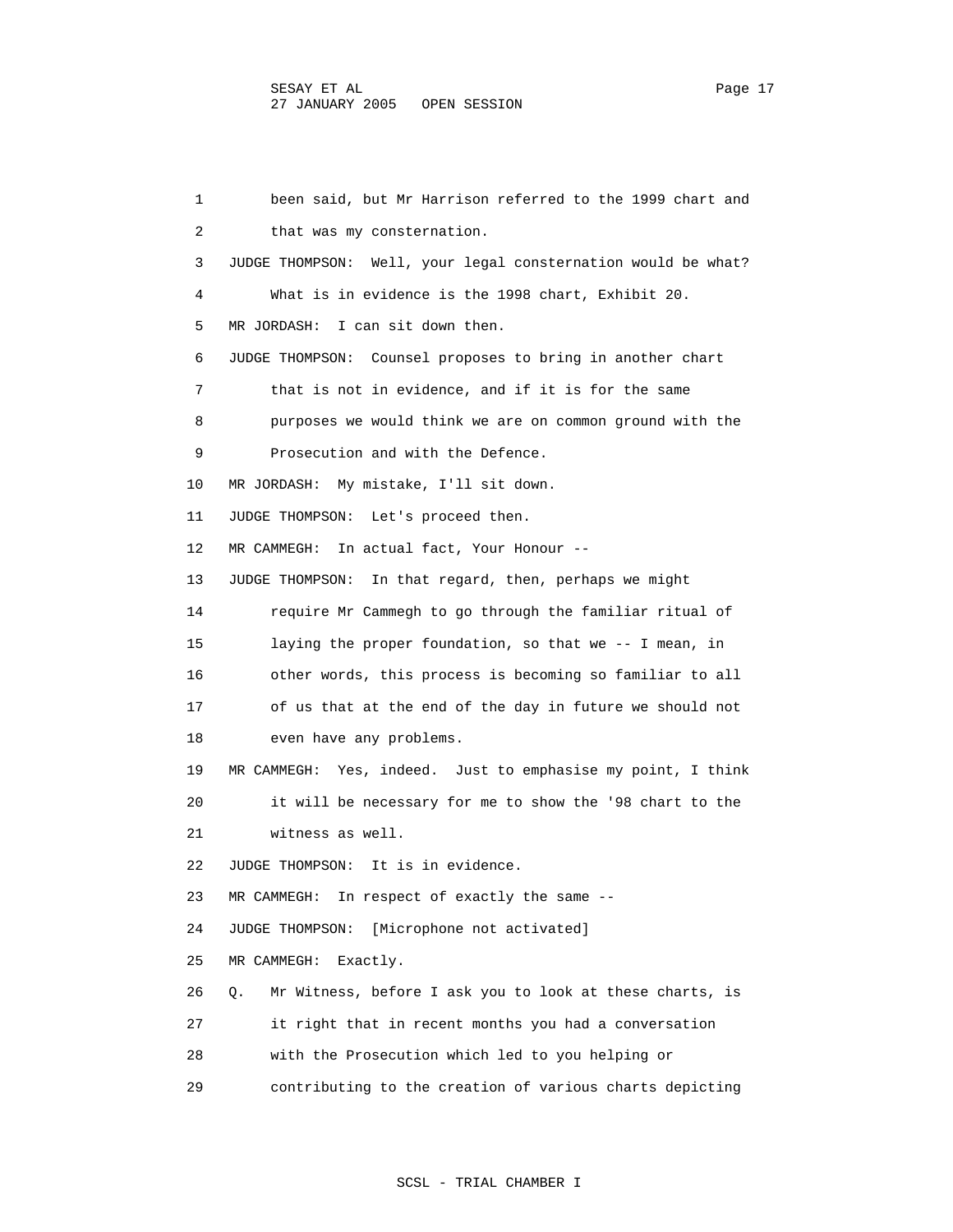1 the command structure of the RUF? 2 A. Yes. 3 Q. When those charts were drawn up and presumably created in 4 this fashion, were you given an opportunity to inspect 5 them and check them for their accuracy? 6 A. Yes, I looked through it. 7 Q. If you had asked for any amendments to be made or any 8 changes to be made to those plans or those charts, were 9 they done to your satisfaction? 10 A. Yes. 11 Q. Therefore, when they were in their final form were you 12 happy with their accuracy or the accuracy of their 13 content? 14 A. Yes. 15 MR CAMMEGH: Your Honour, does that suffice? 16 JUDGE THOMPSON: Yes, with one slight modification. The 17 particular chart now put in focus [inaudible], that 18 probably we need to refer to the one for 1999. 19 MR CAMMEGH: Yes. 20 JUDGE THOMPSON: Since the other is in evidence and we had a 21 foundation already laid. 22 MR CAMMEGH: Indeed and I'll clarify that. 23 Q. You have already clarified the accuracy so far as you 24 were concerned of 1998. Could you look at the '99 chart, 25 Mr Witness, and just confirm if you will whether or not 26 this is identical to the chart you were invited to check 27 some time ago after it had been completed? 28 A. Yes. 29 Q. And you're happy with it, are you?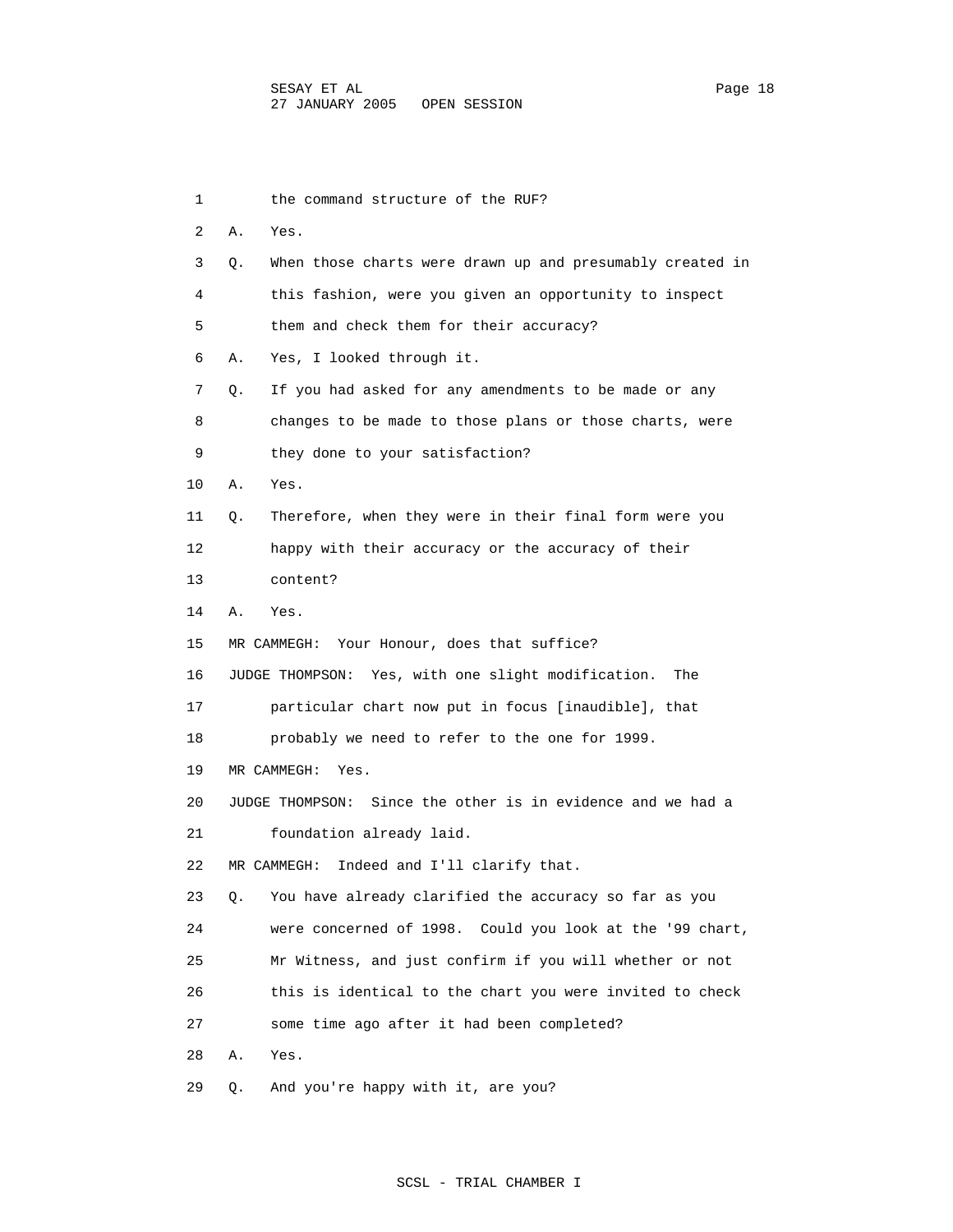1 A. I was. 2 Q. If you look at the '98 chart to start with and I will 3 just make this clear. The only thing I want to ask you 4 about is in relation to the position of -- well, the box 5 referring to the Internal Defence Unit. So 1998, this is 6 a chart of the command structure of the entire RUF, isn't 7 it? 8 A. Yes. 9 Q. And we know it is for the entire RUF, it is not a limited 10 branch, because we have the leader at the top, Bockarie 11 is there, Sesay, Kallon -- 12 PRESIDING JUDGE: That is the 1998 chart? 13 MR CAMMEGH: 1998, yes. 14 JUDGE THOMPSON: Exhibit 20. 15 MR CAMMEGH: Yes. 16 Q. So this, you can confirm, please, is a chart concerning 17 the entire command structure of the RUF during the period 18 April to December of '98? 19 A. Yes. 20 Q. Right. Can you confirm, secondly, that if you look at 21 the bottom left-hand corner there is a box entitled 22 Internal Defence Unit (Police)? 23 A. Yes. 24 Q. XXXX XXXX XXXX XXXX XXXX XXX XXXX XXX XXXX XXXXX 25 XXXX XXXX XXX XXX XXXX XXX XXX XXX XXX XXXX? 26 A. Yes. 27 Q. XXX XXXX -- 28 MR HARRISON: This was exactly why we had a closed session. 29 The exhibit, presumably, is not something that is going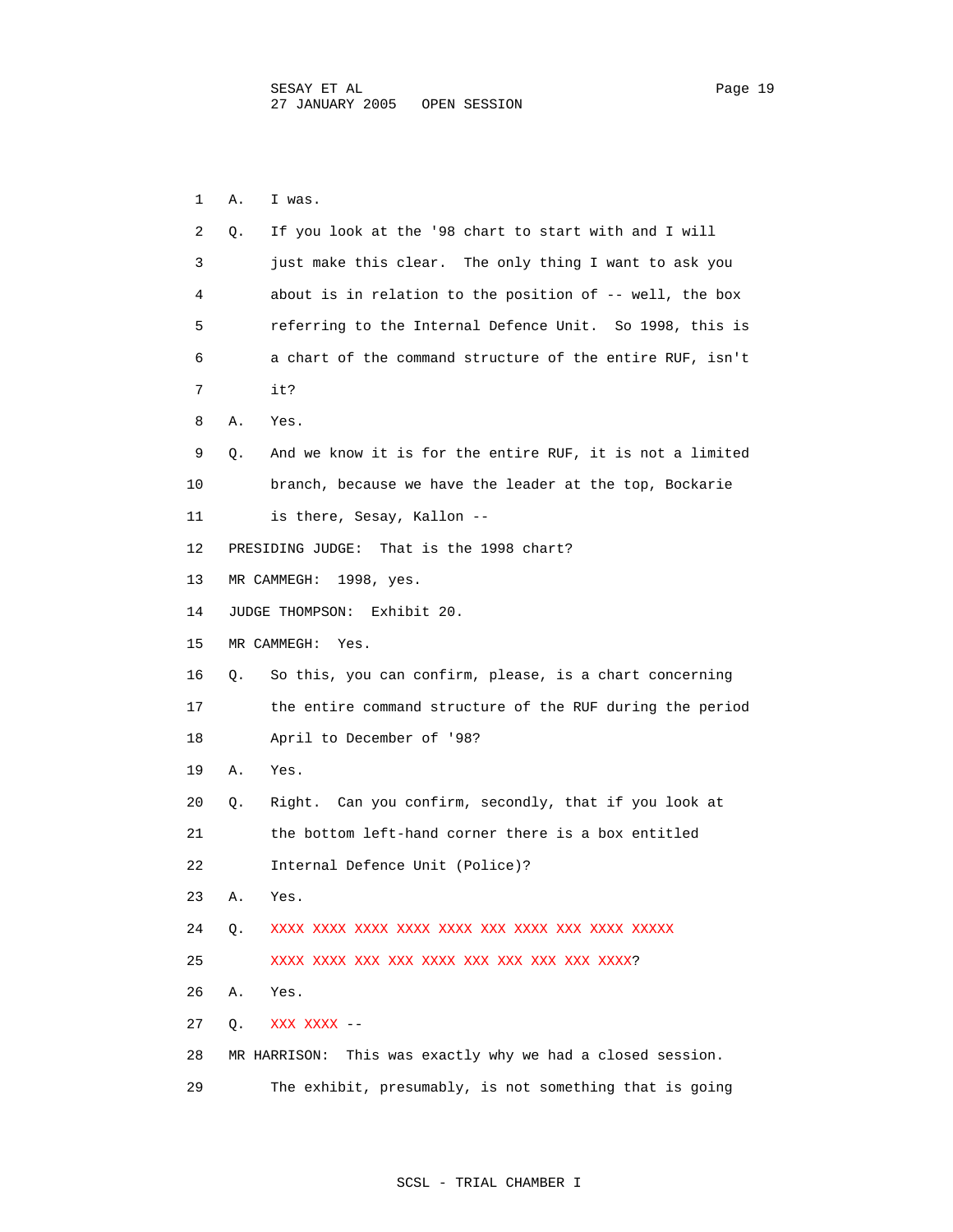1 to be sealed, or we'd never asked that it be sealed. I 2 am just asking if we can go into closed session and 3 resolve this. 4 MR CAMMEGH: I will abandon that question. I'll deal with it 5 in a safer way if that is the objection. 6 Q. The row of boxes along the bottom depict the heads of 7 each individual unit depicted, don't they? 8 A. Yes. 9 Q. Internal Defence Unit (Police). The head of the Internal 10 Defence Unit or police of the RUF, there he is, Augustine 11 Bonga? 12 A. 1998. 13 Q. Right. 14 A. On battalion level. 15 JUDGE BOUTET: That chart depicts two different levels. The 16 top portion is the HQ and the bottom portion is the 17 battalion level. 18 THE WITNESS: Battalion level. 19 JUDGE THOMPSON: Does that make a difference? 20 MR CAMMEGH: Your Honour -- 21 JUDGE BOUTET: So there is confusion because of your previous 22 question, being this depicts the whole command structure 23 of the RUF. 24 MR CAMMEGH: I am aware of that. If I can, with respect, just 25 come to the second leg of the point, then I hope that 26 will assuage Your Honour's concerns. 27 Q. You know what I'm driving at though, Mr Witness. I want 28 to know who was in charge of the police in 1998. That is 29 Internal Defence Unit. Can you confirm this, that on HQ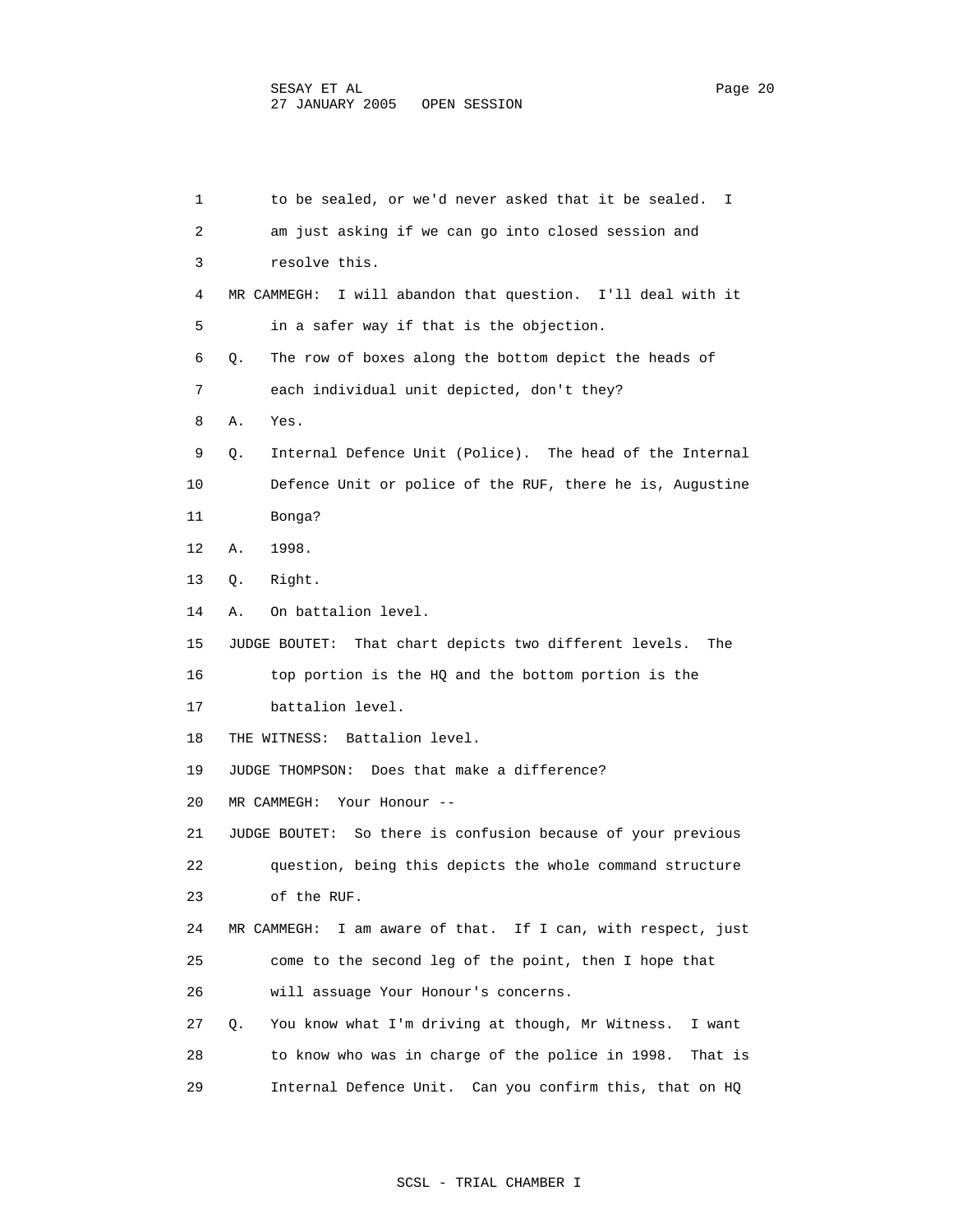| 1  | level, if you look on the upper half of the chart, there         |
|----|------------------------------------------------------------------|
| 2  | is no reference to Internal Defence Unit?                        |
| 3  | JUDGE BOUTET: Well, there is reference if you look at HQ         |
| 4  | [inaudible] on the left-hand side of the chart.<br>You're        |
| 5  | looking at '98 second box on the left. It says IDU --            |
| 6  | MR CAMMEGH: All right, IDU. Sorry, it is not set out in the      |
| 7  | same -- it is an acronym. I am obliged to Your Honours           |
| 8  | for that.                                                        |
| 9  | IDU second from the left, battalion level, the boss of<br>Q.     |
| 10 | the IDU appears to be someone called Francis Musa, '98,          |
| 11 | 199?                                                             |
| 12 | Α.<br>Yes, this was on headquarter level.                        |
| 13 | Right, well, headquarter level it is. It is not<br>Q.            |
| 14 | Augustine Gbao, is it?                                           |
| 15 | Α.<br>Yes.                                                       |
| 16 | It is Francis Musa, according to you, at headquarter<br>Q.       |
| 17 | level in Kailahun?                                               |
| 18 | Yes.<br>Α.                                                       |
| 19 | Q.<br>Can you confirm Augustine Gbao's name does not appear on   |
| 20 | this chart? Well, it doesn't, does it?                           |
| 21 | It doesn't reflect on this, because, as I told you, I<br>Α.      |
| 22 | have never seen him in person and I never knew him.<br>So        |
| 23 | all those that I have named were commanders that I knew          |
| 24 | in persons.                                                      |
| 25 | And just to ram home the point, if you look a<br>Q.<br>I see.    |
| 26 | little across to the right, six from the right, you've           |
| 27 | $qot MP$ --                                                      |
| 28 | Mr Cammegh, the point you are making is that<br>PRESIDING JUDGE: |
| 29 | Mr Gbao's name is nowhere on this chart?                         |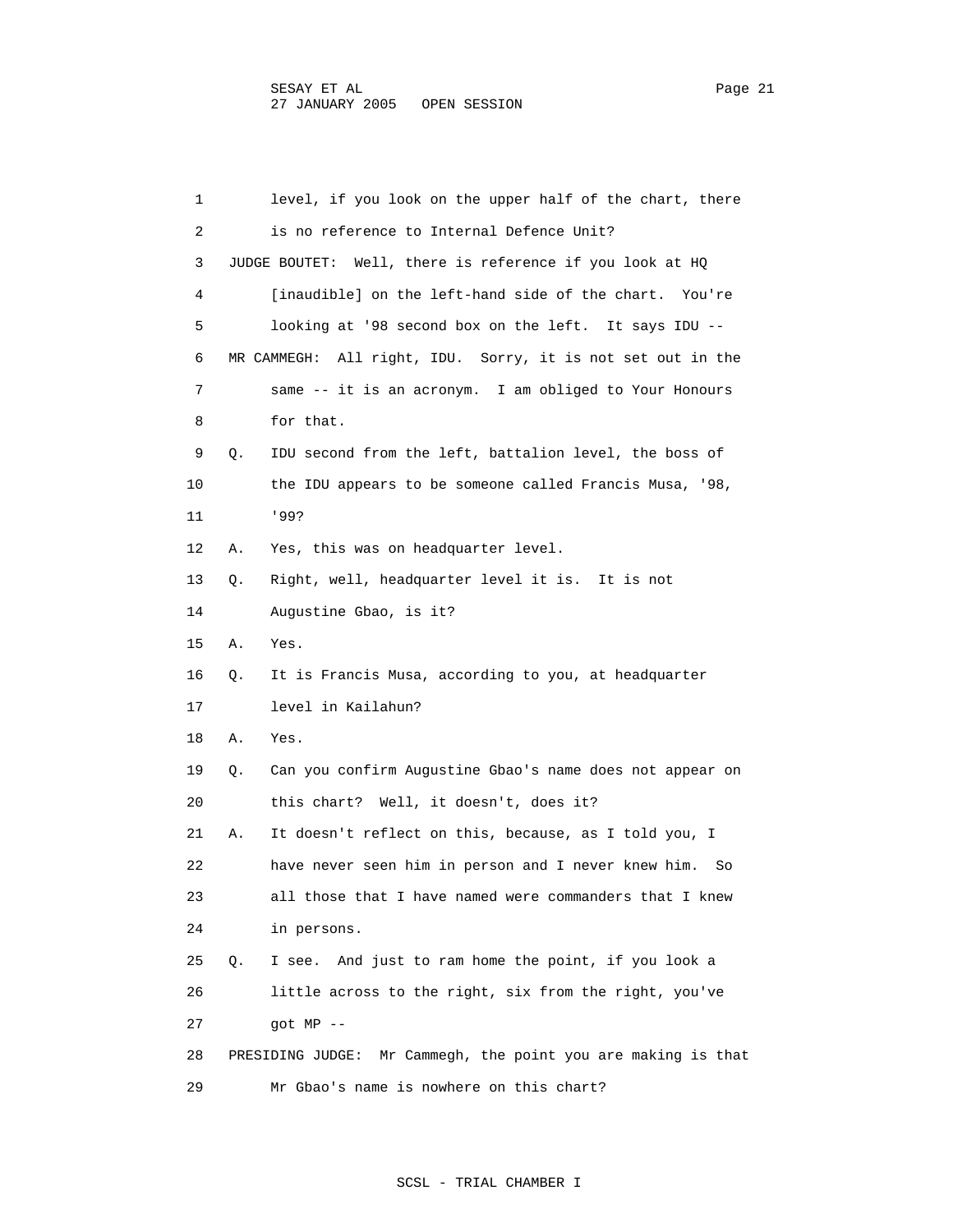- 1 THE WITNESS: Yes.
- 2 JUDGE THOMPSON: Is that what you're saying?
- 3 MR CAMMEGH: Yes.
- 4 PRESIDING JUDGE: Is that what you're saying?
- 5 THE WITNESS: It's not there.
- 6 JUDGE THOMPSON: [Overlapping speakers] question: Does this
- 7 chart show Mr Augustine Gbao's name?
- 8 THE WITNESS: No.
- 9 MR CAMMEGH: No.
- 10 JUDGE THOMPSON: Not at all.
- 11 MR CAMMEGH:
- 12 Q. If I can just ask one last question in relation to the
- 13 '98 chart, if you cast your eye six across to the left on
- 14 that same row, Mr Witness.
- 15 A. On headquarter level?
- 16 Q. Headquarter level, yes.
- 17 A. Okay, go ahead.
- 18 Q. I assume "MP" stands for Military Police?
- 19 A. Yes.
- 20 Q. You've got head of military police as Colonel Kaisuku of 21 the RUF?
- 22 A. Yes, at that time.
- 23 JUDGE THOMPSON: Remember you should confine your questions
- 24 to -- [Overlapping speakers]
- 25 MR CAMMEGH: I'm sorry, Your Honour, I do apologise.
- 26 PRESIDING JUDGE: Don't you think that your purposes are
- 27 served.
- 28 JUDGE THOMPSON: Quite.
- 29 MR CAMMEGH: They have been served for the '98 chart. I can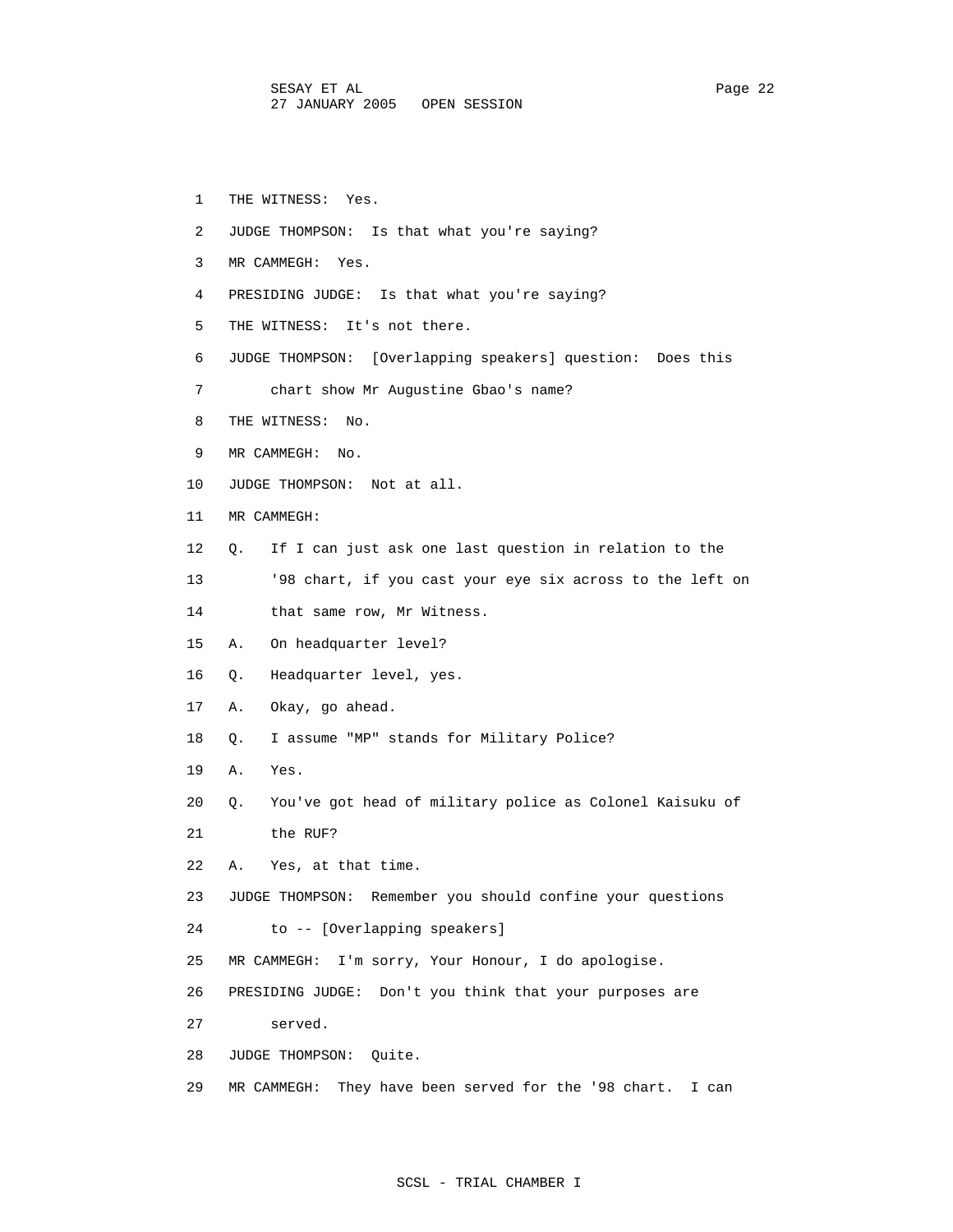1 be much more brief on the '99 one. 2 JUDGE THOMPSON: We don't want you to [inaudible] in case of 3 the '98 chart. 4 MR CAMMEGH: No, I accept that. 5 Q. Turning to the '99 chart, Mr Witness, and if you want to 6 take a moment to familiarise yourself with it, because it 7 has a lot more detail, please say so. 8 JUDGE THOMPSON: Learned counsel, before you continue, at this 9 stage we have listened to your questions to the witness 10 in terms of the 1999 chart and the Court is satisfied 11 that you have laid the proper foundation for it to be 12 received in evidence. At this point we need, just for 13 the records, to ask whether the Prosecution has any 14 objection, the Court being satisfied that the proper 15 foundation has been laid. 16 MR HARRISON: I have nothing to say. 17 JUDGE THOMPSON: May we ask learned counsel for the first 18 accused, do you have any objection to the chart being 19 received in evidence for the limited purpose which 20 counsel intends it to be received? 21 MR JORDASH: No, Your Honour. 22 JUDGE THOMPSON: Learned counsel for the second accused? 23 MR TOURAY: Only that Your Honour will be satisfied if any 24 evidence led -- 25 JUDGE THOMPSON: Yes, so our injunction would apply with equal 26 force to this chart, that evidence may emerge from it 27 does not affect the second accused. 28 MR TOURAY: Indeed so, Your Honour. 29 JUDGE THOMPSON: In that regard, we will receive the document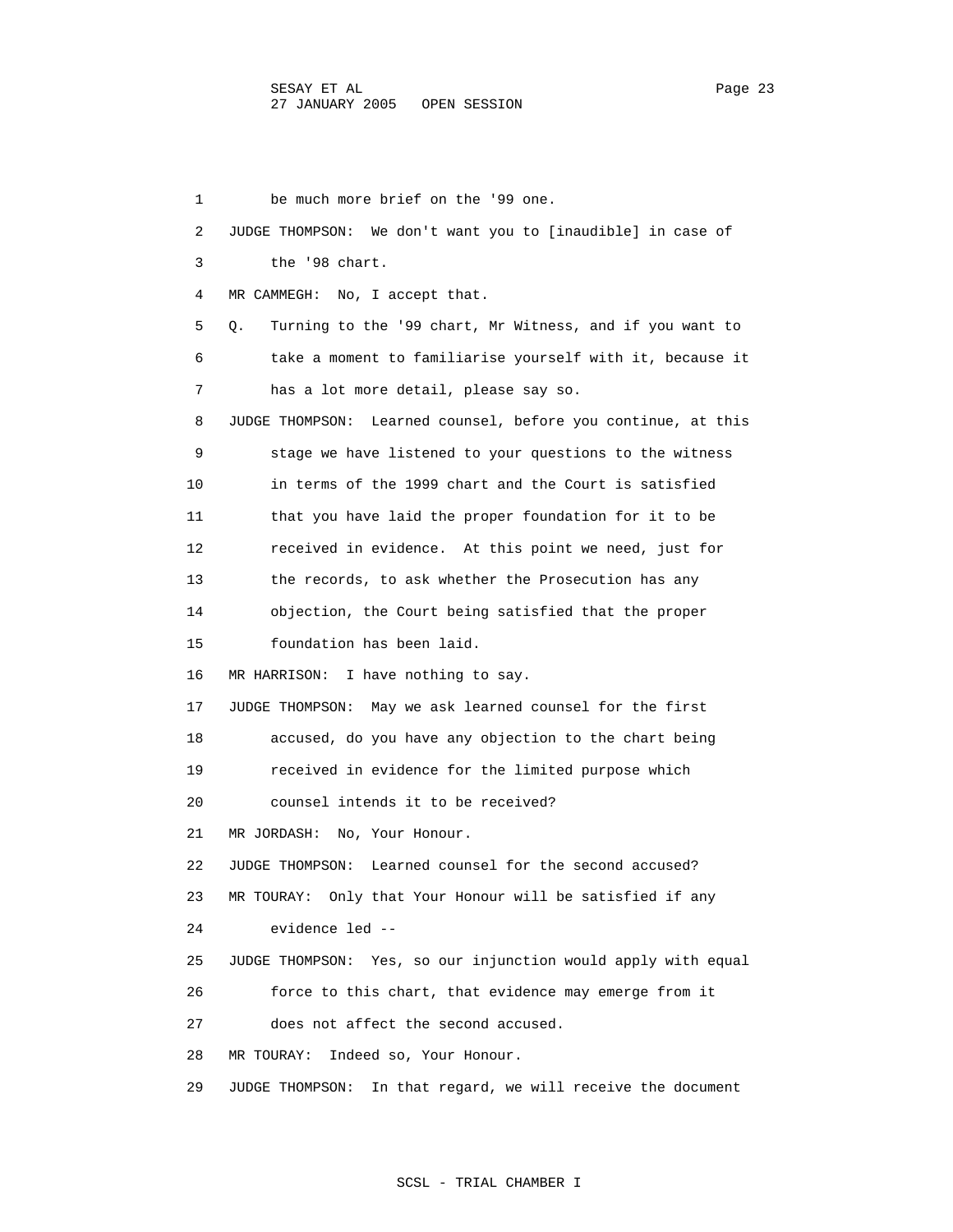1 in evidence and mark it Exhibit 21. Court Management, 2 are we correct in our counting? 3 MR WALKER: That is correct, Your Honour. 4 [Exhibit No. 21 was admitted] 5 JUDGE THOMPSON: And with the portions highlighted and also 6 the conditions in respect of the second accused. 7 MR CAMMEGH: I can assure Mr Touray that I am not going to 8 trespass on anything prejudicial to him or make any 9 reference to his client. 10 Q. This chart, Mr Witness, doesn't distinguish between HQ 11 and battalion level, does it, in the way that the '98 12 chart did? 13 A. Yes. 14 Q. Let's just look at it. You tell me, please, first of all 15 if you can see any reference to Internal Defence Unit 16 other than Augustine Bonga in the bottom left-hand 17 corner? 18 A. Internal Defence Unit? 19 Q. Yeah. Can you see any other reference to IDU on this 20 chart? 21 JUDGE THOMPSON: Yes, learned counsel for the Prosecution. 22 MR HARRISON: With respect, the chart is clear. It refers to 23 1st Brigade, it also refers to 2nd Brigade, 3rd Brigade, 24 4th Brigade and 5th Brigade, and the only brigade for 25 which units are demarcated are the ones for 2nd Brigade, 26 and the name is clearly on the chart where 2nd Brigade 27 is. 28 JUDGE THOMPSON: So in other words, the chart speaks for 29 itself.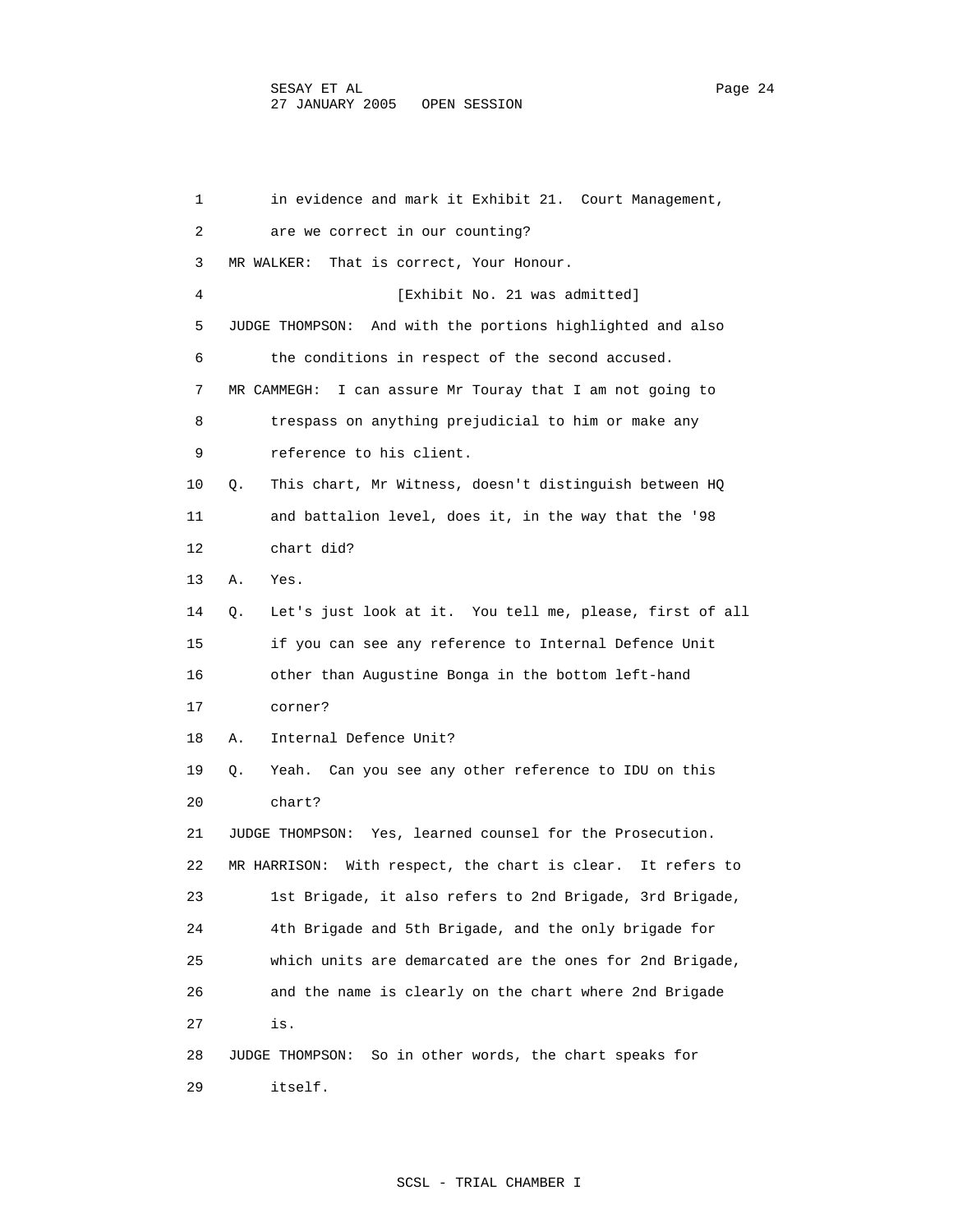1 MR HARRISON: Precisely. 2 JUDGE THOMPSON: Learned counsel, how do you respond to that 3 observation? 4 MR CAMMEGH: I accept what my friend says, but I would once 5 again like to challenge the witness to tell me if he can 6 see any reference to Internal Defence Unit on this chart 7 at headquarters level. 8 THE WITNESS: At the headquarter unit already have been 9 established and I told you and I told the Prosecutor that 10 this have been extended units to all from headquarter to 11 brigade, brigade to company, and from -- from battalions, 12 sorry, to companies. 13 JUDGE THOMPSON: Well, Mr Harrison? 14 MR HARRISON: I think to be fair to the witness, there is a 15 box in what could be called headquarters, where unit 16 commanders is clearly indicated. It is at the top. What 17 you will not find is the separation of all the various 18 units, and there are names under unit commanders. It is 19 the box on the left about four centimetres down from the 20 top of the page. I am unfortunately colour blind, but it 21 maybe -- it is a purple box on the left. 22 JUDGE THOMPSON: Does that help to resolve your difficulty? 23 JUDGE BOUTET: It does not help me to understand. Now I am 24 confused, because to me a unit commander commands a unit. 25 I don't know what is a unit and what is not a unit, so I 26 am totally confused now. To me a battalion is a unit. 27 Maybe you can ask the witness to clarify that. 28 JUDGE THOMPSON: Perhaps we should ask Mr Cammegh to ask his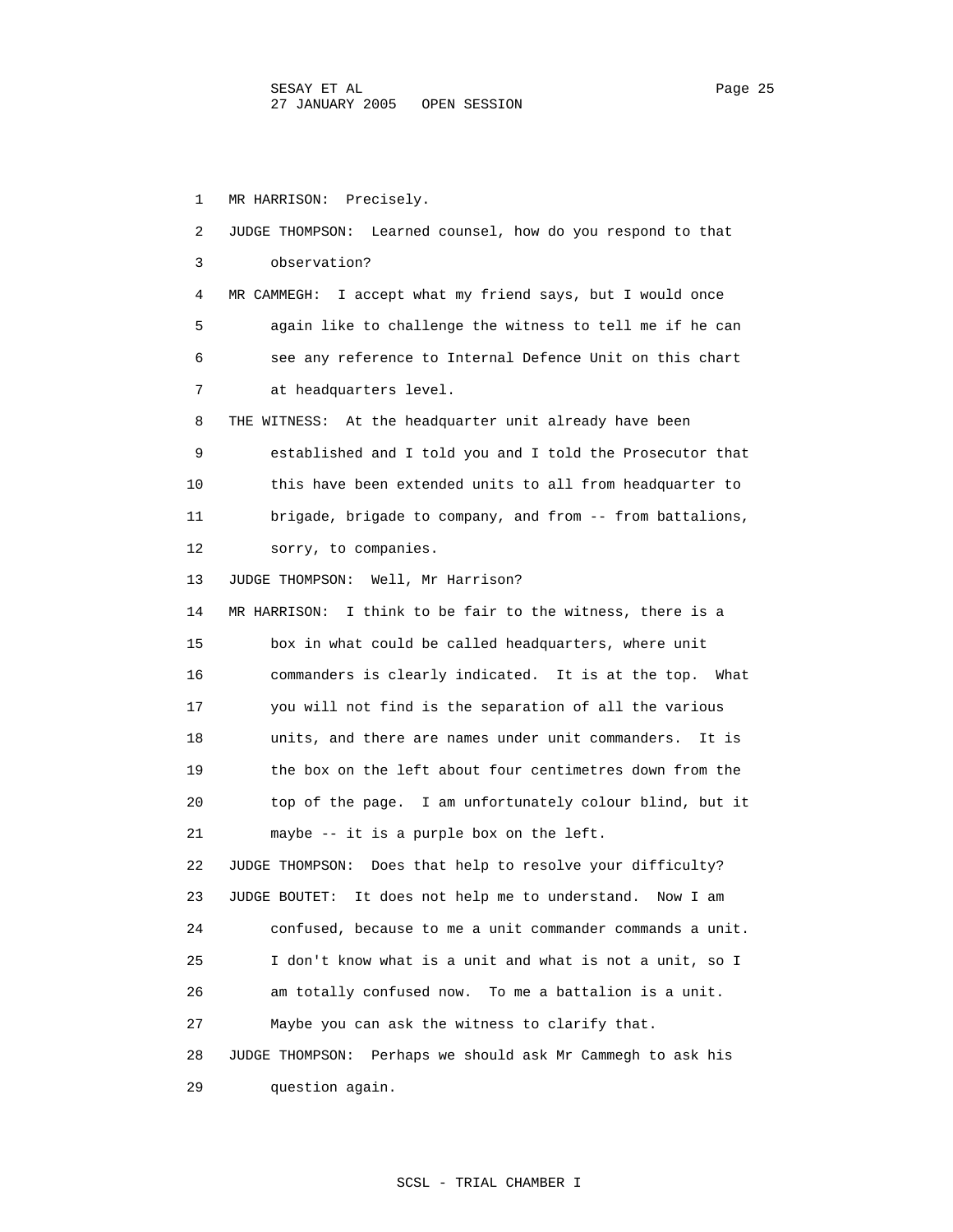1 MR CAMMEGH: Yes. 2 JUDGE THOMPSON: In clearer terms so that we ourselves can 3 understand the purport of the question. 4 MR CAMMEGH: I will endeavour to try. 5 Q. Mr Witness, can you confirm, please, that on this chart 6 there is no reference to IDU command at headquarters 7 level? 8 A. At headquarter level in Kailahun? 9 Q. No -- 10 JUDGE THOMPSON: No, this chart, this one. Look at 11 Exhibit 21. 12 THE WITNESS: It's not mentioned there, but -- 13 JUDGE THOMPSON: All right, let's get that answer first. You 14 agree that -- 15 THE WITNESS: I know very well -- 16 JUDGE THOMPSON: Well, we will have your -- 17 THE WITNESS: Okay. 18 JUDGE THOMPSON: Let's have the first part of your answer. 19 THE WITNESS: Okay. 20 JUDGE THOMPSON: I agree that there is no mention of -- did 21 you say IDU, Mr Cammegh? 22 MR CAMMEGH: Yes, at headquarters level. 23 JUDGE THOMPSON: But what, Mr Witness? 24 THE WITNESS: But chart 1998 reflects on all unit commanders 25 at headquarter level extended -- 26 JUDGE THOMPSON: So 1998 reflects what? 27 THE WITNESS: Reflects to all brigades the same unit from the 28 headquarter of 1998 chart extend to the same chart on 29 1999.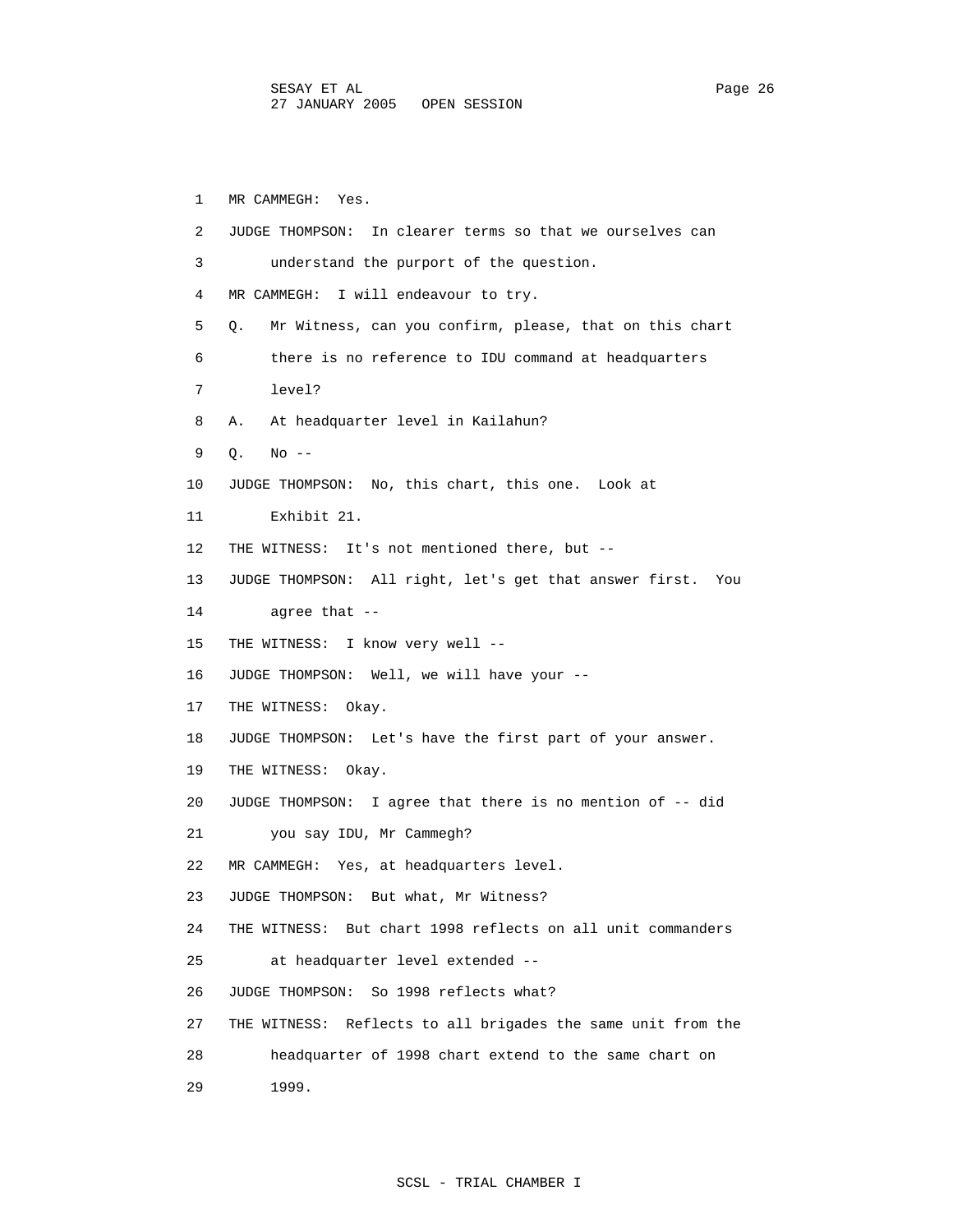| 1  | JUDGE THOMPSON: In other words, there is some kind of            |
|----|------------------------------------------------------------------|
| 2  | reference by corporation, is it, or integrated.                  |
| 3  | Mr Cammegh, I am sure you got that.                              |
| 4  | MR CAMMEGH:<br>Yes.                                              |
| 5  | JUDGE THOMPSON: He is basically saying the two documents have    |
| 6  | to be read in conjunction.                                       |
| 7  | MR CAMMEGH:<br>I understand that.                                |
| 8  | You would agree, won't you, that Augustine Gbao's name<br>Q.     |
| 9  | does not appear on the '99 chart?                                |
| 10 | Never.<br>Α.                                                     |
| 11 | You see, Mr Witness, when you told this Court on Friday<br>Q.    |
| 12 | the 21st January, "Augustine" -- and I have just looked          |
| 13 | this up myself and this is my note, so I will stand to be        |
| 14 | corrected. But you said these words according to my              |
| 15 | "Augustine Gbao was the commander of the IDU in<br>note:         |
| 16 | 1998."                                                           |
| 17 | Augustine Bonga or Augustine Gbao?<br>Α.                         |
| 18 | "Augustine Gbao was commander of the IDU in 1998"?<br>Q.         |
| 19 | At battalion level.<br>Α.                                        |
| 20 | Well, you didn't say battalion level in 1998, did you, on<br>Q.  |
| 21 | Friday the 21st of January -- did you? You said he was           |
| 22 | the commander of the IDU?                                        |
| 23 | But I knew it was under battalion, not under headquarter.<br>Α.  |
| 24 | Which battalion?<br>Q.                                           |
| 25 | 2nd Battalion, colonel.<br>Α.                                    |
| 26 | Perhaps he preempted you. Would you ask the<br>JUDGE THOMPSON:   |
| 27 | question again? I didn't quite get his answer.                   |
| 28 | He said yes, he was commander at battalion level.<br>MR CAMMEGH: |
| 29 | THE WITNESS:<br>Augustine Bonga, Bonga.                          |

## SCSL - TRIAL CHAMBER I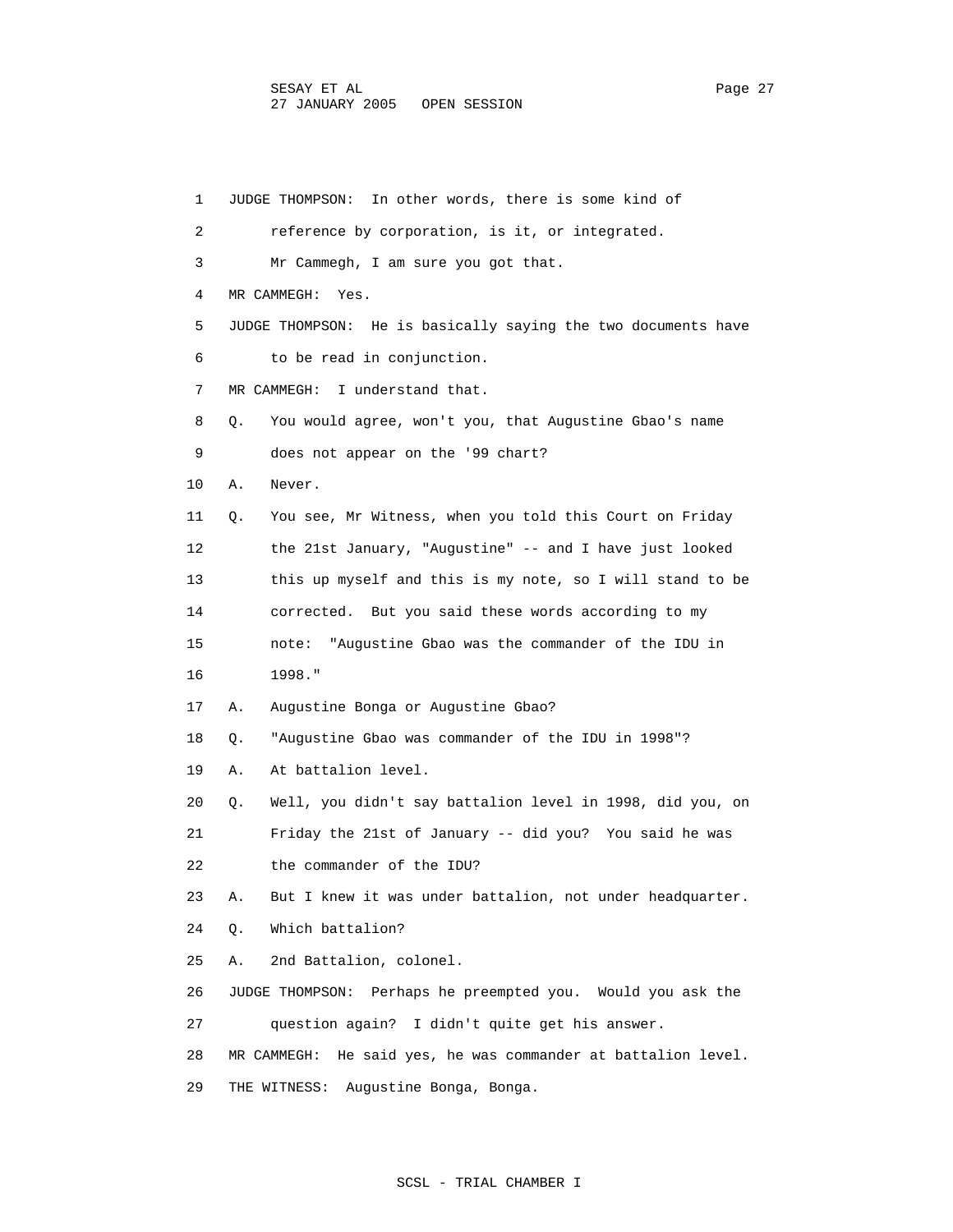SESAY ET AL PAGE 28 PAGE 28 27 JANUARY 2005 OPEN SESSION

 1 JUDGE THOMPSON: Not Gbao. 2 THE WITNESS: Not Gbao. 3 MR CAMMEGH: And that that was at Kono. 4 JUDGE THOMPSON: Was commander of the RUF at battalion level. 5 THE WITNESS: Yes, IDU 6 MR CAMMEGH: 7 Q. But this was at a time on Friday morning when you were 8 being asked to give the hierarchy of the RUF. Why did 9 you not indicate who the overall commander of the IDU 10 was? 11 A. The overall commander of IDU? 12 Q. Yeah. 13 A. I already indicated in the charts -- 14 MR HARRISON: I disagree completely. During the direct 15 examination there was a very clear demarcation where the 16 witness was asked to talk about overall command structure 17 and then Internal Defence Units were dealt with as a 18 subsequent and part of Kailahun. 19 JUDGE THOMPSON: I clearly remember that particular 20 distinction and perhaps you need to check your own 21 records. 22 MR CAMMEGH: That may well be the case, but my question to 23 this witness is why did he not -- and please, Mr Witness, 24 perhaps you can answer this. 25 Q. Why did you not tell this Court who the overall head of 26 the IDU was? 27 A. It's already indicated in the chart already from Kailahun 28 headquarter. 29 Q. No, I mean the overall IDU chief --

SCSL - TRIAL CHAMBER I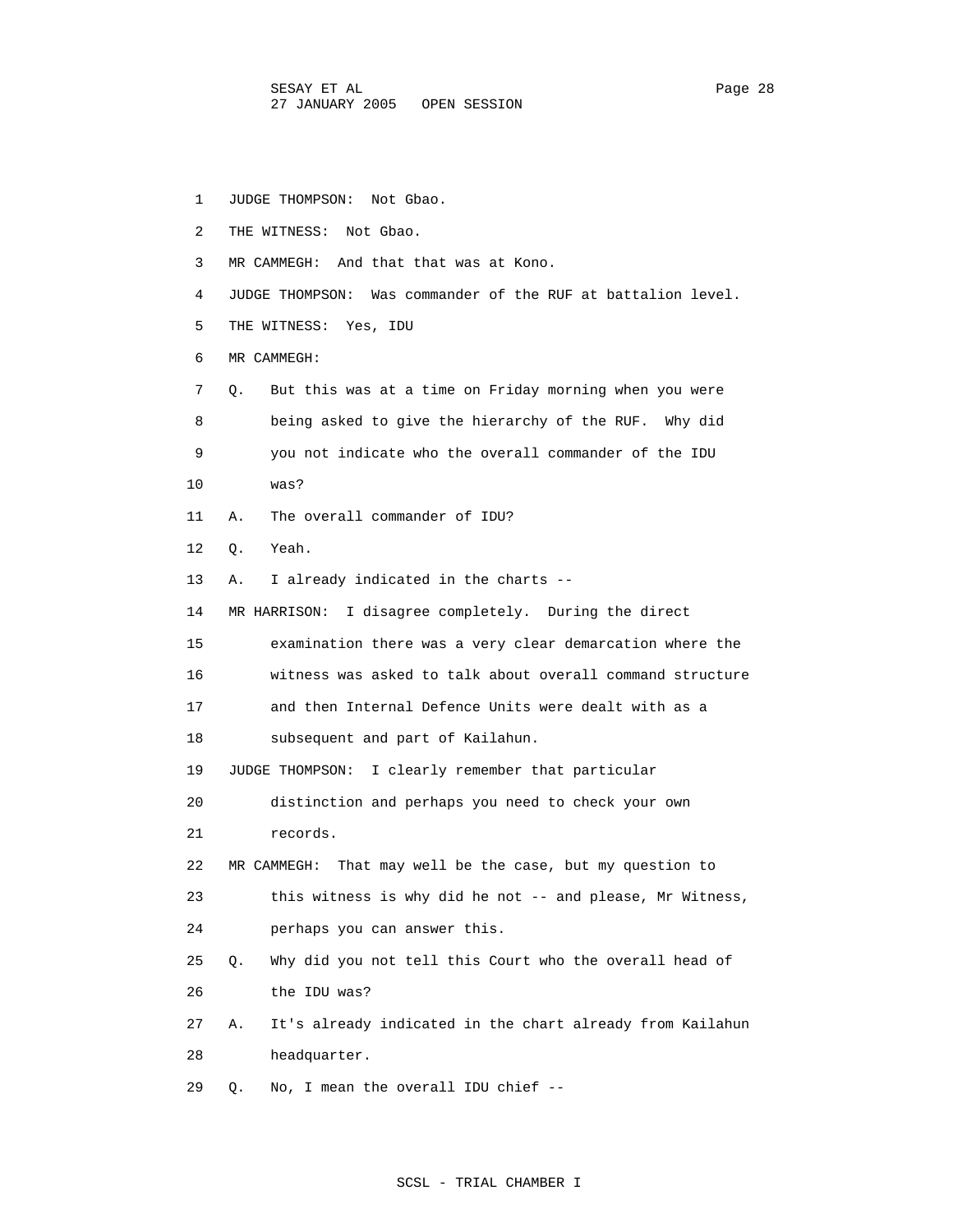1 A. Yes. 2 Q. -- of the RUF? 3 A. Of the RUF. It's mentioned already in the chart of 1998. 4 And if you look at 2000/2001 chart, it's already 5 mentioned. 6 Q. Well, this morning you have been saying that the 7 reference to the commander of IDU on the '98 chart is 8 simply at battalion level, not overall. 9 JUDGE BOUTET: No, no, no -- [Overlapping speakers] 10 MR HARRISON: That's not -- [Overlapping speakers] 11 JUDGE BOUTET: The bottom part of '98, Exhibit 20, is 12 battalion; the top part is headquarters. In the top part 13 you have IDU and there is a name mentioned for the IDU 14 commander, which is -- 15 MR CAMMEGH: Francis Musa. 16 JUDGE BOUTET: That is why the answer now -- 17 MR CAMMEGH: My confusion, I accept that. 18 JUDGE THOMPSON: With that acknowledgment, we'll proceed. 19 MR CAMMEGH: Yes. 20 Q. I want to go on to a few events that took place in 1998. 21 There was the incident in Wendedu in Kono where an 22 11-year-old girl reported that someone called KS Banya 23 killed her family on suspicion of being ECOMOG spies; do 24 you remember that? 25 A. I remember that very well. 26 Q. You're not suggest that Augustine Gbao had anything to do 27 with that, are you? 28 A. Well, I told you already I never knew him up to that 29 part.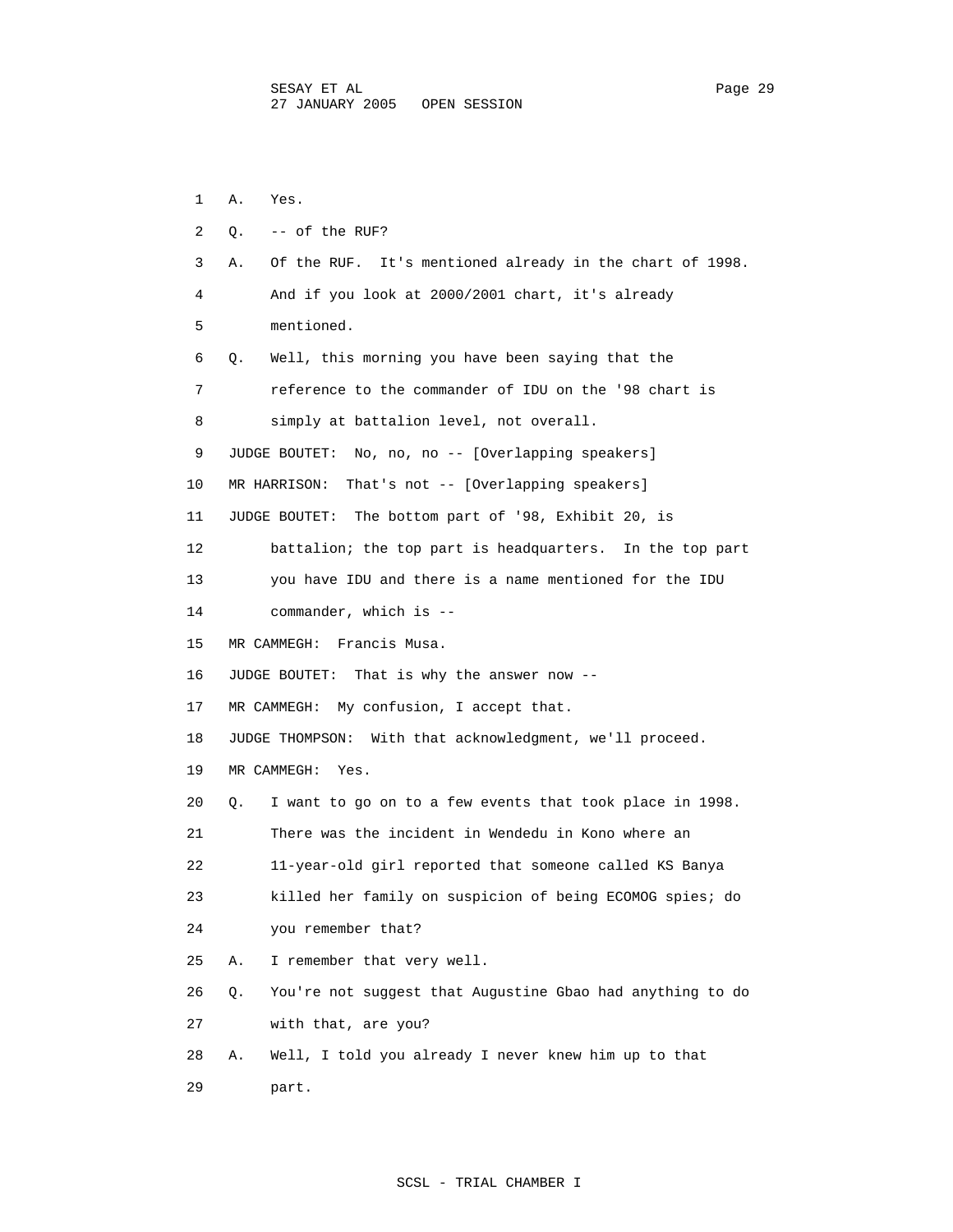| 1  | Q. | And in the same month Waiyoh, the Nigerian lady, the same |
|----|----|-----------------------------------------------------------|
| 2  |    | thing applies?                                            |
| 3  | Α. | The same thing, yes.                                      |
| 4  | Q. | The incident in Tombodu, when a gentleman was captured    |
| 5  |    | and sent to you and you gave him a gallon of palm oil,    |
| 6  |    | events led to an ambush as a result of information he     |
| 7  |    | Gbao wasn't involved with that, was he?<br>qave.          |
| 8  | Α. | Repeatedly, I never knew Gbao to that time.               |
| 9  | Q. | You would have known nothing about Gbao being in Makeni   |
| 10 |    | early in '99, would you?                                  |
| 11 | Α. | I never knew him, so I don't know.                        |
| 12 | Q. | Well, you referred to the capture of Makeni in early      |
| 13 |    | Was Gbao involved in that to your knowledge?<br>1999.     |
| 14 | Α. | I don't know. I don't know him, so I don't know.          |
| 15 | Q. | But were you aware of the capture of Makeni in early      |
| 16 |    | 1999?                                                     |
| 17 | Α. | The capture of Makeni?                                    |
| 18 | Q. | Yes, were you aware of who was involved?                  |
| 19 | Α. | I only knew of -- let me just say Rambo who was Buster    |
| 20 |    | Flomo, Denis Mingo - Superman, and so many other          |
| 21 |    | commanders such as Tamba Vanney.                          |
| 22 | О. | So you knew many names in connection with the capture of  |
| 23 |    | Makeni?                                                   |
| 24 | Α. | Capture of Makeni.                                        |
| 25 | Q. | And Gbao was not among them?                              |
| 26 | Α. | Augustine Gbao, I told you at that time I have not seen   |
| 27 |    | him personally and I do not even know him.                |
| 28 | Q. | If Gbao had been a senior RUF commander in Kailahun Town  |
| 29 |    | from 1996 to 1998, you would have known about that,       |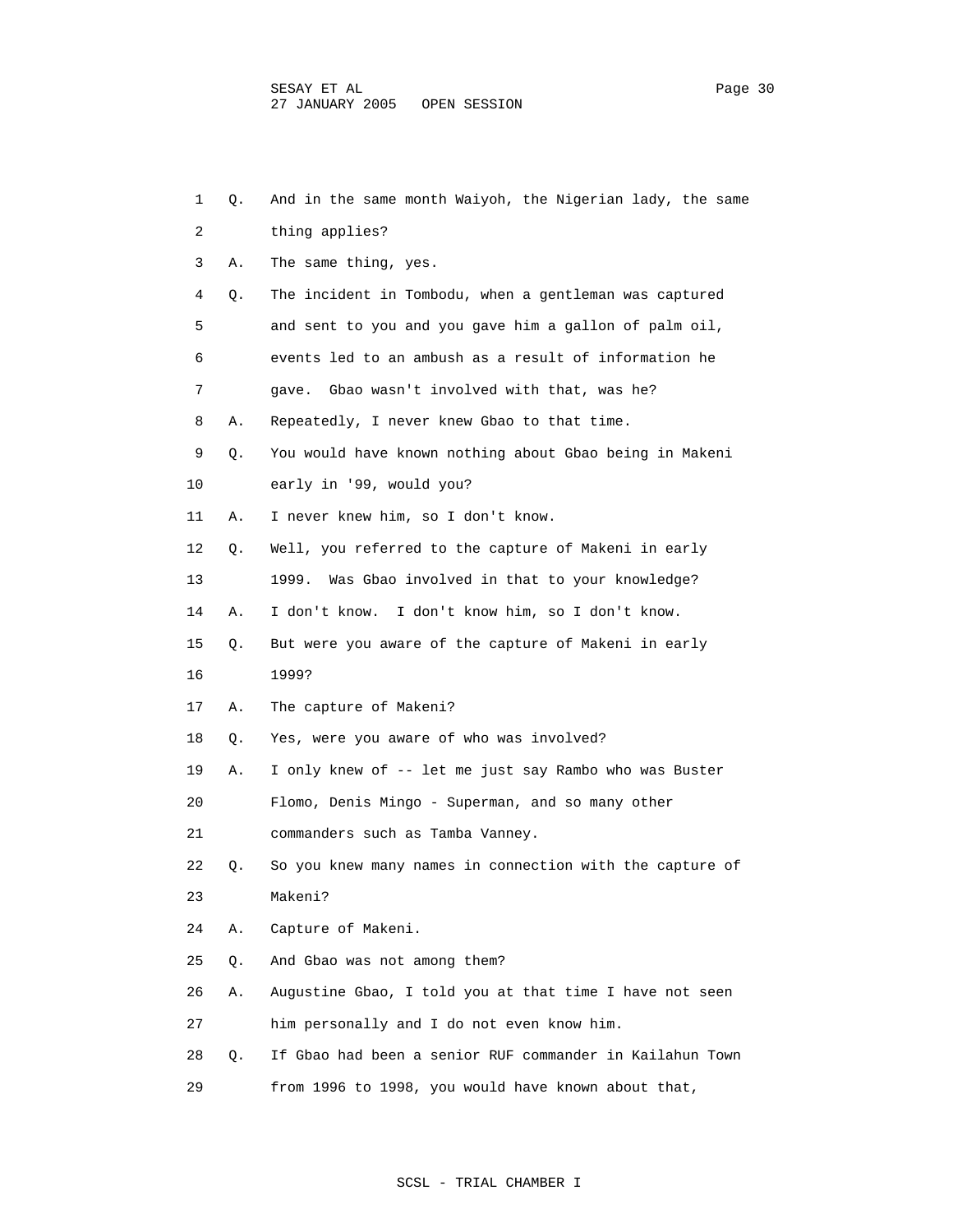| 1  |    | wouldn't you?                                               |
|----|----|-------------------------------------------------------------|
| 2  | Α. | First of all, not every RUF should be known to me, so I     |
| 3  |    | cannot tell and I never knew.                               |
| 4  | Q. | I think, similarly, you had dealings with some of the       |
| 5  |    | camps, didn't you?                                          |
| 6  | Α. | In?                                                         |
| 7  | Q. | Some of the camps in Kono?                                  |
| 8  | Α. | Yes.                                                        |
| 9  | Q. | Augustine Gbao's name was never connected with those, was   |
| 10 |    | it, so far as you were aware?                               |
| 11 | Α. | No.                                                         |
| 12 | Q. | And we know what happened in those camps. You see, what     |
| 13 |    | I am suggesting to you is this: You've given this Court     |
| 14 |    | a lot of hearsay evidence about Gbao's involvement with     |
| 15 |    | the abduction of the peacekeepers. Do you understand        |
| 16 |    | what I mean by "hearsay"?                                   |
| 17 | Α. | I'm well understood.                                        |
| 18 | Q. | I think again last Friday over and over again, and I am     |
| 19 |    | not criticising you. But over and over again you said       |
| 20 |    | that according to sources Gbao did this, Kallon did that?   |
| 21 | Α. | Yes.                                                        |
| 22 | Q. | It was nothing that you witnessed at first hand?            |
| 23 | Α. | Never.                                                      |
| 24 | Q. | What I am suggesting to you is that your claim that         |
| 25 |    | Augustine Gbao was chief of security of the RUF in 1998     |
| 26 |    | was hearsay, which you have already admitted.               |
| 27 | Α. | It was hearsay.                                             |
| 28 | Q. | Yes, but hearsay that you heard as late as 2000?            |
| 29 | Α. | Yes.<br>That's why, in fact, in my charts that prepare from |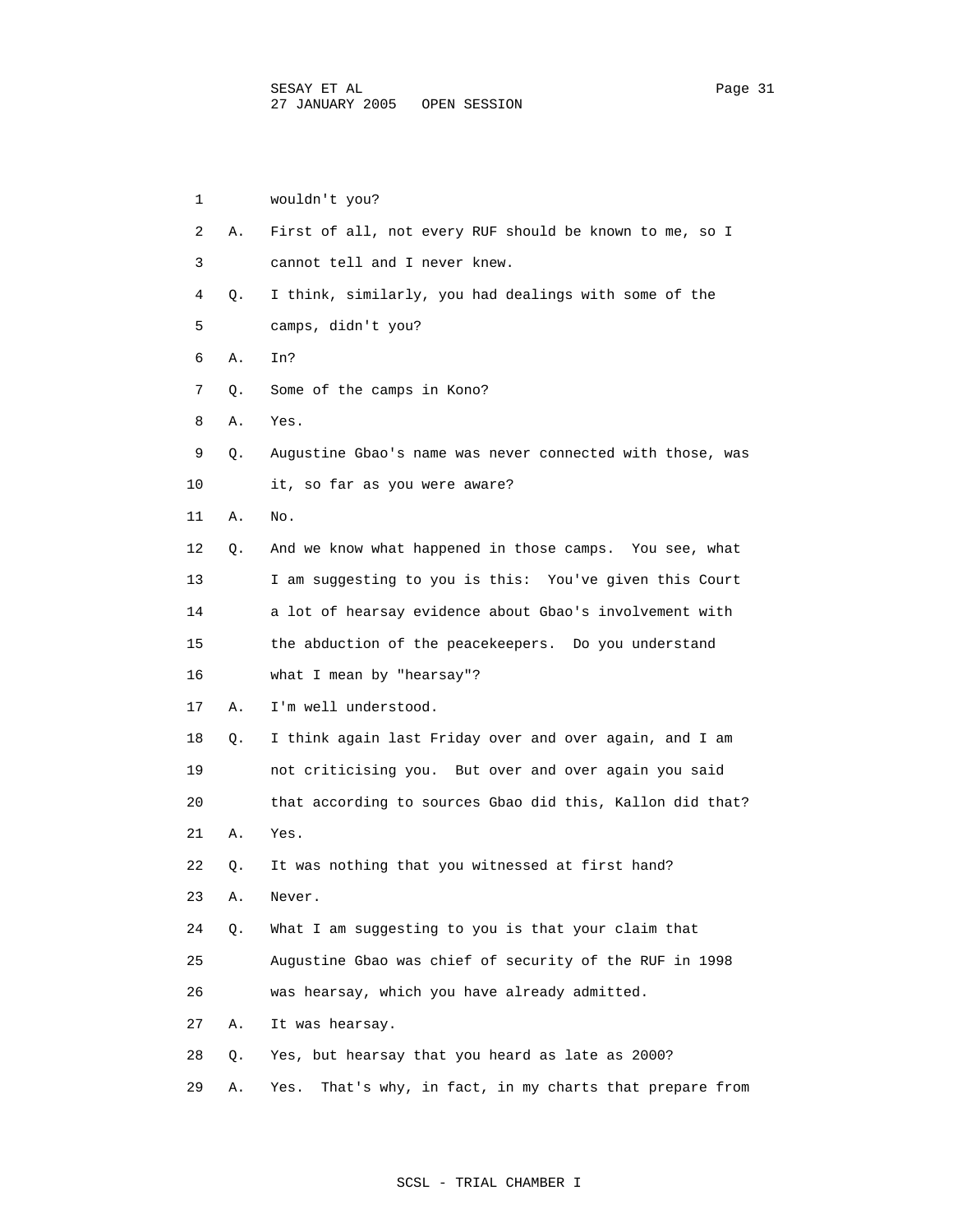1 1998, 1997, Augustine Gbao was never mentioned. 2 Q. Right. 3 A. Except when I came to know that in person this was the 4 Augustine Gbao. In the 2000/2001 chart, if you can see, 5 you can see that I have mentioned his name because I knew 6 he was Augustine Gbao and he was occupying that position. 7 Q. I accept that he is there as chief of security on the 8 2000 chart, but I want to make this clear. What I am 9 suggesting to you is that it wasn't until 2000 that you 10 had received that hearsay information that Gbao was chief 11 of security in '98 and '99. That you didn't hear that 12 until 2000. Now could I be right about that? 13 A. If I didn't hear that? 14 Q. Until 2000? 15 A. Of course. Hearing it and seeing it are two quite 16 different things. When I hear it I have to prove for 17 myself. That's why I never mention him to that level. 18 Q. I will just try and -- 19 MR HARRISON: My recollection is that the witness was taken 20 quite clearly through this by the Court, and my note and 21 my recollection is that, with the guidance of the Court 22 and through the clear questioning of the Court, the 23 witness said that he heard in '98, when he was in Kono, 24 that Augustine Gbao was the chief of security. He did 25 not see or have dealings with Augustine Gbao. 26 THE WITNESS: Thank you. 27 JUDGE THOMPSON: Up to 2000. 28 PRESIDING JUDGE: And that is why he did not mention him in 29 the command.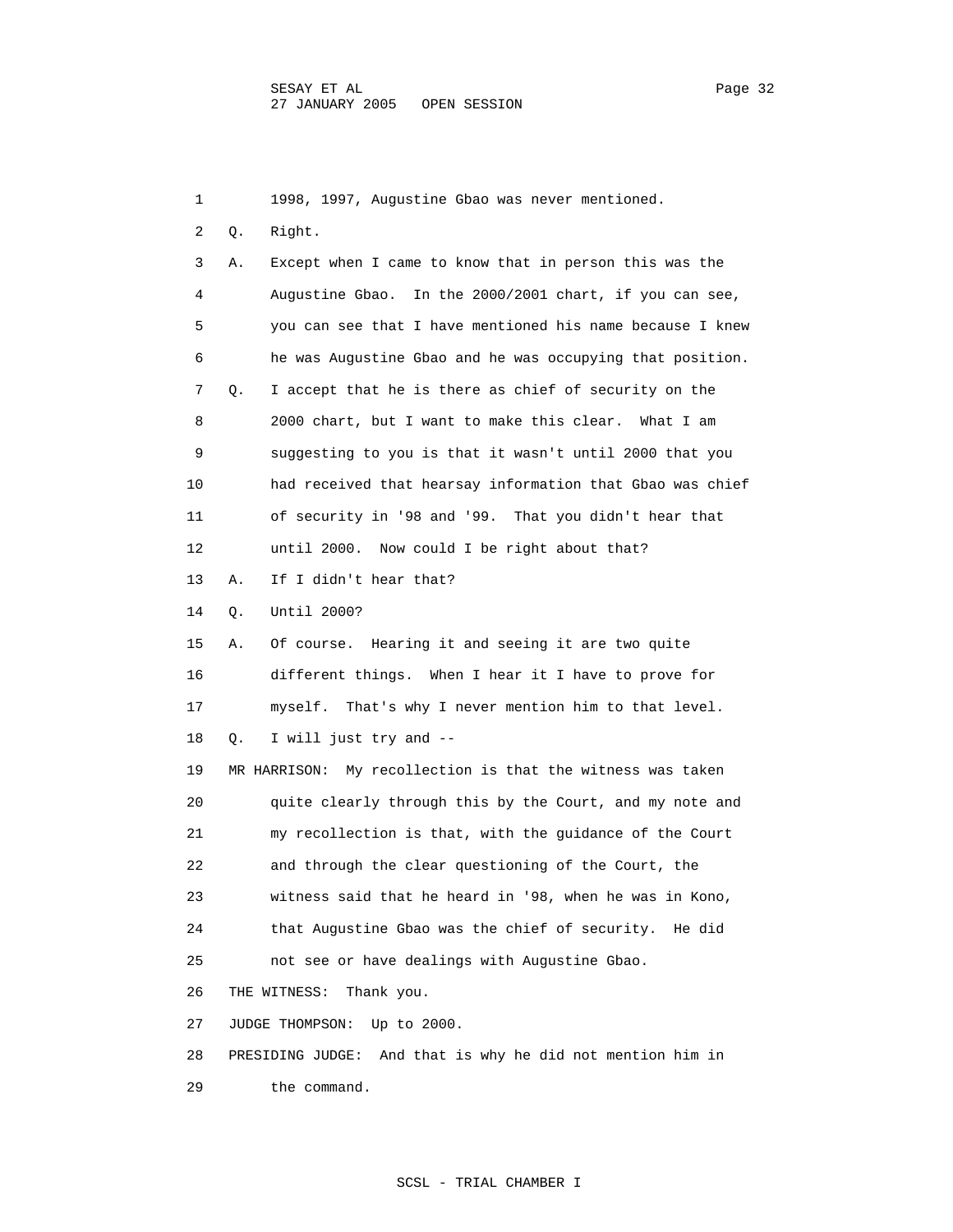1 THE WITNESS: Yes. 2 PRESIDING JUDGE: In 1998. 3 THE WITNESS: And 1999. 4 JUDGE THOMPSON: But that said, counsel is entitled to put his 5 theory to him if he finds one of those two positions 6 inconvenient. 7 MR HARRISON: I accept he is entitled to put the theory, but 8 he is not entitled to put it three times. This is the 9 third time. 10 JUDGE THOMPSON: Yes, I think [inaudible]. But clearly the 11 two positions are on the record and he now is taking 12 another position, that indeed whatever information - 13 hearsay, of course - he alleges came to his knowledge in 14 2000. Is that what you're saying? 15 MR CAMMEGH: Absolutely right. 16 JUDGE THOMPSON: I think he is entitled to do that once more. 17 JUDGE BOUTET: I'm not sure that the witness has understood 18 your question in that respect. I have heard your 19 question quite clearly; I am talking of the witness. I 20 would suggest you repeat the question so we know what 21 [inaudible] is. 22 MR CAMMEGH: All right. I hear Mr Harrison's objection and at 23 the risk of -- 24 JUDGE THOMPSON: But you have our leave. 25 MR CAMMEGH: If Your Honour wants me to put it, I'll do it 26 again. 27 JUDGE THOMPSON: [Overlapping speakers] it's important for 28 you. 29 MR CAMMEGH: I'm very grateful. This is the very last time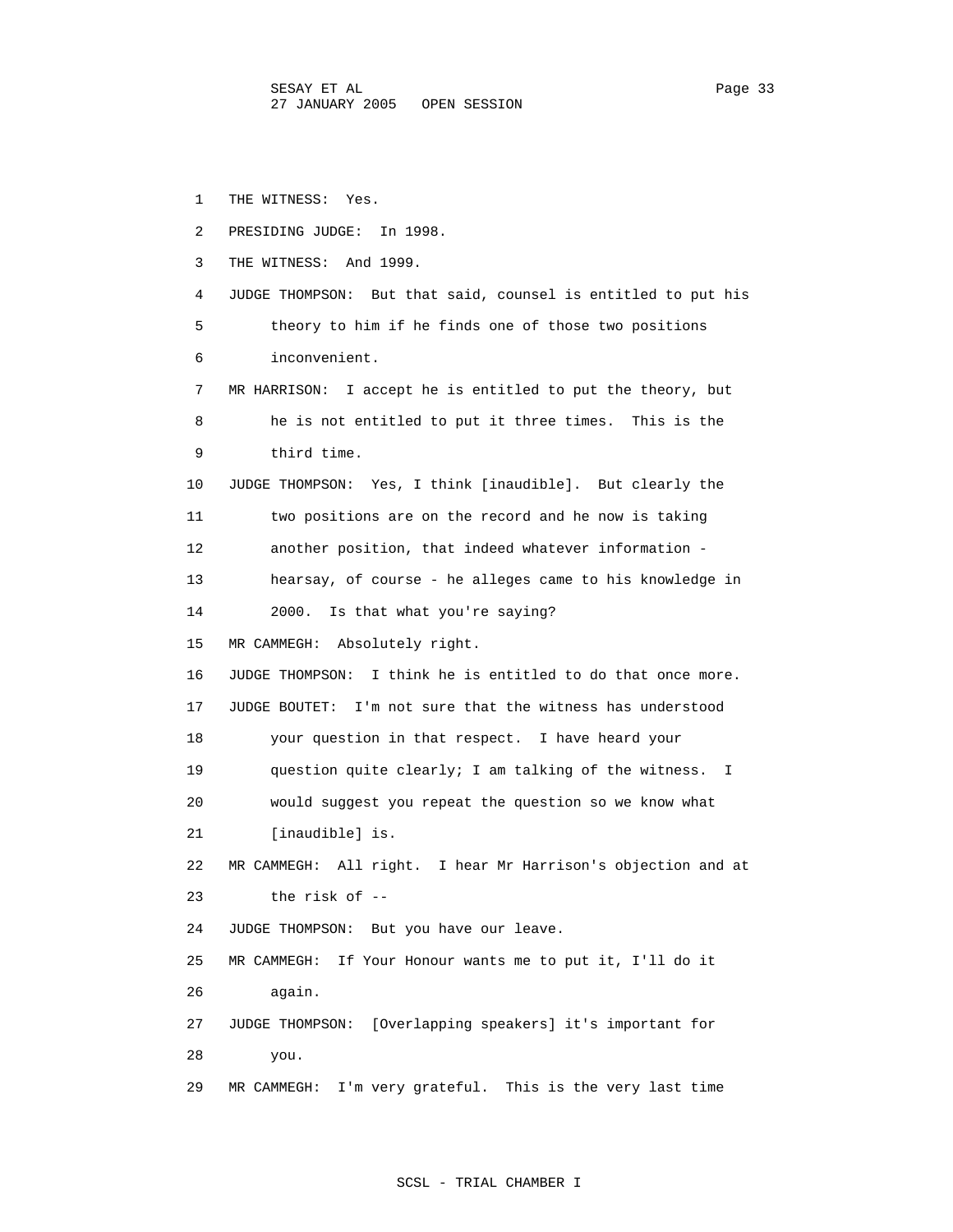1 and I hope to make it absolutely clear. 2 Q. Last week you told this Court that according to hearsay 3 information Gbao was involved in the abduction of the 4 peacekeepers? 5 A. Exactly. 6 Q. Information that you received in 2000? 7 A. Yes. 8 Q. My question is this: Just as you received hearsay about 9 peacekeepers in 2000, concerning Gbao, isn't it really 10 the case that it was also in 2000 that you received 11 hearsay information citing Gbao as a security chief of 12 the RUF in '98 and '99? In other words, wasn't it in 13 2000 that you heard that information for the first time? 14 A. Of the abduction of the peacekeepers? 15 Q. No, of Gbao being chief of security. 16 A. Until 2000 I saw him. 17 JUDGE THOMPSON: Mr Witness -- 18 PRESIDING JUDGE: Mr Cammegh, wouldn't it appear to you clear 19 on the record that he has always said that he was told in 20 Kono that in 1998 he was the head of the IDU in Kono. He 21 said he was told, but he hadn't met this man, hadn't seen 22 him. He only took note of it on the information that was 23 given him. So don't you think that your question is 24 [inaudible]. 25 MR CAMMEGH: The only reason I asked it was because I felt I 26 had been invited to be put it in precisely that way one 27 final time. 28 JUDGE BOUTET: Indeed, I invited you.

29 JUDGE THOMPSON: We think we should allow you to put your

## SCSL - TRIAL CHAMBER I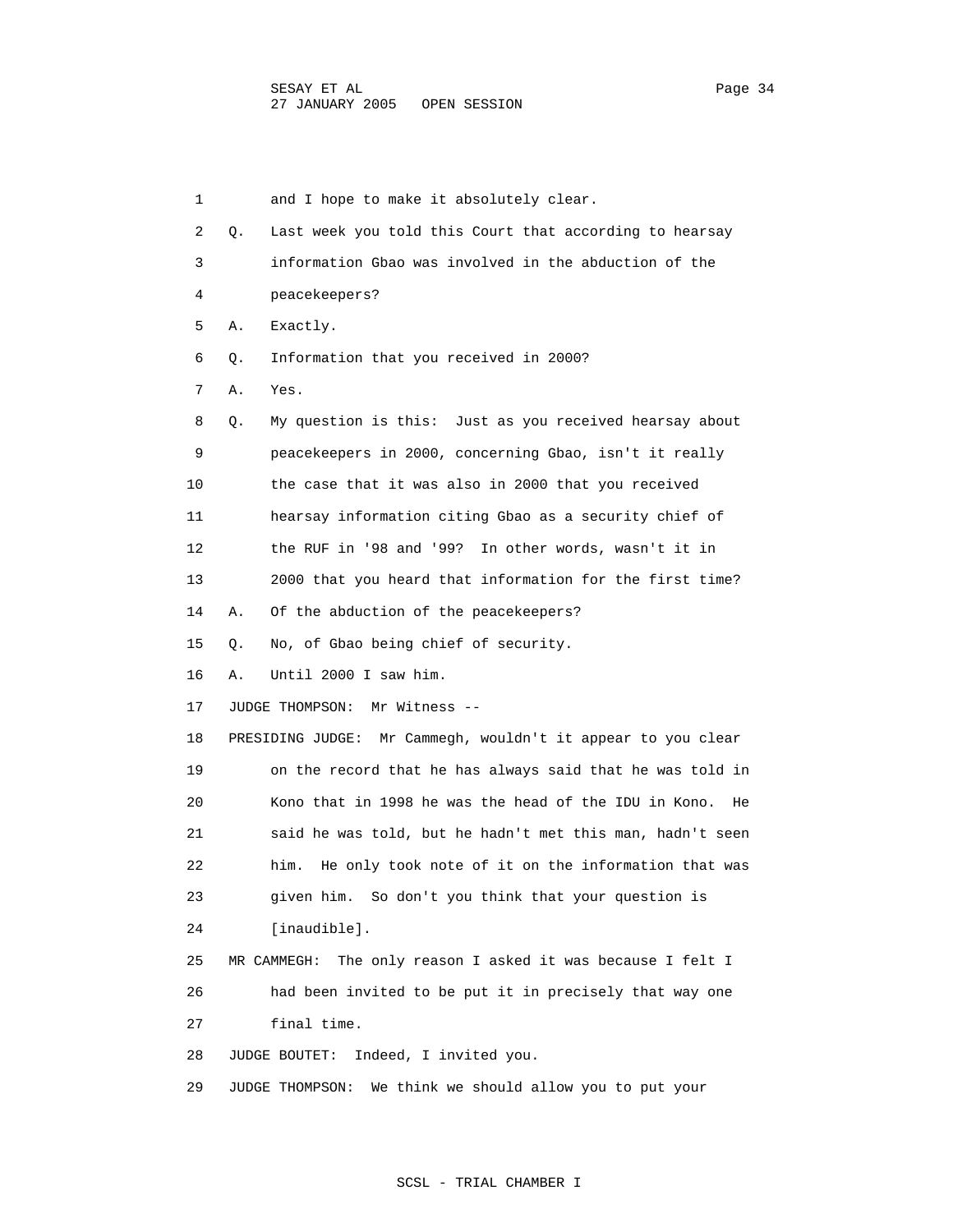1 instruction, though not very many times. Once or twice, 2 but not many times. 3 MR CAMMEGH: I'm not seeking to take any unfair advantage. I 4 was invited to put it once more and I did so and I will 5 leave it there. I want to come on to peacekeepers. I am 6 aware I am taking a little bitter longer this morning 7 than I'd hoped to, so I want to wrap this up fairly 8 quickly. 9 Q. You told us or you told the Court on the 24th of January 10 that peacekeepers were divided. The senior commanders 11 and the artillery went to Tombodu and the rank and file 12 to Yengema; is that right? 13 A. Yes, Yengema training base. Not only Yengema, but 14 Yengema training base. 15 Q. Right. How long after the peacekeepers were abducted 16 were you told that Augustine Gbao was at least partly 17 responsible? 18 A. Before the arrival of the peacekeepers in Kono, it was 19 our concern, we that were in Kono, for the abduction of 20 the peacekeepers. And even to reaffirm the -- 21 PRESIDING JUDGE: What was your concern? 22 THE WITNESS: That the abduction of the peacekeepers, it was 23 our great concern in Kono. It was very surprise to us 24 again. That even when you say hearsay, yes, some hearsay 25 was very, very important. We had a sort of a system in 26 the RUF at that time. The muster parade was one part of 27 our information media. Two, we had a Joint Security 28 Board of Investigations, which my unit was a concerned 29 member. And I had my colleague in Makeni and I inquire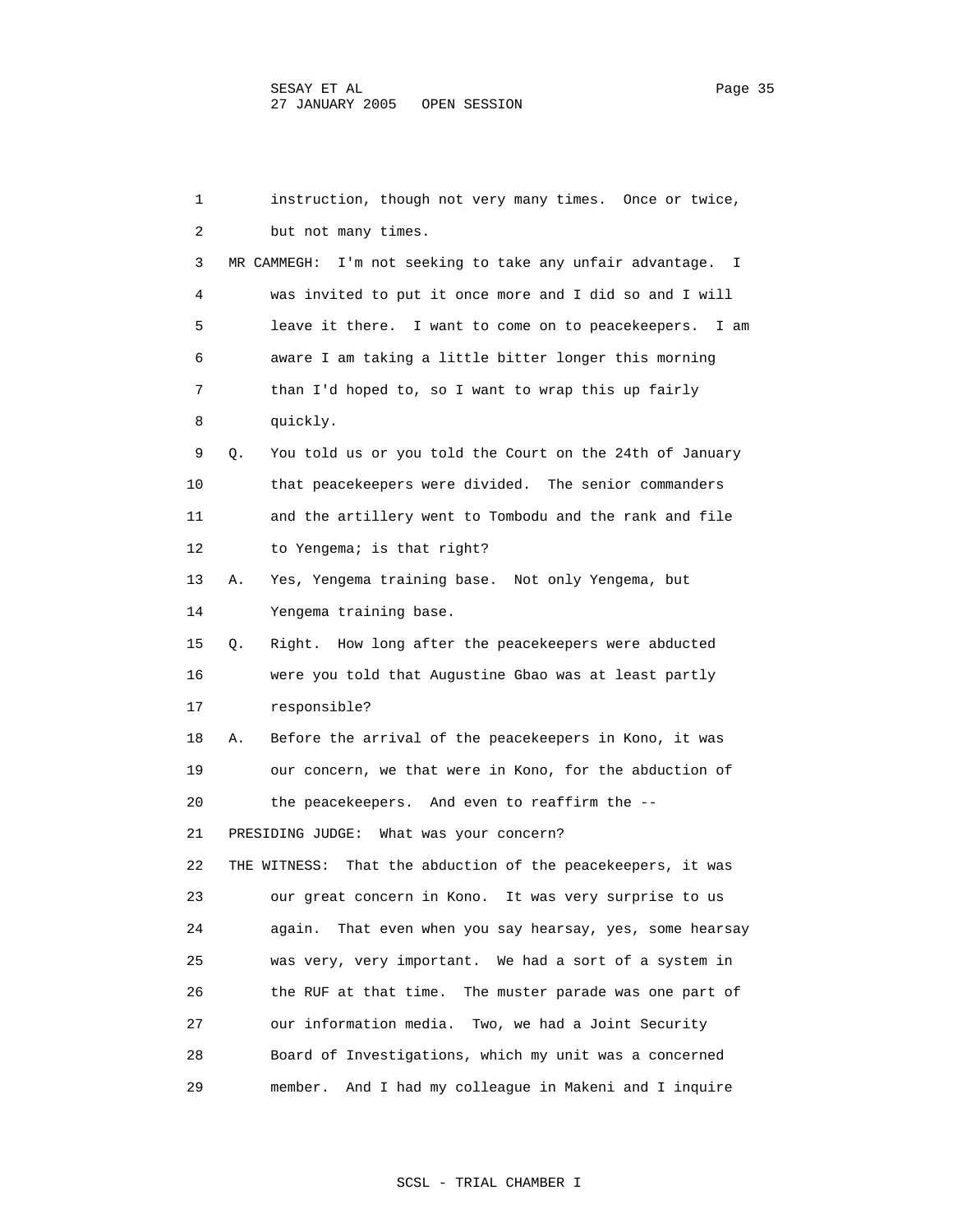1 from him to give me detail of what happened in Makeni as 2 my reference. So I was given the detail. 3 MR CAMMEGH: 4 Q. When? 5 A. It was very early back, before the 8th of May, you know, 6 I heard this information. So I was very concerned. I 7 contacted my colleagues and I received the detailed 8 information about the incident at Makeni. 9 Q. Who told you this information? 10 A. Who told me this information? 11 Q. Yes, who named Gbao? 12 PRESIDING JUDGE: Well, I think since it is his colleague it 13 might also -- 14 THE WITNESS: I have colleagues at the Joint Security Board of 15 Investigations. I have colleagues there and I was 16 informed by the Joint Security Board member, one -- two 17 of the members. 18 MR CAMMEGH: 19 Q. So it was more than one person who told you? 20 A. More than one person, so I grow concerned. 21 [HS270105B 11.04 a.m. - RK] 22 Q. Who told you this information? You said that according 23 to a reliable source Gbao was in Makeni? 24 A. Yes, that was what I was told. 25 Q. So you were told by other people in Kono? 26 A. Not in Kono but from Makeni. 27 Q. They had come from Makeni, had they? 28 A. I communicated. I have my means of communication. 29 Q. So you spoke to people in Makeni and they told you, "Gbao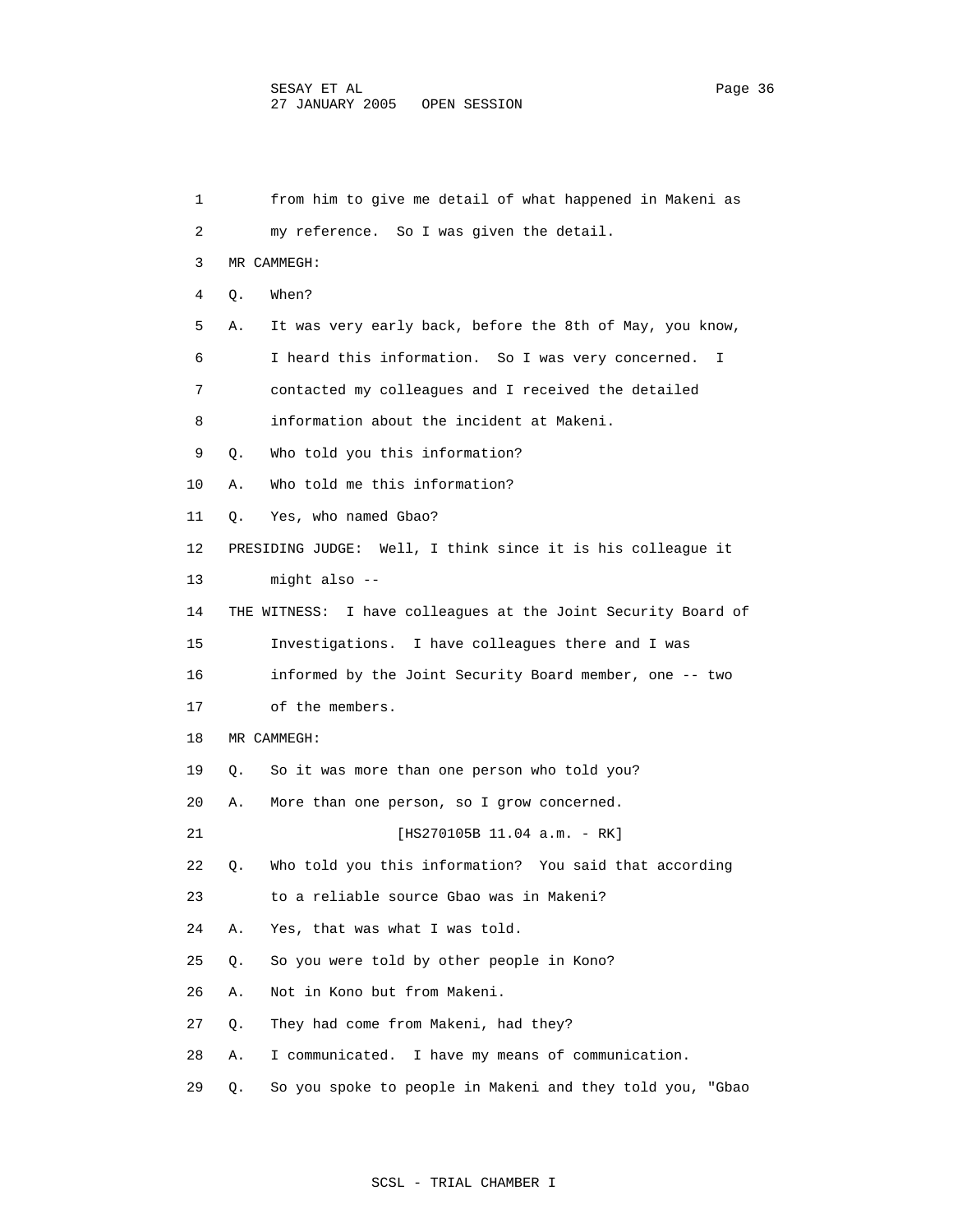| 1  |    | has abducted some peacekeepers here"; is that right?      |
|----|----|-----------------------------------------------------------|
| 2  | Α. | I was told both in Kono and even both from Makeni.<br>The |
| 3  |    | rumour was very, very spread all over.                    |
| 4  | Q. | What rank was Gbao at that time, do you know?             |
| 5  | Α. | Augustine Gbao?                                           |
| 6  | Q. | Yeah?                                                     |
| 7  | Α. | I used to hear people saying that he was a colonel.       |
| 8  | Q. | People were saying he was a colonel?                      |
| 9  | Α. | He was a colonel.                                         |
| 10 | Q. | And he is Chief of Security for the entire RUF?           |
| 11 | Α. | Yes, I came to know in 2000.                              |
| 12 | Q. | You told us about how this problem allegedly arose in     |
| 13 |    | Makeni. It was a dispute concerning the conditions of     |
| 14 |    | disarmament, to put it shortly, wasn't it?                |
| 15 | Α. | Yes, according to Morris Kallon.                          |
| 16 | Q. | Well, were you speaking to Kallon?                        |
| 17 | Α. | I said according to Morris Kallon, as the information     |
| 18 |    | I received, the confrontation came between more and the   |
| 19 |    | peacekeepers.                                             |
| 20 | Q. | But you didn't speak to Morris Kallon at that time, did   |
| 21 |    | you?                                                      |
| 22 | Α. | I said information.<br>No, never.                         |
| 23 | Q. | Yes, hearsay information?                                 |
| 24 | Α. | Yes, and it was very reliable.                            |
| 25 | Q. | Well, forgive me, Mr Witness, how do you know it was      |
| 26 |    | reliable if you weren't there to witness what was         |
| 27 |    | reported to be going on? How did you know it was          |
| 28 |    | reliable?                                                 |
| 29 | Α. | It became a reality.                                      |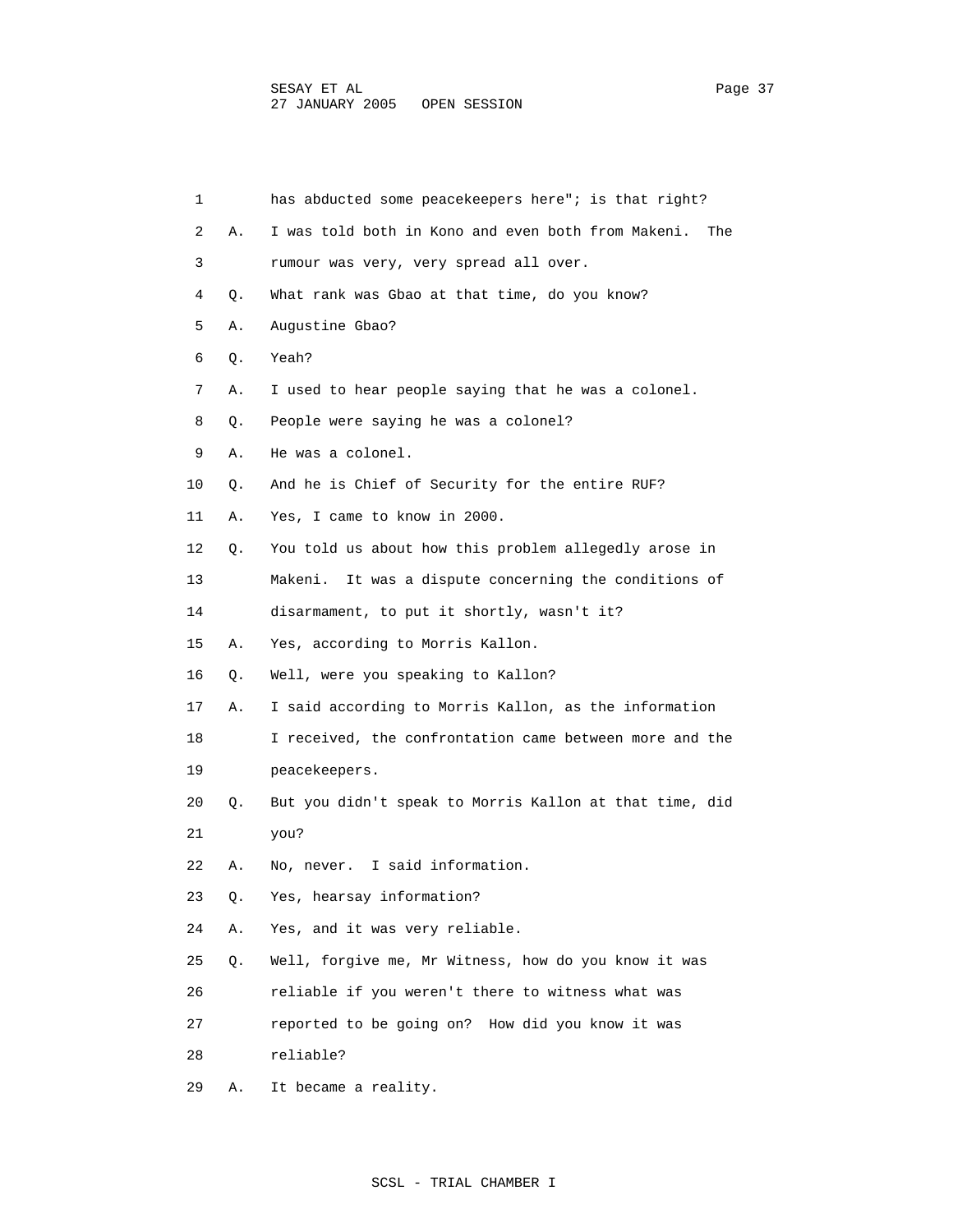| 1  | Q. | How did it become a reality to you, in what way?           |
|----|----|------------------------------------------------------------|
| 2  | Α. | More than many combatants complaining against the          |
| 3  |    | abduction of the peacekeepers by Morris Kallon, Augustine  |
| 4  |    | Gbao and one other Kailondo. This was -- it was very,      |
| 5  |    | very rampant.                                              |
| 6  | Q. | You said that you saw 300 peacekeepers, correct, in        |
| 7  |    | Yengema?                                                   |
| 8  | Α. | According to the information. I didn't see everybody in    |
| 9  |    | the figure of 300, but according to the information there  |
| 10 |    | were up to 300.                                            |
| 11 | Q. | Well, no, what you actually told this Court was that you   |
| 12 |    | saw about 300 peacekeepers?                                |
| 13 | Α. | Of course, yes, but I didn't count but only according to   |
| 14 |    | the information I received and I went to Yengema.<br>I saw |
| 15 |    | a group of people. I saw a large number of them, so I      |
| 16 |    | agreed that it was 300.                                    |
| 17 | Q. | You just didn't count them--                               |
| 18 | Α. | [Overlapping speakers]                                     |
| 19 | Q. | You didn't say anything at all about mistreatment when     |
| 20 |    | you were asked about this the other day, did you?          |
| 21 | Α. | About?                                                     |
| 22 | Q. | Well, they didn't appear to have been mistreated, did      |
| 23 |    | they?                                                      |
| 24 | Α. | The abductees?                                             |
| 25 | Q. | Yes.                                                       |
| 26 | Α. | Well, in my own presence I didn't see that. Maybe it       |
| 27 |    | might have happened prior to my arrival, but I never saw   |
| 28 |    | that.                                                      |
| 29 | Q. | Did you speak to any of them?                              |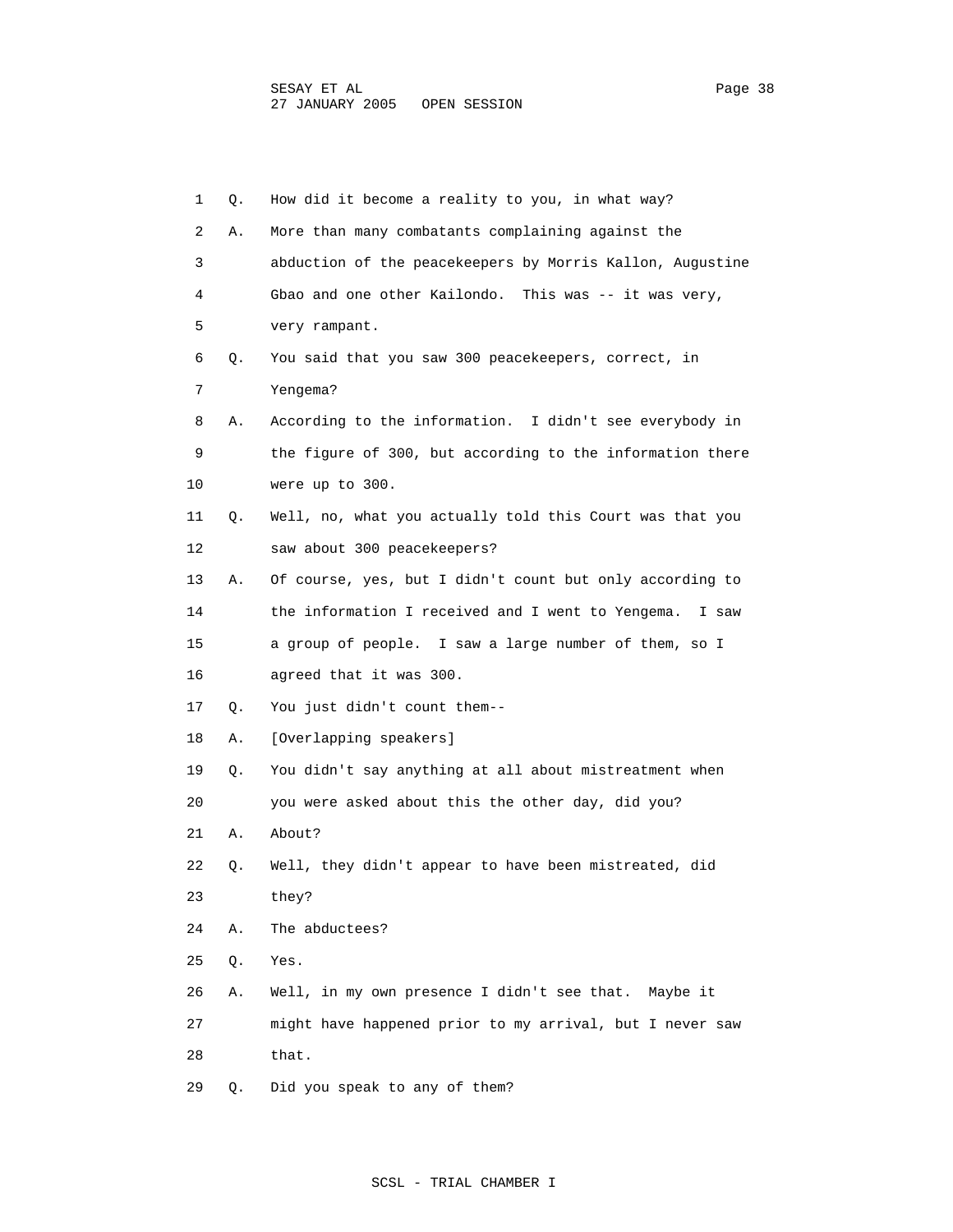1 A. Never. 2 Q. So they looked well, did they? 3 A. Well, according to my physical appearance some of them 4 were looking very pale, you know, thin and tired. 5 Q. Yes, but they had only been abducted a few days 6 previously, according to your sources, hadn't they, so 7 becoming thin wouldn't necessarily be the result of what 8 happened just a few days ago, would it? 9 PRESIDING JUDGE: That is argumentative. 10 JUDGE THOMPSON: It sounds like a lecture. 11 PRESIDING JUDGE: But they are submissions. Can you get along 12 with the questions, please. 13 MR CAMMEGH: I am nearly finished. 14 PRESIDING JUDGE: They looked pale and -- 15 THE WITNESS: Yes, sir, very tired and weak. 16 MR CAMMEGH: 17 Q. They had been walking a long way, hadn't they? 18 A. I only saw trucks that came with them, covered with the 19 tarpaulin and they were taken to Yengema training base. 20 I didn't see them walking around the township. 21 Q. But can you confirm that you didn't see them being 22 physically mistreated? 23 A. In my own presence I didn't see that. 24 Q. Thank you. Now you gave several statements to the 25 Prosecution and those statements were prepared on 17th of 26 November of 2002. You gave a long statement then, didn't 27 you. Mr Jordash has shown it to you already. Then you 28 gave another statement on 12th of February 2003, another 29 long statement.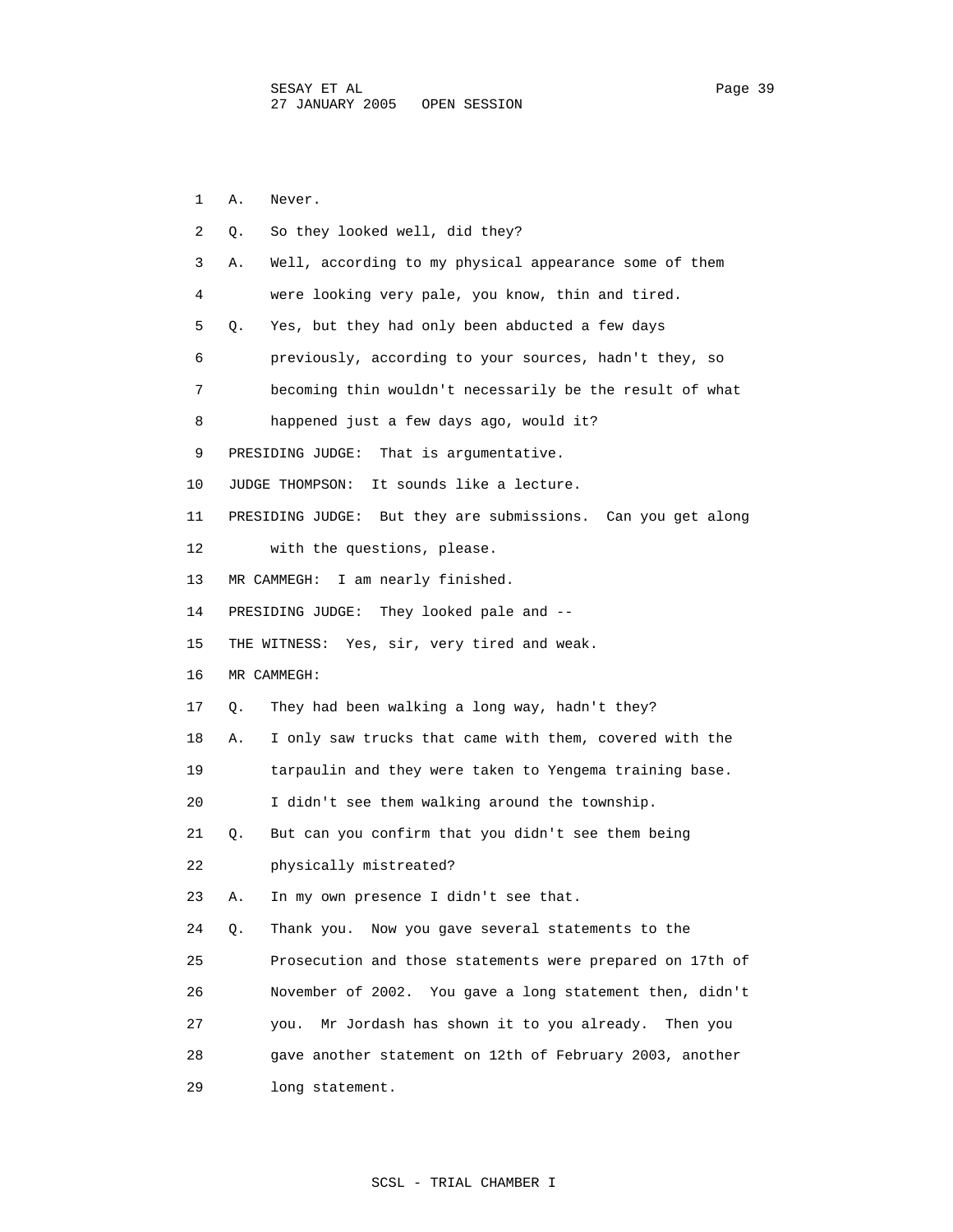| 1  | JUDGE THOMPSON: What was the date of the first one?              |
|----|------------------------------------------------------------------|
| 2  | MR CAMMEGH: I think it is 17th of November, 2002. The second     |
| 3  | one, 12th of February 2003. Third one, 13th September            |
| 4  | 2004.                                                            |
| 5  | You've been shown those statements during<br>О.                  |
| 6  | cross-examination, haven't you, all three of them?               |
| 7  | Α.<br>Yes.                                                       |
| 8  | And they're fairly long, aren't they? They're fairly<br>Q.       |
| 9  | detailed; you would agree with that?                             |
| 10 | What?<br>Α.                                                      |
| 11 | You would agree that they are fairly detailed?<br>Q.             |
| 12 | Α.<br>Of course.                                                 |
| 13 | You have had an opportunity to read them recently,<br>Q.         |
| 14 | haven't you?                                                     |
| 15 | Α.<br>Yes.                                                       |
| 16 | None of them mention the name Augustine Gbao, do they?<br>Q.     |
| 17 | Α.<br>Of?                                                        |
| 18 | None of them mention the name Augustine Gbao?<br>Q.              |
| 19 | On what occasion?<br>Α.                                          |
| 20 | Can you just confirm that none of those three statements<br>Q.   |
| 21 | mention the name of Augustine Gbao?                              |
| 22 | I think the witness is actually entitled to look<br>MR HARRISON: |
| 23 | at the statements --                                             |
| 24 | Which of the statements?<br>THE WITNESS:                         |
| 25 | MR HARRISON: $-$ - to satisfy himself with respect to that       |
| 26 | question.                                                        |
| 27 | I was hoping not to take that time, but of course<br>MR CAMMEGH: |
| 28 | I agree with Mr Harrison. He is fully entitled to check.         |
| 29 | If he feels that he needs to refresh his<br>JUDGE THOMPSON:      |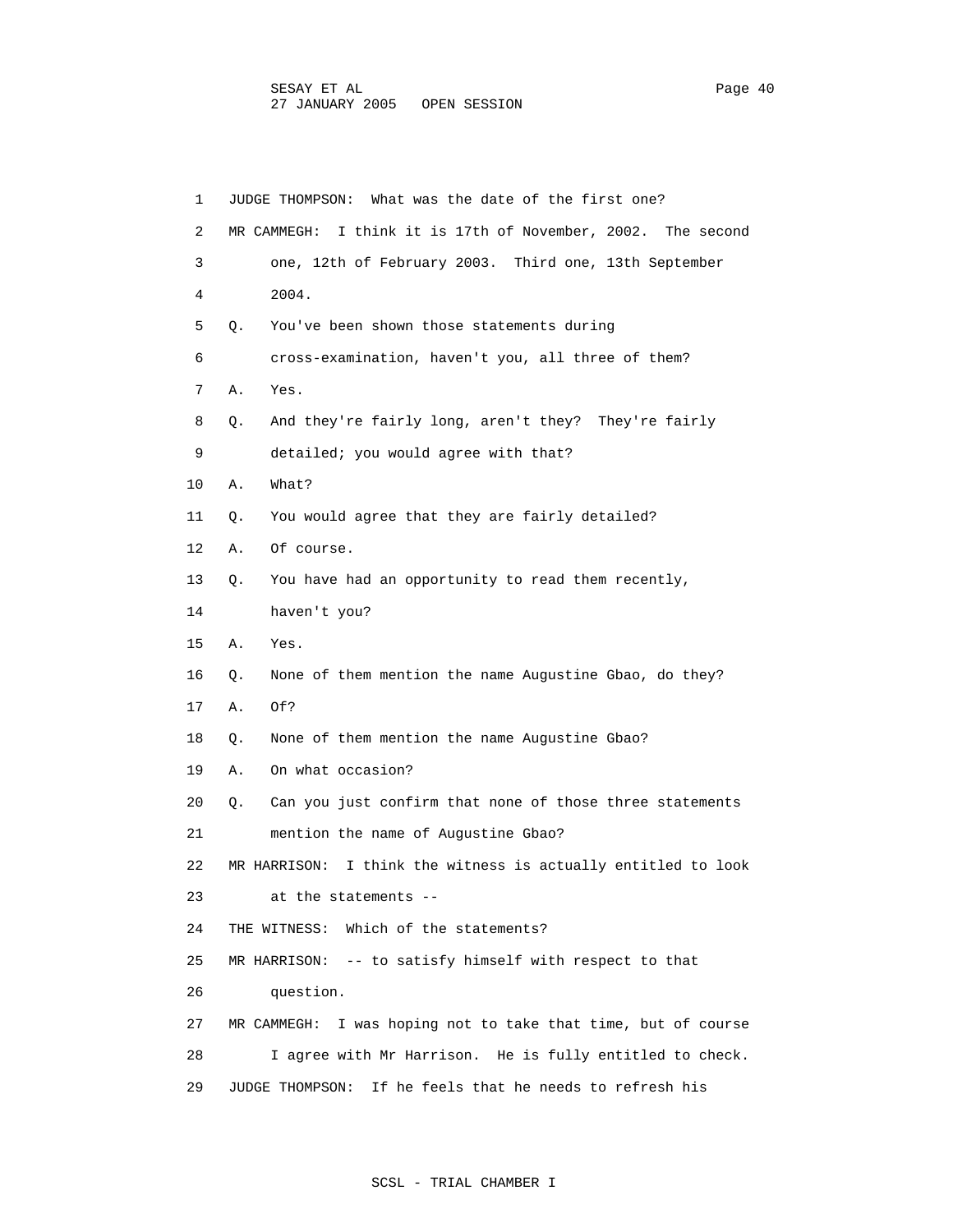1 memory -- you yourself admitted they were detailed and 2 lengthy statements. Perhaps he needs to be given the -- 3 MR CAMMEGH: I was hoping the witness would take that from me. 4 But Mr Harrison is right, if the witness wants to check 5 them, he must be given that opportunity. 6 PRESIDING JUDGE: Mr Cammegh, let me have the date of the 7 second statement. Is it 17th November. 8 MR CAMMEGH: It's September. 9 PRESIDING JUDGE: The second, I mean. 10 MR CAMMEGH: The second statement is 12th of February 2003. 11 PRESIDING JUDGE: And the third is 13th of September 2004. 12 MR CAMMEGH: 2004. 13 JUDGE THOMPSON: Mr Cammegh, evidently you want him to 14 re-familiarise himself with each of those statements 15 depending on how your cross is progressing [inaudible] 16 MR CAMMEGH: The point -- I'm sure Your Honours have the point 17 already. The point I am going to raise is that there was 18 a subsequent proofing towards the end of last year when 19 his name appears and matters flow from that. So all I'm 20 asking the witness to do is to scan over these statements 21 to see whether the name Gbao appears and I appreciate 22 that might take some time. 23 JUDGE THOMPSON: But the initial response of this witness was 24 he wanted to know what incident you were talking about. 25 So my impression is that he would probably like to 26 re-familiarise himself with the statements to be able to 27 give educated answers. 28 MR CAMMEGH: Well, I can't prevent him from doing that. My 29 concern is that --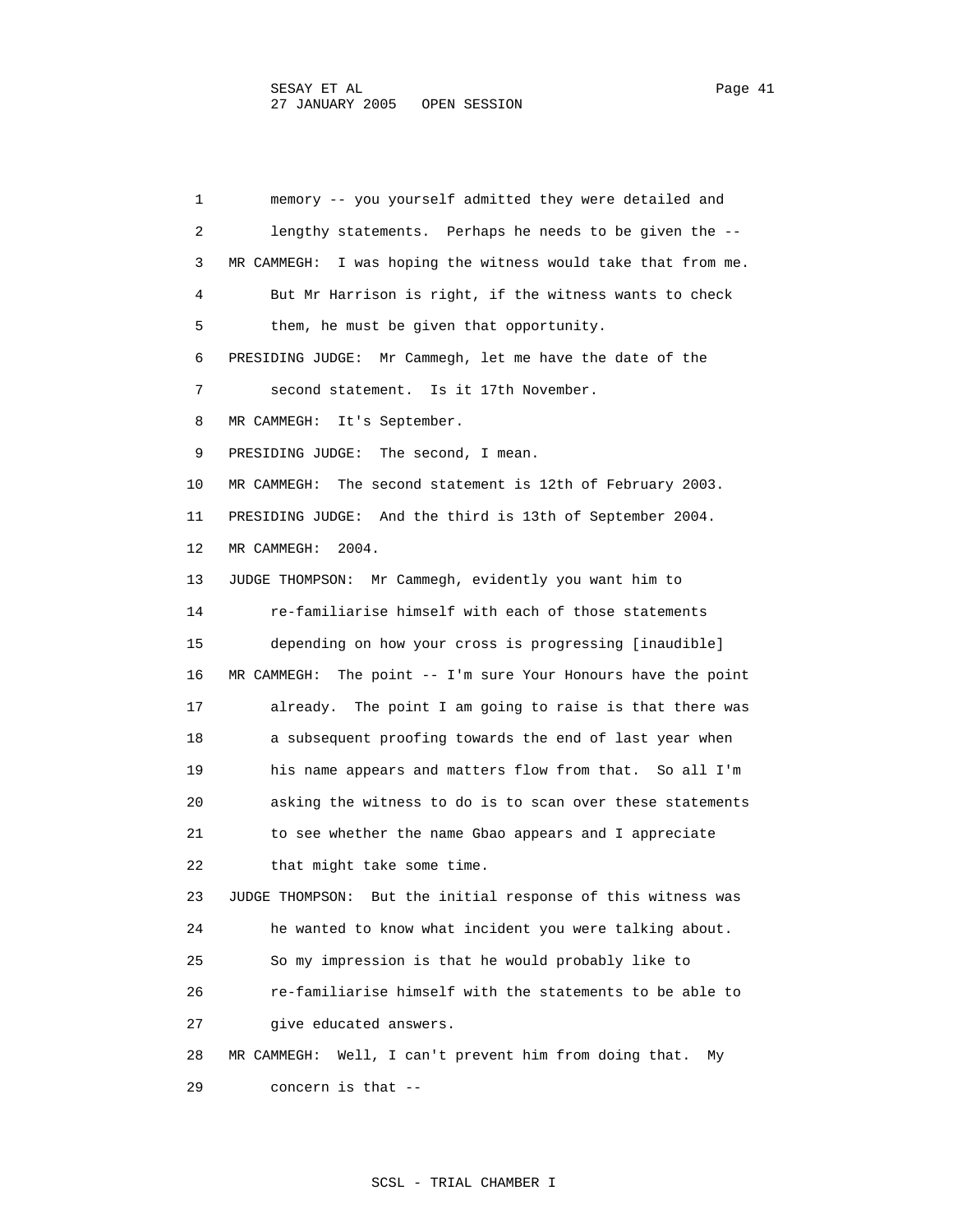1 PRESIDING JUDGE: Your concern is that he never mentioned Gbao 2 anywhere in those statements. 3 MR CAMMEGH: That's the point I'm seeking to elicit, but my 4 concern for the purpose of this tribunal is -- and to be 5 fair to the witness, if he feels the need to clarify it 6 is going to take a few minutes. 7 PRESIDING JUDGE: Then we will have to rise for some time and 8 give him time to scan through the statements. 9 JUDGE THOMPSON: [Inaudible] in fairness to your client. 10 MR CAMMEGH: I'm grateful. 11 PRESIDING JUDGE: Do you think you will need about -- well, 12 the question should not be for you really. Let us rise. 13 When the witness is ready, we shall be called in, please, 14 because he should be given an ample opportunity to 15 familiarise himself with these statements that have been 16 shown to him. The Court will rise, please, and we will 17 be called in as soon as you are ready. 18 **I**Recess taken at 11.15 a.m.] 19 **[On resuming at 11.36 a.m.]**  20 MR CAMMEGH: Thank you for the time, Your Honours. 21 PRESIDING JUDGE: We're resuming the session, Mr Cammegh. 22 MR CAMMEGH: Thank you for the time. 23 Q. Mr Witness, will you please confirm that -- have you had 24 time to read through those three statements? 25 A. I have read through them. 26 Q. Will you please confirm that the name Augustine Gbao does 27 not appear in any of those three statements? 28 A. Indeed, because I was never asked detail. 29 PRESIDING JUDGE: [Overlapping speakers] just a minute,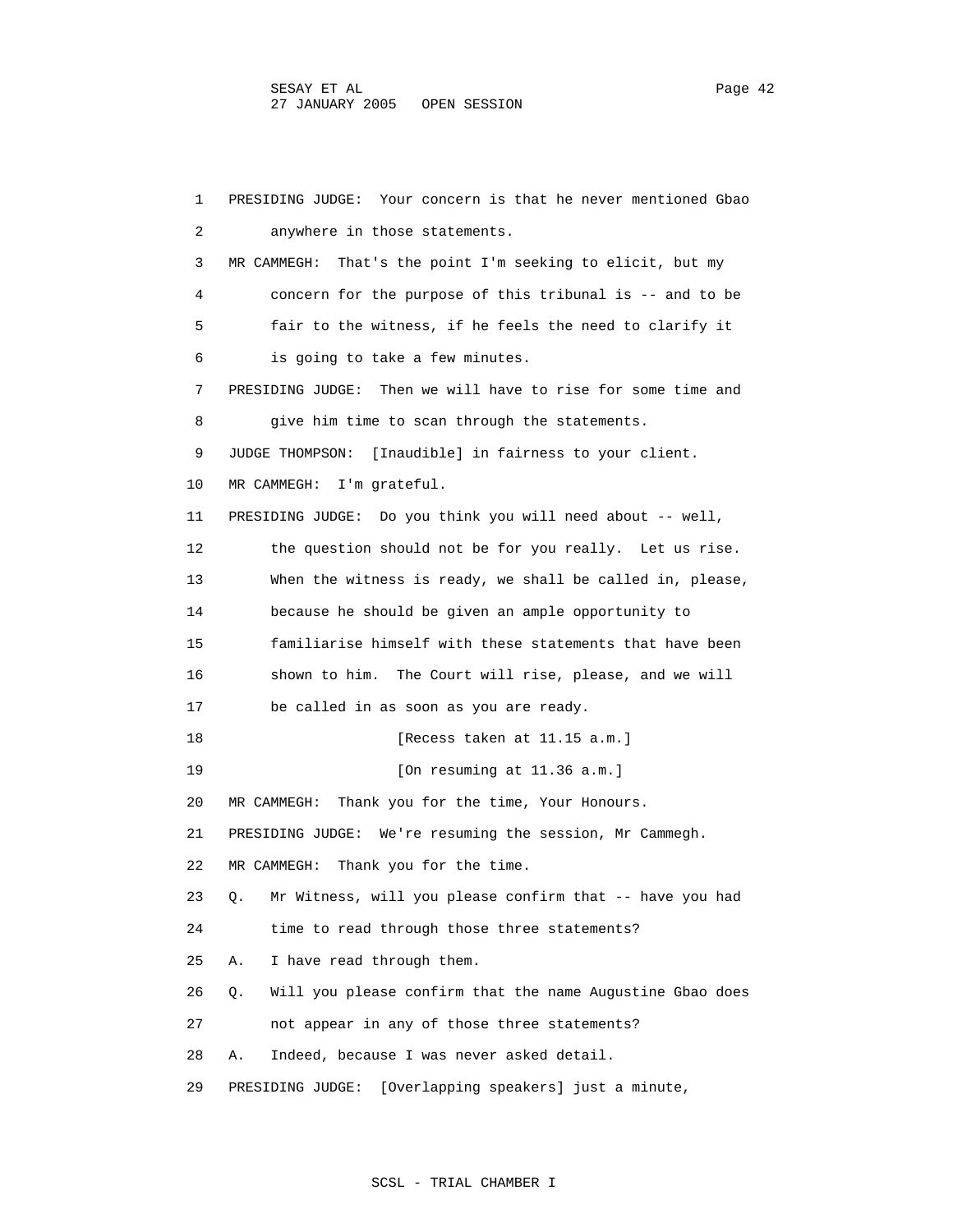1 please. 2 THE WITNESS: Okay, no. 3 JUDGE THOMPSON: "I do confirm Mr Gbao's name does not appear 4 in any of the statements." 5 MR CAMMEGH: Yes. 6 PRESIDING JUDGE: Those three statements. 7 JUDGE THOMPSON: Those three statements, okay. He was about 8 to add something. 9 MR CAMMEGH: 10 Q. Yes, I think you were about to explain why? 11 A. Yes, not in these other statements, because I was never 12 asked detailed about the abduction of the peacekeepers, 13 but I remember I have given to -- 14 PRESIDING JUDGE: Just a minute. In these statements, these 15 three statements. 16 THE WITNESS: Yes, I was never asked detail 17 PRESIDING JUDGE: About? 18 THE WITNESS: About the abduction of the peacekeepers. 19 MR CAMMEGH: 20 Q. You must have been aware between 2002 and 2004, during 21 which time you were in contact with the Prosecution -- 22 you must have been aware that the incident concerning the 23 abduction of the peacekeepers was a very, very serious 24 one? 25 A. Yes. 26 Q. And you say: "I never gave any details, because I wasn't 27 asked." 28 A. I was never asked. 29 MR CAMMEGH: Can I just ask Mr Harrison if he has a copy of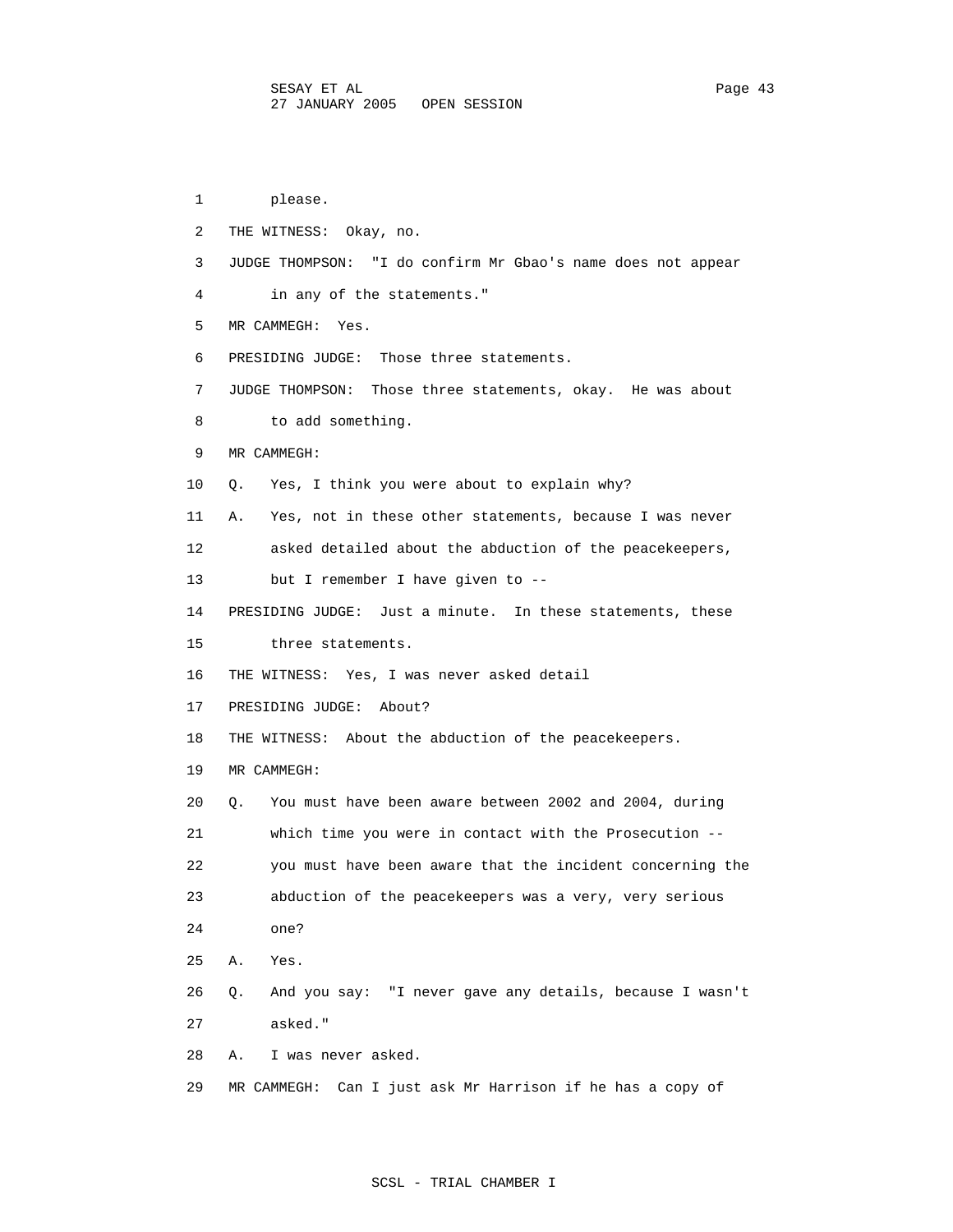1 the proofing notes of 20th of September and 22nd of 2 September, please? 3 Q. In September, Mr Witness, that is two months after this 4 trial actually started, you were interviewed again by the 5 OTP concerning your testimony or events that you 6 witnessed; correct? 7 A. Yes, I was interviewed. 8 Q. Can you just, please, go to page 9766. Is it marked at 9 the top? 9766. It should be the second page that you 10 have there? 11 A. 9766, yes. 12 Q. Yes. Now 9766, you would agree, concerns your proofing 13 or your interview on 20th of September of last year. Can 14 you just confirm that. You will see that on page one 15 before that you have there, or 9765 -- 16 A. 9766? 17 Q. Turn the page back to 9765 and can you see there is a 18 heading "Proofing of the 20th of September"? 19 A. Yes. 20 Q. You discuss various matters there. Can I ask you to look 21 at paragraph 14 on page 9766. I'm going to read out loud 22 what is recorded. 23 JUDGE THOMPSON: What was the paragraph number? 24 MR CAMMEGH: Forgive me. Paragraph 14, page 9766, proofing 25 notes from the 20th of September of last year. 26 Q. You state this: "In 2000 UN peacekeepers were abducted. 27 The RUF and some peacekeepers were in a fight and Kallon 28 orchestrated the abduction along with Gbao, Kailondo and 29 others."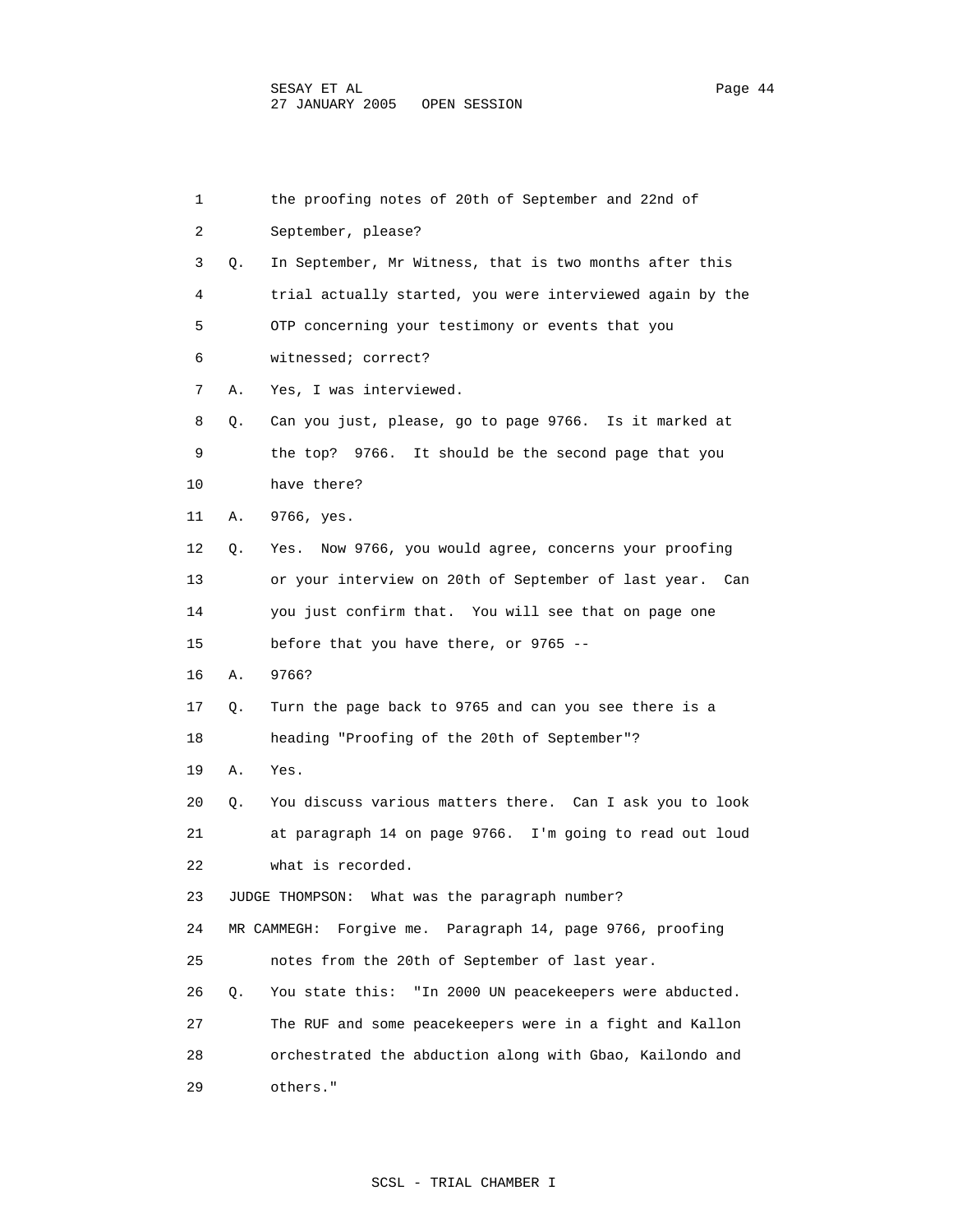1 A. Exactly. 2 Q. Will you confirm, please, that this was the first 3 occasion on which you had put on record any suggestion 4 that Morris Kallon and Augustine Gbao had been involved 5 with an abduction of UN peacekeepers? 6 A. Yes. 7 Q. The first time? 8 A. First time I was asked. 9 Q. First time you were asked? 10 A. Yes. 11 PRESIDING JUDGE: Let's get the answer first, the first answer 12 to what counsel is asking. This was the first time you 13 mentioned that Morris Kallon and Augustine Gbao were 14 involved -- 15 THE WITNESS: Yes. 16 PRESIDING JUDGE: -- in the abduction incident. This was the 17 first time you had mentioned it. 18 THE WITNESS: Yes, sir. 19 MR CAMMEGH: You had never stated -- 20 PRESIDING JUDGE: Please wait. 21 MR CAMMEGH: Sorry, Your Honour. 22 PRESIDING JUDGE: There was a second arm to the question which 23 you wanted to give. There was also second arm to the 24 answer to the question which you had, what was it? 25 THE WITNESS: Sir? 26 PRESIDING JUDGE: You admitted that this was the first time 27 that you mentioned these two people, but you were going 28 to add something. 29 THE WITNESS: Yes. My addition was that was the only time I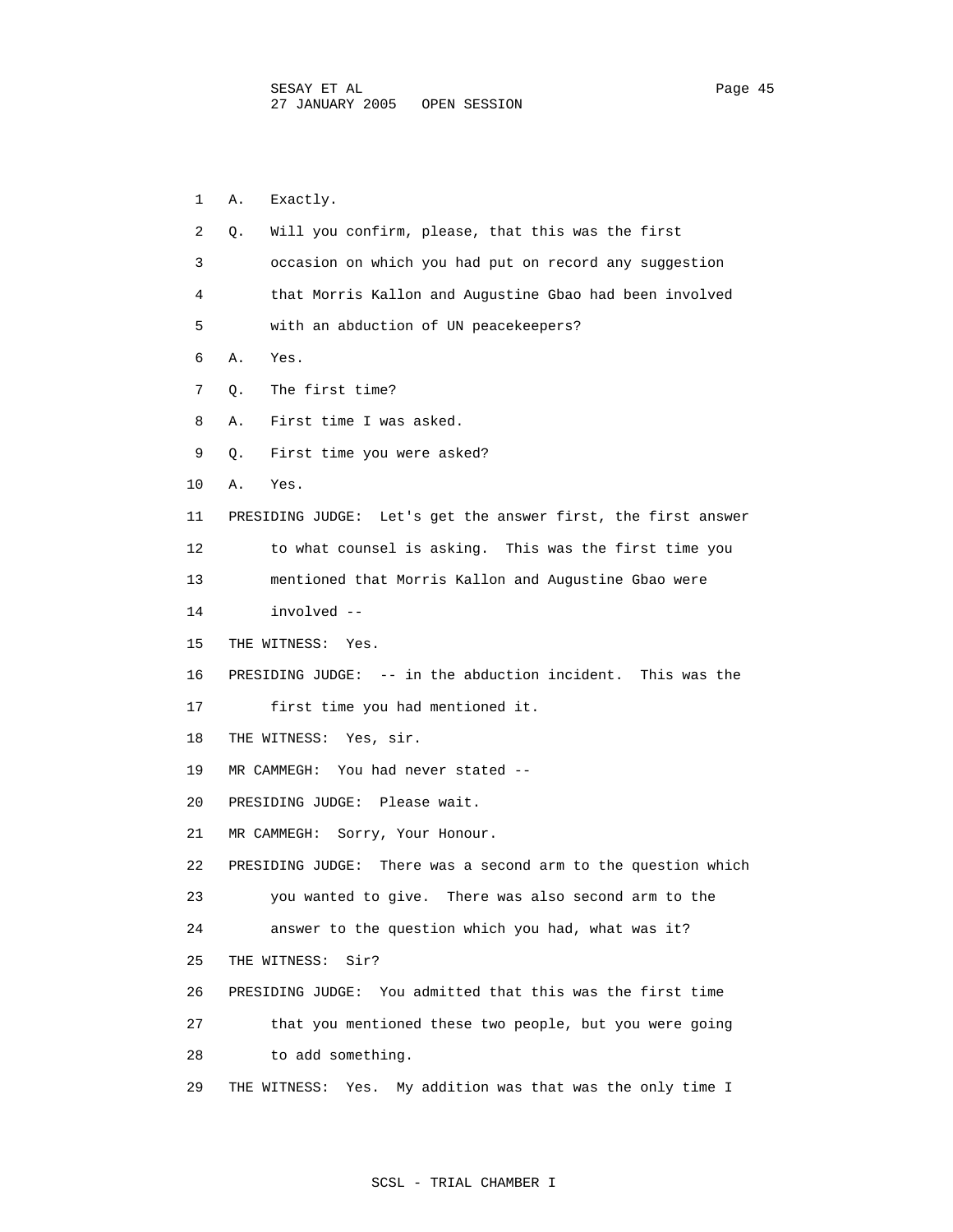1 was asked in detail. 2 MR CAMMEGH: 3 Q. That was the first time you were asked in detail? 4 A. Yes. 5 JUDGE THOMPSON: About the abduction. 6 THE WITNESS: Yes, about the abduction of the peacekeepers. 7 MR CAMMEGH: 8 Q. Whether or not that is the case, Mr Witness, you can 9 confirm, can't you, that is the very first occasion you 10 put the name Gbao on record? 11 PRESIDING JUDGE: Mr Cammegh, I think we have understood that. 12 It is clear on the record. 13 MR CAMMEGH: Very well. 14 Q. Can we now turn to paragraph 15, it follows directly on 15 the same page, 9766. This was on 22nd of September. I'm 16 going to read it out loud: "I came to know Gbao in 2000. 17 Before then I had just heard the name. In 2000 Gbao was 18 the chief of security and head of the military police and 19 all security branches." What do you mean by that 20 exactly, Mr Witness? 21 A. What I meant by this is that we had a joint security 22 border investigations comprising the IDU, the MP, the IO, 23 the G5. These were the concerned bodies of the joint 24 security force and he was in charge of all of these 25 branches. 26 Q. Yes. 27 A. As a boss on national level of the RUF. 28 PRESIDING JUDGE: What were these arms, again? You said the 29 G5.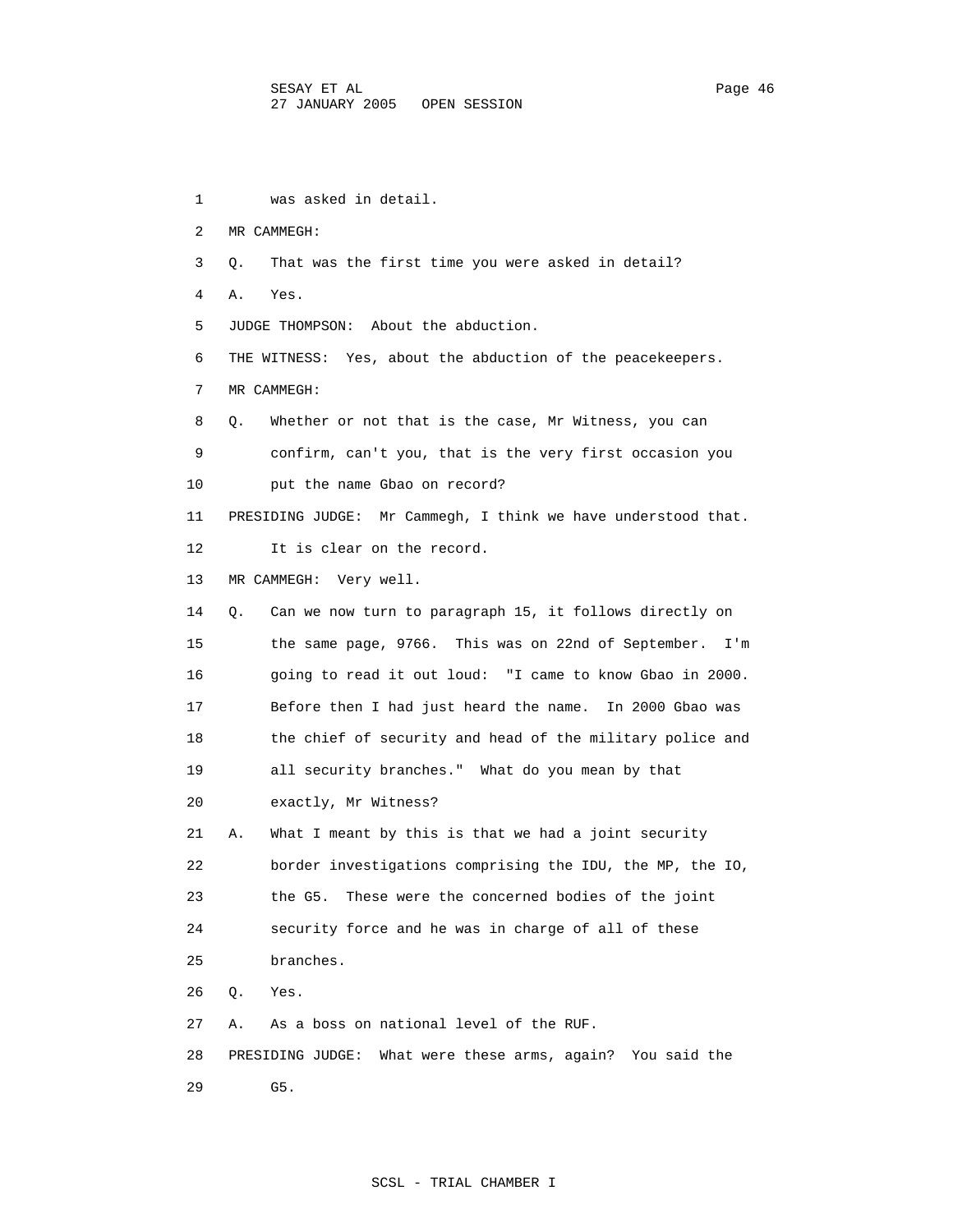1 THE WITNESS: The G5, the IO, the MP, IDU on national level of 2 the RUF. 3 JUDGE BOUTET: And you called that a joint board -- 4 THE WITNESS: Joint board of investigations. 5 JUDGE BOUTET: And the joint board of investigations comprised  $6$  -- 7 THE WITNESS: The IO -- 8 JUDGE BOUTET: MP, IO and so on. 9 THE WITNESS: Yes, and Augustine Gbao was the chief of that on 10 national level of the RUF. 11 MR CAMMEGH: 12 Q. You say that: "Before 2000 I had just heard the name. 13 In 2000 he was the chief of security." Why don't you say 14 here that before 2000 I knew he was chief of security of 15 the RUF? Because you don't, do you? 16 A. Yes, because I have just been hearing him, but why 17 I mention now, because I see him in person in the 18 capacity of the chief of security. 19 Q. Why on 22nd of September when you were clearly being 20 asked about Gbao's rank and position within the high 21 command of the RUF, do you not make it crystal clear that 22 since 1998 I knew he was chief of security? Why do you 23 not say that? 24 A. I have mentioned that previously. 25 Q. You mentioned it for the first time last Friday? 26 A. No, previously I've been mentioning that in my 27 questionings. 28 Q. Well, it is not on record, is it. I've just got one or 29 two, and I really do mean one or two other matters and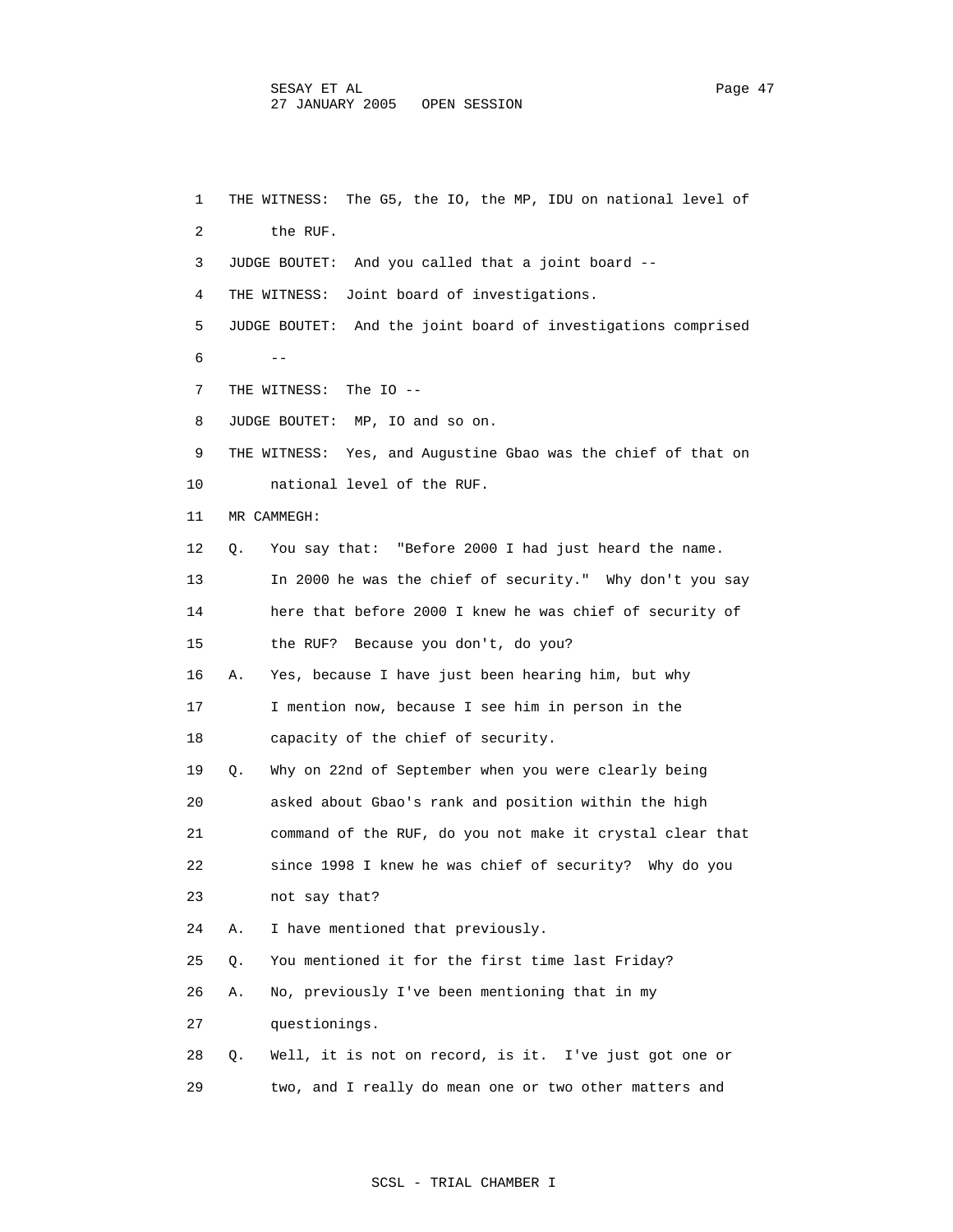| 1  |    | then I can assure Your Honours I'm going to be finished.       |
|----|----|----------------------------------------------------------------|
| 2  |    | PRESIDING JUDGE: Please, feel free, Mr Cammegh.                |
| 3  |    | MR CAMMEGH: Well, Your Honour, I just want to ask one or two   |
| 4  |    | things.                                                        |
| 5  | Q. | Did you know -- I'm going to give you two names and you        |
| 6  |    | tell me whether you knew either of them, please.               |
| 7  |    | Miloskie Kallon?                                               |
| 8  | Α. | Who?                                                           |
| 9  | О. | Did you ever know Miloskie Kallon?                             |
| 10 | Α. | No, I don't know him.                                          |
| 11 | Q. | Saidu Kallon?                                                  |
| 12 | Α. | I don't know.                                                  |
| 13 |    | PRESIDING JUDGE: Miloskie Kallon and who else?                 |
| 14 |    | It was Miloskie Kallon and Saidu Kallon.<br>MR CAMMEGH:<br>I'm |
| 15 |    | sorry to jump about. This is a completely unrelated            |
| 16 |    | subject and I just want to deal with it quickly.               |
| 17 | Q. | Can I just take you back to the withdrawal from Freetown       |
| 18 |    | back in February of 1998. Would you agree that SAJ Musa        |
| 19 |    | left the column of the RUF and of the juntas who had left      |
| 20 |    | Freetown -- left that group at Makeni?                         |
| 21 | А. | If he left the group at Makeni?                                |
| 22 | Q. | Yes, as they were travelling up towards Kono did he leave      |
| 23 |    | the group at Makeni?                                           |
| 24 | Α. | Who, SAJ Musa?                                                 |
| 25 | Q. | Yeah.                                                          |
| 26 | Α. | From where?                                                    |
| 27 | Q. | The retreat from Freetown, okay, we've been through that,      |
| 28 |    | they go to Masiaka and they arrive at Makeni.<br>Was it at     |
| 29 |    | Makeni that SAJ Musa left and went on his own way up to        |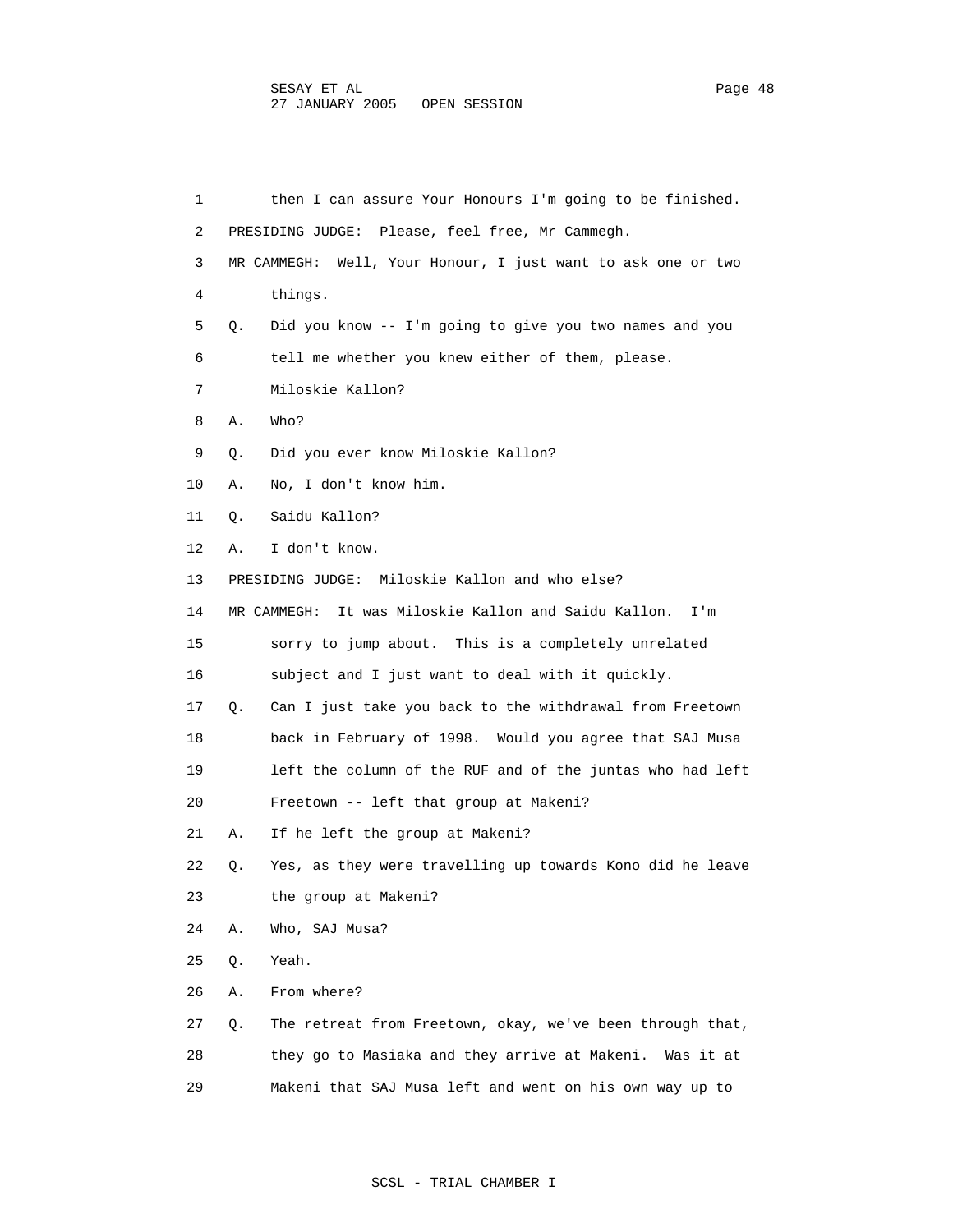| 1  |           | Koinadugu?                                                |
|----|-----------|-----------------------------------------------------------|
| 2  | Α.        | Koinadugu, yes, I heard of that.                          |
| 3  | Q.        | He didn't go on his own, did he?                          |
| 4  | Α.        | If he never went on his own?                              |
| 5  | Q.        | No, he didn't, did he? He went with others?               |
| 6  | Α.        | Whether he went on command?                               |
| 7  | Q.        | He went with others, didn't he?                           |
| 8  | Α.        | Yes, he went with others.                                 |
| 9  | $\circ$ . | Did he go with --                                         |
| 10 |           | PRESIDING JUDGE: He went with others to?                  |
| 11 |           | MR CAMMEGH:<br>Koinaduqu.                                 |
| 12 |           | THE WITNESS: Koinadugu.                                   |
| 13 |           | MR CAMMEGH:                                               |
| 14 | О.        | I want to suggest that there were two people in           |
| 15 |           | particular that he went with, one of them Brigadier Mani. |
| 16 |           | Did he go off with SAJ Musa to Koinadugu?                 |
| 17 | Α.        | I heard of Brigadier Mani, but didn't see him.            |
| 18 | Q.        | But did you hear of him going up to Koinadugu --          |
| 19 | Α.        | Yeah, he was in Koinadugu.                                |
| 20 | Q.        | -- with Musa. Right. Secondly, is it also correct that    |
| 21 |           | General Bropleh went off with SAJ Musa up to Koinaduqu as |
| 22 |           | well at that time?                                        |
| 23 | Α.        | Yes.                                                      |
| 24 | Q.        | Therefore it must follow, mustn't it, that<br>Thank you.  |
| 25 |           | General Bropleh was not in Koidu along with Superman and  |
| 26 |           | wasn't in Superman's ground either?                       |
| 27 | Α.        | At that time, 1998, Bropleh was not in Kono.              |
| 28 | Q.        | Just for the record, Mr Witness, I don't want to be       |
| 29 |           | pedantic, but can you just confirm he wasn't in Koidu and |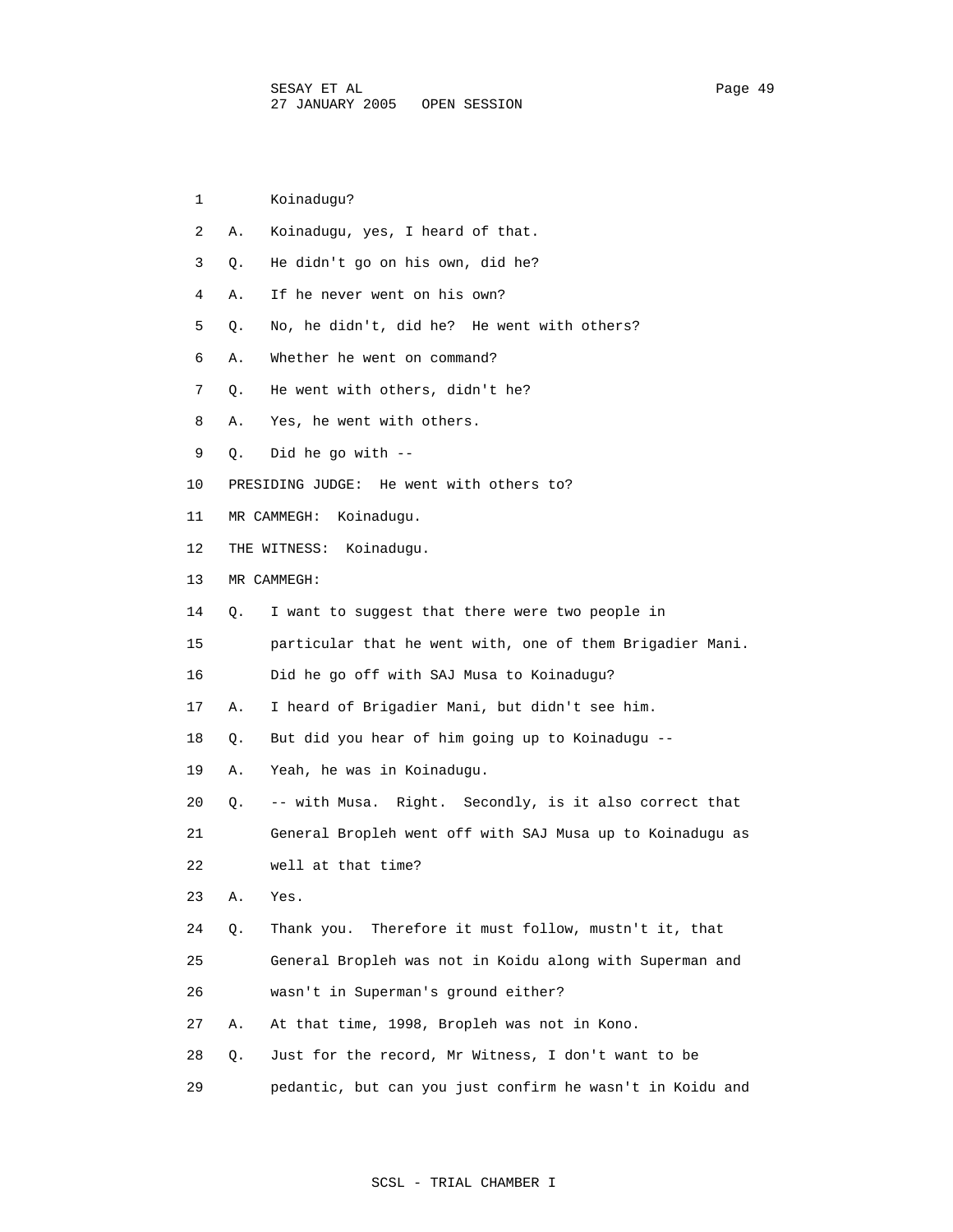1 he wasn't in Superman's ground in 1998?

| 2  | Α. | General Bropleh?                                          |
|----|----|-----------------------------------------------------------|
| 3  | Q. | You agree with that?<br>Yes.                              |
| 4  | Α. | Yes.                                                      |
| 5  | Q. | And also 1999?                                            |
| 6  | Α. | Yes.                                                      |
| 7  | Q. | But from what you heard is it true that SAJ Musa, Bropleh |
| 8  |    | and Mani didn't actually remain together in the future?   |
| 9  |    | After they reached Koinadugu they didn't actually remain  |
| 10 |    | together, did they?                                       |
| 11 | Α. | According to sources.                                     |
| 12 | Q. | According to sources they didn't remain together?         |
| 13 | Α. | No.                                                       |
| 14 | Q. | My final point is this and it really is my last point and |
| 15 |    | I hope you will be able to leave us soon.                 |
| 16 | Α. | Very good.                                                |
| 17 | Q. | Whatever you have said about Augustine Gbao is based on   |
| 18 |    | hearsay, isn't it?                                        |
| 19 | Α. | To a certain extent.                                      |
| 20 | Q. | Well, to a full extent, isn't it?                         |
| 21 | Α. | Some I said about him were information. Some I said       |
| 22 |    | about him I met, I seen in person.                        |
| 23 | О. | But what you say about him being chief of security back   |
| 24 |    | in 1998 and 1999?                                         |
| 25 | Α. | It was by information.                                    |
| 26 | Q. | It was by information. And what you say about his         |
| 27 |    | involvement in the abduction of the peacekeepers was      |
| 28 |    | based on information as well?                             |
| 29 | Α. | It was based on reliable information.                     |

# SCSL - TRIAL CHAMBER I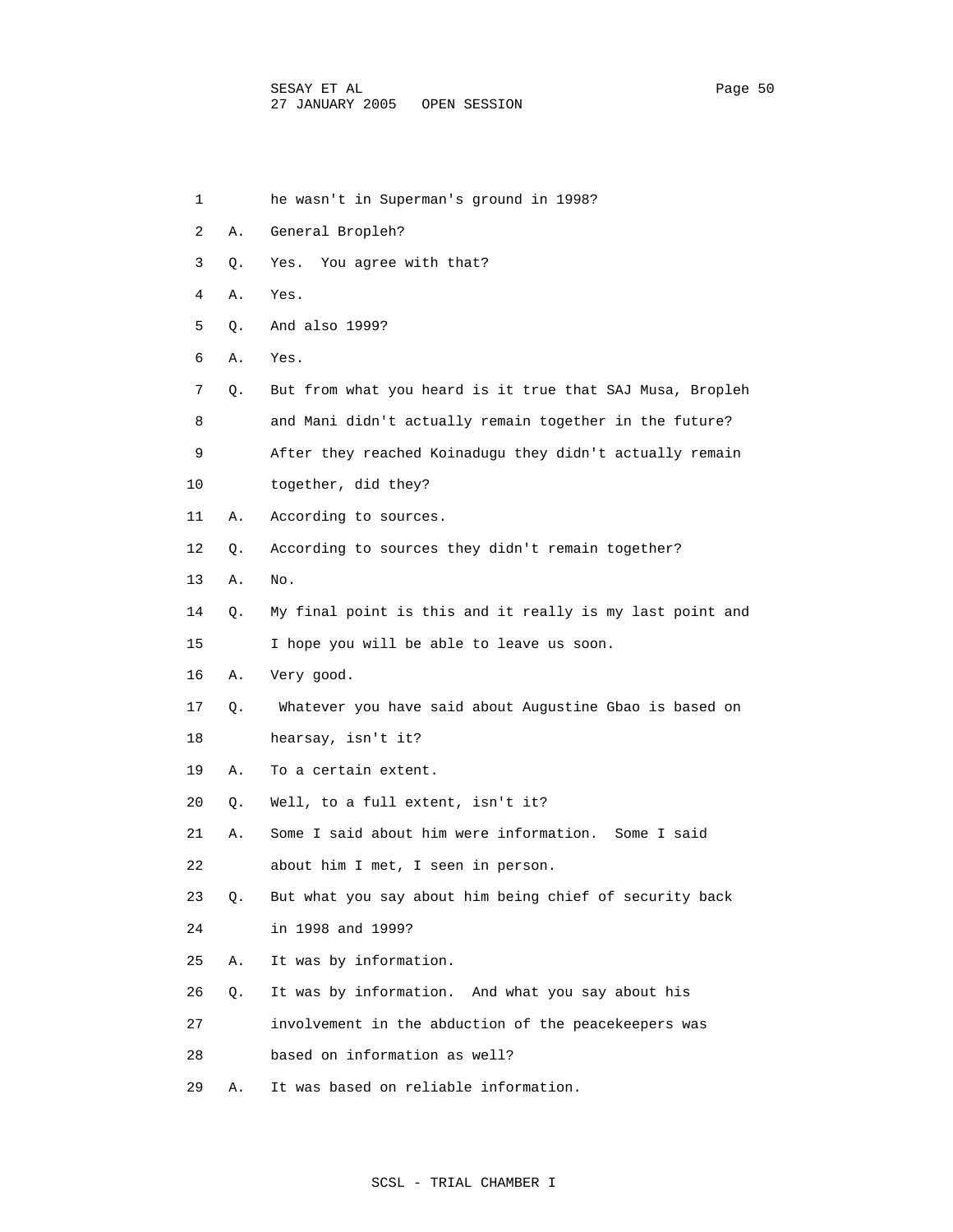1 Q. And the first time that you ever put Gbao's name on 2 record in these proceedings, that is in writing, was on 3 20th of September of last year, two months after this 4 trial started. And in relation to his rank, what you say 5 there is that before 2000 you only knew his name? 6 A. Yes, Augustine Gbao. 7 Q. And the very first time you have told anybody, I suggest, 8 that he was chief of securities before 2000 was in this 9 courtroom last Friday; that is right, isn't it? 10 A. That has been mentioned already in my chart. If you can 11 check on the chart of 2000 to 2001 his name has 12 been mentioned as chief of security. 13 Q. No, I don't think you -- maybe it's my fault, I am not 14 sure you understood the question. This is my last 15 question. 16 A. Um-hum. 17 Q. The first time you have told anybody that Gbao was the 18 chief of the RUF security prior to 2000 was in this 19 courtroom last Friday; that's right, isn't it? 20 A. Prior to 2000? 21 Q. Yes. 22 A. Yes. 23 MR CAMMEGH: Yes. Thank you very much. Thank you, 24 Mr Witness. That is all I have, Your Honours. 25 JUDGE THOMPSON: Learned counsel, any re-examination of this 26 witness? 27 MR HARRISON: I do have three areas that are relatively brief 28 and I am just asking to proceed. Before I do so I do 29 have a submission to make to the Court with respect to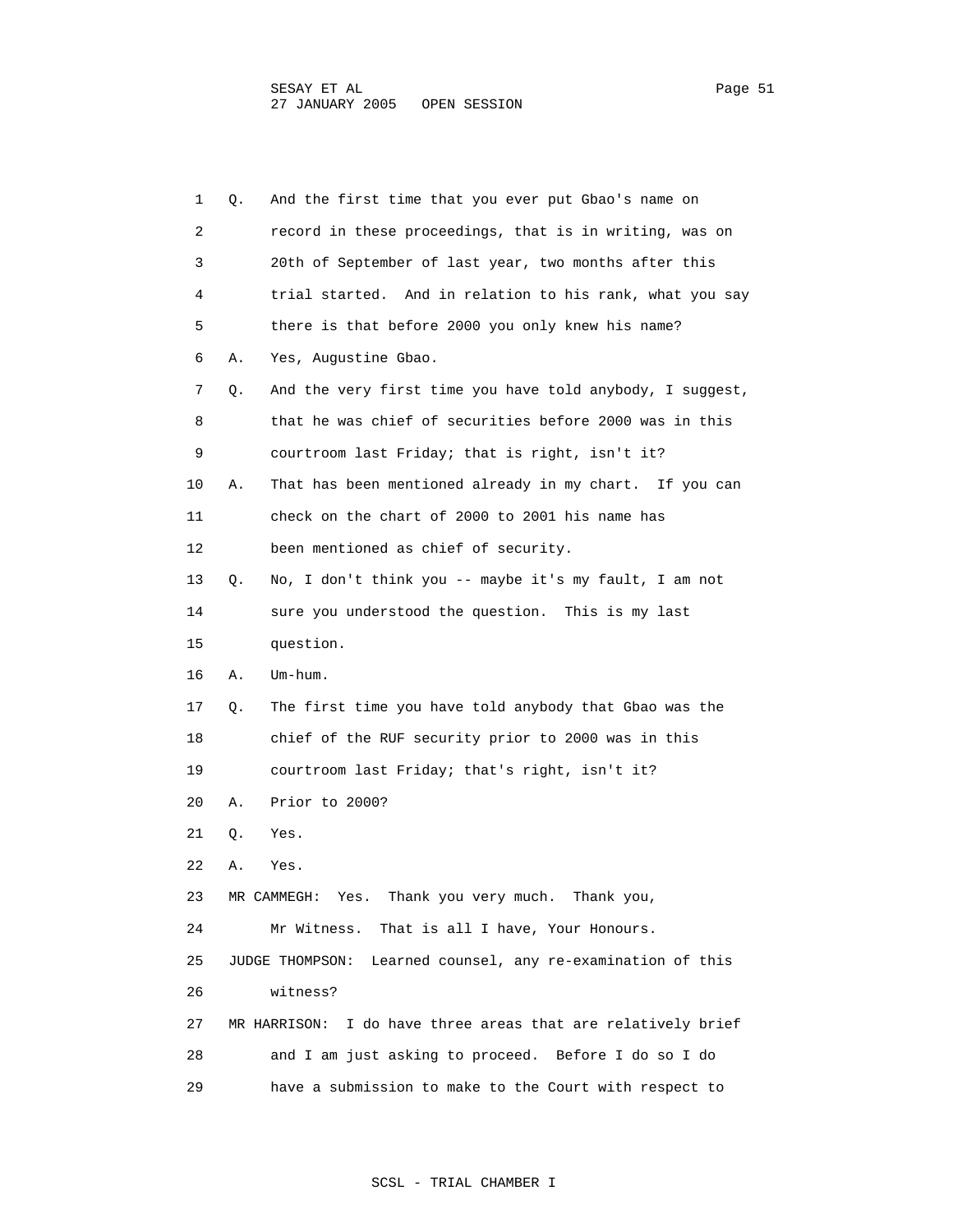1 the charts. The extensive use and reliance upon them 2 in the cross-examination, in the Prosecution's view, 3 changes the purpose for which they can be used by the 4 Court. There has been extensive reference to the 5 distinction between headquarters and units, brigades, 6 particularly those in the Kono region. There has also 7 been reference to various unit commanders and all of that 8 information is now on the transcript. The fact that it 9 has been put to the witness and the witness has relied 10 upon it, renders the charts admissible for all purposes. 11 In addition, it is now clear from the witness's evidence 12 that all three charts, including that of 2000/2001, are 13 inextricably linked and the third chart should also be in 14 evidence before the Court. 15 Those are the comments I wish to make. I'll allow my friends 16 on the other side to have their response. I just wish to 17 remind the Court that there are three brief areas of 18 re-examination that the Prosecution does wish to pursue. 19 JUDGE THOMPSON: Before we call upon the Defence to respond to 20 that, I need some clarifications and perhaps you can 21 provide them. 22 You're submitting that the extensive use of the charts in 23 cross-examination for the limited purposes for which they 24 were admitted has now put an entirely different 25 complexion upon the purposes or the purpose for which 26 they were admitted. In other words, widening the scope, 27 you say. In other words, you are saying that, in your 28 submission, both charts are now admissible for purposes 29 other than just to evaluate the merit of prior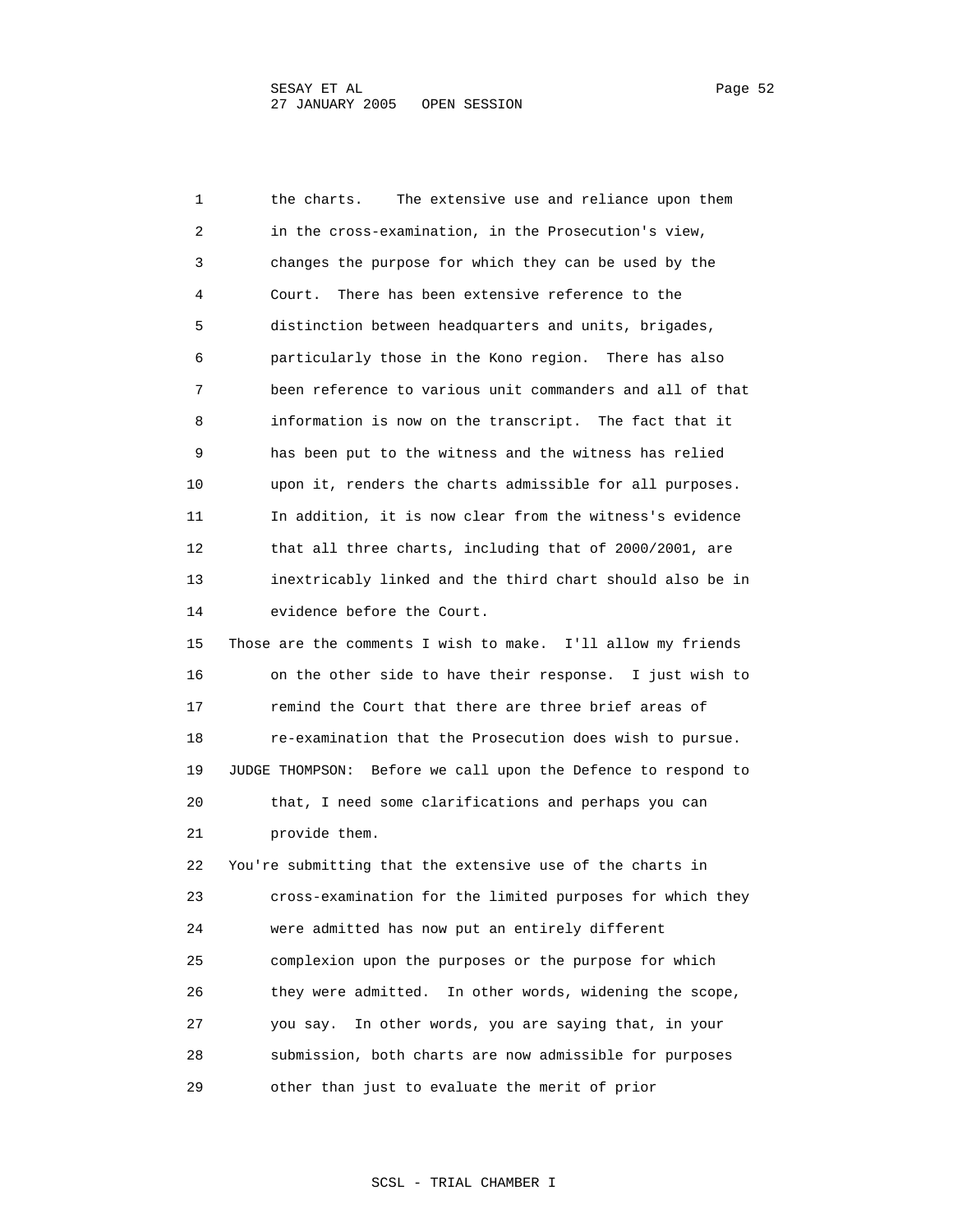1 inconsistent statements vis-a-vis the oral testimony. 2 If you say that, suppose I respond that even if one wanted to 3 take that argument as having any merit, it relates only 4 to Exhibits 19 and 20 -- 20 and 21 and the other chart is 5 in evidence. 6 MR HARRISON: That's correct, it is not in evidence and I've 7 suggested to the Court that the third chart -- because of 8 the witness's own evidence of how they are inextricably 9 linked. But I'm asking you to, if you can, think of it 10 as Part 1 and Part 1(A) of the submission. 11 JUDGE THOMPSON: Well, in short, if you take that position, 12 then ought you not proceed more properly by either in the 13 process of re-examination seek to tender the chart which 14 has not yet been in evidence, if you want us to see, as 15 you submit, the global pictures, in other words, three 16 charts form part of an integrated whole. Saying that 20 17 and 21 do not give us the complete picture to enable us 18 to define an evaluation, so there is a missing link, and 19 ought you not, in your re-examination, to see whether or 20 not the Court will agree with you that this missing link 21 can now be routine, and then probably at the end of the 22 day in your address down the road, invite us to say the 23 scope of these charts has now expanded beyond the very 24 narrow scope. Wouldn't that be another way of 25 proceeding? I just wanted to hear this. 26 MR HARRISON: I think it would be. I was under the 27 understanding from the Court's ruling that the procedure 28 of the Prosecution using charts was prohibited. That was 29 my understanding.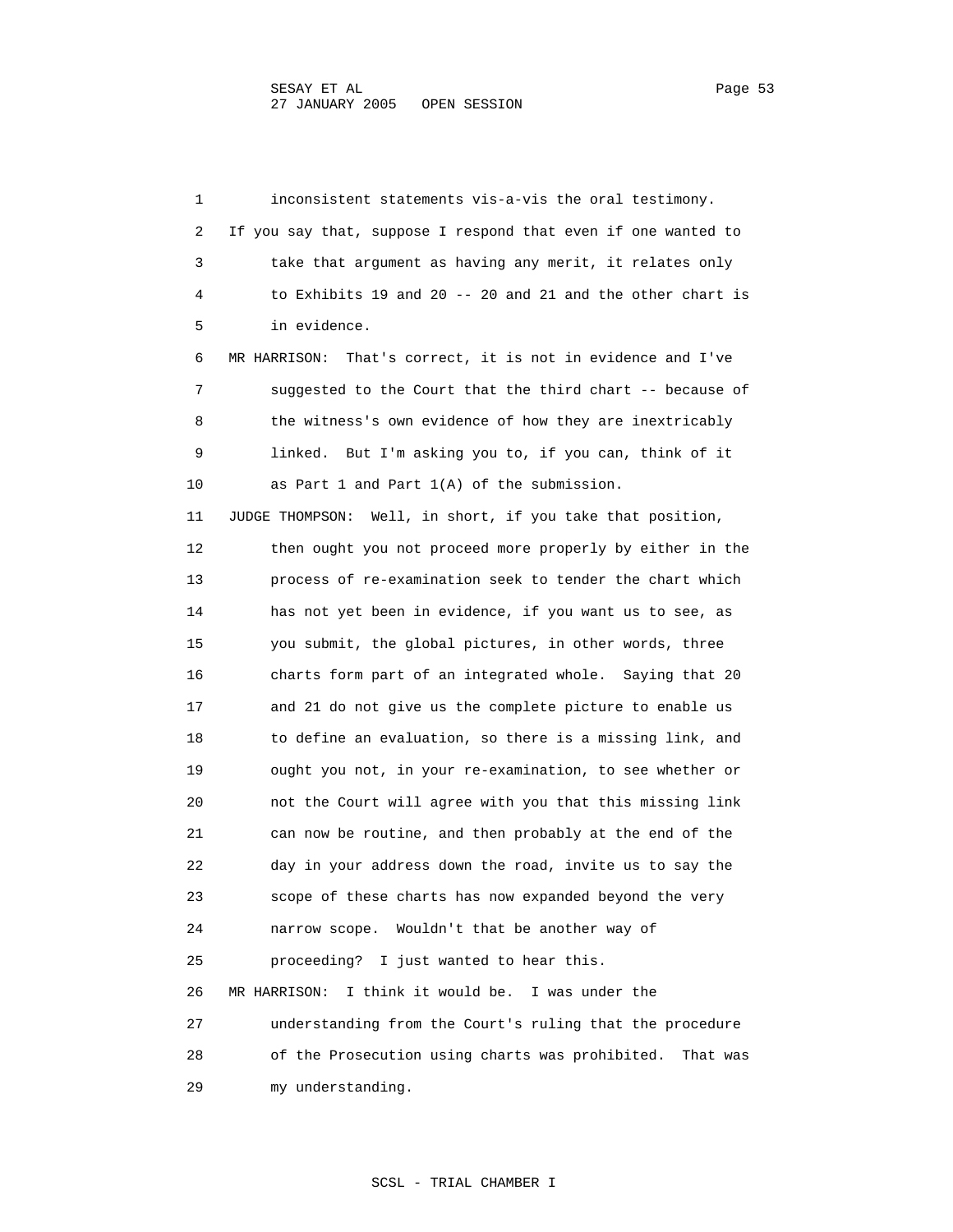1 JUDGE THOMPSON: On grounds of leading questions on 2 controversial issues. 3 MR HARRISON: That was my understanding. 4 JUDGE THOMPSON: Right. Leading questions alone. That was 5 the point of our ruling. 6 MR HARRISON: Yes, that was my understanding. And I'm still 7 under the understanding that that applies. 8 JUDGE THOMPSON: Yes, in re-examination. 9 MR HARRISON: And if you're telling me -- 10 JUDGE THOMPSON: I'm -- the law is very interesting. I'm 11 giving you a different perspective. That if they've 12 tendered Exhibits 20 and 21 and you feel that under 13 re-examination you can establish that there is a missing 14 link somehow - I mean, leave the question of leading 15 questions now - there is a missing link, because you've 16 admitted just now for limited purposes, why not canvass 17 the viewpoint, because there is a missing link and the 18 Court will not have a complete picture in relation to 19 this limited purpose that we need to admit this. I mean, 20 it is not so settled. The law is not so clear I'm trying 21 to say why not. 22 MR HARRISON: If the olive branch is being extended, I shall 23 reach with both hands for it. 24 JUDGE THOMPSON: No, I'm just saying that these are areas 25 where there are grey areas within the law. I mean the 26 novelty of your submission is that we have an integrated 27 set of documents. Two are in, through cross-examination. 28 This Court is not going to be able to complete its 29 evaluation and do justice in this case without the third

## SCSL - TRIAL CHAMBER I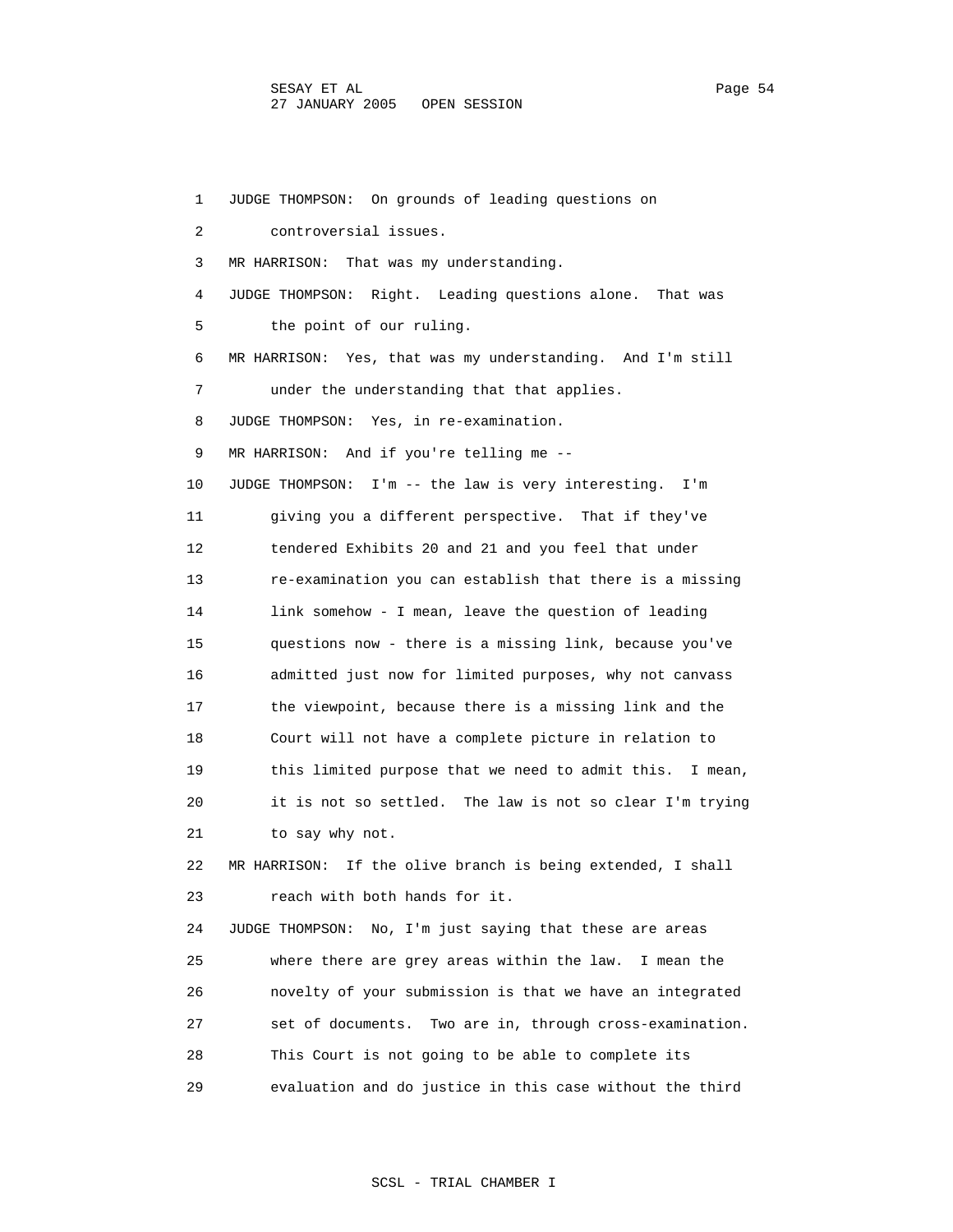1 one in. I'm just inviting you to canvass this position. 2 That is my own random thoughts on this. 3 JUDGE BOUTET: Mr Harrison, I should say that we've not 4 decided to admit the third one yet. We will have to 5 determine if it is or not. 6 MR HARRISON: I'm sorry. I'm having a bit of problem with my 7 headphones; could you repeat that. 8 JUDGE BOUTET: We have not decided yet to admit this third 9 chart. What is suggested to proceed to seek the 10 admissibility of that. However, I just want to make sure 11 that I clearly understand your position. You now are 12 asking this Court to move further on the admissibility of 13 Exhibits 20 and 21, the two charts. In other words, to 14 go beyond the admissibility for the simple purpose of 15 inconsistency between the evidence and what may have been 16 said in a prior inconsistent statement. Now you are 17 asking the Court that these exhibits be considered for 18 the truth of their content, in other words they become 19 full, complete exhibits. 20 PRESIDING JUDGE: Exhibits to be used for all intents and 21 purposes. 22 JUDGE BOUTET: That's right. To be used for all intents and 23 purposes. So that is your position at this time. In 24 other words, you want to change the quality of those 25 exhibits to become what I would call a full exhibit 26 rather than for the limited purpose for which it had been 27 admitted. 28 MR HARRISON: You have my point. 29 JUDGE BOUTET: Okay.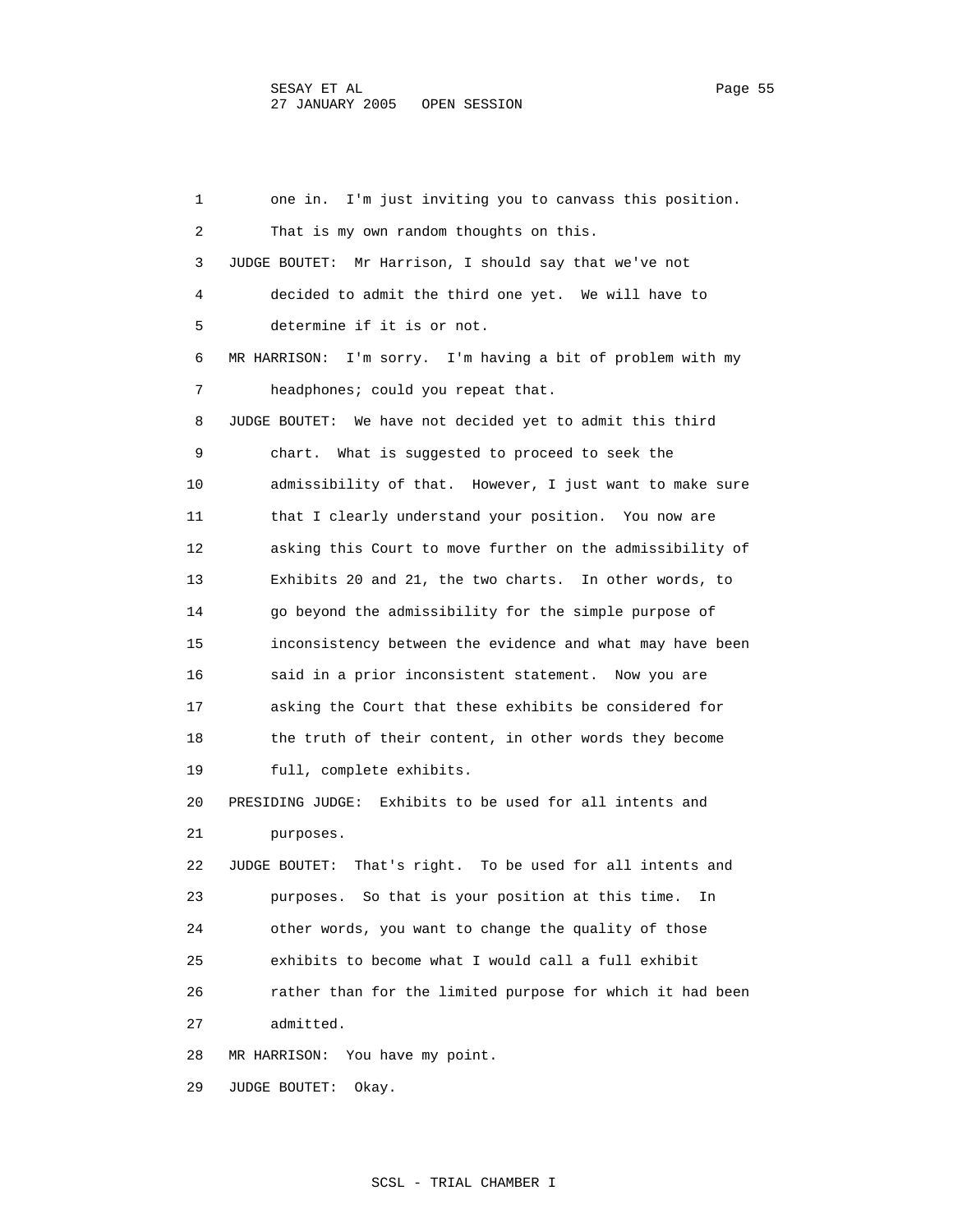1 MR HARRISON: Perhaps The Court will -- did you wish to hear 2 from Defence counsel or should I proceed? 3 JUDGE THOMPSON: Perhaps we should hear from Defence. 4 MR JORDASH: Well, my very short submission in response would 5 be this: That Your Honours have given a very clear 6 ruling based upon the need to give voice to the 7 limitation on leading questions. And also having given 8 careful consideration to the real risks of prejudice to 9 those co-accused who are not engaged in the 10 cross-examination based upon those charts, based upon the 11 use of those charts only for the limited purpose of 12 putting inconsistent statements. 13 The only -- in other words, the use of those charts has 14 been limited to a very limited purpose balancing those 15 very fine considerations. My learned friend now wants to 16 go behind those rulings and all he has said is his 17 reasoning for the application is that there has been 18 extreme reference to headquarters, unit brigades and unit 19 commanders. And his application is predicated, it would 20 seem, simply on that basis. My respectful submission 21 would be if my learned friend wants to make this 22 application, then he ought to make it outlining in detail 23 why it is he seeks to go behind a considered judgment of 24 the Court. In my respectful submission, simply asserting 25 that cross-examination has been much wider than was 26 allowed and then giving these limited examples is 27 insufficient to overturn, in effect, a judgment of the 28 court. I don't know in reality what his basis for this 29 application is except in those limited areas he has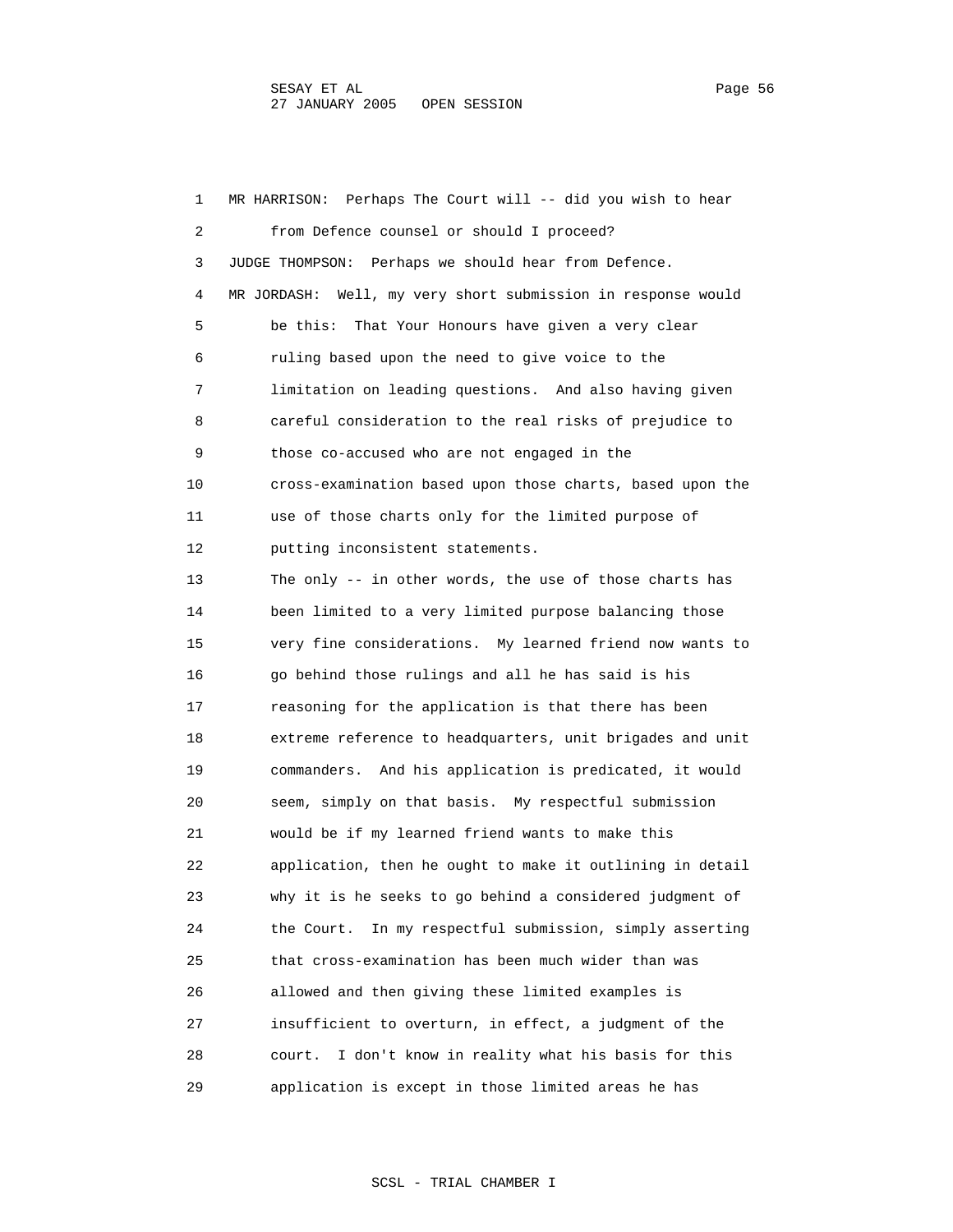1 listed.

| 2  | PRESIDING JUDGE: So you're objecting to the application.     |
|----|--------------------------------------------------------------|
| 3  | I'm objecting until I understand what his<br>MR JORDASH:     |
| 4  | objection is about. Because on the face of it, it looks      |
| 5  | simply an attempt, I would submit, to get these charts in    |
| 6  | through the back door. Because he hasn't laid the            |
| 7  | foundation, I would submit, in outlining what it is he       |
| 8  | says the Defence have actually done to make that ruling      |
| 9  | no longer valid. Those are my submissions at this stage.     |
| 10 | PRESIDING JUDGE: Mr Touray.                                  |
| 11 | MR TOURAY: Our short response is this: That firstly, we have |
| 12 | never cross-examined on the basis of those documents.<br>We  |
| 13 | made no reference to them in our cross-examination. And      |
| 14 | we were more or less guided by the ruling of this Court      |
| 15 | that they were admitted for a limited purpose and we felt    |
| 16 | bound by that and made no reference to it. To admit them     |
| 17 | now would be very prejudicial to us, not having              |
| 18 | cross-examined them and not having even referred to them     |
| 19 | in the cross-examination. That is our point, very short.     |
| 20 | JUDGE THOMPSON:<br>Thank you.                                |
| 21 | Mr Cammegh.                                                  |
| 22 | MR CAMMEGH: Perhaps I can lay the ground what I sought to do |
| 23 | and what I hope I actually did. Remarking, by the way,       |
| 24 | that Your Honours are never slow to bring us up short or     |
| 25 | to interrupt us if we are transgressing in some way.<br>And  |
| 26 | I noted that during my cross-examination on those            |
| 27 | documents there was no interjection from Your Honours.       |
| 28 | Last Friday this witness made a rather                       |
| 29 | astonishing revelation, one which was -- well, it really     |

## SCSL - TRIAL CHAMBER I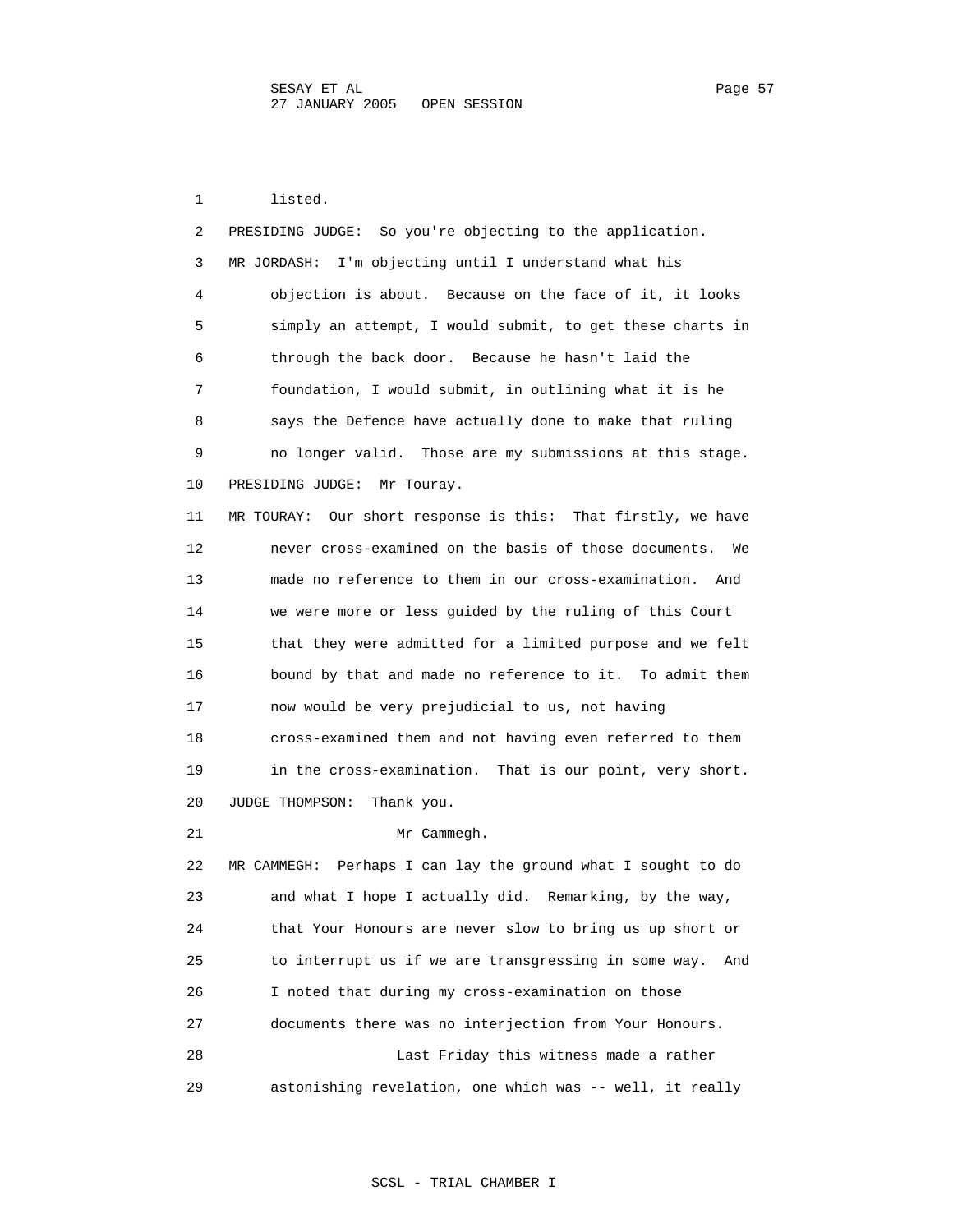1 came out of the blue, so far as I was concerned that is 2 that in 1998, my client Augustine Gbao, according to him 3 -- I'll stop in my tracks. Mr Jordash has just given me 4 a very sensible note and I agree. Perhaps this should be 5 discussed in the absence of the witness. 6 JUDGE THOMPSON: Yes. 7 MR CAMMEGH: And I wonder if the witness could leave. 8 JUDGE THOMPSON: Are you moving for that? 9 MR CAMMEGH: I am, yes. 10 JUDGE THOMPSON: We'll ask that the witness be taken out to 11 retire temporarily and come back. 12 PRESIDING JUDGE: Mr Witness, you will retire temporarily and 13 you will come back in a couple of minutes. 14 THE WITNESS: It is no problem. 15 [The witness stands down] 16 JUDGE THOMPSON: Proceed. 17 MR CAMMEGH: As I was saying, last Friday the witness made 18 quite a stark revelation which was, that contrary to the 19 disclosure that we've received -- I shouldn't say 20 contrary, but it was certainly new, suddenly there was a 21 claim that my client Augustine Gbao was chief of security 22 back in 1998. Now, we've had the charts now for, I don't 23 know, something over a week and a half, and it was quite 24 clear to me on initial inspection of those charts that 25 there was really nothing to fear. Gbao's name did not 26 feature on the charts of 1998 or 1999. For the purposes 27 of my case I accepted that he was chief of security in 28 2000; that's not a difficulty. Now it would never have 29 been incumbent on me to have introduced the charts at all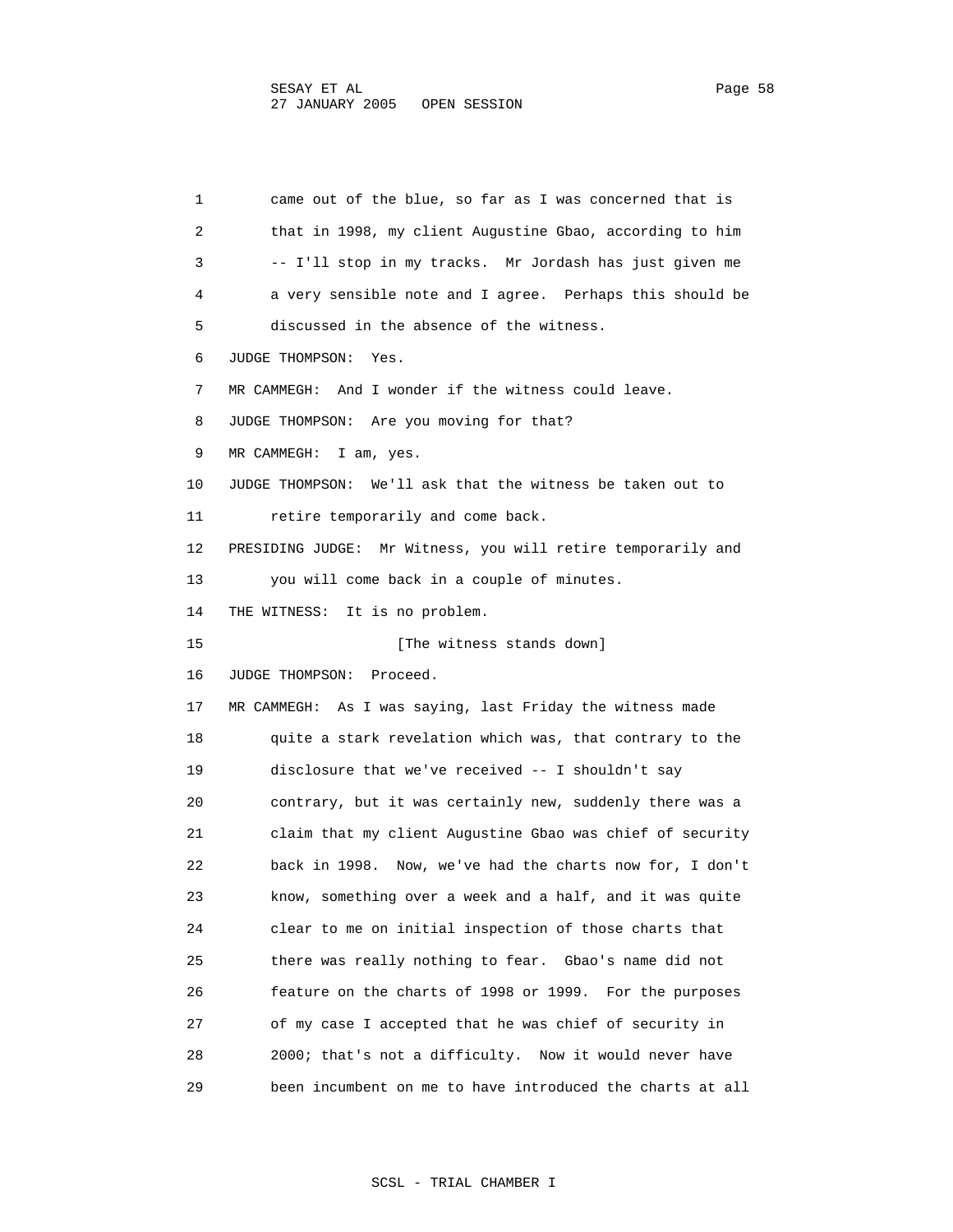1 had the witness not made the declaration that he did, 2 that the witness -- that Gbao was chief of security in 3 1998. And, Your Honours, I know, have the point, the 4 reason I sought to introduce those charts flowed from an 5 exchange today. I felt it right under the circumstances 6 that something that perhaps in another jurisdiction 7 I wouldn't have done. But here I know that Your Honours 8 go by the transcript. And if I'd left unchallenged his 9 evidence a few days ago that Gbao was chief in 1998, 10 notwithstanding his answer at the end of play yesterday, 11 where he said if he'd been in a high echelon of command - 12 I forget his precise words - prior to 2000, "I in my 13 position as commander of whatever, would have known about 14 it." I thought well, it is still on the transcript. I 15 have to meet it. I have to challenge it. But the 16 witness, to my surprise this morning, stood by his guns 17 of last Friday and maintained that Gbao was chief back in 18 1998, which seemed to be contrary to the evidence which 19 he gave yesterday, but there we are. The charts had to 20 go in. That's why I made the application. And I made 21 the application on a very narrow basis and it was 22 pursuant to Your Honours' indication earlier this week on 23 the basis of prior inconsistent statement. The 24 inconsistency being implicit that these two charts of 25 1998 and 1999 are extensive in their detail; exhaustive 26 one could say. But there is no reference to Gbao. There 27 doesn't appear to be an HQ level rank of or a position of 28 chief of security.

29 Now, I'm not quite sure what my learned friend Mr.

SCSL - TRIAL CHAMBER I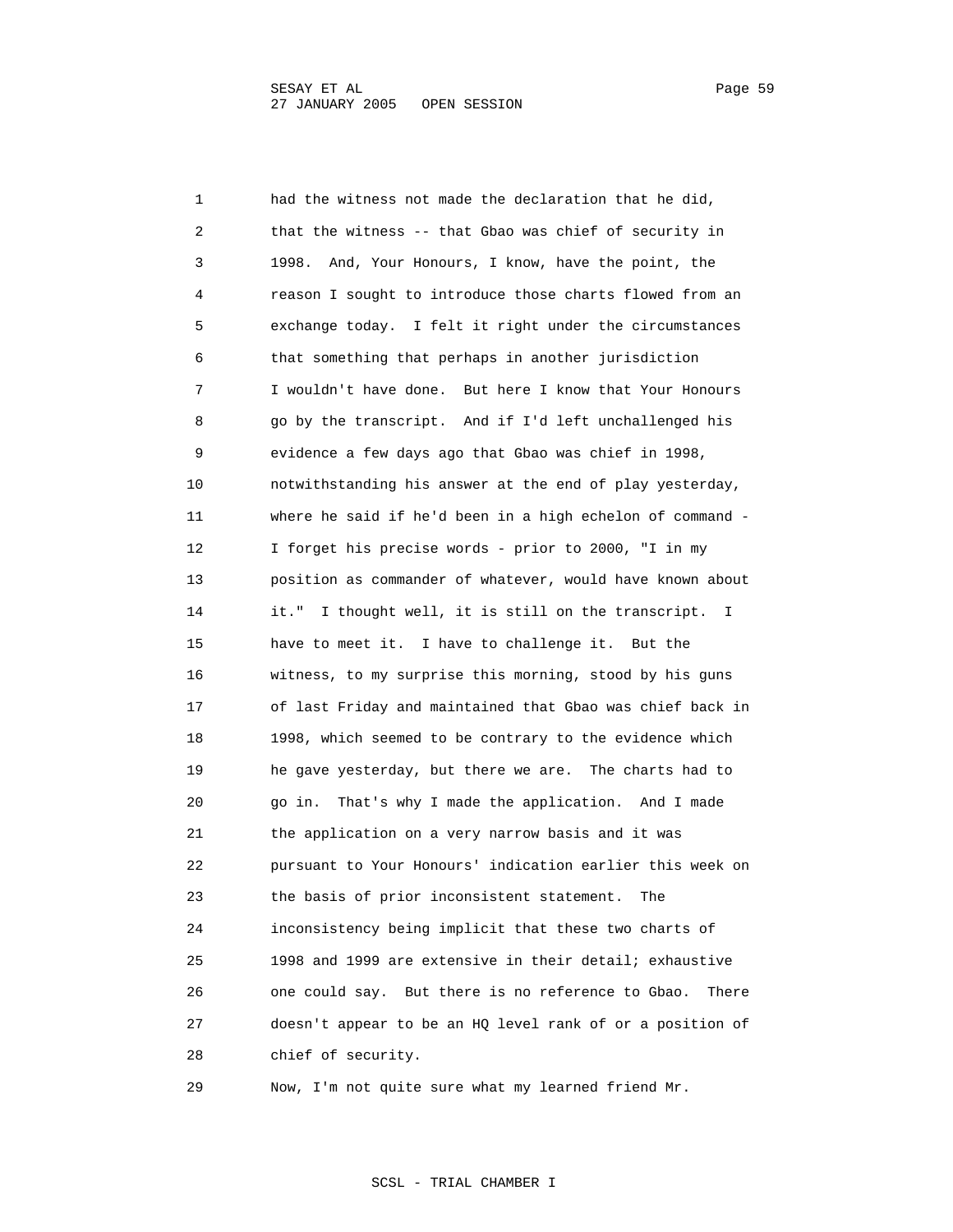1 Harrison is driving at when he says there's extensive 2 cross-examination on these documents. Am I, in my 3 cross-examination, to be tactically unwise and unfair to 4 the Prosecution by not giving the witness an opportunity 5 to identify any area on the plan that could represent the 6 chief of security's position? That's why I asked him 7 about Augustine Gbao. When Your Honour, Mr Justice 8 Boutet flagged up my error and pointed out that there was 9 at HQ level an IDU commander, I was actually quite 10 pleased because it just rammed home my point even 11 further.

 12 And then we turned to the 1999 chart and the 13 same applied, but to be fair, because I do try to be 14 fair, surely it's incumbent on me to give the witness an 15 ample opportunity not just to blandly say, yes, you're 16 right, Gbao's name isn't on this document, but also to 17 identify areas where Gbao's name could have been. And 18 I did only restrict it to IDU. The reason I had to do 19 that is that there was no reference to chief of security 20 which only highlights the inconsistency. Now I can't 21 legislate for any answers that the witness is going to 22 give that might draw on other detail on the plan. I'm 23 not sure if he made reference to other details on the 24 plan and on the chart anyway. But how am I to 25 cross-examine on this limited issue - and everybody knows 26 it was a limited issue - unless I am to alert the witness 27 to what he put on his plan. And secondly, why should 28 I suffer? Why should my learned friends, moreover suffer 29 as a result of that cross-examination that went to not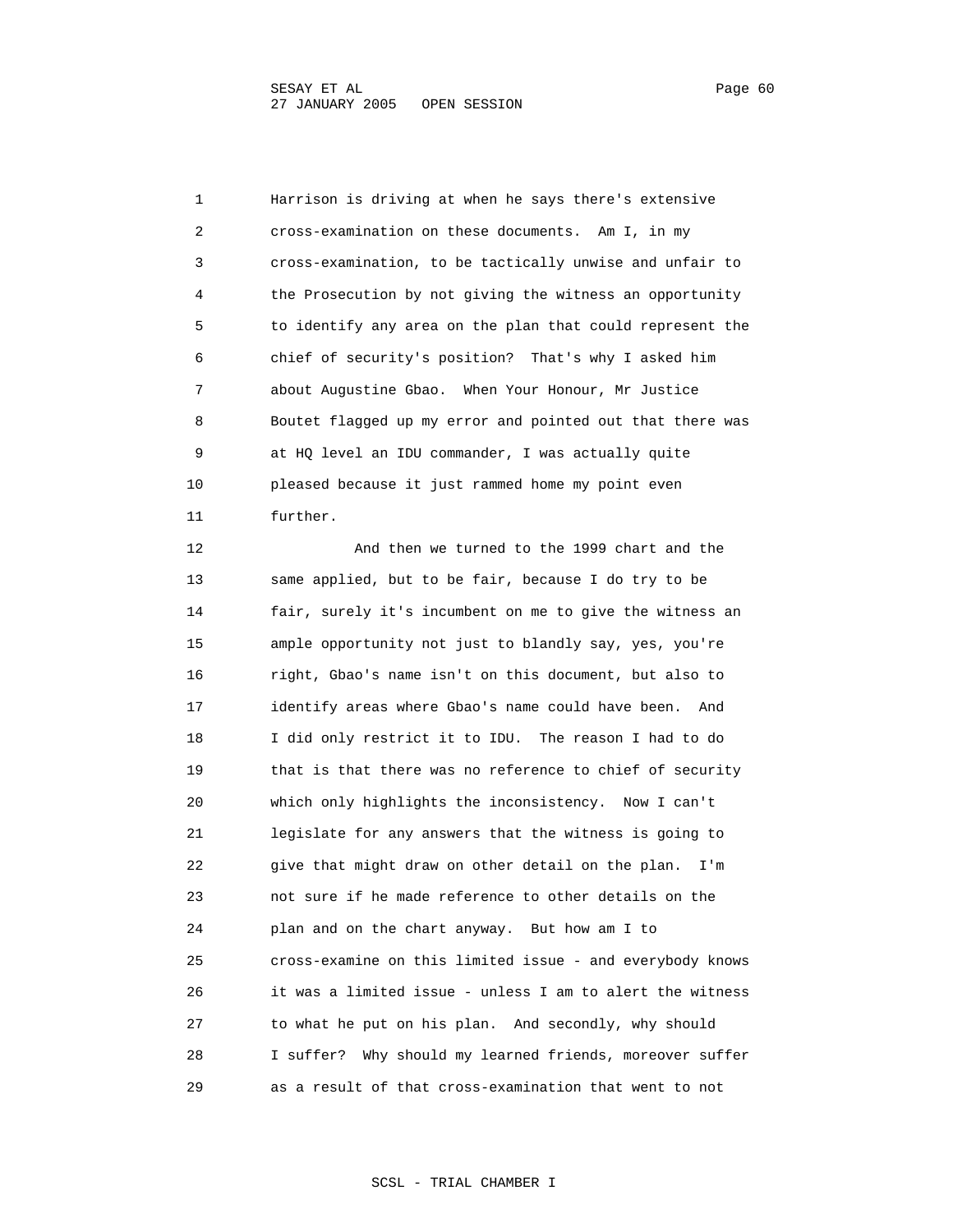1 just a very narrow issue but to an extremely important 2 issue that came like a bolt out of the blue last Friday. 3 Now one tries to keep in touch of disclosure, and one 4 tries to maintain command over what these statements say, 5 but from the documents that I've got - and I think the 6 witness confirmed this just now - there was no reference 7 to Gbao being commander of security in 1998-1999 until 8 last Friday. It is not in these documents at all; it is 9 not in the charts; and it's for me trying my best to 10 represent someone who is being as uncooperative with me 11 as he possibly can, to alert Your Honours to that 12 admission. And that is what I sought to do, compliant 13 with the rules that Your Honour Justice Thompson laid 14 down the other day. I am surprised at Mr Harrison's 15 application. I utterly refute it and I adopt for my 16 purposes, the points raised by Mr Jordash as well. 17 JUDGE THOMPSON: Sit down. From what I gather you're saying 18 on your side, Mr Jordash and Mr Cammegh, both of you, 19 you're suggesting that, in essence, to suggest that the 20 cross-examination of both you and Mr Cammegh has enlarged 21 the scope of the purposes for which Exhibits 20 and 21 22 were received in evidence is meretricious; is that what 23 you're saying? 24 MR JORDASH: Certainly, in relation to if I can just limit my 25 response to my cross-examination first. 26 JUDGE THOMPSON: Yes. 27 MR JORDASH: I asked perhaps only four or five questions which 28 are limited to exactly what I said I would do and I would 29 submit, in complete compliance with Your Honours' ruling.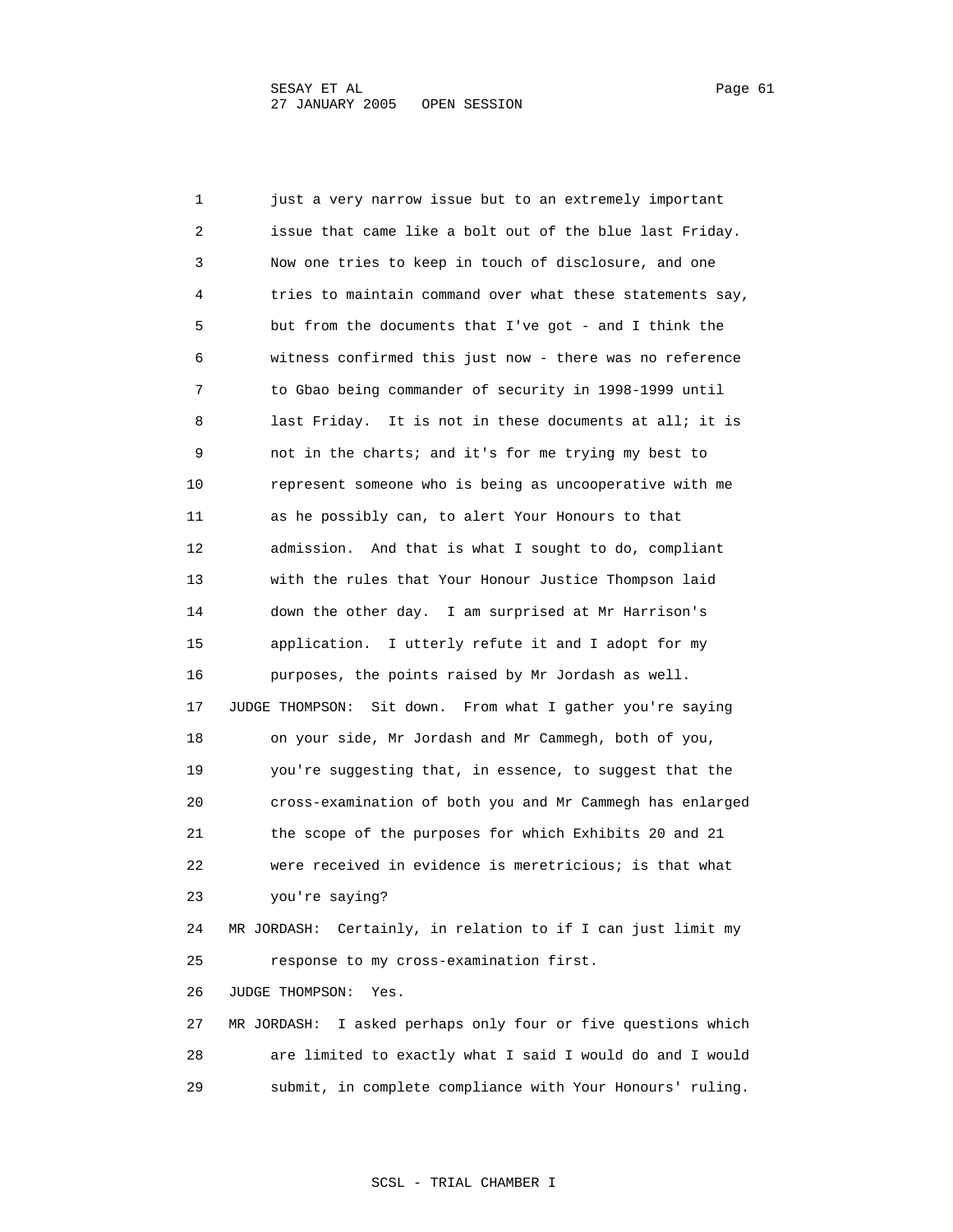1 I adopt everything my learned friend just said in 2 relation to his cross-examination. Any appearance of 3 extending the remit of cross-examination is indeed just 4 that; it is an appearance. 5 JUDGE THOMPSON: So the submission of learned counsel for the 6 Prosecution that your cross-examination did enlarge the 7 scope of the purposes for which those exhibits were 8 received is without merit. 9 MR JORDASH: And moreover the Prosecution haven't even 10 asserted any cross-examination of my own went beyond -- 11 JUDGE THOMPSON: Particulars of such expansion or enlargement 12 of the scope. 13 MR JORDASH: Exactly, Your Honour. 14 JUDGE THOMPSON: Right. I understand your position. 15 MR HARRISON: A short reply, just returning to first 16 principles I think. If the prohibition is about leading 17 questions, well that's a done deal. There cannot be a 18 leading question now. 19 Second principle which the Court has to bear in mind is that 20 this is demonstrative evidence. The general rule with 21 respect to demonstrative evidence is that the standard 22 for admissibility is much lower than for oral testimony. 23 The third principle is, and it is the overriding principle of 24 the Court and the International Criminal Tribunal's 25 jurisprudence, that admissibility is a completely 26 unrelated question to the weight which goes to the 27 document and that the courts have imposed a low threshold 28 for the admissibility of documents. With respect to the 29 factual content, this witness has had his attention drawn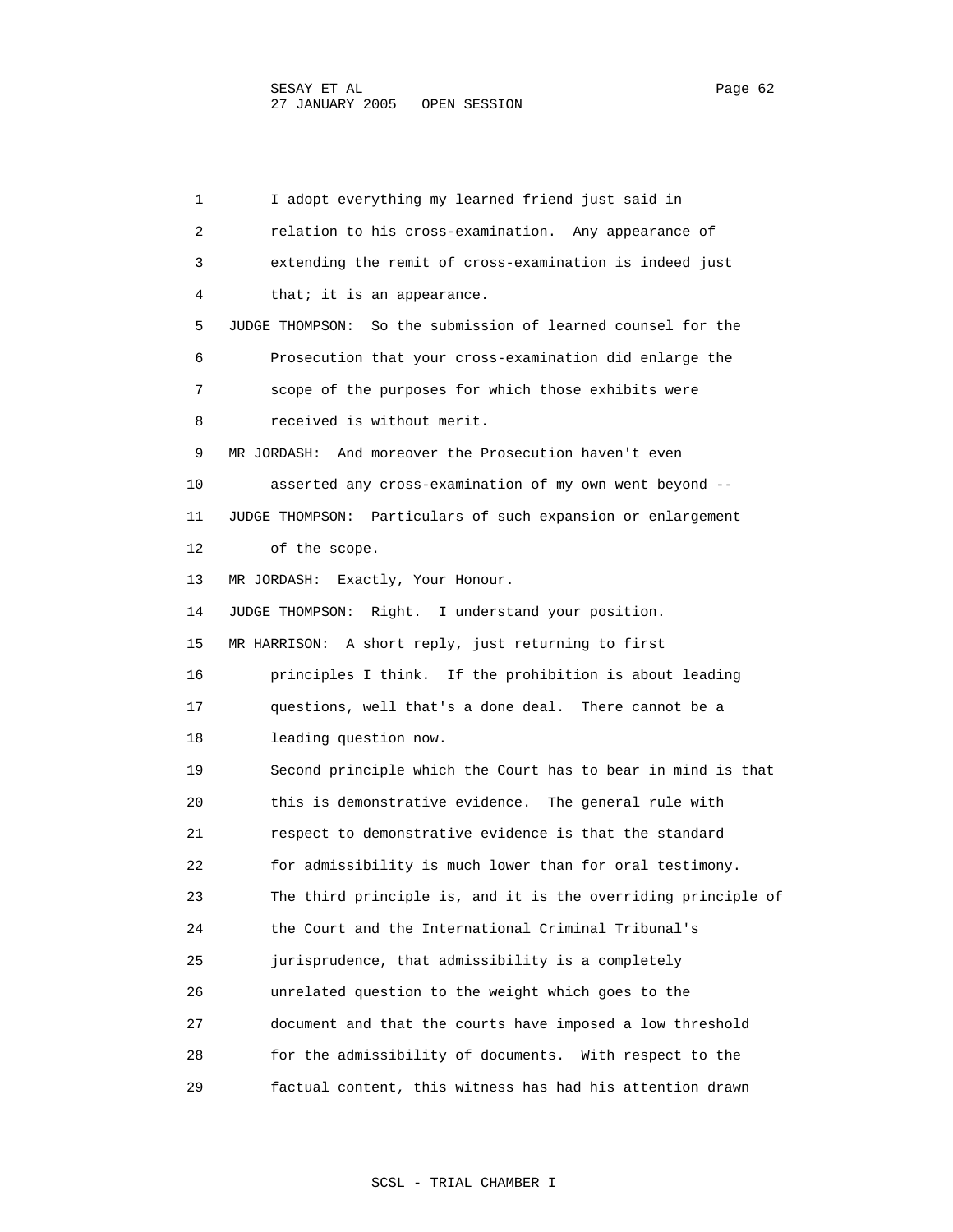1 to the document. He has responded to the document and he 2 has referred to the document, and the 2000/2001 document, 3 on several occasions today. The transcript will speak 4 for itself. 5 JUDGE THOMPSON: But the point of course that we now have a 6 contention over is whether the individual 7 cross-examination of Mr Jordash and the individual 8 cross-examination of Mr Cammegh have, in a way, enlarged 9 the scope of the purpose for which the documents were 10 received in evidence. 11 The position, it seems to be, is that you have not been able 12 to give us particulars of such enlargement of the scope, 13 because remember the scope was to establish -- the rubric 14 was to establish prior inconsistent statements. Have we 15 gone beyond that scope? 16 MR HARRISON: We now have a clear explanation that the 1998 17 chart is divided into two elements. There is a clear 18 command structure based in Kailahun known as the 19 headquarters. There is also a clear command structure 20 based in Kono that's known as the battalion. It was gone 21 over with the witness who was at the top of the 22 headquarters in Kailahun. 23 It was also established in the battalion unit that there is an 24 IDU, internal defence unit commander. Also reference was 25 made to G5 before there was an interjection with respect 26 to that ought to be in closed session. And there is a 27 reference to MP, military police. There is also a clear 28 discussion about unit commanders and how there are unit 29 commanders in Kailahun, headquarter unit commanders and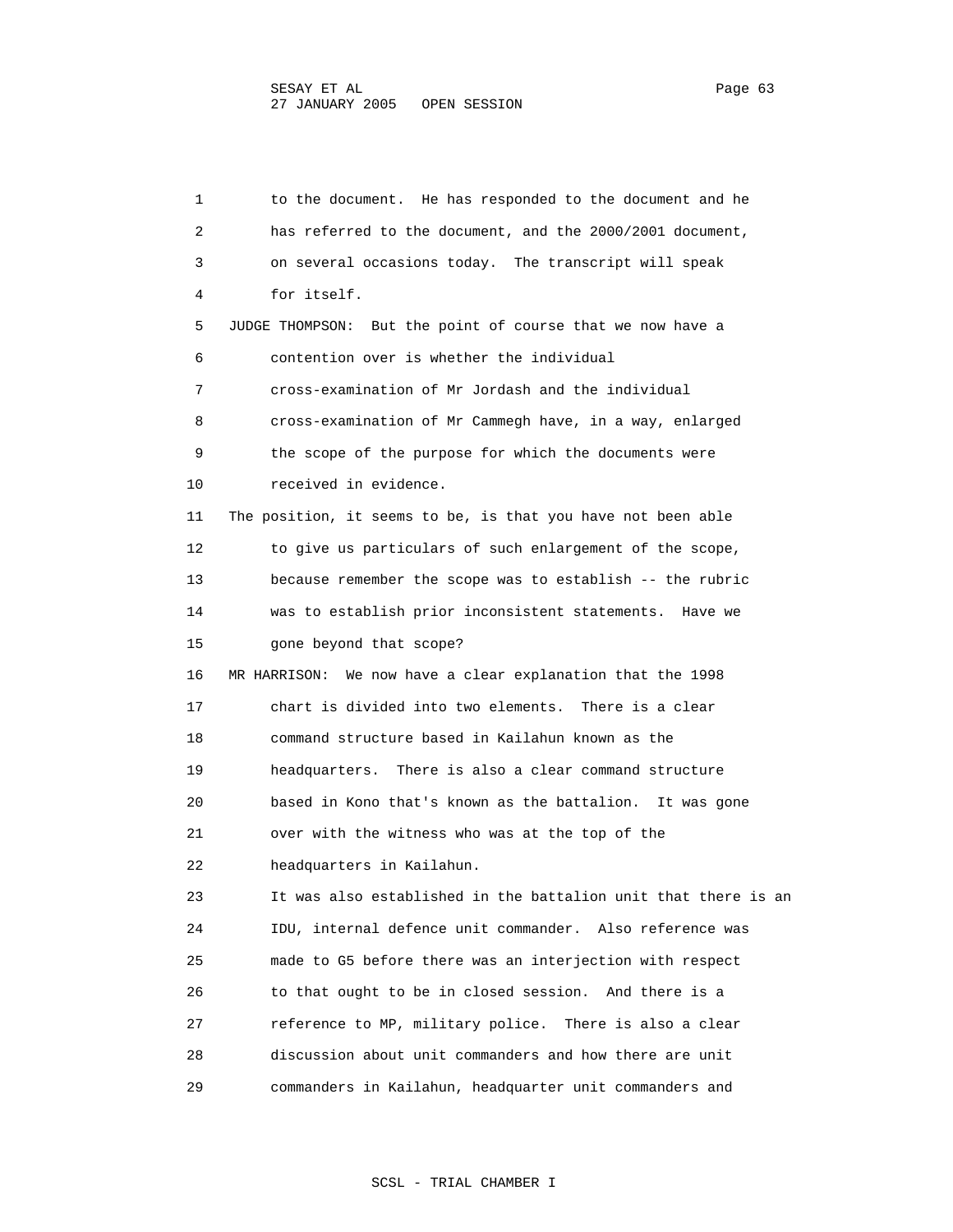1 unit commanders in Kono attached to the battalion. 2 All of that information is an extension of the original 3 purpose granted by the Court. That is from 1998. 4 MR CAMMEGH: I asked nothing about unit commanders and I did 5 not -- 6 MR HARRISON: That was raised by the witness. The witness 7 made that clear. All of that information was put before 8 the Court. 9 MR CAMMEGH: Not by me. 10 MR HARRISON: With respect to '99, you have again information 11 about the brigade structure and the command structure 12 existing in '99. You also have a discussion about the 13 IDU commander attached to the 2nd Brigade. There is also 14 self-evident from the chart, the other units are there 15 indicated under the brigade. All of that information is 16 before the Court. 17 JUDGE THOMPSON: That is not -- wasn't it done as an 18 underlying premise upon which to launch the attack on 19 prior inconsistent statements? 20 MR HARRISON: If the Court takes that view, I accept it. 21 JUDGE THOMPSON: The building blocks to launch an attack that 22 in fact this witness's oral testimony on certain matters 23 in respect of those individual clients has been 24 inconsistent. Because that was the way I was following 25 the cross-examination; not that they wanted the Court to 26 address the entire structure, but only for the limited 27 purpose of saying what he was saying in the witness box 28 in respect of our client, vis-a-vis this chart, is 29 inconsistent. That's how I was following it.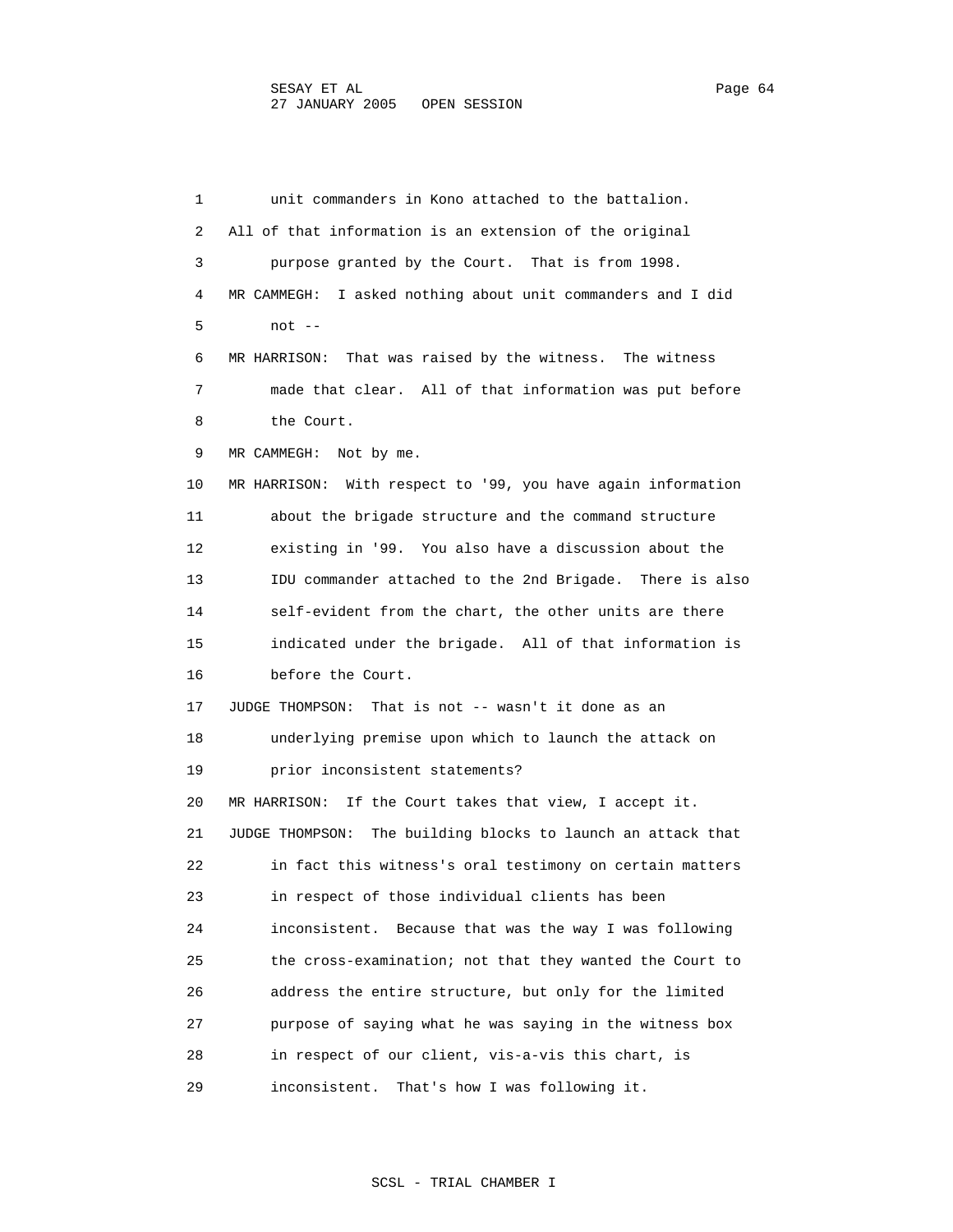1 MR HARRISON: You have my point. You have invited me to make 2 a short reply. I think I have probably gone beyond the 3 short reply you anticipated. 4 PRESIDING JUDGE: Mr Harrison, I think the application you're 5 making is interesting. My recollection is, of course, my 6 learned brother's recollection as well. You see, these 7 charts were admitted as 19 and 20 respectively for 8 limited use. 9 As far as Mr Jordash was concerned, it was to highlight some 10 inconsistencies in relation to his client only. As far 11 as the second accused Kallon is concerned, Mr Touray did 12 not even -- first of all, he objected to the admission of 13 those charts and, later on, when the Court came out with 14 a limited ruling, a ruling on the limited use of these 15 exhibits, he did not even bother to cross-examine on 16 this. 17 As far as Mr Cammegh is concerned, he was only wanting to 18 highlight the fact that his client was mentioned nowhere 19 in those two exhibits and limited it only as far as his 20 client was concerned. 21 We're through with the cross-examination and you've heard the 22 submissions of the three defence teams, and particularly 23 the submission of Mr Touray who did not so much as 24 cross-examine on those charts at all. What would you 25 think allowing an application such as that would have as 26 an impact on the rights of the Defence and the general 27 principles of fairness as far as the second accused is 28 concerned, at this stage, when they did not even bother, 29 because of the limited ruling of the Court on these

### SCSL - TRIAL CHAMBER I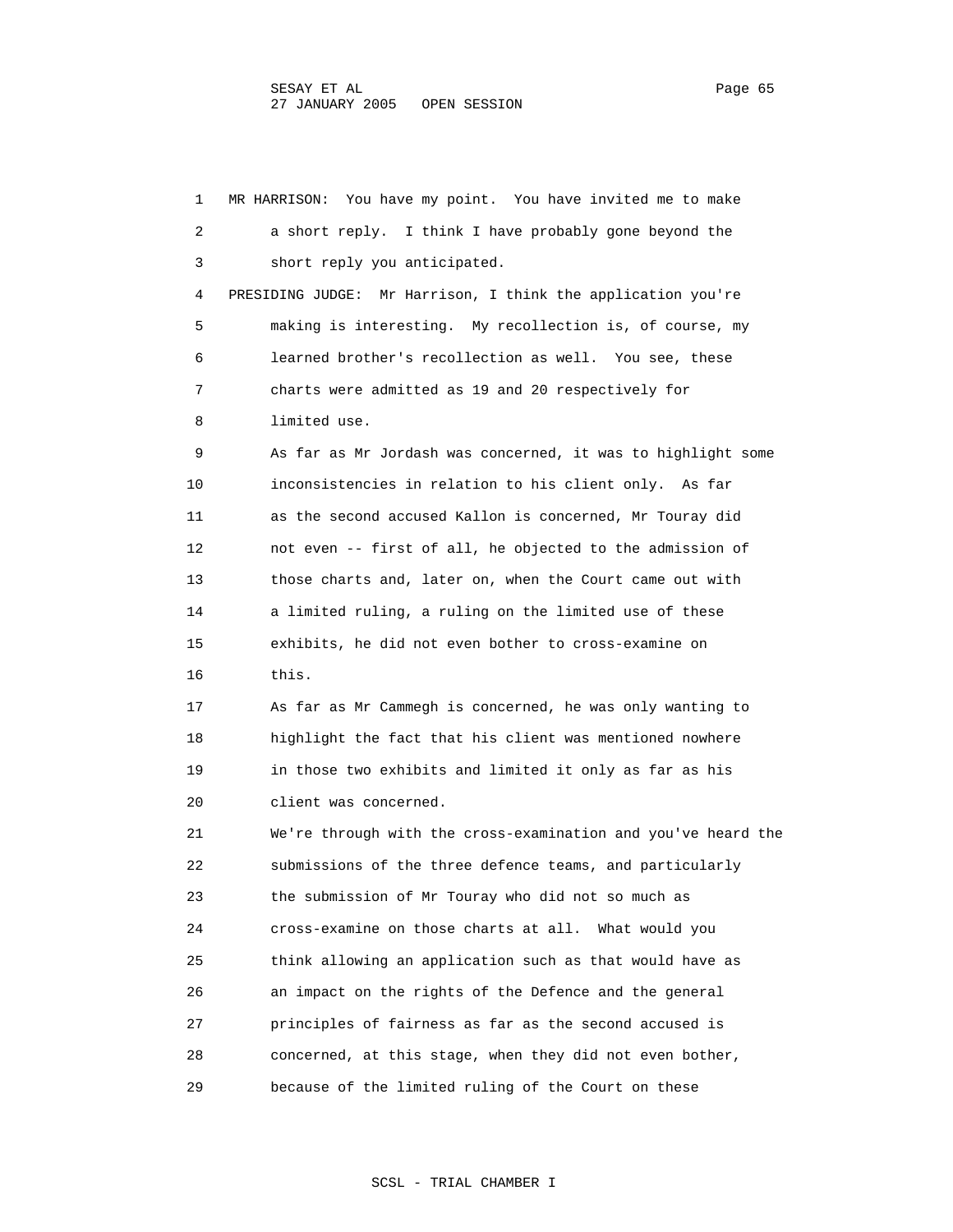1 exhibits, to cross-examine on the charts? 2 MR HARRISON: I think there is two points that could be made. 3 The first is as an extension of the existing ruling, and 4 I won't be able to quote it with the accuracy that 5 I ought, but, to paraphrase it, I think the ruling said 6 that any cross-examination, the evidence therefrom could 7 not be used against the interests of one of the 8 co-accused. I think it was intended to try to protect 9 Mr Touray's position and that of his client. If it is 10 the Court's view that that ought to be extended to 11 Mr Touray's client's with respect to these charts and my 12 application, that is a position that the Prosecution 13 acknowledges may be appropriate. 14 The second point to be made is that during the 15 cross-examination there was no intervention or objection 16 expressed by counsel for Mr Kallon. They could have done 17 so. They chose not to. That is a factor the Court can 18 take into consideration. 19 JUDGE BOUTET: Mr Harrison, before you sit down, what you have 20 addressed now is what I would call the first leg of your 21 application which was based upon what you describe as the 22 enlargement of the scope of the cross-examination. So we 23 have explored that now. But you also said in further 24 comments that the prohibition against the admissibility 25 of these charts at the time you tried to exhibit them was 26 that the Court had ruled that it amounted to leading 27 questions and therefore, on that ground, it was not

28 admissible.

29 You're saying that now we are beyond that stage and I presume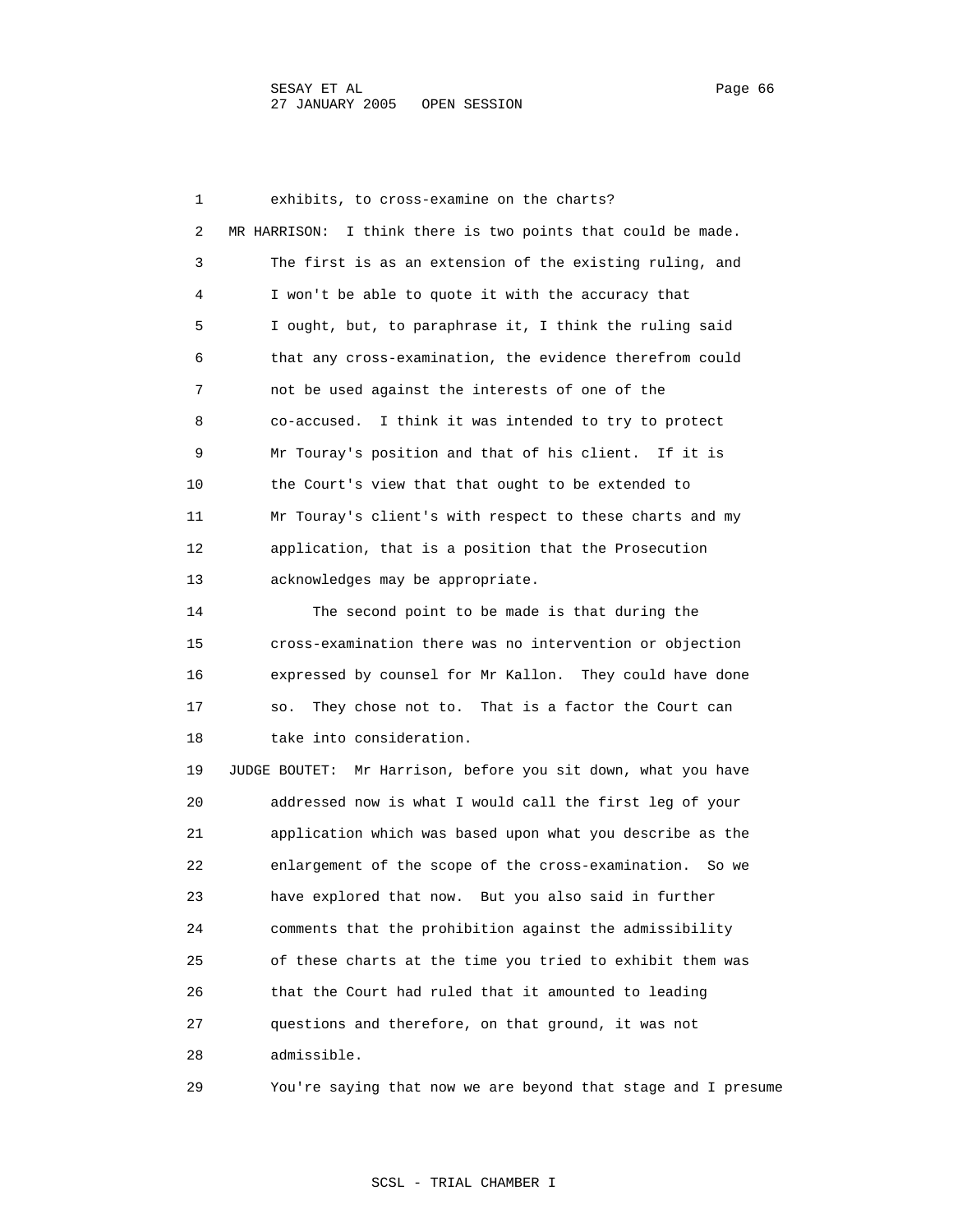1 I do understand your position to be in addition to the 2 enlargement, as a second ground, is this is demonstrative 3 evidence and it should be admitted because we are no more 4 in a leading scenario but we are much beyond that. Am 5 I quoting you correctly? 6 MR HARRISON: That's correct. Yes. 7 JUDGE BOUTET: So, in other words, you're saying if it does 8 not proceed on the enlargement of scope theory, then it 9 should proceed on the second one. 10 MR HARRISON: You have my point. 11 JUDGE BOUTET: I don't think we've heard -- because that was 12 in your reply to the response by counsel. I don't think 13 that issue was addressed when you first -- at least, if 14 it was, it was not clearly understood, at least not by 15 me, and the response given by counsel for all accused did 16 not address that particular issue. 17 MR HARRISON: I think the Court is correct in that. 18 JUDGE BOUTET: Mr Jordash, you understood my comments? 19 MR JORDASH: I think I do, Your Honour, yes. Well, I would 20 say this: If one looks at the purpose which was being 21 pursued by Mr Cammegh, it was a limited purpose to 22 establish inconsistency to elicit the witness's answer. 23 Or have I missed the point? 24 JUDGE BOUTET: We're not on the extension of the enlargement. 25 The second ground was -- what the Prosecution is asking 26 is -- aside from the enlargement of scope, as such, their 27 second argument to seek the admissibility of these charts 28 as an exhibit is that the prohibition for them doing so 29 at the time was based upon the Court ruling that it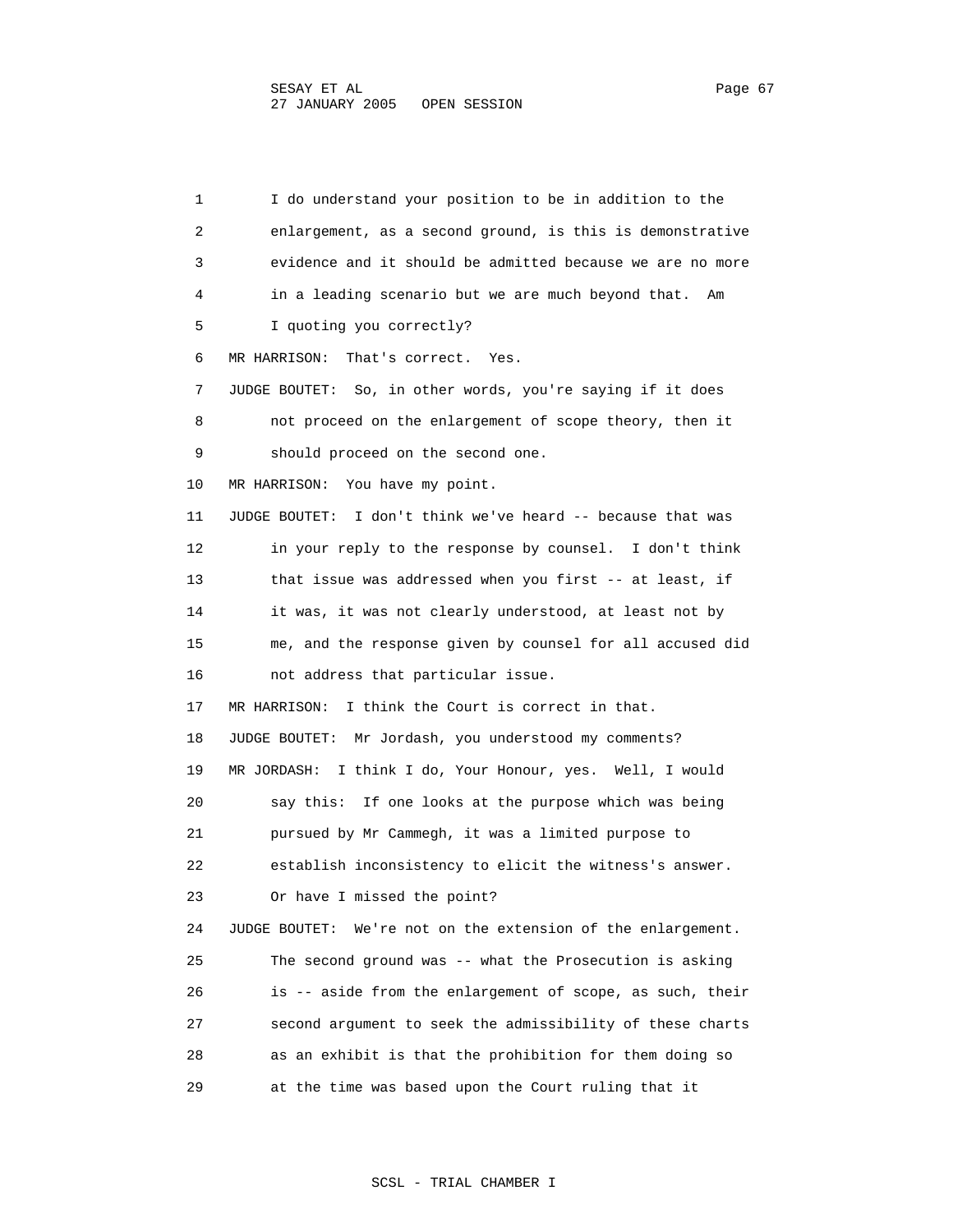1 amounted to leading questions. Their position is this is 2 no more leading questions because we're far beyond that 3 and therefore that decision based on the leading 4 questions has no more basis per se. Therefore the 5 prohibition that might have existed doesn't exist any 6 more. So that is the issue. Then therefore it should be 7 admitted because they claim that demonstrative evidence 8 has a lower threshold admissibility and therefore should 9 be admitted in re-examination. 10 JUDGE THOMPSON: It would seem too that indeed the Prosecution 11 is relying upon the theory of the enlargement of the 12 scope. As far as I understand, their point is that this 13 is critical. In other words, they're saying we are now 14 at a different stage. We're no more in the arena of 15 restricted scope in terms of [inaudible] prior 16 inconsistent statements objective. But we are also in an 17 area where there has been extensive use of these charts 18 to establish the entire command structure, hence the need 19 for the Court to move beyond the narrow canvass to the 20 much wider universal discourse. 21 So even though they also argued the additional point here, I 22 think the scope point seems central to their application. 23 I think you should address that, because if I find that 24 the allegation that the scope of the cross-examination 25 for both first accused and second accused has not been 26 enlarged then I find no merit in the application. 27 MR JORDASH: If I quickly address Your Honour's -- 28 MR TOURAY: Is it first and second or first and third? 29 JUDGE THOMPSON: First and third, I apologise.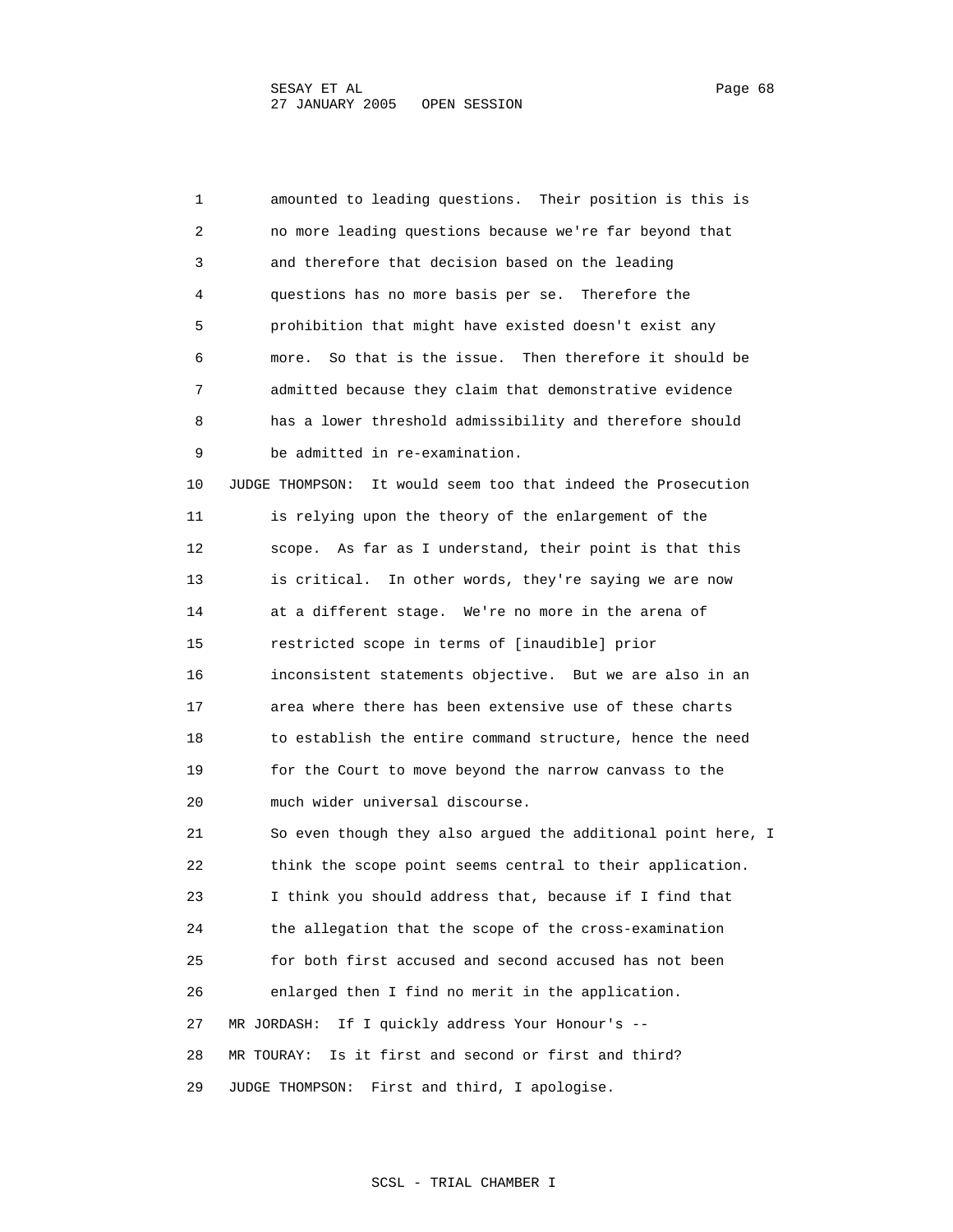| 1  | MR JORDASH: My first response then -- if I may just answer     |
|----|----------------------------------------------------------------|
| 2  | whether the question has enlarged the scope, and then if       |
| 3  | I may move to Honourable Justice Boutet's point.               |
| 4  | PRESIDING JUDGE: Please, very briefly.                         |
| 5  | MR JORDASH: Very briefly. Firstly, I would say that the        |
| 6  | questions asked were to establish inconsistency. The           |
| 7  | answers given were designed to prove a lack of                 |
| 8  | inconsistency. So to that extent there has been no             |
| 9  | expansion of the very issue that the questions were            |
| 10 | designed to -- what the questions were designed to do.         |
| 11 | The witness's answers were not designed to give                |
| 12 | additional evidence about these subjects which my learned      |
| 13 | friend has listed, they were designed to prove that            |
| 14 | Mr Cammegh was wrong and this witness hasn't been              |
| 15 | inconsistent.                                                  |
| 16 | So the ruling never precluded answers by the witness in        |
| 17 | establishing that he hadn't been inconsistent. In fact,        |
| 18 | the ruling was designed to give the witness an                 |
| 19 | opportunity to prove a lack of inconsistency and that was      |
| 20 | what the witness did. Of course the answers may, in that       |
| 21 | proof, cover a wide area of subjects.                          |
| 22 | I would say finally on this point, those areas were covered by |
| 23 | my learned friend in chief. He listed evidence about           |
| 24 | units in Kailahun being linked in some way to units in         |
| 25 | There is nothing that my learned friend has listed<br>Kono.    |
| 26 | which was new to this Court but for, perhaps, a couple of      |
| 27 | comments which were related directly to the role Mr Gbao       |
| 28 | was supposed to have played. That is my answer in              |
| 29 | relation to whether the scope has been enlarged.               |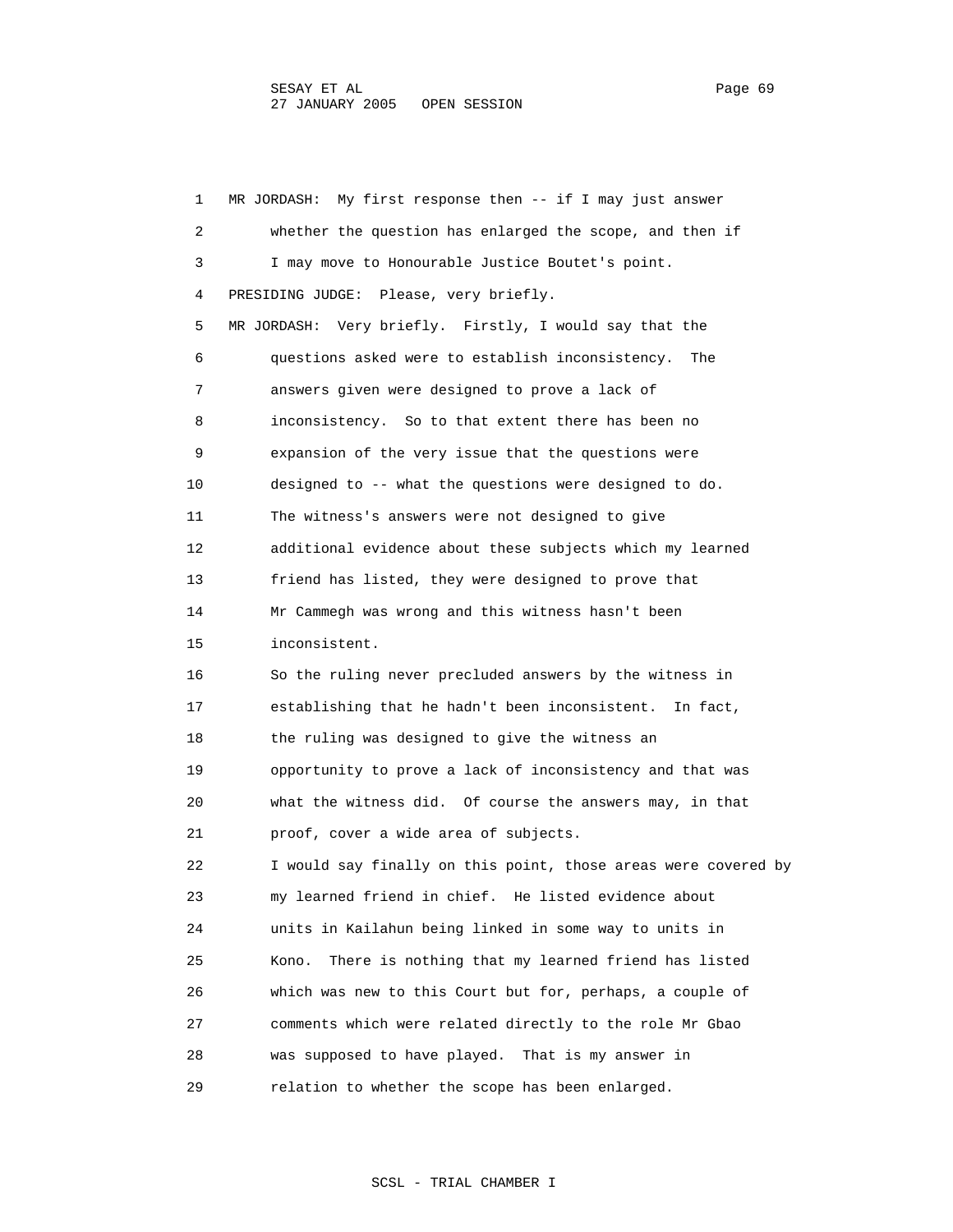1 In relation to the other two points, I don't follow 2 Mr Harrison's point about why the position has changed at 3 this stage. If my learned friend is suggesting that now 4 he is entitled to ask leading questions whereas before he 5 wasn't, I respectfully submit that's wrong. 6 There is no more -- there is an equal limitation on leading 7 questions during re-examination, or else my learned 8 friend could simply save some of his examination-in-chief 9 to that stage and then put leading questions to the 10 witness and elicit the evidence which he should have 11 elicited during examination-in-chief. I know of no rule 12 in international criminal tribunals or national 13 jurisdictions which distinguishes between the type of 14 questions which can be asked in chief and those that can 15 be asked in re-examination by a party. 16 Secondly, I do not know either of the principle of 17 demonstrative evidence. I had never heard of it until 18 Mr Harrison -- and I say that with all due respect to 19 Mr Harrison and his national jurisdiction. I can see the 20 Honourable Judge Boutet has heard of it, but I haven't. 21 JUDGE BOUTET: No, in fact, I was going ask Mr Harrison for 22 some additional information on that, because I would like 23 to have some case law on this; that there is a lesser 24 threshold. This is quite different and it is new to me. 25 MR JORDASH: I've never heard of it so I'm not able to respond 26 on that subject, I'm afraid, but I hope that covers my 27 response to the leading questions issue. 28 PRESIDING JUDGE: Yes, thank you. Is there any other further 29 -- there is no further requests for further submission on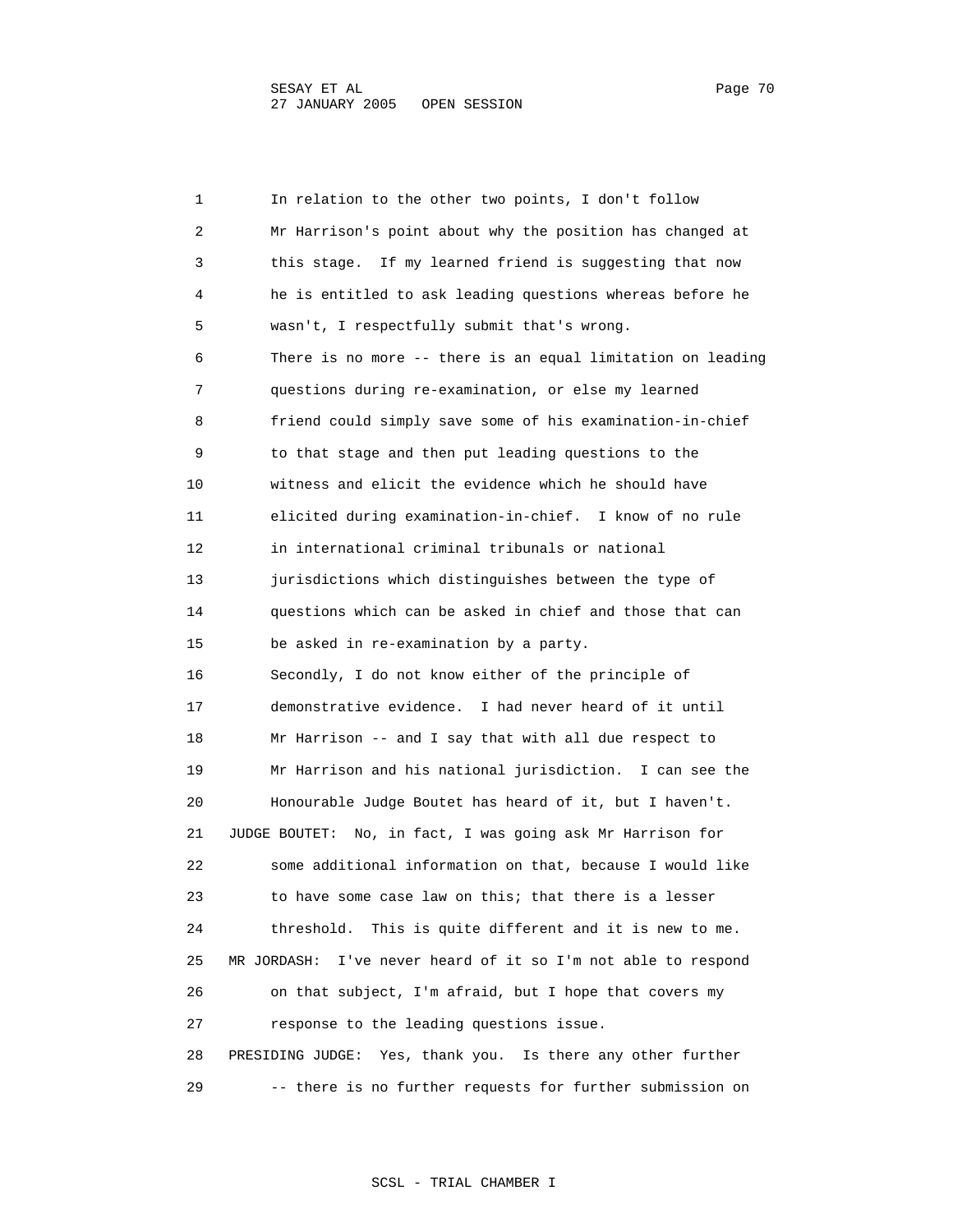1 this. Do you have one, Mr Cammegh? 2 MR CAMMEGH: Since it is my cross-examination I think I ought 3 to just give a brief reply. 4 PRESIDING JUDGE: [Overlapping speakers] for it to be very 5 brief, please. 6 MR CAMMEGH: Yes. In order to establish a contradiction or a 7 prior inconsistent statement, if one is to do it properly 8 and not leave any room for confusion, one has to build 9 blocks or lay a foundation, if you like, which is what 10 I attempted to do. I restricted it to the simple issue. 11 Your Honour, I cannot legislate for what a witness may 12 genuinely say or may disingenuously say in an attempt to 13 bolster the credibility of a chart with which I take 14 issue. It doesn't matter what he said. He was flailing 15 around, pointing at levels of command that had nothing to 16 do with my question. It didn't meet the point I was 17 making which is the contradiction was there, it was 18 established. 19 I'm sorry that he went off the rails in trying to justify 20 himself but Your Honour, with respect, that is not my 21 responsibility. I did not seek to adduce those 22 responses. As a result those details are not properly 23 before the Court. There is a myriad of information on 24 this chart. There must be over 100 boxes on it. We 25 haven't visited anywhere near even a tiny minority of 26 them. 27 In my submission, Mr Harrison's application -- I too have 28 never heard of anything in relation to demonstrative

29 evidence or whatever it is called. It plays no part in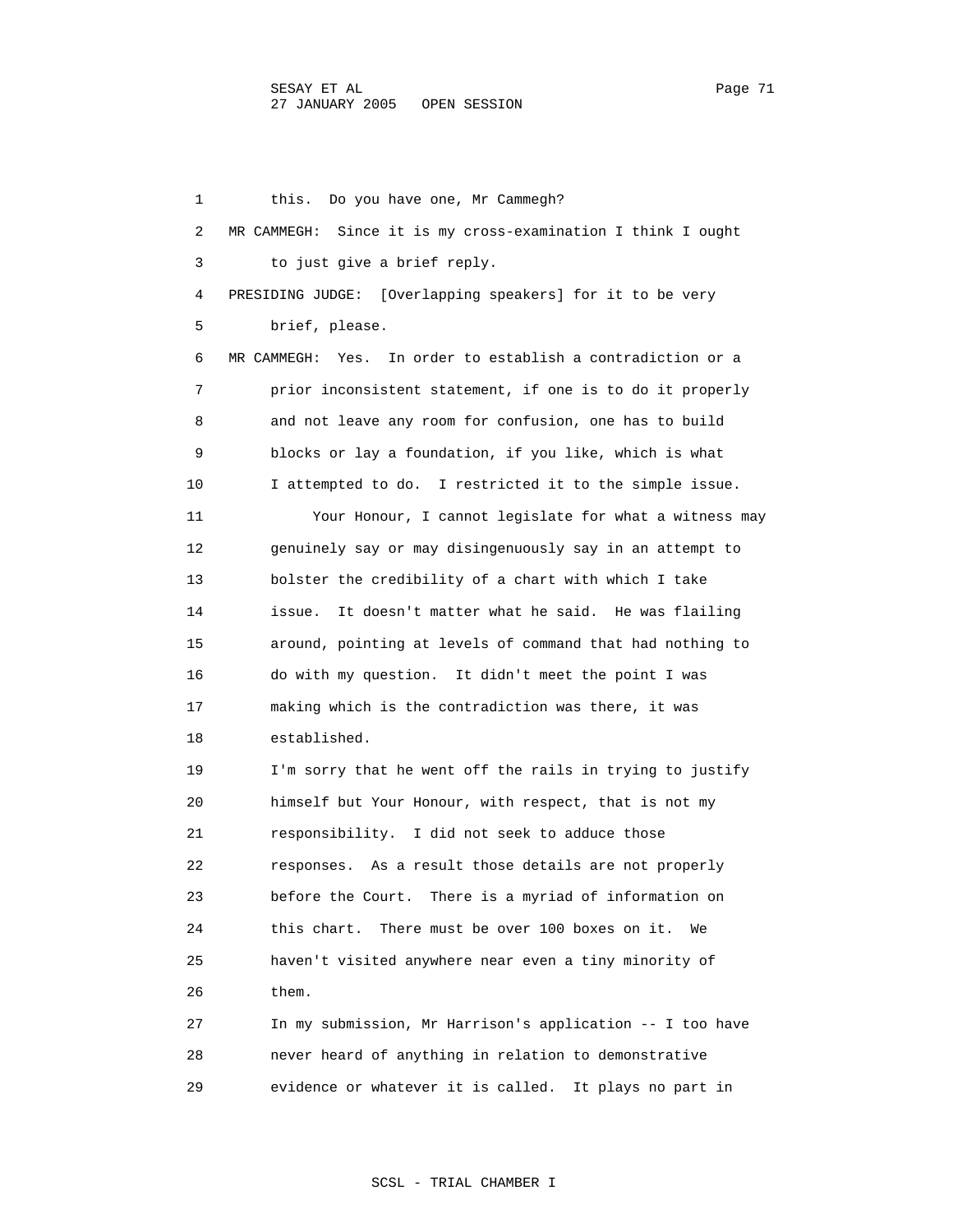1 these proceedings, I would respectfully submit and 2 I leave it there. I suggest, with respect, that the 3 Defence position on this is really undamaged. 4 PRESIDING JUDGE: Thank you. Mr Touray, I imagine you have -- 5 MR TOURAY: No further comments, Your Honour. 6 PRESIDING JUDGE: Okay. Learned counsel, we'll rise for just 7 a couple of minutes. We'll be resuming shortly. 8 MR HARRISON: If there is a question about the page reference, 9 it's 238 and 239 of Judge May's book. 10 PRESIDING JUDGE: Pardon me? 11 MR HARRISON: Pages 238 and 239 of Judge May's book. 12 MR JORDASH: Whenever I have referred to documents in argument 13 I give a copy to the Prosecution. 14 PRESIDING JUDGE: Judge May's book. We shall rise, please. 15 [Break taken at 12.40 p.m.] 16 [On resuming at 1.00 p.m.] 17 [Trial Chamber confers] 18 PRESIDING JUDGE: Learned counsel, sorry to have kept you 19 waiting, but the Court will deliver its ruling on the 20 application by the Prosecution to have Exhibits 20, 21, 21 and the un-tendered chart -- the chart which is not yet 22 admitted in this Court as an exhibit. The application, 23 of course, by the Prosecution is that these charts, not 24 only Exhibits 20 and 21 be admitted, but they be admitted 25 for all purposes because the extensive way in which the 26 Defence has conducted its cross-examination on the issues 27 therein. The Prosecution seeks further to have admitted 28 in evidence the third chart which, according to it, has a 29 connection with the other charts. The ruling of this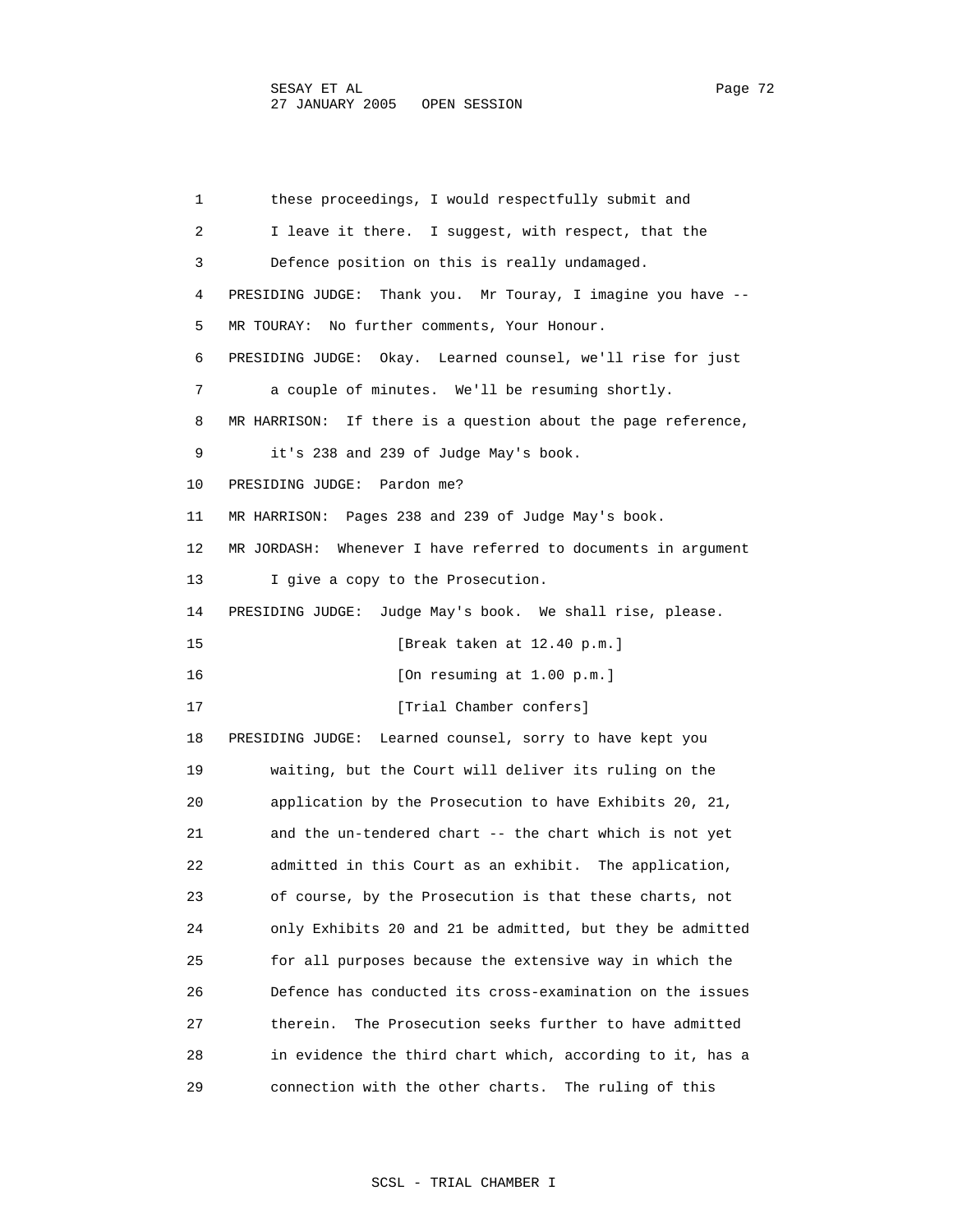1 Chamber will be presented by Honourable Judge Thompson. 2 3 [Ruling] 4 JUDGE THOMPSON: This is the unanimous ruling of the 5 Chamber on the Prosecution's application. 6 The Chamber is of the opinion that the Prosecution 7 has not advanced any convincing reason for admitting 8 Exhibits 20 and 21 in evidence beyond the limited purpose 9 of establishing prior inconsistent statements. 10 We find that the individual and respective 11 cross-examination on behalf of the first accused and 12 third accused has not extended or enlarged the scope of 13 the purpose for which those exhibits were received in 14 evidence. This part of the application is denied. 15 However we order consequentially that both these exhibits 16 be put under seal, consistent with the protective 17 measures ordered insofar as they relate to this witness. 18 In respect of the chart entitled "Command Structure 19 2001/2002" the Chamber is of the opinion that no proper 20 legal foundation has been laid for its reception in 21 evidence as part of the re-examination process. That 22 part of the application is also denied. 23 PRESIDING JUDGE: Learned counsel, you have heard the ruling 24 of the Court on this application. We would be -- we will 25 be directing that the witness be brought in so that we 26 can have the re-examination to be continued and that we 27 only adjourn in the afternoon to take a fresh witness. 28 Mr, Harrison, are you happy with this approach? 29 MR HARRISON: I was just going to indicate that I've cut the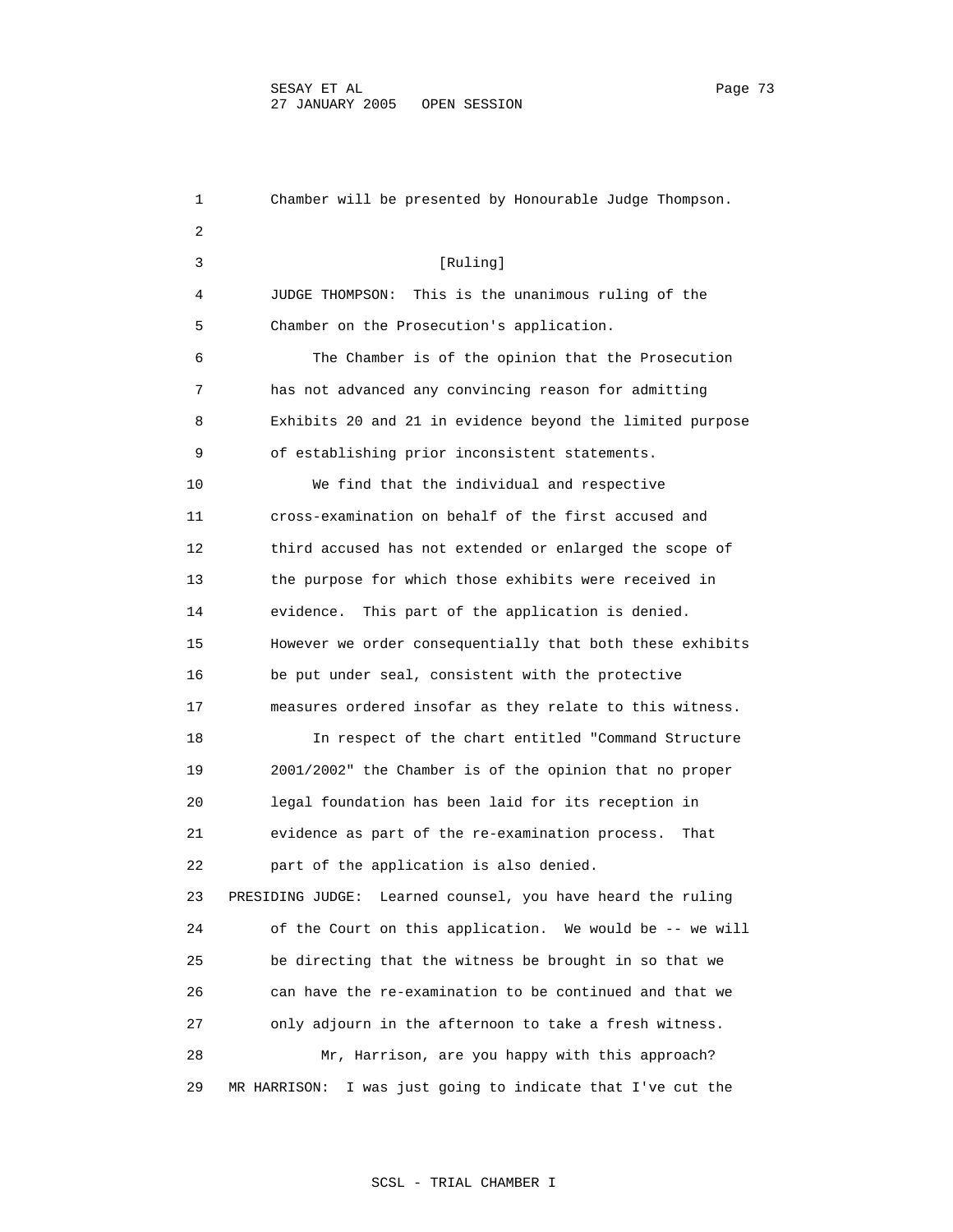1 re-examination to two areas from three and I think I can 2 complete it within ten to 15 minutes. 3 PRESIDING JUDGE: That's all right. We're comfortable with 4 that. I think the witness can be brought in, please. 5 [The witness entered court] 6 JUDGE THOMPSON: Proceed, Mr Harrison. 7 MR HARRISON: There are two areas of re-examination, both 8 arising from yesterday's cross-examination and I have 9 distributed a transcript and I should say it is an 10 unedited version of the transcript from yesterday, the 11 date of which is 26th of January 2005. I'm asking if a 12 copy of that transcript could be put before the witness, 13 because I intend, actually to try to be as accurate as I 14 can with the questions and actually taking him through 15 the transcript. 16 JUDGE THOMPSON: You have the leave of the Court to do that. 17 RE-EXAMINED BY MR HARRISON: 18 Q. With the intention of being as concise and as accurate as 19 I can, I would ask, witness, you to turn to page 13 of 20 the transcript. 21 A. Yes. 22 Q. And on page 13, I'm going to draw your attention to line 23 28. 24 A. Yes. 25 Q. And I'm going to read you a portion of page 13 starting 26 at 28 and I'll continue on to the next page, 14, about 27 halfway down. The transcript, an unedited version of the 28 transcript and I wish to point out to you, witness, so 29 that you're clear on this, because it is unedited it is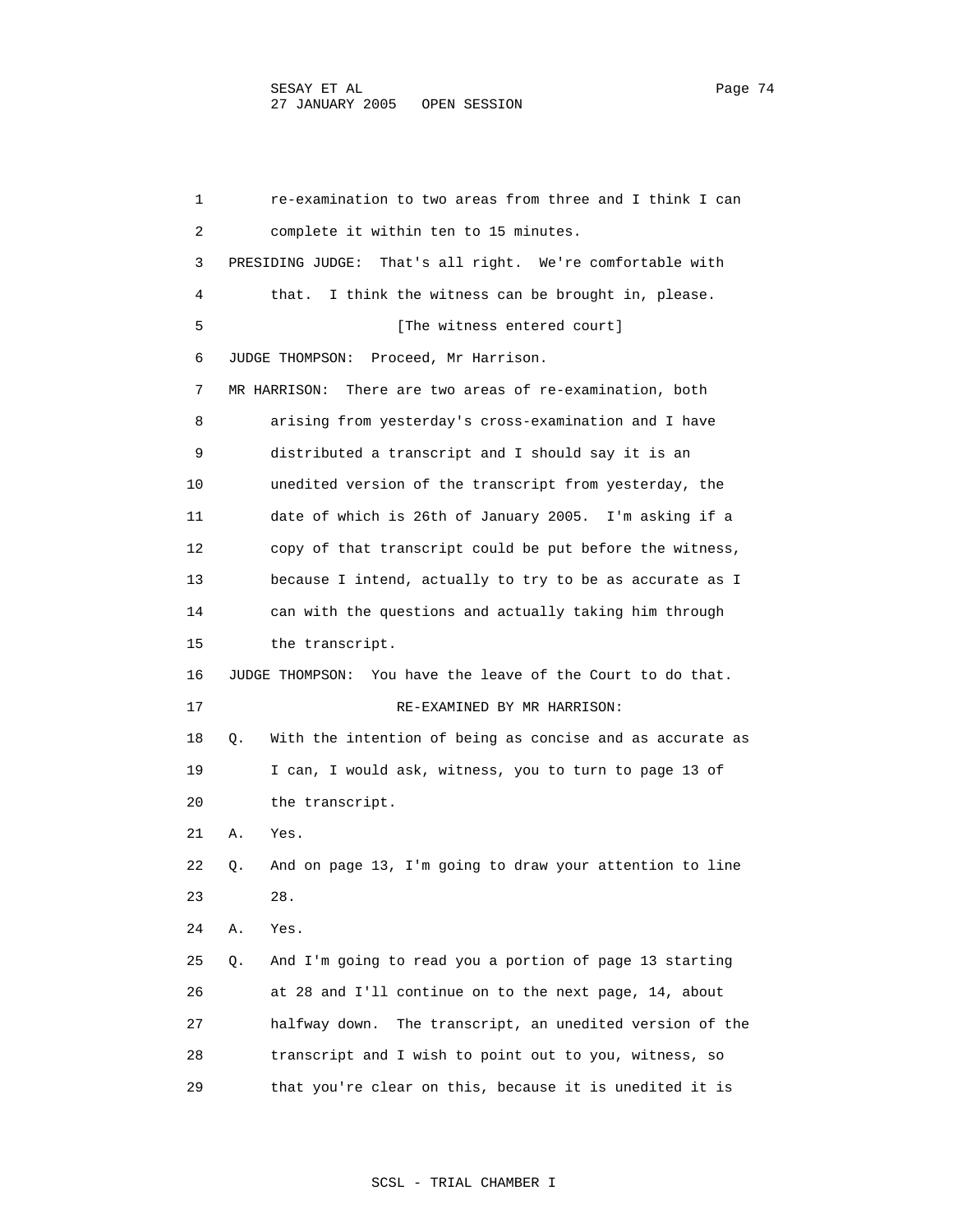| 1  | possible that there are errors in the transcript.    |
|----|------------------------------------------------------|
| 2  | Starting from line 28:                               |
| 3  | Now, did you have a rank of battle field<br>О.       |
| 4  | inspector in the movement?                           |
| 5  | Yes, I heard of him at that time when --<br>Α.       |
| 6  | Did you have?<br>Q.                                  |
| 7  | If we have a battlefield inspector?<br>Α.            |
| 8  | Yes.<br>Q.                                           |
| 9  | Α.<br>Yes, Morris Kallon became battlefield          |
| 10 | inspector at one time.                               |
| 11 | At one time?<br>Q.                                   |
| 12 | Yes.<br>A.                                           |
| 13 | Intervention by:                                     |
| 14 | MR JUSTICE BOUTET: Was that a rank or a position?    |
| 15 | THE WITNESS: It was a position given to him by Issa  |
| 16 | Sesay.                                               |
| 17 | MR JUSTICE BOUTET: But is battle field inspector a   |
| 18 | rank?                                                |
| 19 | THE WITNESS: His rank?                               |
| 20 | Yes. The question you were<br>MR JUSTICE BOUTET:     |
| 21 | asked was, was there at that time a rank of          |
| 22 | battlefield inspector? Obviously your answer         |
| 23 | seemed to indicate there was a position.             |
| 24 | THE WITNESS: Yeah, it was only a position given to   |
| 25 | him by Issa Sesay as a battlefield inspector.        |
| 26 | MR JUSTICE BOUTET:<br>But do you called that a rank? |
| 27 | THE WITNESS:<br>No, it is not a rank. It is just a   |
| 28 | position or an assignment.                           |
| 29 | Can you explained what a battlefield inspector is?   |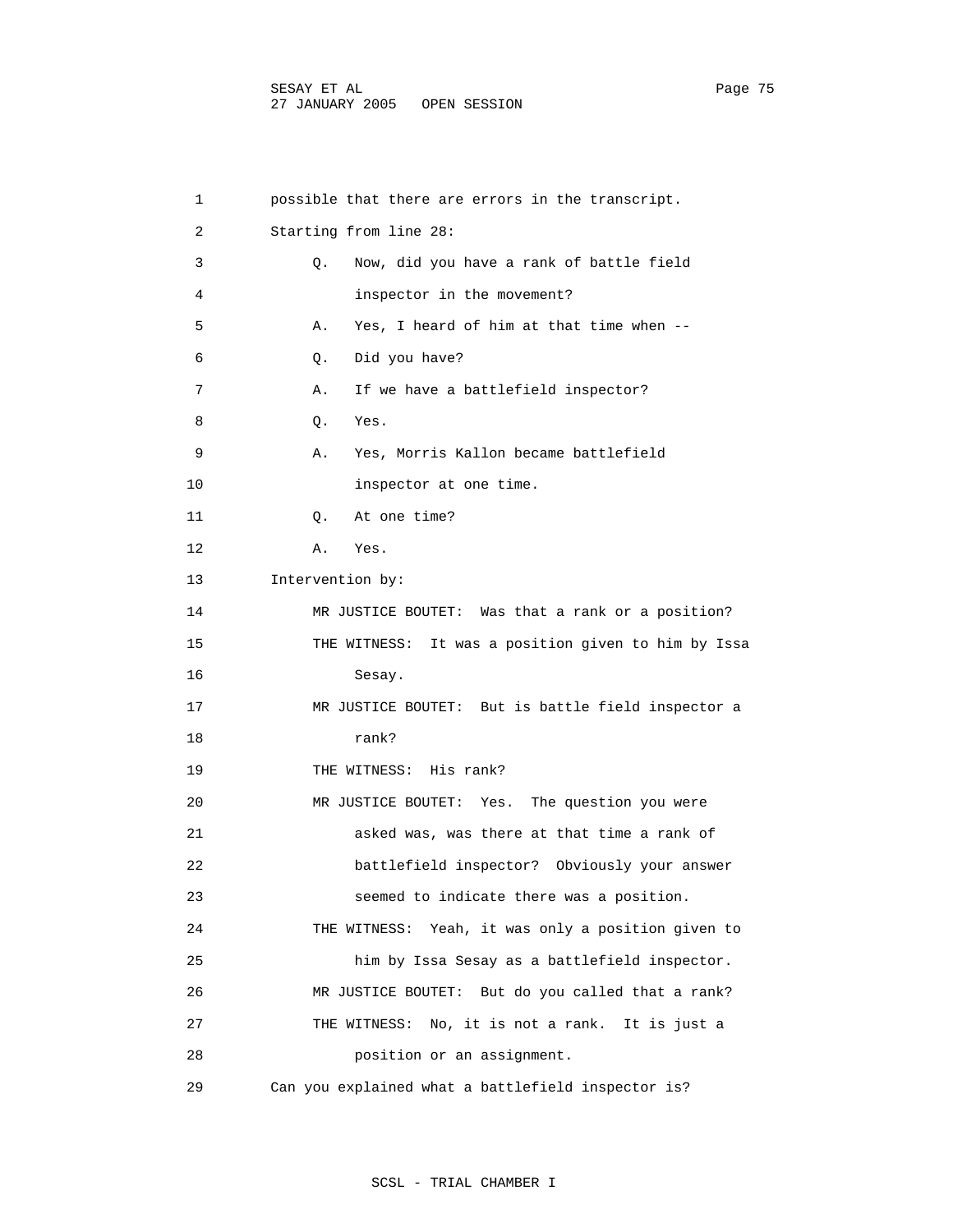| 1  | Battle field inspector which was assigned under a battle<br>Α.  |
|----|-----------------------------------------------------------------|
| 2  | field commander, the battlefield inspector was more or          |
| 3  | less a special assistant to the battlefield commander;          |
| 4  | that is, he reports all battle activities directly with         |
| 5  | the battlefield commander.                                      |
| 6  | Does the battlefield commander fit within the command<br>Q.     |
| 7  | structure?                                                      |
| 8  | Yes, it was fit.<br>Α.                                          |
| 9  | Where does it fit in?<br>Q.                                     |
| 10 | He was second in command to the battle -- to the chief of<br>Α. |
| 11 | defence staff.                                                  |
| 12 | PRESIDING JUDGE:<br>Sorry.                                      |
| 13 | This is the battlefield inspector we're talking<br>MR HARRISON: |
| 14 | about.                                                          |
| 15 | JUDGE BOUTET: Yes, but you asked the question battlefield       |
| 16 | commander.                                                      |
| 17 | MR HARRISON: Oh, did I? Sorry, I confused everything.           |
| 18 | I meant to ask you where the battlefield inspector fits<br>О.   |
| 19 | into the command structure.                                     |
| 20 | MR TOURAY: Objection, My Lord. My objection is this:<br>This    |
| 21 | is not an issue for re-examination again. The answer of         |
| 22 | the witness was quite clear that it is not a rank; it is        |
| 23 | an assignment. So the issue of fitting in the command           |
| 24 | structure does not arise at this stage. The answer was          |
| 25 | quite clear without any ambiguity. It is not a rank.<br>It      |
| 26 | was an assignment. That is quite clear.<br>That is my           |
| 27 | objection, Your Honour.                                         |
| 28 | But I recall that the issue of the battle<br>JUDGE THOMPSON:    |
| 29 | field inspector came out first under cross-examination.         |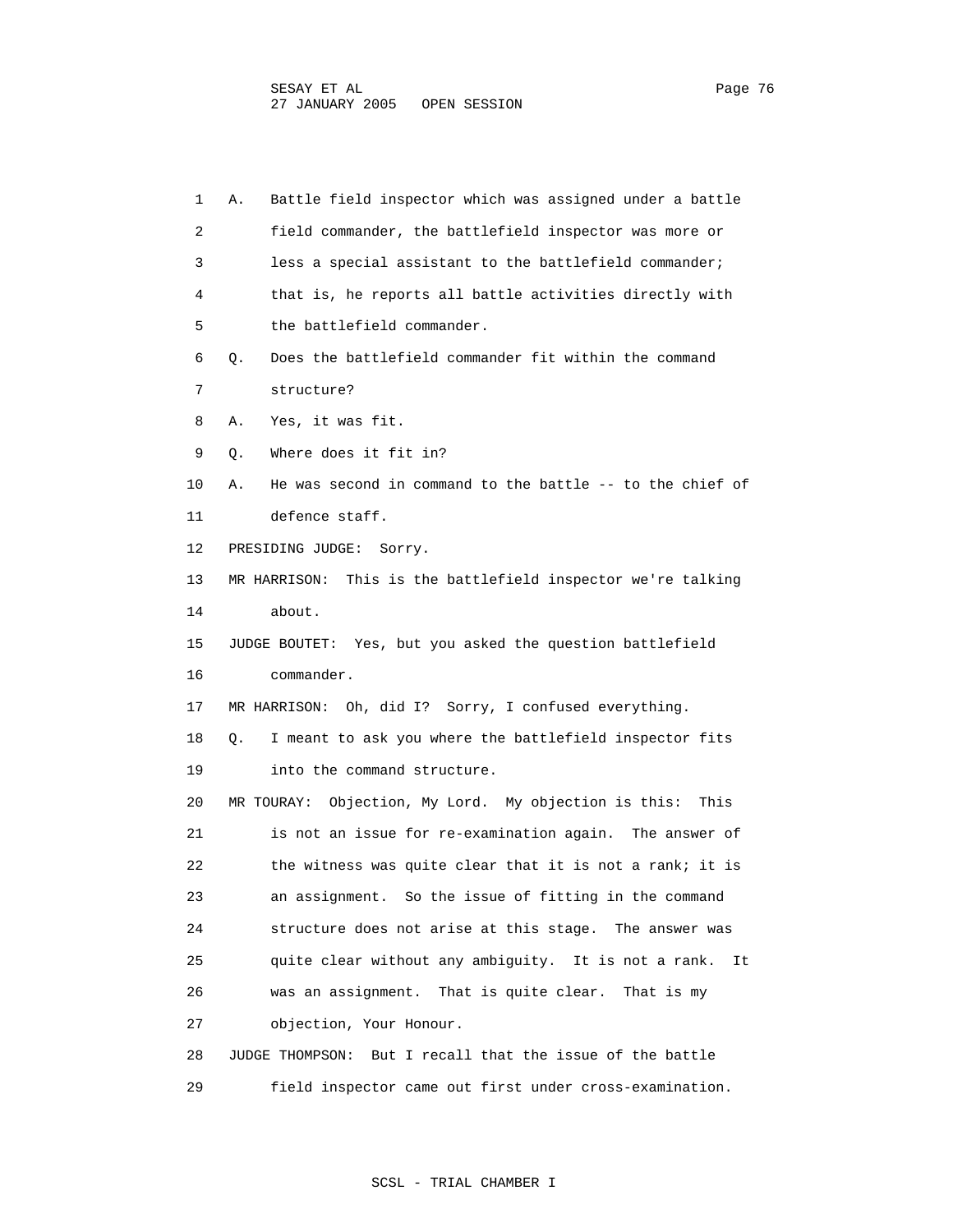1 It never came out in examination-in-chief, so why is 2 counsel not entitled if a new matter arises in 3 cross-examination, which perhaps the Prosecution was not 4 aware of, why should he not be able to cross-examine on 5 that? Do you mean to be restricting the scope of 6 re-examination only to clarification of ambiguities? 7 MR TOURAY: The point now is there is no more ambiguity on the 8 answer given as to the status of the battle field 9 inspector. The answer is quite clear in the evidence 10 that it is not a rank. It is just an assignment. 11 JUDGE THOMPSON: My point is why do we need to limit the scope 12 of re-examination only to just clarifying ambiguities and 13 inconsistencies? If a new material comes out under 14 cross-examination which takes the other side by surprise, 15 why are they not entitled to re-examine on it? The 16 concept of battlefield inspector never featured in 17 examination-in-chief. That is my own position on it. 18 I would deny -- I've overruled the objection. 19 MR TOURAY: As Your Honour pleases. 20 MR JORDASH: Your Honour, I was going to add my voice. And  $21$  could  $I$  -- 22 PRESIDING JUDGE: No, but we've denied the objection. Let's 23 proceed, please. 24 JUDGE THOMPSON: Adopting the equality of the arms allows the 25 flexibility of Rules here. The Rule is this is new 26 material that came out in cross-examination, the other 27 side is entitled to it. Go ahead. 28 MR HARRISON: 29 Q. The question is: Where does the battlefield inspector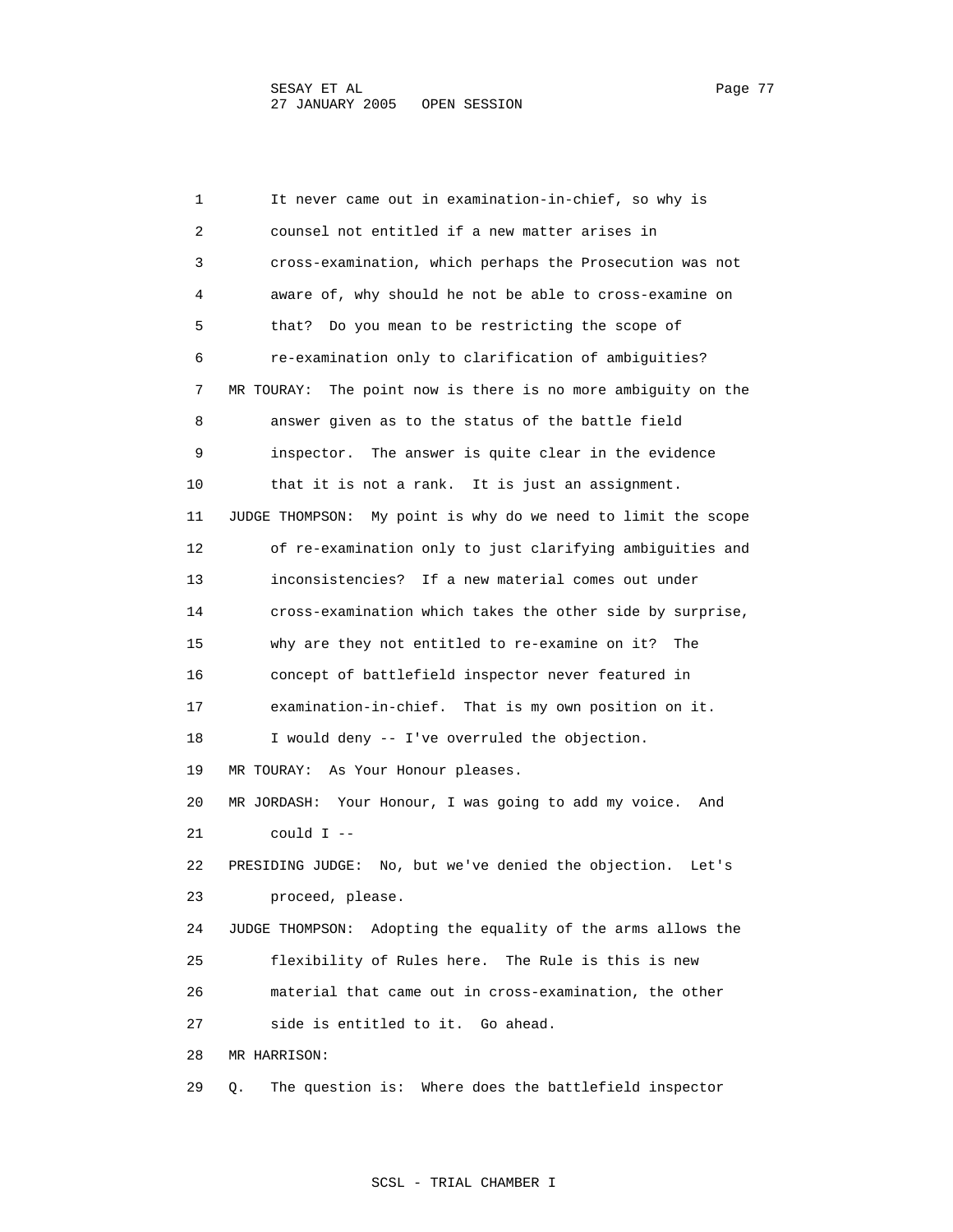1 fit within the command structure? 2 A. The battlefield inspector works directly with battle 3 field commander. 4 Q. What does he do? 5 A. As I said, he was more or less a special assistant to the 6 battle field commander. He mostly deals with combat 7 activities, information, preparation of missions and 8 other military activities. 9 JUDGE THOMPSON: Continue, counsel. 10 MR HARRISON: 11 Q. You said that Morris Kallon became battle field inspector 12 at one time. When was that? 13 A. He became battlefield inspector during the time we went 14 into the bush near when Issa Sesay took over complete 15 assignment as battlefield commander. It was 1998, part 16 of 1998. 17 Q. There is a second area that I would like to move to now. 18 If you were to turn to page 33. 19 PRESIDING JUDGE: 33? 20 MR HARRISON: 3-3. 21 PRESIDING JUDGE: 33. 22 MR HARRISON: 23 Q. Again of the same transcript of 26 January 2005? 24 A. Yes. 25 Q. I'm going to draw your attention to line 3. And again, 26 to try and be as concise and accurate as I can, I'm 27 simply going to read from the transcript from line 3 on. 28 The transcript reads: 29 Q. No, no, I mean during the time of the incident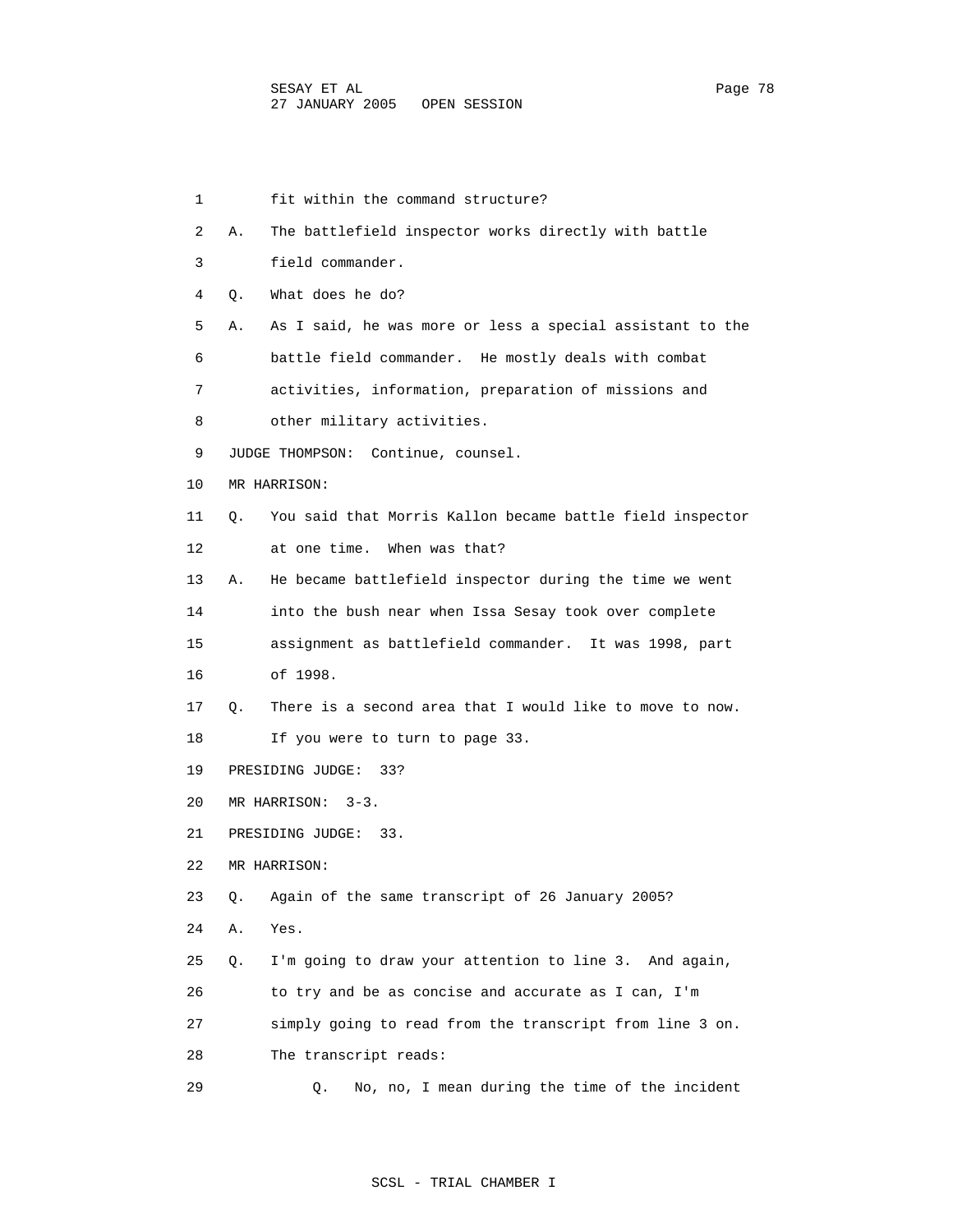| 1  | of these peacekeepers.                                      |
|----|-------------------------------------------------------------|
| 2  | Yes, he was in Freetown.<br>Α.                              |
| 3  | He was in Freetown and very much in control of<br>Q.        |
| 4  | the RUF and at that time he was also a member               |
| 5  | of the government of Sierra Leone?                          |
| 6  | Foday Sankoh.<br>Α.                                         |
| 7  | Yes. Almost with the rank of Vice-President.<br>Q.          |
| 8  | Yes, but he did not give orders for --<br>Α.                |
| 9  | Please, I did not ask you.<br>Q.                            |
| 10 | Now, the context of this passage is a discussion            |
| 11 | regarding peacekeepers and the abduction of the             |
| 12 | peacekeepers. My question to you is quite                   |
| 13 | straightforward. At line 11 you said "Yes, but he did       |
| 14 | not give orders for", and I'm simply asking you is there    |
| 15 | anything further you wish to amplify?                       |
| 16 | I further add additional statement to that. According<br>Α. |
| 17 | $to$ $-$                                                    |
| 18 | PRESIDING JUDGE: But, Mr Harrison -- was this during        |
| 19 | examination-in-chief or during cross-examination?           |
| 20 | MR HARRISON: No, no, it is from yesterday. If I could just  |
| 21 | continue on, perhaps. At line 13 Judge Thompson -- or       |
| 22 | Didn't ask that at that time Foday<br>JUDGE THOMPSON:       |
| 23 | Sankoh was a member of the government of Sierra             |
| 24 | Leone?                                                      |
| 25 | Yes, and almost in the position of<br>MR TOURAY:            |
| 26 | Vice-President.                                             |
| 27 | Yes, that was the agreement.<br>THE WITNESS:                |
| 28 | But I heard the witness about to add to<br>MR HARRISON:     |
| 29 | that answer and amplify it. I think he's entitled           |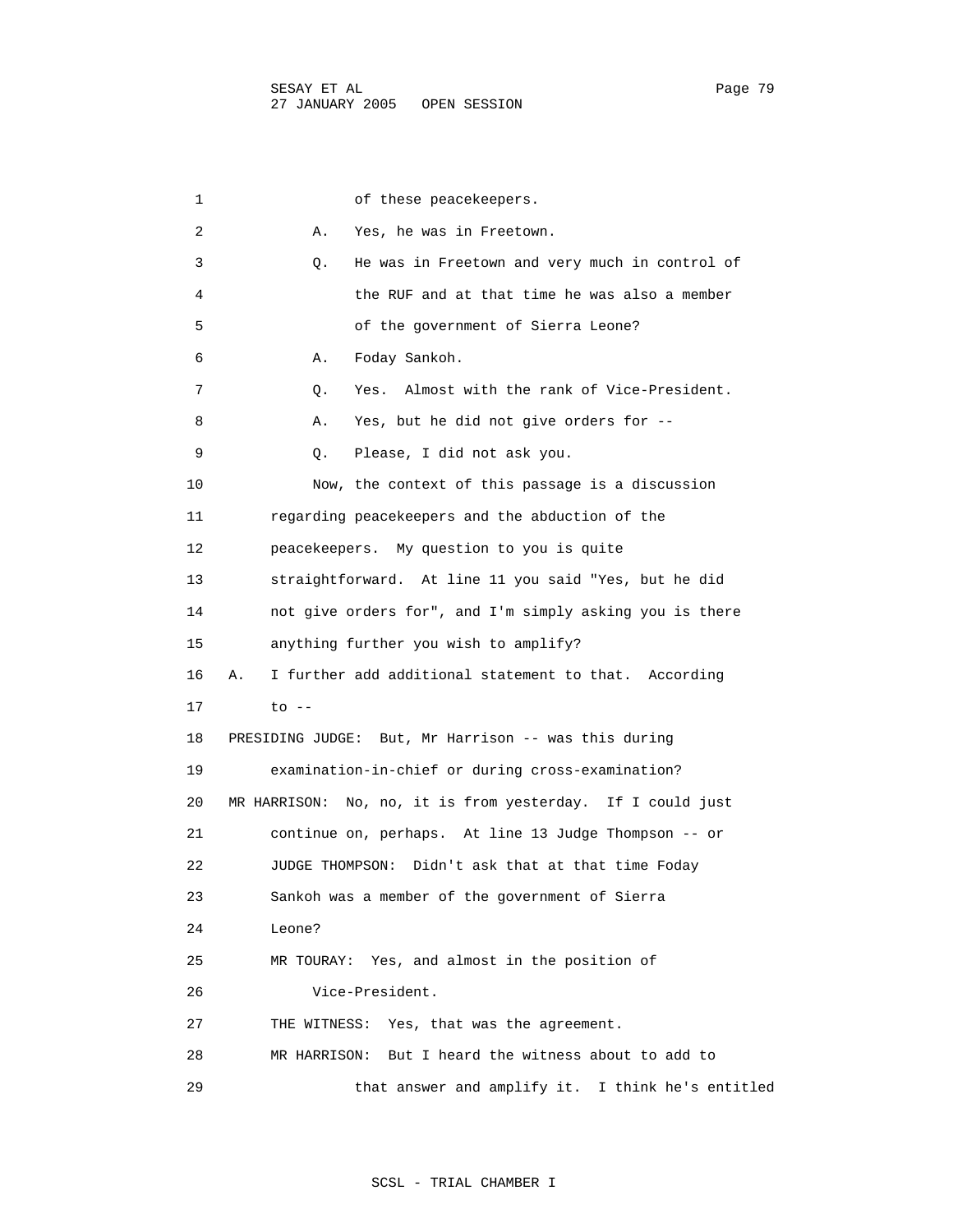1 to do so. 2 MR TOURAY: I think you can ask that in re-examination, 3 if you wish. 4 MR HARRISON: No, frankly, if a witness -- 5 PRESIDING JUDGE: He can't give an answer to that. How 6 could he speculate? How could he know whether Foday 7 Sankoh gave instructions to Kallon or to -- 8 It then continues on. The Prosecution says they are 9 perfectly entitled to simply ask the answer to complete 10 that answer. 11 PRESIDING JUDGE: Yes, go ahead. 12 MR JORDASH: Your Honour, I would objection to that, even if 13 Mr Touray doesn't, and I would object -- put my objection 14 in this way: Firstly, this is not an area covered by 15 cross-examination. It is not -- 16 MR HARRISON: I take a preliminary objection. Mr Jordash's 17 client has absolutely no interest in this evidence and he 18 is not entitled to make representations in areas of no 19 interest to his client. 20 MR JORDASH: Well, I'm grateful that the Prosecution intend to 21 amend the indictment so that Mr Sesay isn't alleged with 22 any wrongdoing in relation to the peacekeepers. I'm 23 happy for that concession. But presuming that is not 24 really what Mr Harrison wanted to say just then, it is 25 entirely relevant to Mr Sesay, this evidence and what 26 Foday Sankoh's position was in relation to that will be a 27 principal aspect of his defence to those charges. And 28 that is why I'm objecting, because this is evidence which 29 I purposely did not cross-examine on, because it hadn't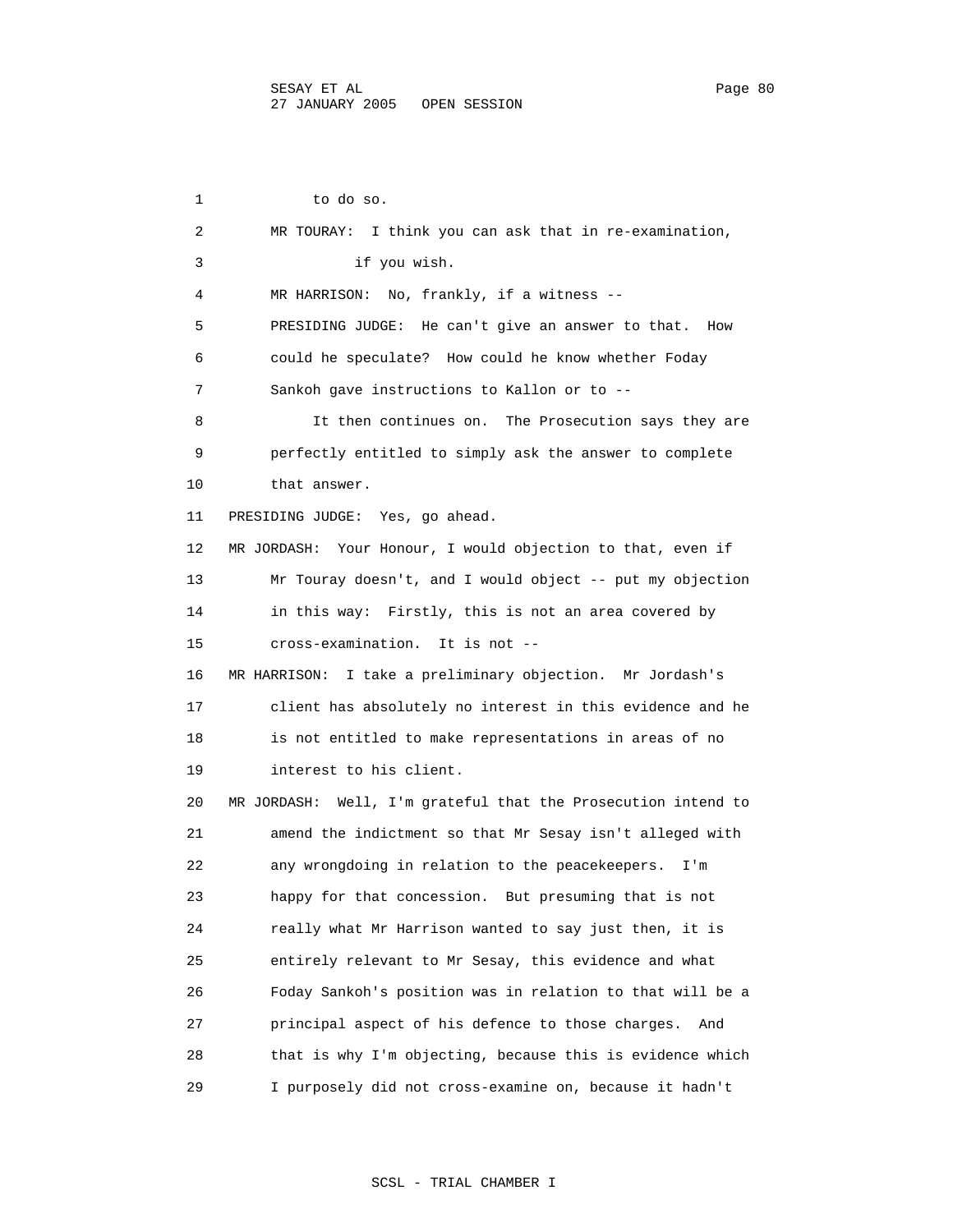1 touched Mr Sesay. When we go into this evidence as to 2 what Mr Sankoh's position was, we will go into the area 3 of Mr Sesay's defence and my objection really is this: 4 That because it wasn't dealt with in-chief, it wasn't 5 dealt with in cross-examination by Mr Touray. In fact, 6 Mr Touray at that stage made it quite clear that his 7 questions were not directed to that evidence. That it is 8 simply arising by virtue of Mr Harrison's re-examination. 9 The difficulty for the Defence is that whatever the 10 answer given by this witness, the Defence for Mr Sesay 11 has not had an opportunity to deal with this area. 12 We're about to hear, perhaps, new evidence about 13 Mr Sankoh, what his position was in relation to the 14 peacekeepers, and if that evidence comes out and it is 15 incriminating of Mr Sesay, I will have to apply to 16 cross-examine this witness on this subject. I'm 17 purposely not on that subject, because nothing that has 18 occurred thus far touched upon that sensitive issue. 19 Those are my objections. 20 PRESIDING JUDGE: Mr Touray, you said you have -- 21 MR TOURAY: May I further add to that, Your Honour, that the 22 issue of re-examining on this issue is clearly not 23 acceptable to the Defence here for reasons that it was 24 clear, the answer of the witness. He has given a very 25 clear answer to my question. What he sought to add was 26 not in answer to my question. That is the very simple 27 reason. So -- 28 PRESIDING JUDGE: And you stopped him.

29 MR TOURAY: I stopped him, that is it.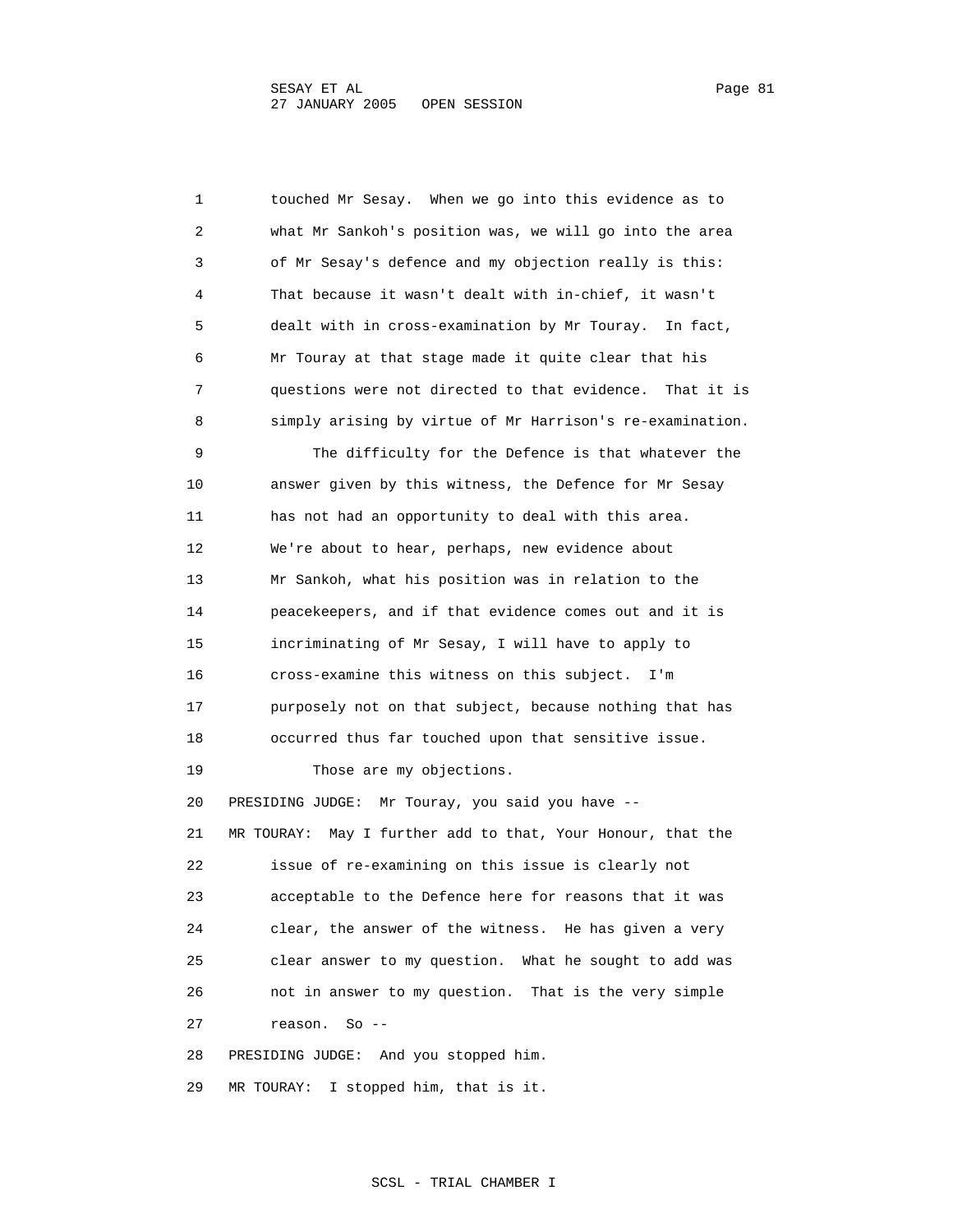1 [Trial Chamber confers] 2 JUDGE THOMPSON: Learned counsel for the Prosecution, do guide 3 the Bench on precisely what this line of re-examination 4 is intended to achieve. I mean, having regard to the 5 basic principles of the scope of re-examination. Just 6 clarify for us. 7 MR HARRISON: It appears to me that a matter was raised in 8 cross-examination. 9 JUDGE THOMPSON: Is it a new matter? 10 MR HARRISON: So far as I know it is. What happened was, we 11 never found the answer. In fact, if we read on in the 12 transcript, it actually going on to say that -- 13 Mr Justice Thompson is stating: "Why does he want to 14 amplify that?" "MR HARRISON: I don't know, but I think 15 the rule is that the witness is entitled to." I don't 16 know the answer. What we do know is that there is 17 something potentially new that was raised in 18 cross-examination and the witness was cut off from being 19 able to complete it. 20 JUDGE THOMPSON: Good point. So would it be fair to say that 21 since the Prosecution does not know the answer, the 22 Prosecution wants to go on a legal fishing expedition? 23 MR HARRISON: I think that is very unfair. I think that is 24 quite an unreasonable inference to draw from these 25 circumstances and particularly from the facts that I have 26 read from the transcript. 27 JUDGE THOMPSON: Well, if that is not what you want to do, 28 then if you don't know the answer, what is the prejudice 29 to the Prosecution's case if the answer is not known to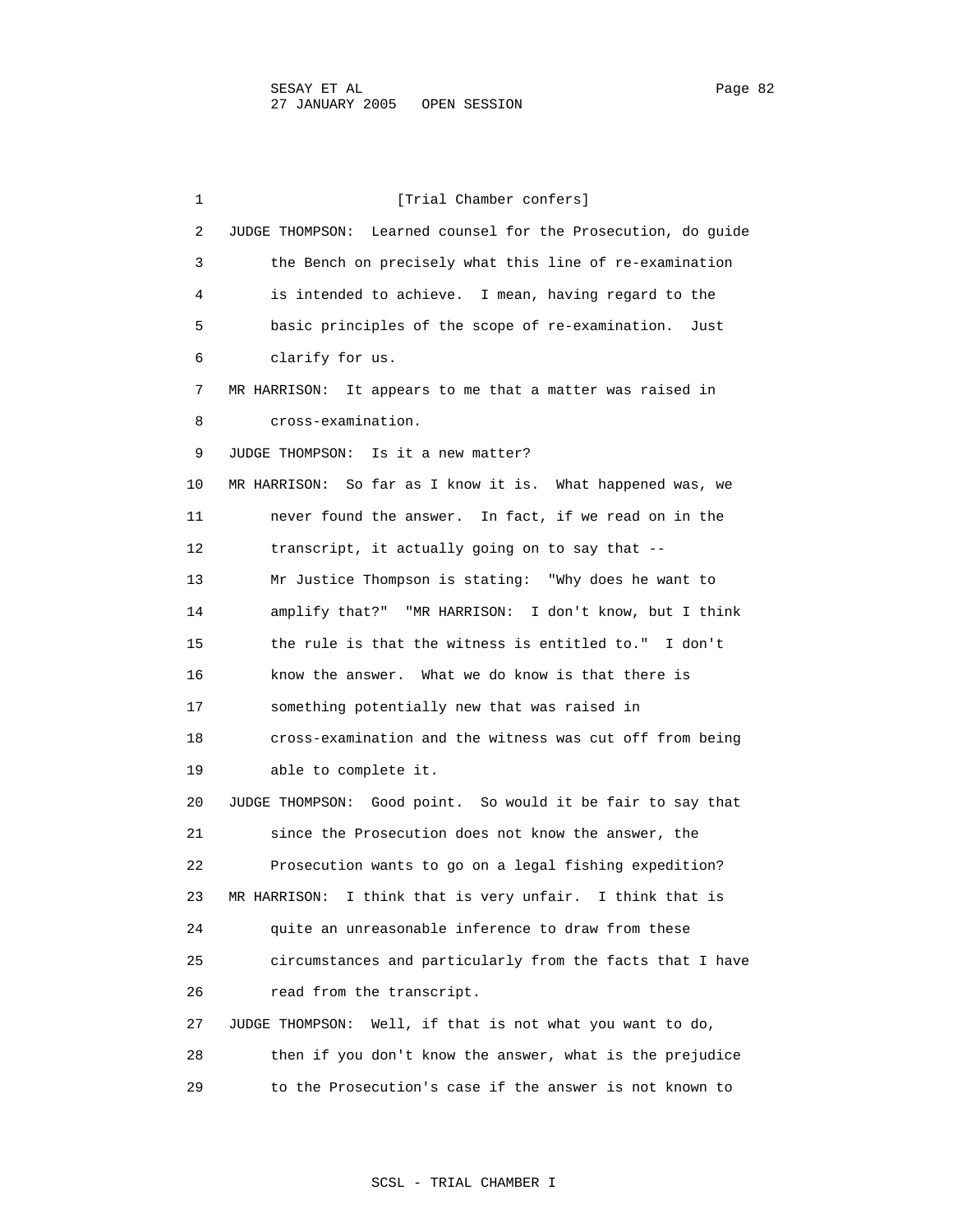1 us? 2 MR HARRISON: The prejudice is this: This Court is here to 3 hear witnesses who come forward. If witnesses are 4 improperly cut off during the questions and answering, 5 this Court is denied improperly the essence of the 6 information that it ultimately has to rely upon. That is 7 the unfairness. 8 JUDGE THOMPSON: It may be clearly that the answer to the 9 question may well launch the Court into a plethora of 10 irrelevancies and if the judges, as the judicial 11 gatekeepers here, are not on guard to cut witnesses off 12 if they want to launch themselves into explorations, into 13 areas that are not necessary, having regard to the fact 14 that there is an indictment, there are charges and then 15 there is notice of the evidence. So if you want to give 16 witnesses that unlimited carte blanche, why then ask 17 specific questions? Because if that were the case, then 18 witnesses would be in control of the proceedings. It is 19 not the my understanding that way. You are a 20 professional. That is why we have evidence being 21 presented by three major mediums: One, 22 examination-in-chief; cross-examination; re-examination. 23 They all have their rules and it cannot be right to say 24 that judges as judicial gatekeepers must just let 25 everything in, particularly when precise answers are 26 given to the precise questions. There is no rule in the 27 jurisprudence which suggests that every witness is 28 entitled to amplify or elaborate on the answers they have 29 given, otherwise the whole process would be out of

## SCSL - TRIAL CHAMBER I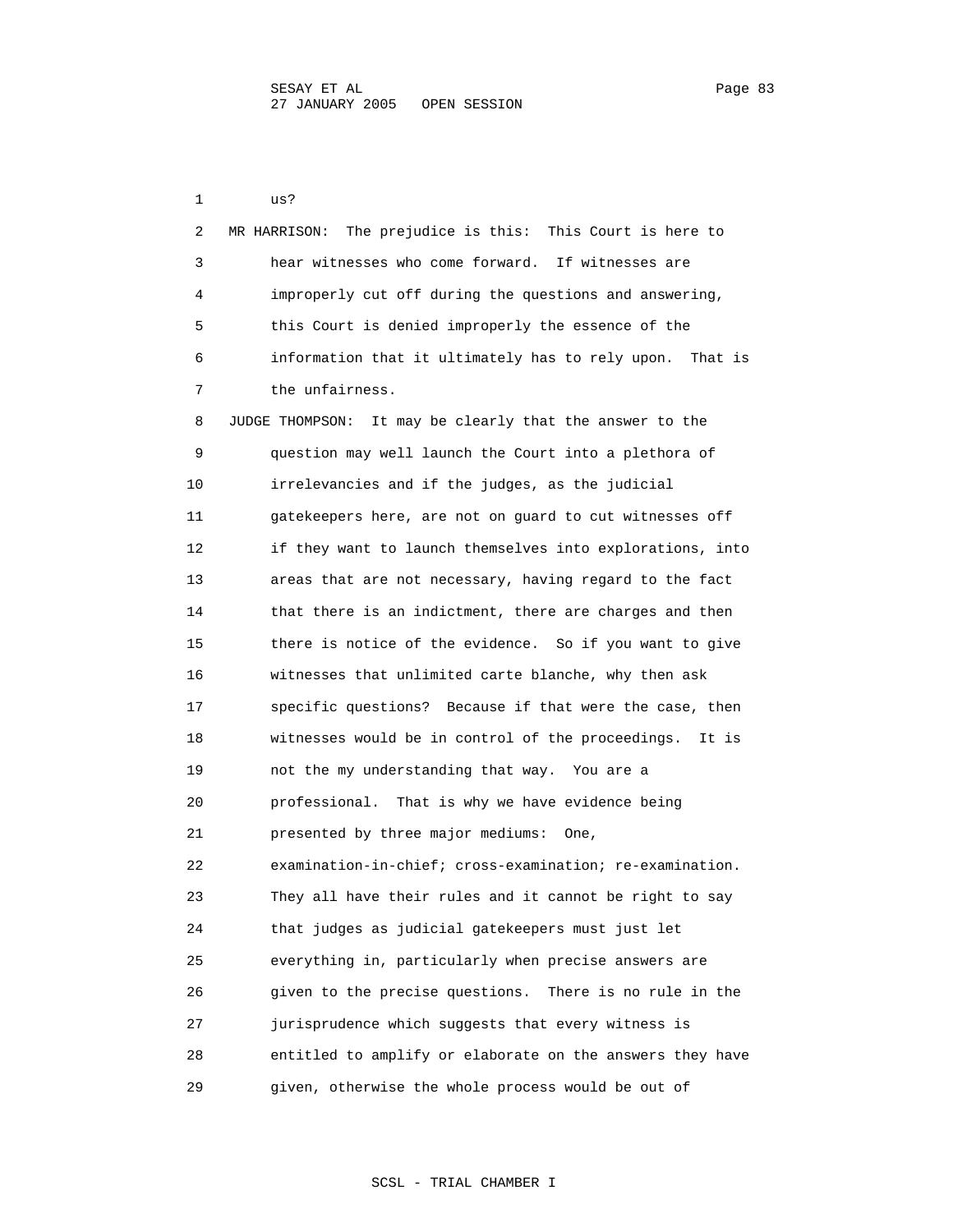1 control of the judges and the lawyers. That is my 2 response. 3 [Trial Chamber confers] 4 PRESIDING JUDGE: Learned counsel, we are upholding the 5 objection by the Defence. So, Mr Harrison, can you 6 please proceed. 7 MR HARRISON: There is no point. There is nothing further to 8 do today. 9 PRESIDING JUDGE: So that is the end of your re-examination? 10 MR HARRISON: That is it. 11 PRESIDING JUDGE: Right, learned counsel, we have come to the 12 end of the testimony of this witness. 13 Mr Witness, we thank you very much for coming to 14 provide your testimony in this tribunal and for the 15 assistance you have given through your testimony for us 16 to determine the truth in what -- in the cases that -- in 17 the case that we have before us. We thank you for coming 18 and we wish you a safe journey to wherever you live, but 19 we would say here that you are being released for now, 20 but necessity may arise for the tribunal to call you back 21 here. And should this happen, we trust that you would be 22 available for the Court to be able to put further 23 questions to you on -- in these or other circumstances. 24 Thank you very much. 25 The Court will rise. We'll resume at 3.00. 26 [Luncheon recess taken at 1.40 p.m.] 27 [HS270105C 3.O8 p.m. - SGH] 28 PRESIDING JUDGE: Good afternoon, learned counsel. We resume 29 our session and we will be asking the Prosecution to call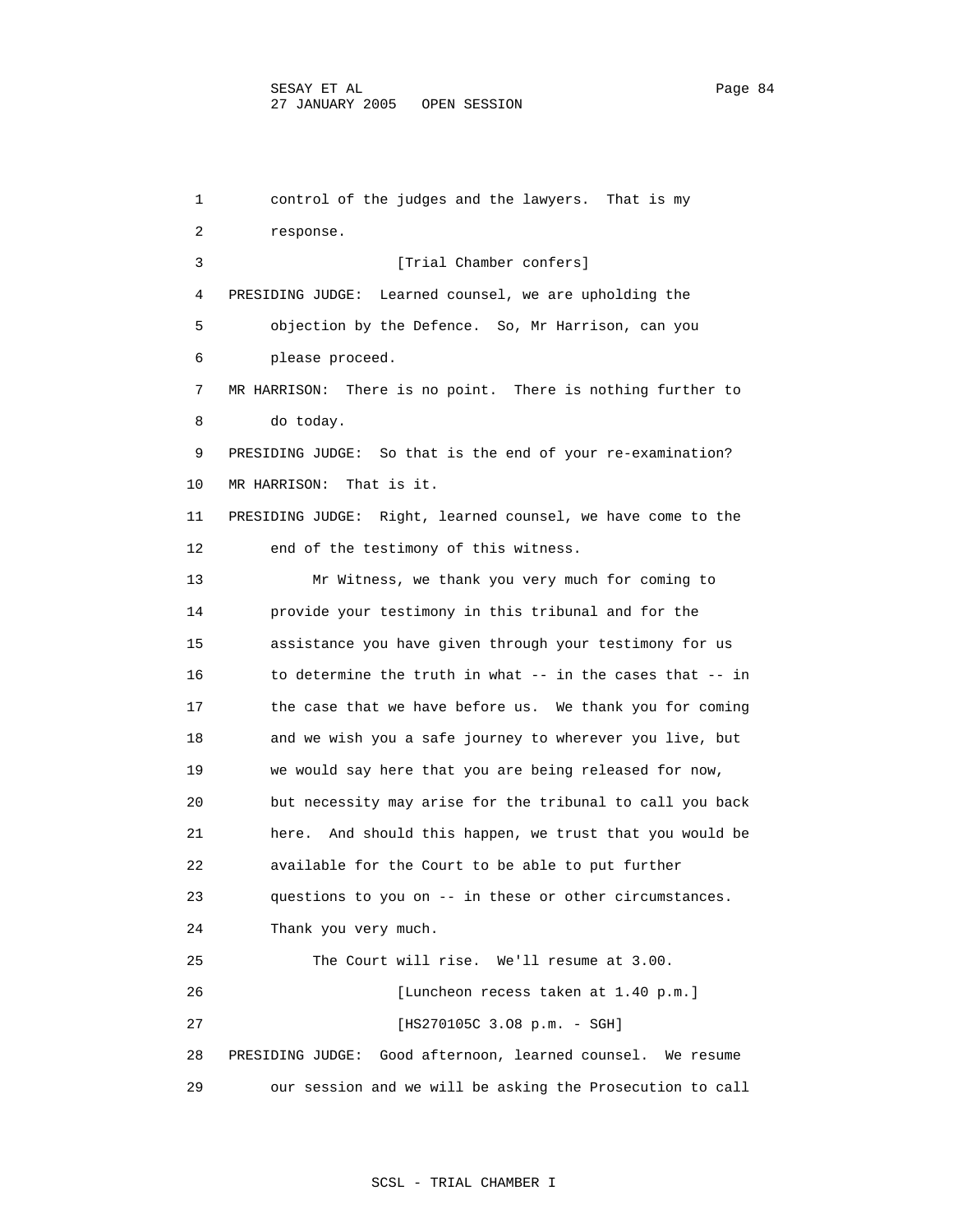1 on the next witness. 2 MR ISCANDARI: Good afternoon, Your Honours. 3 PRESIDING JUDGE: Good afternoon. 4 MR ISCANDARI: The Prosecution will now call witness number 5 21, code number TF1-015. Alieu Iscandari on behalf of 6 the Prosecutor's office. 7 PRESIDING JUDGE: May we have the name again, please. 8 MR ISCANDARI: Alieu Iscandari on behalf -- 9 PRESIDING JUDGE: Iscandari. 10 MR ISCANDARI: Yes, on behalf of the Prosecutor's office. 11 PRESIDING JUDGE: Yes, I have lost track of you, you went on 12 holidays. 13 MR ISCANDARI: Yes, Your Honour. 14 PRESIDING JUDGE: You went on holiday? 15 MR ISCANDARI: Yes, Your Honour. 16 PRESIDING JUDGE: The leave was too long, so we are happy to 17 have you back. 18 MR ISCANDARI: I am most pleased. 19 WITNESS: TF1-015 [sworn] 20 EXAMINED BY MR ISCANDARI: 21 PRESIDING JUDGE: The witness is testifying in what language 22 please, Mr Iscandari? 23 MR ISCANDARI: Your Honour, this witness will be testifying in 24 Kono. 25 PRESIDING JUDGE: In Kono. 26 JUDGE THOMPSON: Repeat the pseudonym for us again. 27 MR ISCANDARI: That would be TF1-015, Your Honour. 28 JUDGE THOMPSON: Your 21st witness? 29 MR ISCANDARI: That is our 21st witness.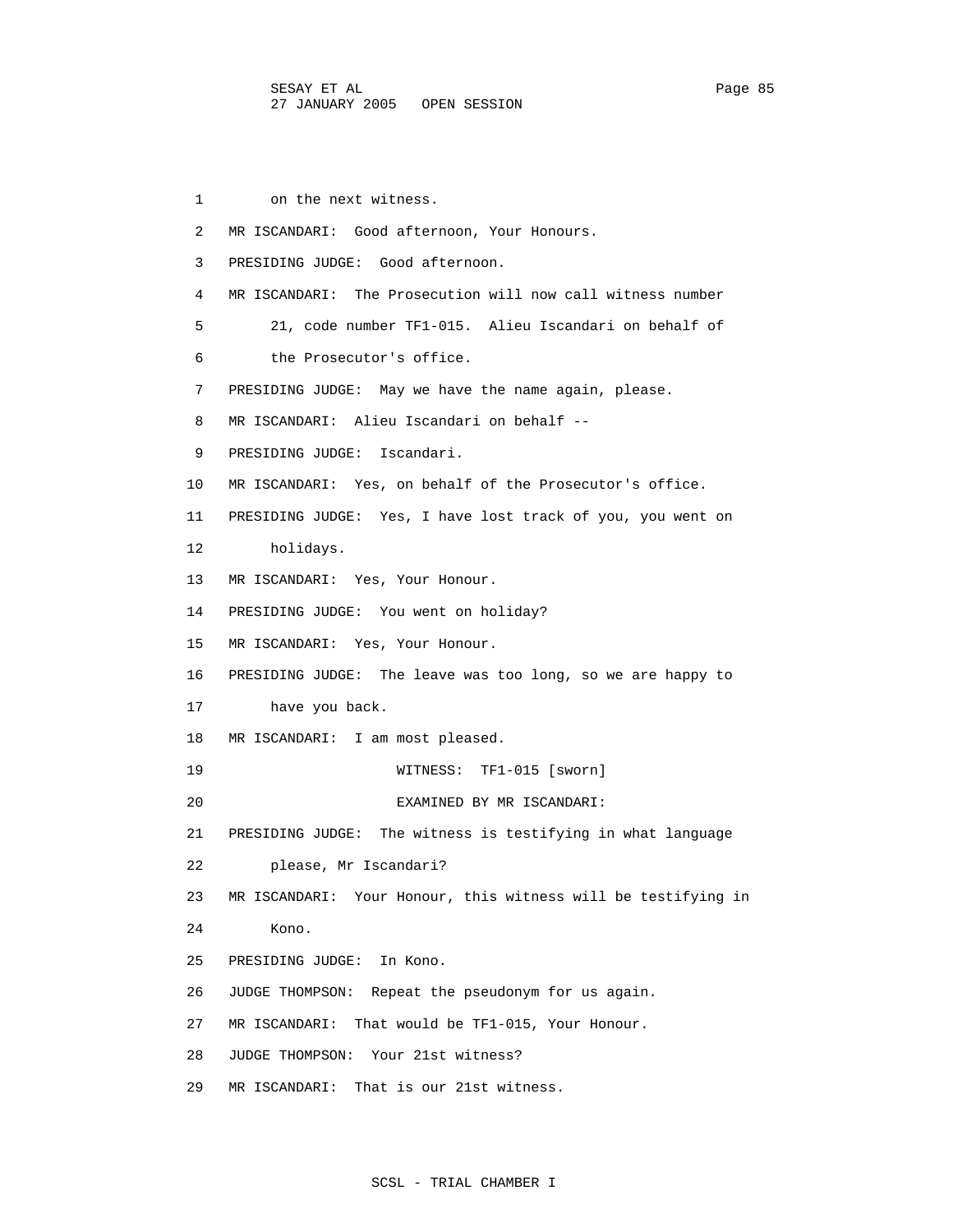- 1 JUDGE THOMPSON: Thank you.
- 2 MR ISCANDARI: May I proceed?
- 3 JUDGE THOMPSON: You may.
- 4 MR ISCANDARI: Thank you.
- 5 Q. Good afternoon, sir.
- 6 A. Good afternoon.
- 7 Q. Sir, where were you born?
- 8 A. I was born in Kono.
- 9 Q. Is Kono a district or a town?
- 10 A. It's a district.
- 11 Q. Were you born in a particular town in Kono District, sir?
- 12 A. Kono.
- 13 Q. What year were you born, sir?
- 14 A. I was born in Kono.
- 15 Q. Yes. What year were you born?
- 16 A. I was born in 196X.
- 17 Q. So how old are you now, sir?
- 18 A. I'm 4X plus this year.
- 19 Q. Have you ever attended any school, sir?
- 20 THE INTERPRETER: My Lordship, there is a confusion in the
- 21 translation.
- 22 JUDGE THOMPSON: What is that?
- 23 THE INTERPRETER: The machine is not corresponding.
- 24 JUDGE THOMPSON: So what then is the remedy?
- 25 THE INTERPRETER: We want Rebekka in, Rebekka to come in,
- 26 please.
- 27 JUDGE THOMPSON: Well, shall we invite the head of the
- 28 translation unit to diagnose the problem and to find the
- 29 solution?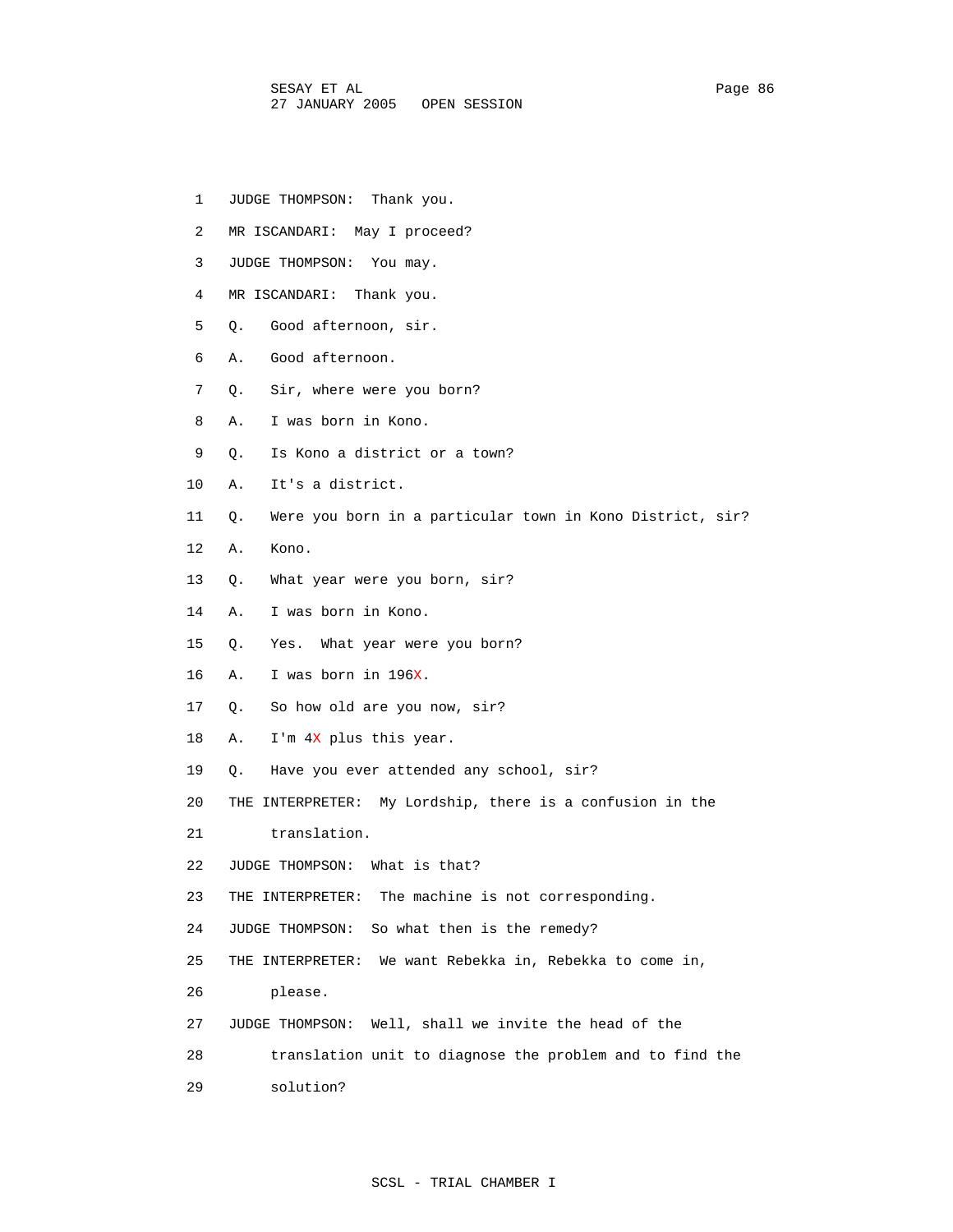| 1  | MS EHRET: Can I get some speech from the floor quickly?      |
|----|--------------------------------------------------------------|
| 2  | MR ISCANDARI: Prosecution testing.                           |
| 3  | It is okay now. I apologise.<br>MS EHRET:                    |
| 4  | JUDGE THOMPSON: So may we then proceed?                      |
| 5  | THE INTERPRETER:<br>Yes.                                     |
| 6  | JUDGE THOMPSON: Right, let us go on. Let us go ahead,        |
| 7  | Mr Iscandari.                                                |
| 8  | MR ISCANDARI:<br>Thank you, Your Honour.                     |
| 9  | Sir, have you ever attended any school?<br>О.                |
| 10 | Yes, I went to school.<br>Α.                                 |
| 11 | Sir, what is the highest grade you attained in school?<br>Q. |
| 12 | I stopped in form five.<br>Α.                                |
| 13 | Can you read English, sir?<br>Q.                             |
| 14 | Yes, I do read English.<br>Α.                                |
| 15 | Can you write your name in English?<br>Q.                    |
| 16 | Yes, I write my name in English.<br>Α.                       |
| 17 | Can you speak English fluently?<br>Q.                        |
| 18 | Yes.<br>Α.                                                   |
| 19 | What is your native language sir?<br>Q.                      |
| 20 | Kono.<br>Α.                                                  |
| 21 | Do you speak any other languages other than Kono?<br>Q.      |
| 22 | Α.<br>Yes.                                                   |
| 23 | Are you married?<br>Q.                                       |
| 24 | PRESIDING JUDGE: Which language was this?                    |
| 25 | THE WITNESS: Yes.                                            |
| 26 | Which other language?<br>PRESIDING JUDGE:                    |
| 27 | MR ISCANDARI:                                                |
| 28 | What other languages do you speak other than Kono?<br>Q.     |
| 29 | I speak Krio and Mandingo.<br>Α.                             |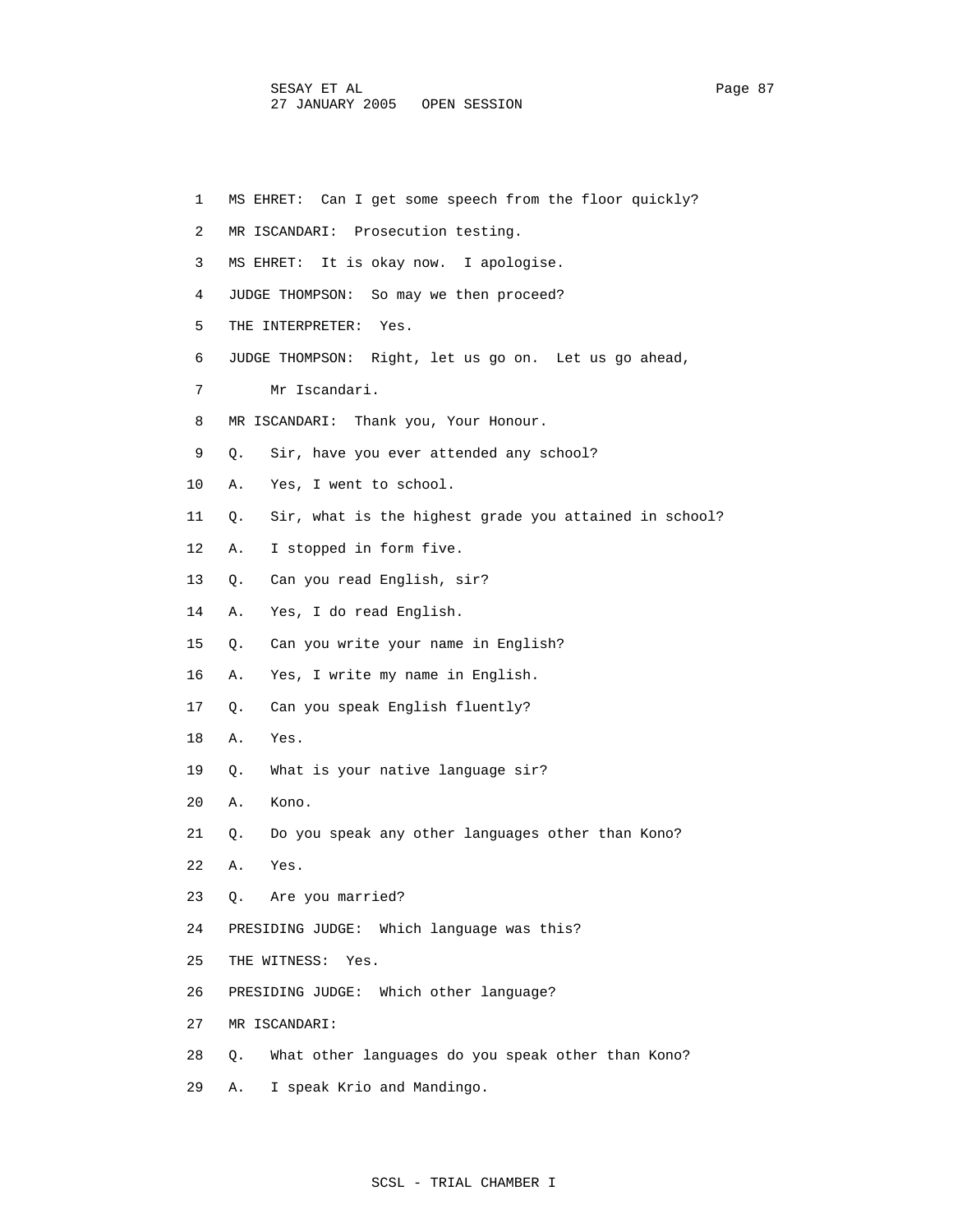- 1 Q. Any other languages, sir?
- 2 A. No.
- 3 Q. Are you married?
- 4 A. Yes.
- 5 Q. How many times have you been married?
- 6 A. This is my second wife.
- 7 Q. How long did the first marriage last for?
- 8 A. I got married in '85 and she died. Just imagine the time
- 9 duration.
- 10 Q. When did she die?
- 11 A. She died 1998.
- 12 Q. How did she die?
- 13 A. They shot her.
- 14 Q. Do you know who shot her?
- 15 PRESIDING JUDGE: Please, hold on. Hold on, please. Let the
- 16 witness --
- 17 THE WITNESS: Rebels.
- 18 PRESIDING JUDGE: Just wait. Can the witness be attended to
- 19 please by the Witness Protection Unit, please. Can you
- 20 offer the witness some assistance?
- 21 JUDGE BOUTET: Close the mike, please.
- 22 MR HARRISON: Can we suggest a five minute pause so that the
- 23 witness could be removed from the room to compose
- 24 himself?
- 25 PRESIDING JUDGE: We just want to see if -- it's not a bad
- 26 suggestion. Let us see how far he can go. Okay, how is
- 27 he? Mr Witness -- Mr Witness, how are you? How are you
- 28 feeling now?
- 29 THE WITNESS: Let's proceed.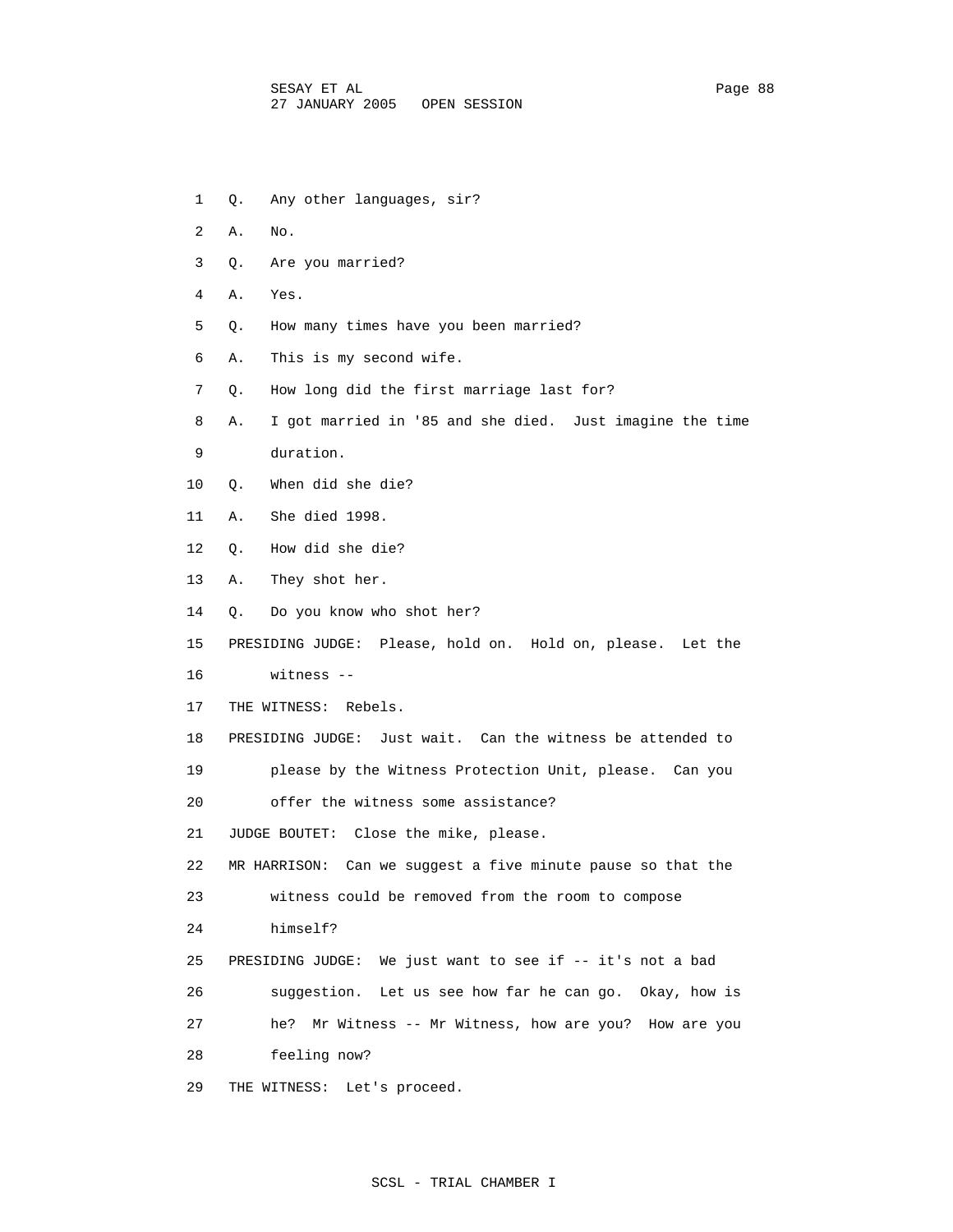| 1  |    | PRESIDING JUDGE: Mr Iscandari.                            |
|----|----|-----------------------------------------------------------|
| 2  |    | MR ISCANDARI: Yes, Your Honour.                           |
| 3  |    | PRESIDING JUDGE: You can proceed. He says we can proceed. |
| 4  |    | MR ISCANDARI: Thank you very much.                        |
| 5  | О. | Sir, do you know the circumstances surrounding the death  |
| 6  |    | of your wife?                                             |
| 7  | Α. | Yes, I know.                                              |
| 8  | Q. | And how did you come to know the circumstances            |
| 9  |    | surrounding the death of your wife?                       |
| 10 | А. | We were in Koidu. At that time I saw Kamajors who came    |
| 11 |    | to Koidu Town. When they came it was in the Lent period.  |
| 12 |    | Then we heard qunshots.                                   |
| 13 | О. | Let me ask you this question, sir.                        |
| 14 | Α. | Yes, sir.                                                 |
| 15 | Q. | What month was that?                                      |
| 16 | Α. | March month.                                              |
| 17 | О. | Do you recall the year?                                   |
| 18 | Α. | Yes.                                                      |
| 19 | О. | What year was that?                                       |
| 20 | Α. | 1998.                                                     |
| 21 | О. | How do you know -- recall that this was in March 1998     |
| 22 |    | that the Kamajors came to town?                           |
| 23 | Α. | I am a Christian and at that time it was our Lent season, |
| 24 |    | a period for fasting.                                     |
| 25 | Q. | And some point in time you testified earlier that the     |
| 26 |    | Kamajors came to town and later on you heard some         |
| 27 |    | shooting a few days after; is that correct?               |
| 28 | Α. | Yes, the Kamajors came after a few days after hearing     |
| 29 |    | qunshots.                                                 |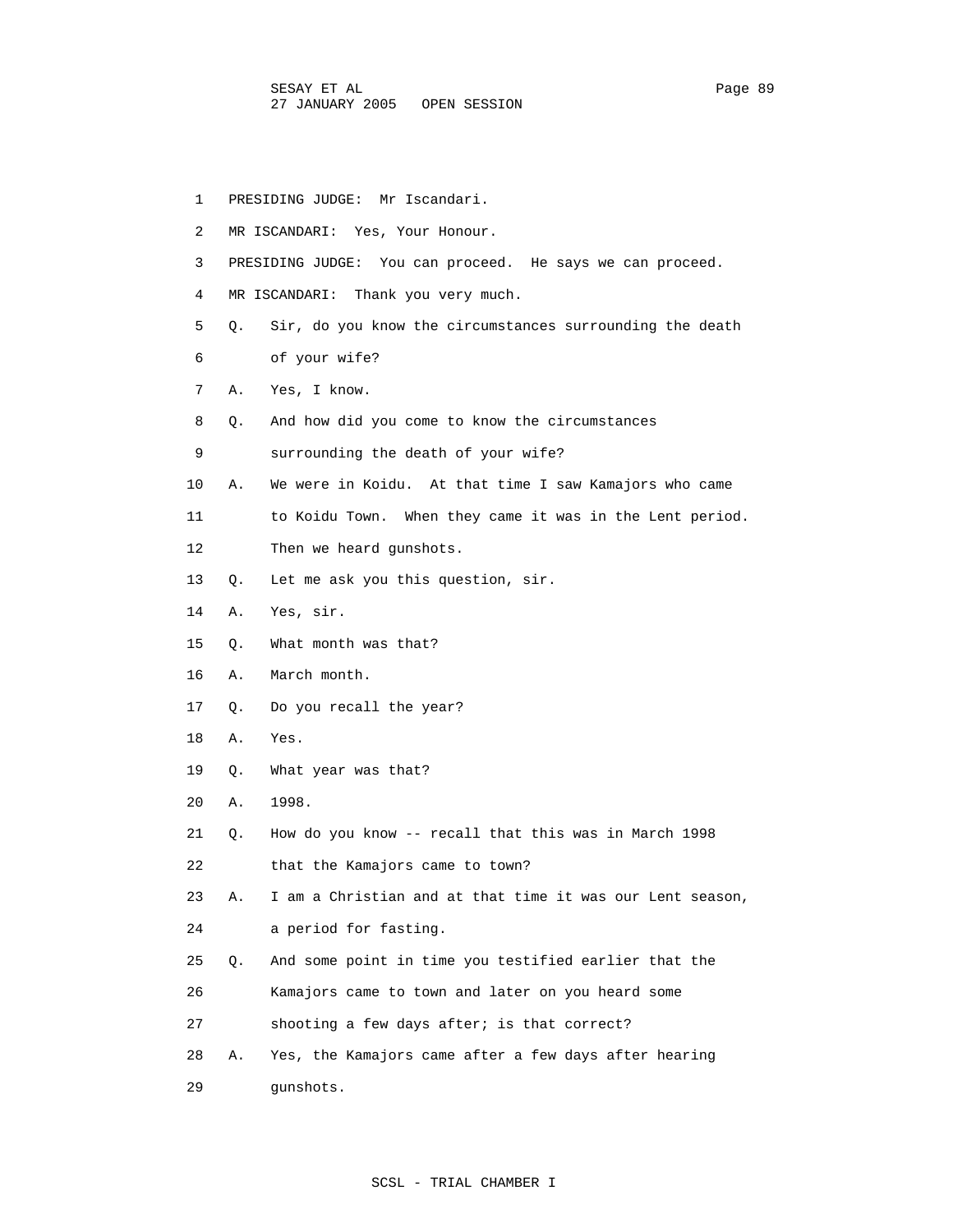1 Q. Did you come to find out where the gunshots were coming 2 from? 3 A. No, because it was during the night. 4 Q. At what time during the night did you hear these 5 gunshots? 6 A. Three o'clock a.m. 7 Q. Is there a reason why you are so sure -- 8 JUDGE THOMPSON: Counsel, measure your pace a bit. 9 MR ISCANDARI: Sir. 10 JUDGE THOMPSON: Moderate your pace so that we can get it for 11 the records. 12 MR ISCANDARI: Certainly, Your Honour. 13 JUDGE THOMPSON: You are welcome. I think [inaudible] was 14 three a.m., was it? 15 MR ISCANDARI: That is correct, Your Honour. May I proceed? 16 JUDGE THOMPSON: Certainly. 17 MR ISCANDARI: 18 Q. Sir, is there a reason why you were so sure that these 19 events started unfolding at this particular time, three 20 a.m. in the morning? 21 PRESIDING JUDGE: He has said so. Do you think he is not 22 giving you the right time? If that is the case you may 23 proceed. 24 MR ISCANDARI: There is an offer of proof, Your Honour. I 25 think this witness will establish why he was aware that 26 it occurred at three o'clock. 27 MR CAMMEGH: I think comments should be made in the absence of 28 the witness. It is a very clever form of leading, I am 29 sure it wasn't intended, but we don't want to hear what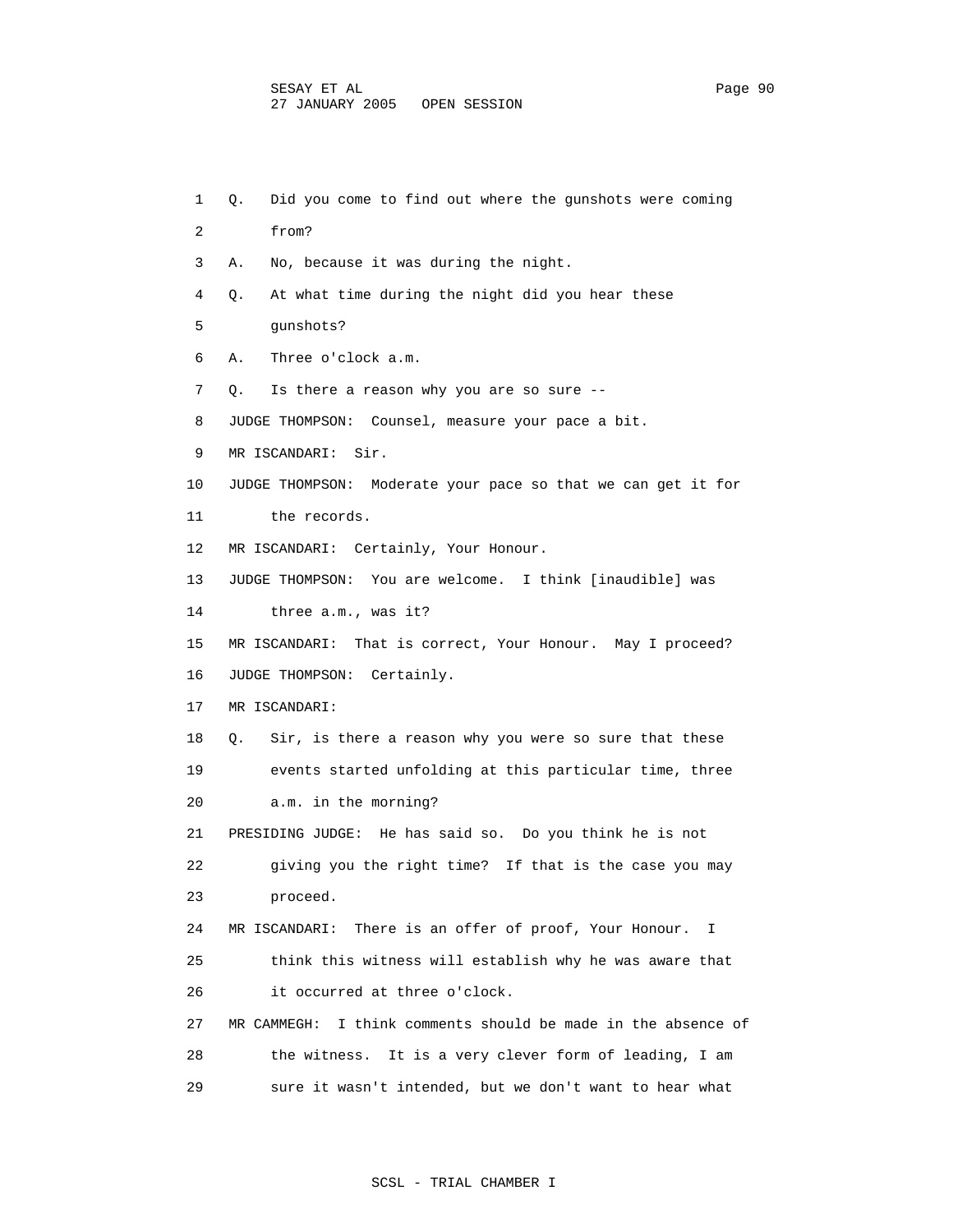1 my learned friend hopes the witness to hear. 2 JUDGE THOMPSON: Yes, quite. I was a little worried about 3 this picture of events, for example, unfolding. 4 MR ISCANDARI: I will -- 5 JUDGE THOMPSON: You could reduce it completely. 6 MR ISCANDARI: I will do that. 7 Q. Is there a reason why you remember that these events 8 started at three o'clock in the morning? 9 A. Yes. 10 Q. Could you tell this Court why you remember that these 11 events started at three o'clock in the morning? 12 A. Yes. 13 Q. Please do. 14 A. Lent period we do pray and fast, and every three-hourly 15 we pray and pray to the Lord. 16 Q. So? 17 A. It was that time I rose up and look at my watch. I had a 18 watch on my hand. It was three o'clock a.m. This is how 19 I came to know that it was three o'clock. 20 Q. Do you recall, sir, whether the gunshots you heard were 21 sporadic or continuous? 22 A. It was during the night when they started shooting. It 23 was continuous, there was no break in time. 24 Q. Do you recall what time this continuous shooting ended? 25 A. Yes. 26 Q. What time did it end? 27 A. 6.30 in the morning. 28 Q. Sir, what, if anything, did you do from the moment you 29 heard the continuous shooting at three o'clock in the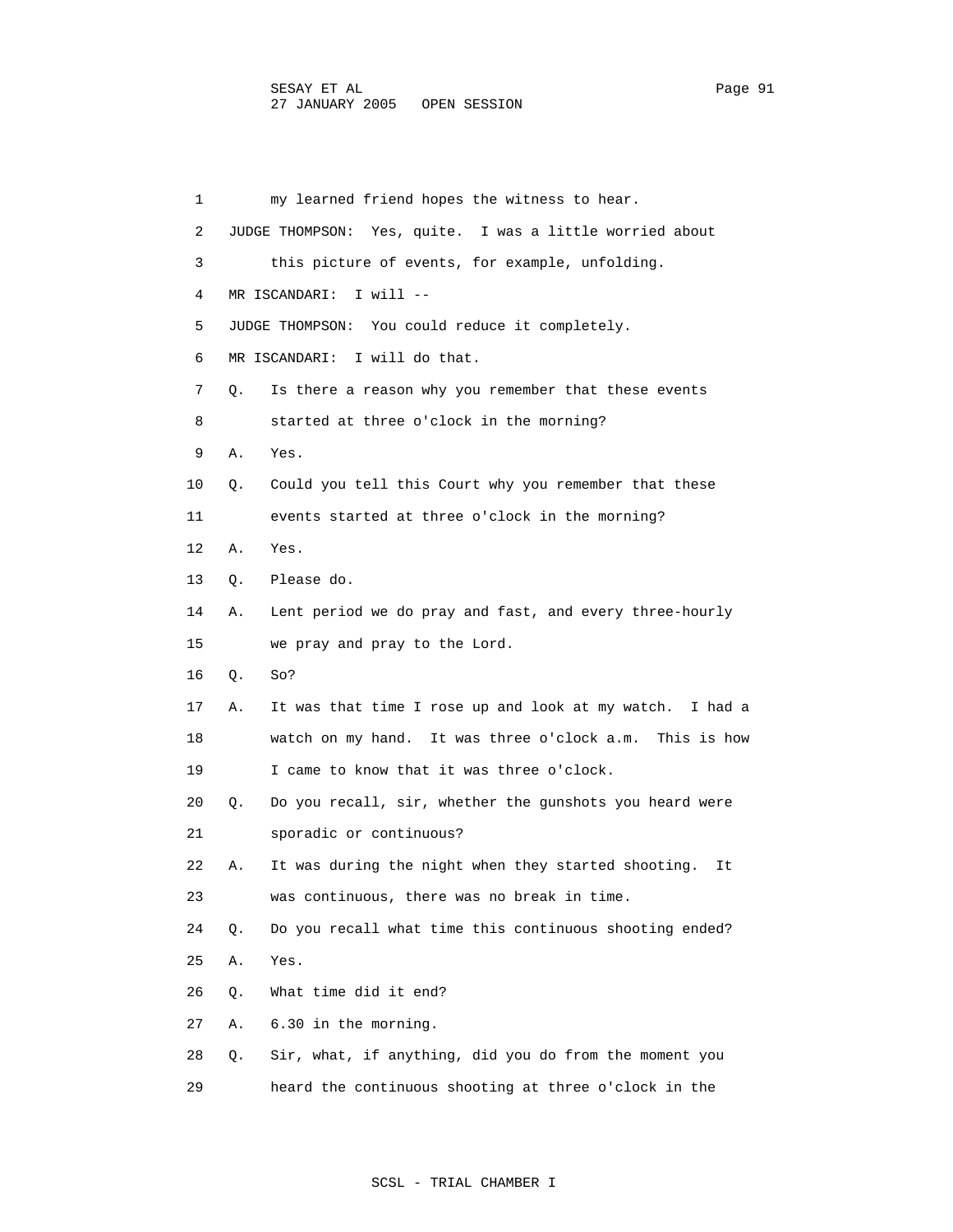| 1  |    | morning until it subsided at 6.30 in the morning?           |
|----|----|-------------------------------------------------------------|
| 2  | Α. | I was praying and I mean giving shouts all throughout the   |
| 3  |    | night until that time I have stated.                        |
| 4  | Q. | Was your family with you then?                              |
| 5  | Α. | Yes.                                                        |
| 6  | Q. | On this particular day what was the extent of your family   |
| 7  |    | other than your wife? Did you have any children?            |
| 8  | Α. | I had children with me; two.<br>Yes.                        |
| 9  | Q. | Did you have two boys, two girls?                           |
| 10 | Α. | Yes, I have a boy and a girl, but at that time I had only   |
| 11 |    | two children with me in that house.                         |
| 12 | О. | Did there come a time -- strike that. Did you stay in       |
| 13 |    | your house after the gunshots subsided at 6.30 in the       |
| 14 |    | morning?                                                    |
| 15 | Α. | When the gun -- when the gunshots subsided in the morning   |
| 16 |    | I opened my door. I looked outside. I saw people.           |
| 17 | Q. | The people you saw, were they doing anything in             |
| 18 |    | particular, sir?                                            |
| 19 | Α. | They were running about and they were many.<br>Yes.         |
| 20 | Q. | Did they appear to be running in an organised manner?       |
| 21 |    | MR NICOL-WILSON:<br>Your Honour --                          |
| 22 |    | JUDGE THOMPSON:<br>Yes, counsel.                            |
| 23 |    | They were running helter-skelter as if they<br>THE WITNESS: |
| 24 |    | were -- somebody was running after them.                    |
| 25 |    | Your Honour, I was just going to raise<br>MR NICOL-WILSON:  |
| 26 |    | objection that the question is leading, but it has          |
| 27 |    | already been answered by the witness.                       |
| 28 |    | JUDGE THOMPSON:<br>Yes, quite. Well, counsel will caution   |
| 29 |    | himself. Proceed.                                           |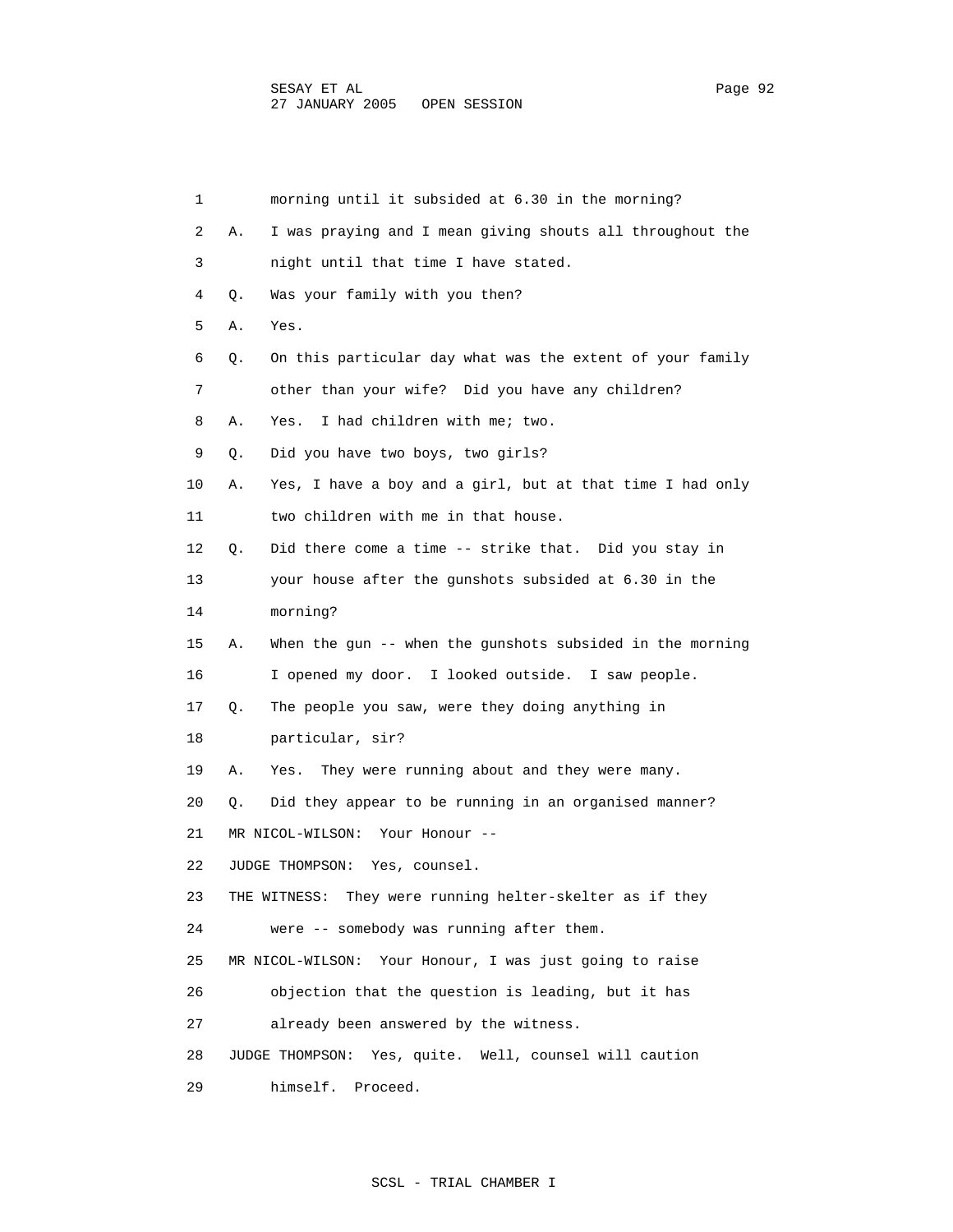1 MR ISCANDARI: Thank you, Your Honour. 2 JUDGE BOUTET: It is leading, but is it contentious? If it is 3 not contentious I don't see -- that's fine if it's not -- 4 MR NICOL-WILSON: I submit it is. I submit it is. 5 JUDGE BOUTET: [Inaudible] 6 JUDGE THOMPSON: Counsel, continue. 7 MR ISCANDARI: Thank you, Your Honour. 8 Q. Did you speak to any of these people you saw running? 9 A. Yes. I did ask them. 10 Q. What did you ask them? 11 A. I ask them, "Why are you running helter-skelter like 12 this?" 13 Q. And did they respond? 14 A. Yes. 15 Q. What was their response? 16 A. He said, "Those people have come." 17 Q. Did you have -- 18 JUDGE THOMPSON: Just a minute, counsel, please. Again wait 19 [inaudible] please. You are getting answers and 20 [inaudible]. Helter-skelter -- let's get it all 21 [inaudible]. 22 MR ISCANDARI: The last response was he said, "Those people 23 have come." 24 JUDGE THOMPSON: Yes, quite. [Inaudible]. Yes, proceed from 25 that [inaudible]. 26 MR ISCANDARI: 27 Q. When they said, "Those people have come," did you form an 28 understanding of who they were referring to as "those 29 people"?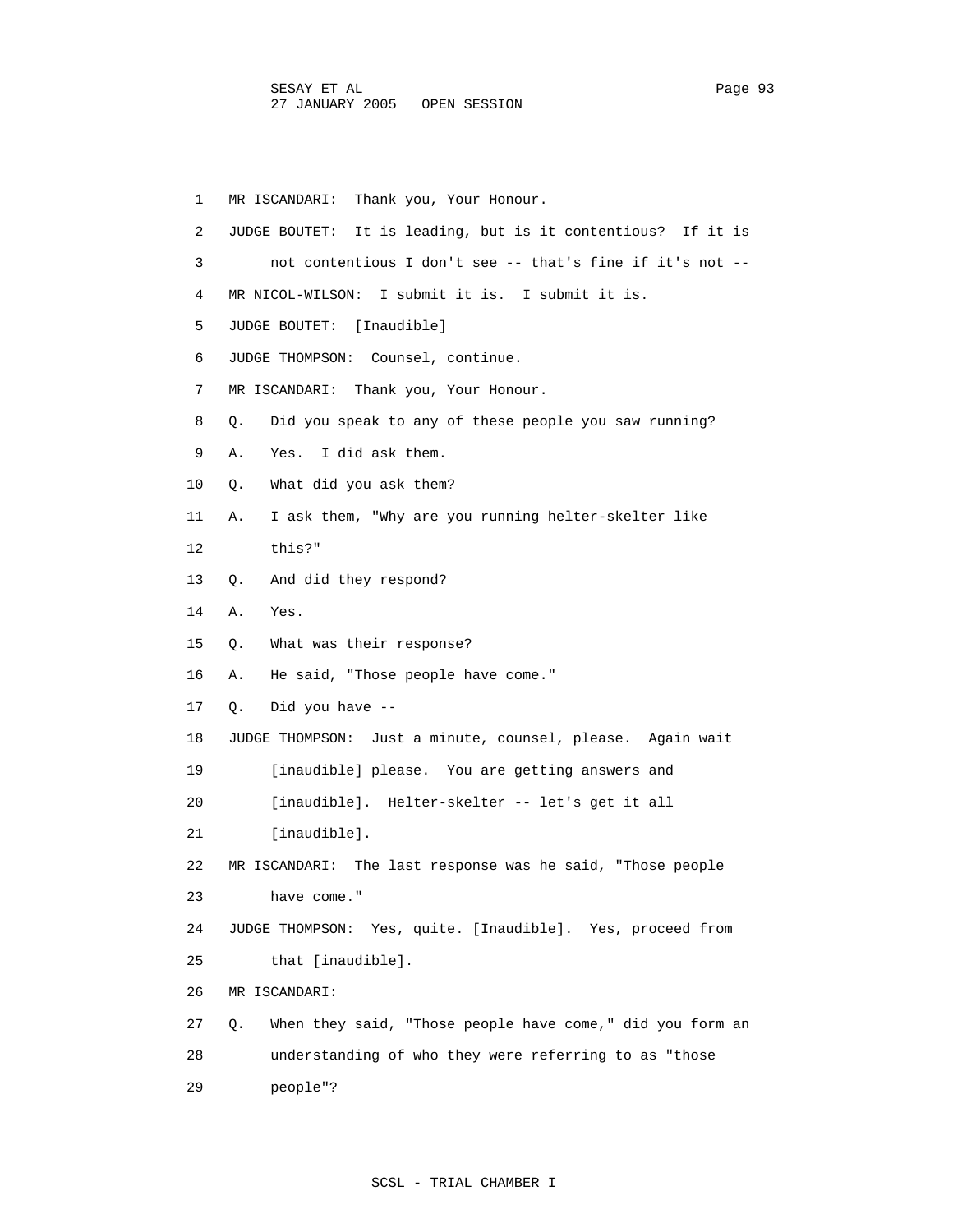| 1  | Α. | That gave me an understanding the type of people.         |
|----|----|-----------------------------------------------------------|
| 2  | Q. | What was your understanding of which type of people they  |
| 3  |    | were talking about?                                       |
| 4  | Α. | The rebels.                                               |
| 5  | Q. | By rebels, is there a particular group that you are       |
| 6  |    | referring to?                                             |
| 7  | Α. | By then I had no distinction between them.                |
| 8  | Q. | When you said you had no distinction between them, was    |
| 9  |    | there more than one group that you would have referred to |
| 10 |    | as rebels?                                                |
| 11 | Α. | Yes.                                                      |
| 12 | Q. | Can you name the different groups that you would have     |
| 13 |    | referred to as rebels back then?                          |
| 14 | Α. | Yes.                                                      |
| 15 | Q. | Please name them for the Court.                           |
| 16 | Α. | RUF, they are rebels. AFRC, they are rebels. These are    |
| 17 |    | the people I know.                                        |
| 18 | Q. | So let us go back to where you saw these people running   |
| 19 |    | and they said, "Those people had come." What did you do   |
| 20 |    | as a result of hearing, "Those people had come"?          |
| 21 | Α. | I had told my wife, "Let's go, they have come. These are  |
| 22 |    | the people who we have been waiting for $-$ - I mean, we  |
| 23 |    | have been hearing about. Now go with the children ahead,  |
| 24 |    | I will follow you later." They went ahead, then later I   |
| 25 |    | followed them.                                            |
| 26 | Q. | Do you have any recollection of what time of the day it   |
| 27 |    | was when your wife and children left the house?           |
| 28 | Α. | Yes.                                                      |
| 29 | Q. | Please tell the Court.                                    |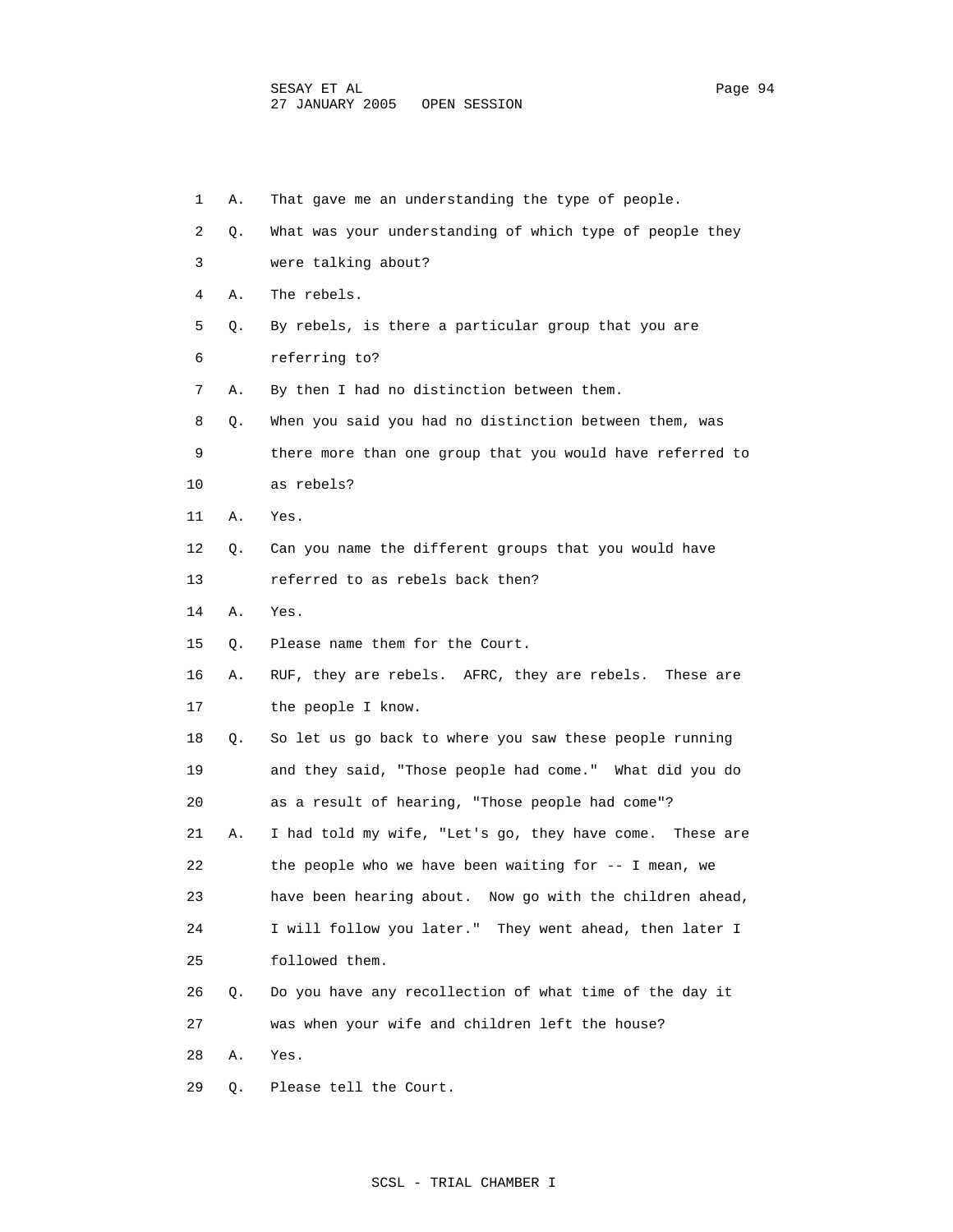| 1  | Α. | It was early in the morning by 6.30.                          |
|----|----|---------------------------------------------------------------|
| 2  | Q. | Do you recall the direction in which your wife and            |
| 3  |    | children went in when they left the house?                    |
| 4  | Α. | I cannot say because they were in a large group of people     |
| 5  |    | moving towards a particular direction.                        |
| 6  | Q. | How old were your two children, sir?                          |
| 7  | Α. | The boy was 12 years. The girl five years.                    |
| 8  | Q. | Could you tell this Court how you felt when you learned       |
| 9  |    | that the RUF or the rebels were in town?                      |
| 10 | Α. | I became tormented. I became fearful. I was not happy         |
| 11 |    | about it.                                                     |
| 12 | Q. | Did you have an opportunity to observe the demeanour of       |
| 13 |    | the other citizens that you saw running away?                 |
| 14 | Α. | It was daylight now I did so.<br>Yes.                         |
| 15 | Q. | So can you describe to this Court the demeanour, as you       |
| 16 |    | observed it, of the people you saw running away that day?     |
| 17 | Α. | Everybody was panicking and they were all civilians.<br>I.    |
| 18 |    | didn't see anything with them.                                |
| 19 | Q. | Did you observe any weapons on any of the civilians           |
| 20 |    | running away?                                                 |
| 21 | Α. | I didn't see any weapon.                                      |
| 22 | Q. | To the best of your knowledge were any of the civilians       |
| 23 |    | you saw running away participants in the shooting?            |
| 24 | Α. | To my own knowledge I didn't see anybody with weapon and      |
| 25 |    | I didn't see anybody shooting among the civilians.            |
| 26 | О. | When you told your wife and kids to go ahead and they         |
| 27 |    | left, was that the last time you saw them?                    |
| 28 | Α. | Since then I have not seen them.                              |
| 29 |    | PRESIDING JUDGE:<br>In the question? When they went away what |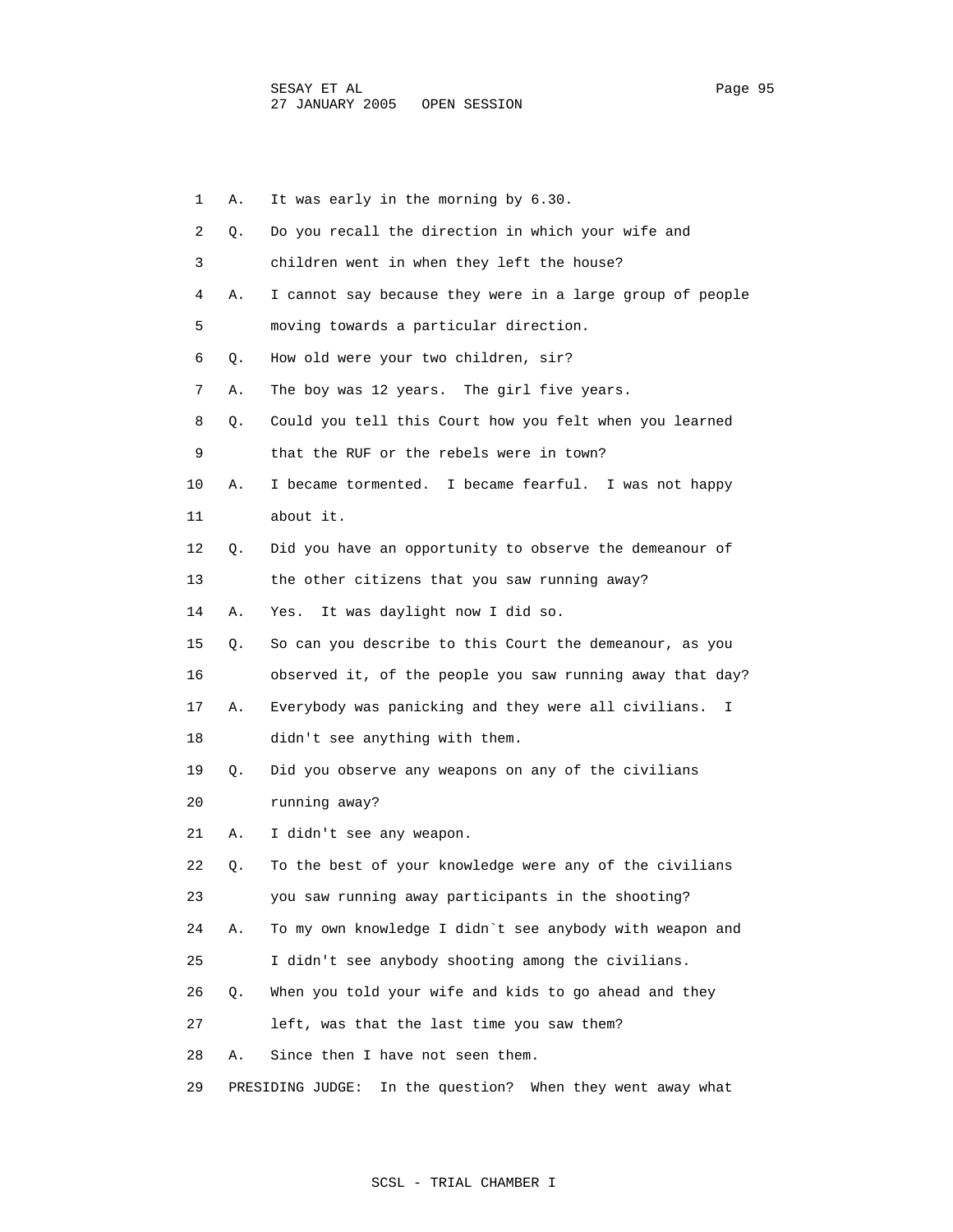1 happened? 2 MR HARRISON: I`d just be asking if there could be a brief 3 pause at this time. 4 PRESIDING JUDGE: Yes, yes. 5 MR HARRISON: To give the opportunity to perhaps see if the 6 witness needs some assistance. 7 MR JORDASH: Your Honours, could I ask Your Honours to stay in 8 court while the witness leaves? There`s a matter I would 9 like to address in the witness's absence. 10 PRESIDING JUDGE: Pardon me? 11 JUDGE THOMPSON: He wants us to stay in court. 12 MR JORDASH: If Your Honours wouldn`t mind to address a very 13 quick point in Your Honours` absence -- in the witness's 14 absence. 15 MR HARRISON: Can the witness be allowed to step outside for 16 five minutes. 17 JUDGE THOMPSON: Yes yes. We've reached a point where we 18 would allow the witness to be taken out. 19 **Interval** [The witness stands down] 20 PRESIDING JUDGE: Yes, Mr Jordash. 21 MR JORDASH: Your Honour, I`d like to raise an objection, and 22 it`s this: That there is nothing in this witness's 23 statement to suggest -- well, there`s nothing which 24 explicitly says that his wife -- 25 JUDGE THOMPSON: Slowly, slowly, counsel. Let's get it right. 26 MR JORDASH: That this witness's wife died. 27 JUDGE THOMPSON: In which explicitly states - in the statement 28 of the witness. 29 MR JORDASH: In the statement, it's got the page number 9777.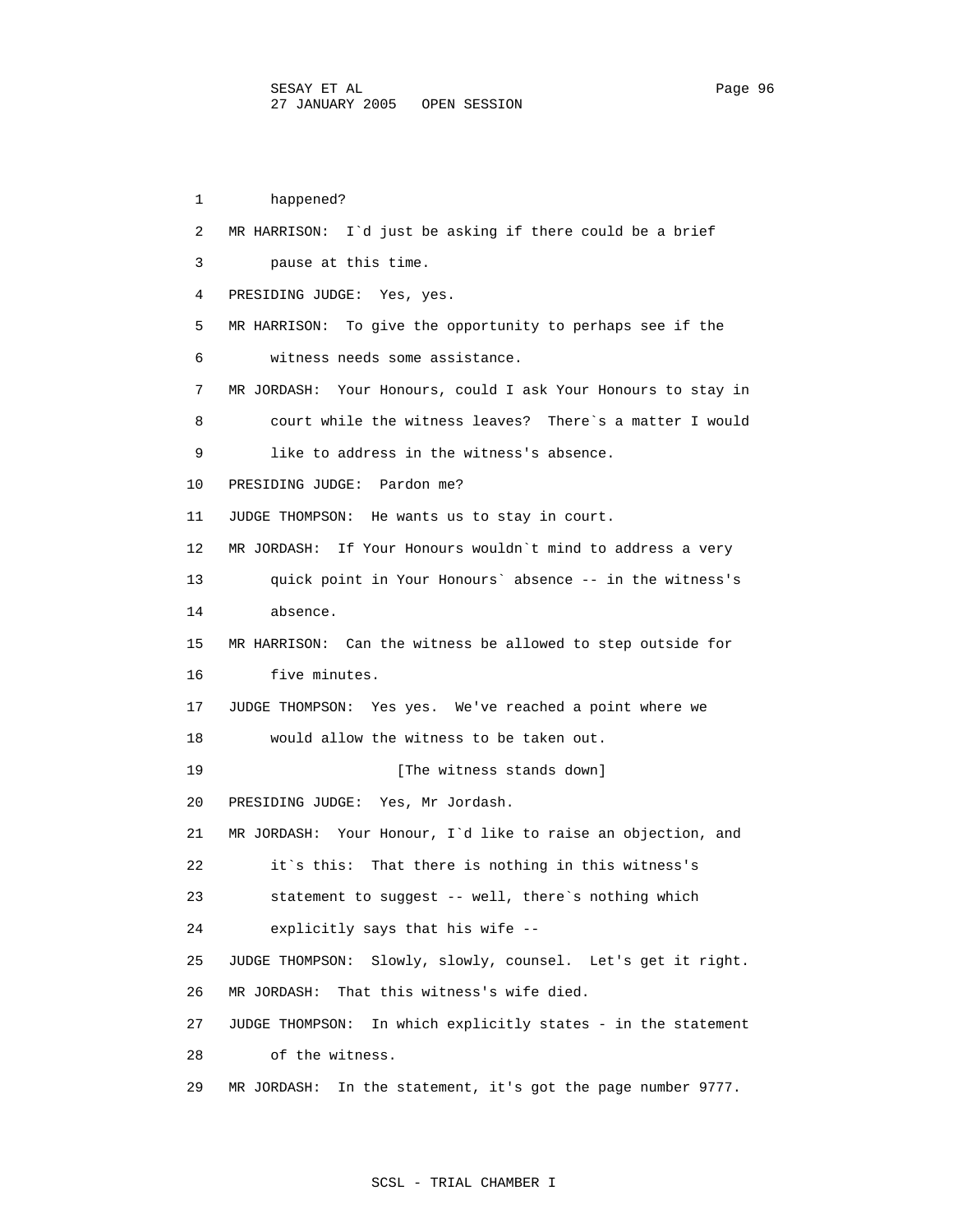1 What it does say is -- well, there two references to the 2 witness's wife come on page 9777: "I am married and have 3 four children. Two of my children have been missing 4 since 1998." And then towards the bottom of the page he 5 refers, the witness, to being with his wife and two 6 children when the rebels came. 7 My objection isn't simply that there is no reference 8 to the wife being killed; there will be no dispute from 9 the first accused that this witness's wife was killed. 10 But I say this and I say this with having given thought 11 as to what I should say about this. 12 JUDGE THOMPSON: Yes. 13 MR JORDASH: But it is clear, I would submit, that learned 14 counsel for the Prosecution was reading from a script, 15 knew perfectly well that the wife had died and moreover 16 knew the circumstances of that death. It was a 17 structured examination-in-chief; it was structured so 18 that the wife's death was elicited first and foremost 19 before moving on to the context of how the wife died. 20 That was the information - and I put it very 21 straightforwardly - that was information in the hands of 22 the Prosecution which ought to have been disclosed to the 23 Defence. He was reading from a script, he continuously 24 looked at the script when leading the witness through 25 that evidence. And it is not simply that it isn't, 26 hasn't been disclosed to us; it is that the Prosecution 27 were using it in court without having disclosed it to the 28 Defence. There is no great point to be made about the 29 witness's wife having died. I don't dispute it, but I do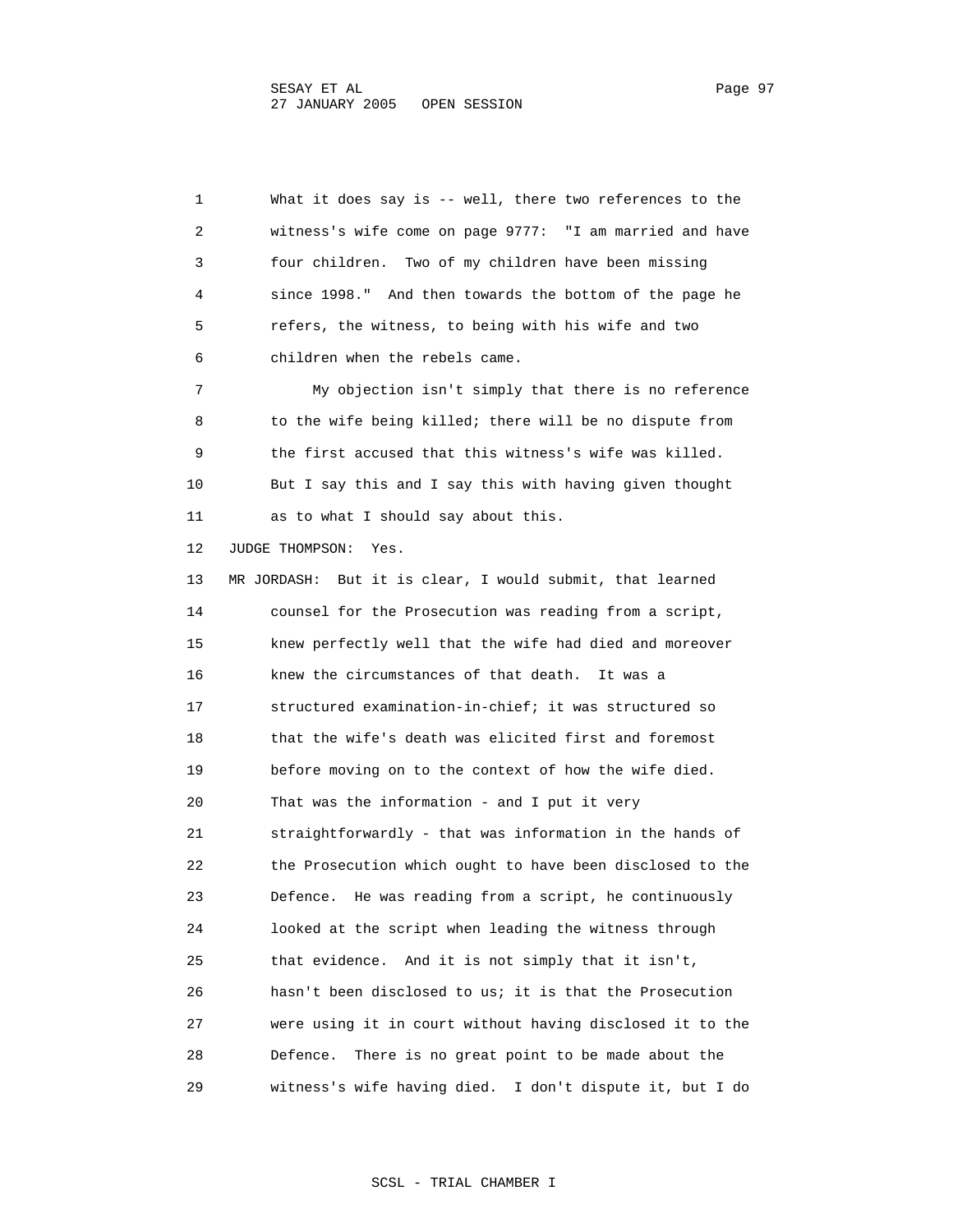1 submit that if the Prosecution has information like that 2 then they ought to disclose it, and not simply keep to it 3 to be used to surprise the Defence at the last minute. 4 On this issue it`s not so crucial; on another issue 5 it might be extremely crucial. 6 JUDGE BOUTET: So your objection has nothing to do with 7 principle of orality. So you recognise the principle as 8 we have stated in the past, so this is not your issue. 9 Your issue is you are being taken by surprised with 10 relation to information that according to you the 11 Prosecution has in its hands even at this particular 12 moment, and therefore the objection is if they have 13 disclosed and they have not disclosed. That`s 14 essentially what you`re saying. 15 MR JORDASH: It is. And its trial by ambush because it`s not 16 simply not disclosing it, it`s intentionally not 17 disclosing it, I would respectfully submit. 18 JUDGE THOMPSON: Yes. So what are you asking the Chamber to 19 do at this point in time properly speaking? Because if 20 you say that what we have here, and I am using your own 21 [inaudible] is trial by ambush, and the Court agrees with 22 you, then some sanction ought to be imposed. What are 23 you inviting the Court to do? Because I don't want you 24 to equivocate on this. And I know sometimes it is 25 difficult when we`re evaluating and dealing with legal 26 principles and how they apply to situations, but if you 27 are being direct here that what is happening here is 28 tantamount to trial by ambush, it would seem to me that 29 you need to guide the court, that the court agrees with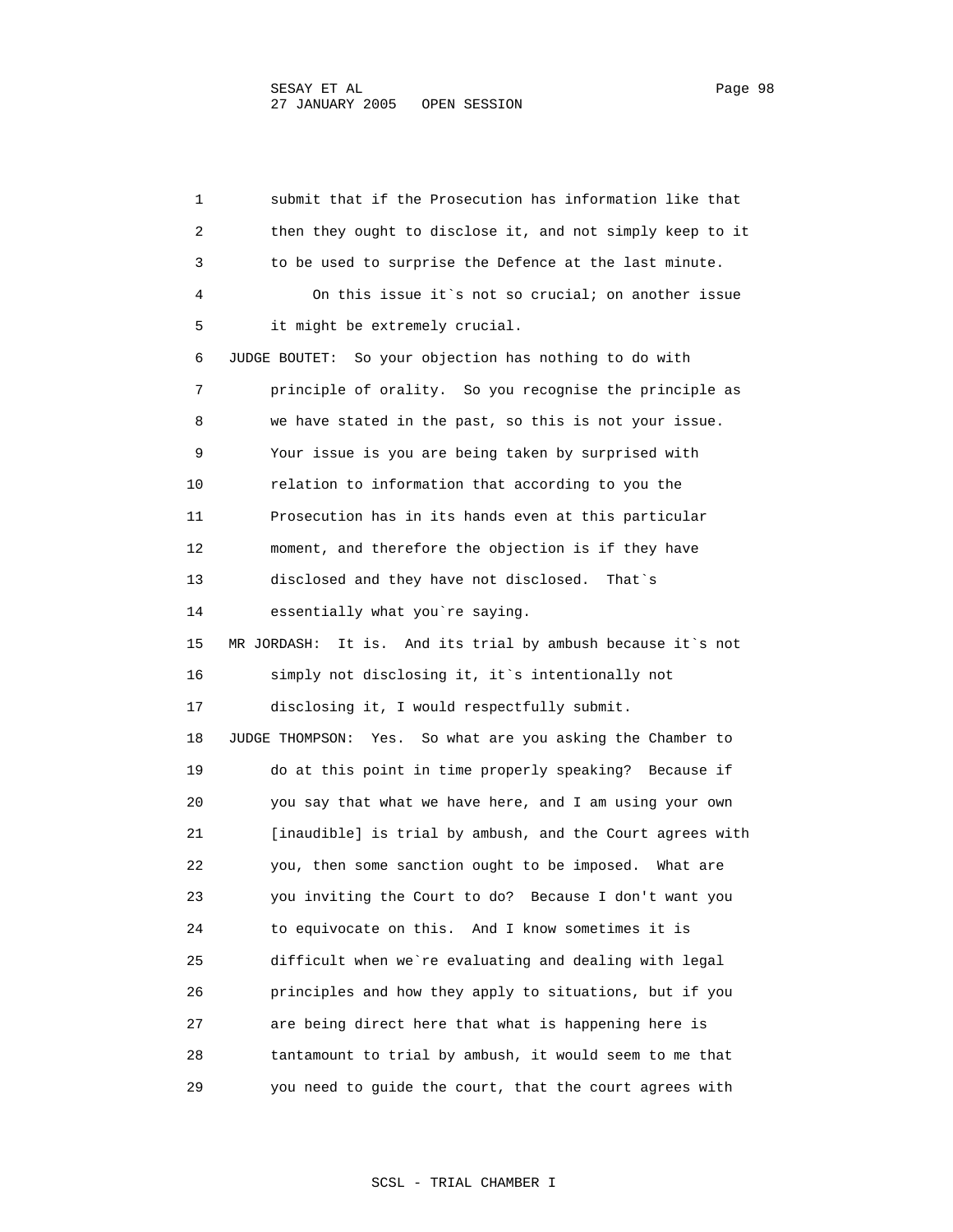1 you, as to how to remedy the situation from your 2 perspective and the perspective of your client. 3 MR JORDASH: Well, there is no remedy I seek. 4 JUDGE THOMPSON: At this point. 5 MR JORDASH: At this point, no. I wanted to raise this 6 because it isn't in the interests of justice. It`s also 7 not in the interests of justice of this witness because 8 if I had stood up and objected during the witness`s 9 distress, it wouldn't have been good for him too. So I 10 raise it simply because it is a serious issue for The 11 Defence. 12 JUDGE THOMPSON: You want it to be reflected in the record. 13 MR JORDASH: Indeed, Your Honour, yes. 14 JUDGE THOMPSON: And the question for me is that where you 15 make -- and indeed, the gravamen of your objection is 16 that here you have been taken by surprise. 17 MR JORDASH: Yes. 18 JUDGE THOMPSON: And so by way of some deterrence you are not 19 inviting the court to do anything about it. 20 MR JORDASH: No. 21 JUDGE THOMPSON: But just to reflect it on the record. 22 MR JORDASH: Your Honour, yes. 23 PRESIDING JUDGE: I just want to remark, you know, that I 24 think it is only fair that if an incident as serious as 25 this took place at all. But the witness has now 26 testified and there was a very duty, an obligation on the 27 part of the Prosecutor to disclose this. Because this 28 death is not just ordinary evidence and even though we 29 want to rely on the doctrine Of orality, it is contained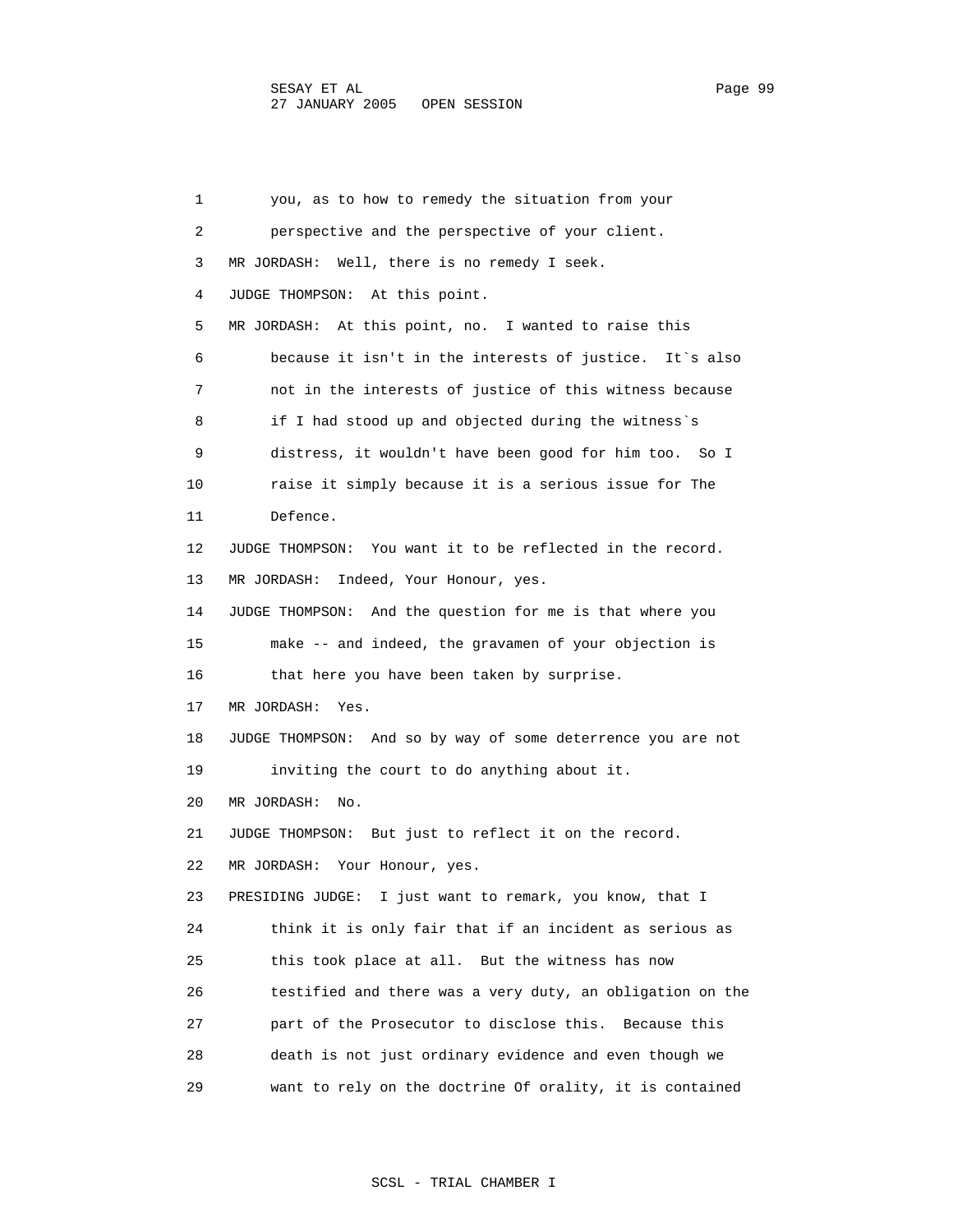1 in our decisions, I think we took a very serious view, 2 you know, that an incident of such magnitude which was in 3 the knowledge and within the possession of the 4 Prosecution was not disclosed to the defence. This said, 5 the Defence is not pressing this matter and maybe -- 6 JUDGE BOUTET: I think we should ask the Prosecution. 7 JUDGE THOMPSON: Maybe we should, for the records, hear from 8 the Prosecution in the interests of fairness. 9 MR ISCANDARI: Thank you very much, Your Honour, I am glad the 10 court has allowed me to be heard. With regards to 11 counsel's contention that there was some sort of 12 intentional act on the part of the Prosecution to deny or 13 not disclose the information about this witness's wife's 14 death, I do disagree. As the Court is aware, the initial 15 statement was not taken by me personally. The fact that 16 the initial statement did not clearly mention the death 17 of the wife is none of my fault. It is my fault, 18 however, because I did provide to the Defence a 19 supplemental statement and I did not include in that 20 supplemental statement and that was an oversight that the 21 witness's wife had died. I basically skipped over that 22 information, not that I didn't think that it was 23 important, but I thought that had been disclosed in other 24 forms, and I am responsible for not having disclosed it 25 later on. With regards to counsel's contention that I am 26 reading from a script. 27 JUDGE THOMPSON: No, let me just query you on the -- question

 28 you on the first part. So in other words, what you are 29 saying, there`s an admission here of lack of due care or

## SCSL - TRIAL CHAMBER I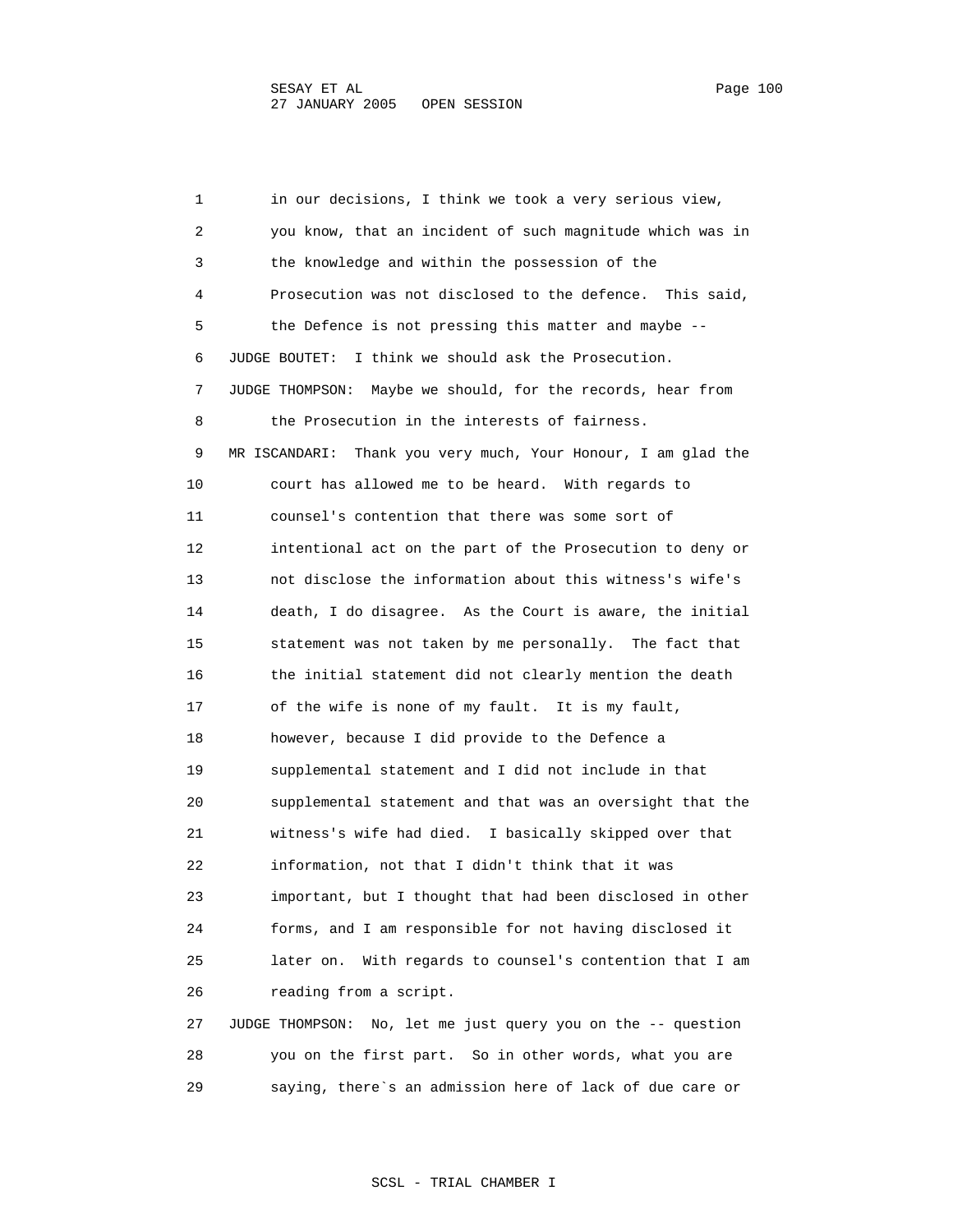1 diligence on your part? Because you seem to be saying 2 "I", "I" all the time but of course I am sure you are 3 speaking representatively. 4 PRESIDING JUDGE: For the Prosecution, not you. 5 MR ISCANDARI: That is correct. 6 JUDGE THOMPSON: Are you admitting some lack of due care or 7 diligence? 8 MR ISCANDARI: No, I`m not. I am saying, it may have happened 9 that way. I did produce a statement to the Defence, but 10 the statement I produced to the Defence contained new 11 information which in my opinion was not already here. 12 JUDGE THOMPSON: But what was in the supplemental statement? 13 Was there any reference to the death of his wife? 14 MR ISCANDARI: No. 15 JUDGE THOMPSON: So is the Defence correct in contending that 16 this that it ought to have been disclosed to them? 17 MR ISCANDARI: Yes. 18 JUDGE THOMPSON: Even in a supplemental statement? 19 MR ISCANDARI: Yes, they are correct with regards to that, 20 there was no intentional lack on part of the Prosecution. 21 PRESIDING JUDGE: That`s all right. We don't want to go to 22 that length. 23 JUDGE THOMPSON: No, the concept of lack of due diligence does 24 not necessarily import a kind of intention. It`s just 25 a -- I`m thinking of -- as a matter of fact, could you 26 have acted a little more carefully in the situation. 27 That is all I`m asking, whether there is an admission, in 28 part or in whole, of some lack of due diligence. 29 MR ISCANDARI: To be fair, I will admit lack of due diligence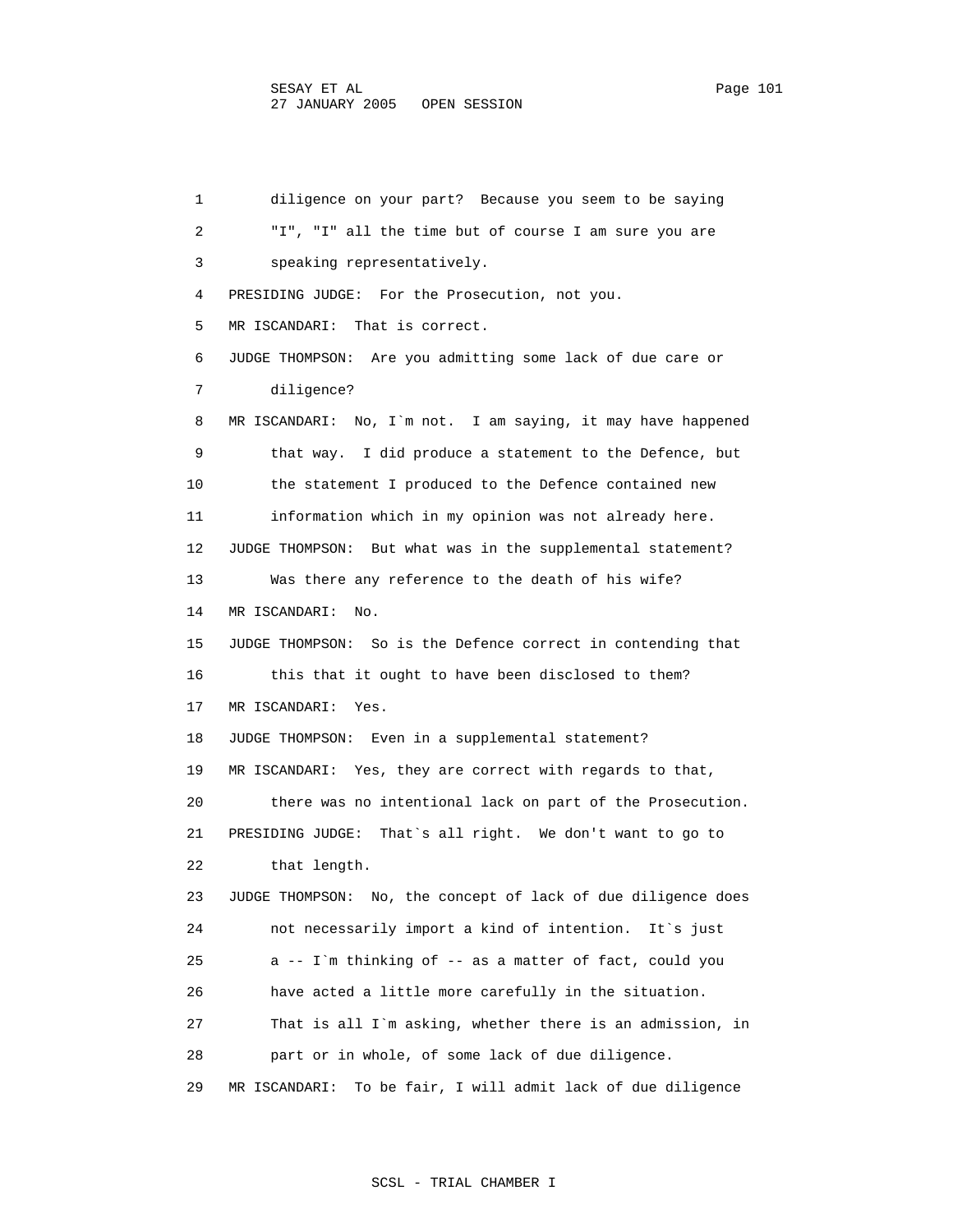1 on with my own part with regards to the supplemental 2 statement, which I -- 3 JUDGE THOMPSON: You are acting in a representative capacity. 4 MR ISCANDARI: Correct. 5 JUDGE THOMPSON: You`re not here as Mr Iscandari just 6 [inaudible]; you are here as Mr Iscandari for the 7 Prosecution. 8 MR ISCANDARI: That is correct. 9 JUDGE THOMPSON: The next part you say. 10 MR ISCANDARI: And With regards to the next issue that I was 11 reading from some sort of a script; I am not reading from 12 a script. I did prepare an extensive direct of my 13 witness and I am going step by step on that. And I 14 apologise if counsel believes that I am reading from some 15 sort of a script. 16 JUDGE THOMPSON: Yes, well, I am not particularly bothered by 17 that. But counsel has indicated that he is merely 18 raising this issue for the purposes of the record, that 19 he does not invite the Court to take any reactive 20 position on this at this stage. And perhaps that is how 21 we should deal with it and we -- you have sensed the 22 feeling of the Bench. 23 MR ISCANDARI: That's correct. 24 JUDGE THOMPSON: And perhaps we should proceed. 25 JUDGE BOUTET: Mr Cammegh has a -- 26 JUDGE THOMPSON: Yes. 27 MR CAMMEGH: Well, I take an extremely dim view of this and I 28 would venture to suggest that this amounts to an abuse of 29 the Court's process. It`s quite cynical. I`m not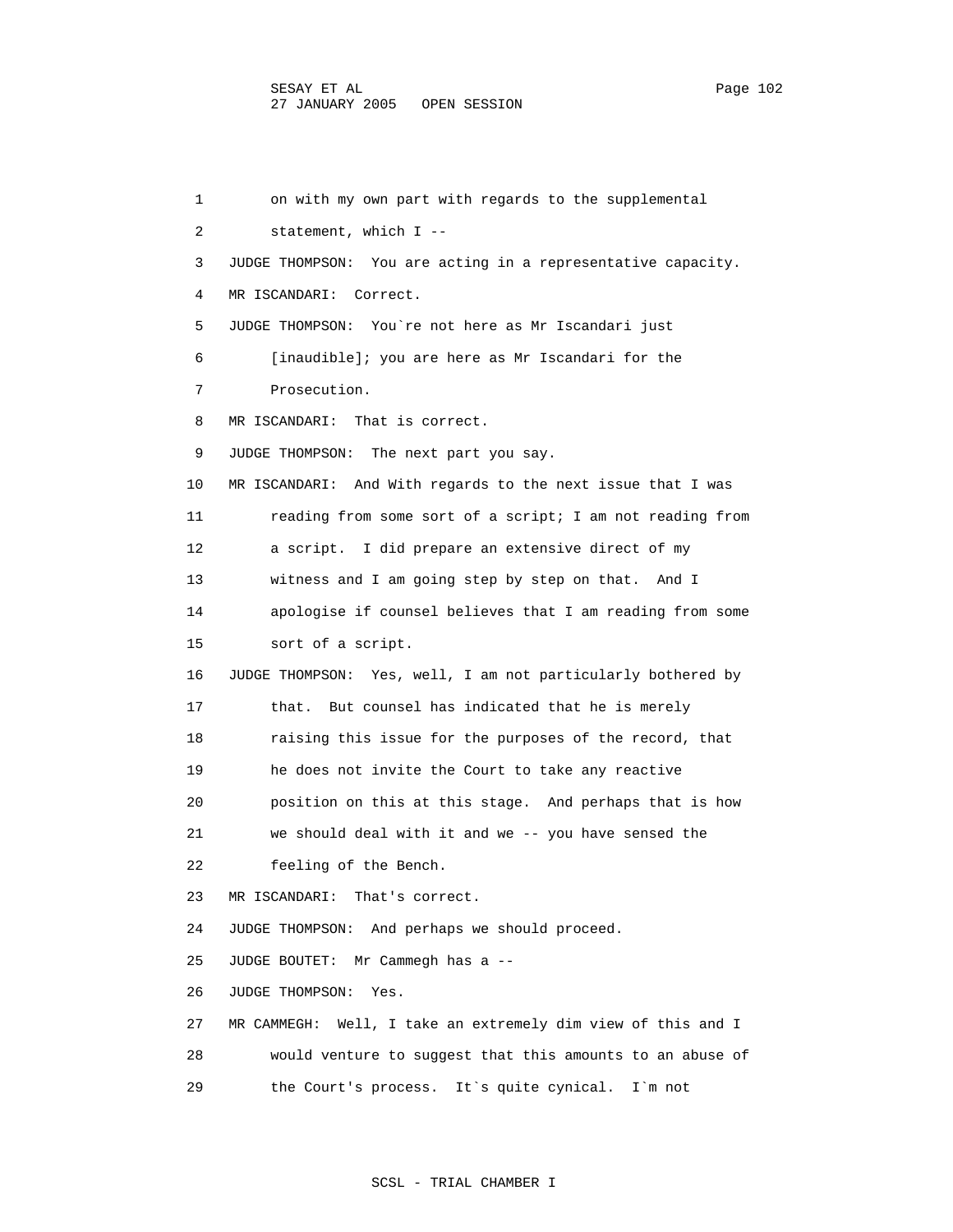1 inviting Your Honours to take any action right now but if 2 I were to seriously argue this is an abuse of process in 3 relation to a witness that directly concerned my client, 4 I would argue that Your Honours did have a remedy and 5 that would be render this evidence inadmissible. 6 Now, I`m not going to push it because I think I 7 would rather dress this up as a shot across the 8 Prosecution's bows. But it`s quite reprehensible and 9 it's quite clear that there is a script. Fault isn't 10 relevant; responsibility is. And I, for one, do not want 11 to see this happen again, because it is quite cynical in 12 my submission and I am quite happy to use strong words 13 like that because this must never happen again. 14 JUDGE THOMPSON: That is why I asked for some kind of advice 15 to the Bench as to what we should do as a deterrent 16 measure. 17 MR CAMMEGH: In this instance, I am quite happy that 18 Your Honours have made your position clear and it`s quite 19 happy that's Your Honours are not happy with this. If it 20 should happen again, if it should happen in relation to a 21 witness -- well, if this affected my client, I would be 22 asking for this witness to be excluded in entirety. 23 JUDGE THOMPSON: In other words you invoke the extreme remedy. 24 MR CAMMEGH: Very much so, because I would suggest it`s a 25 fairly extreme abuse. I am sorry to use such strong 26 language but we have to maintain boundaries here. 27 JUDGE THOMPSON: Speaking for myself, I do not want to enter 28 into any debate on the concept of abuse of process, but I 29 do have my own concern that this may well be -- this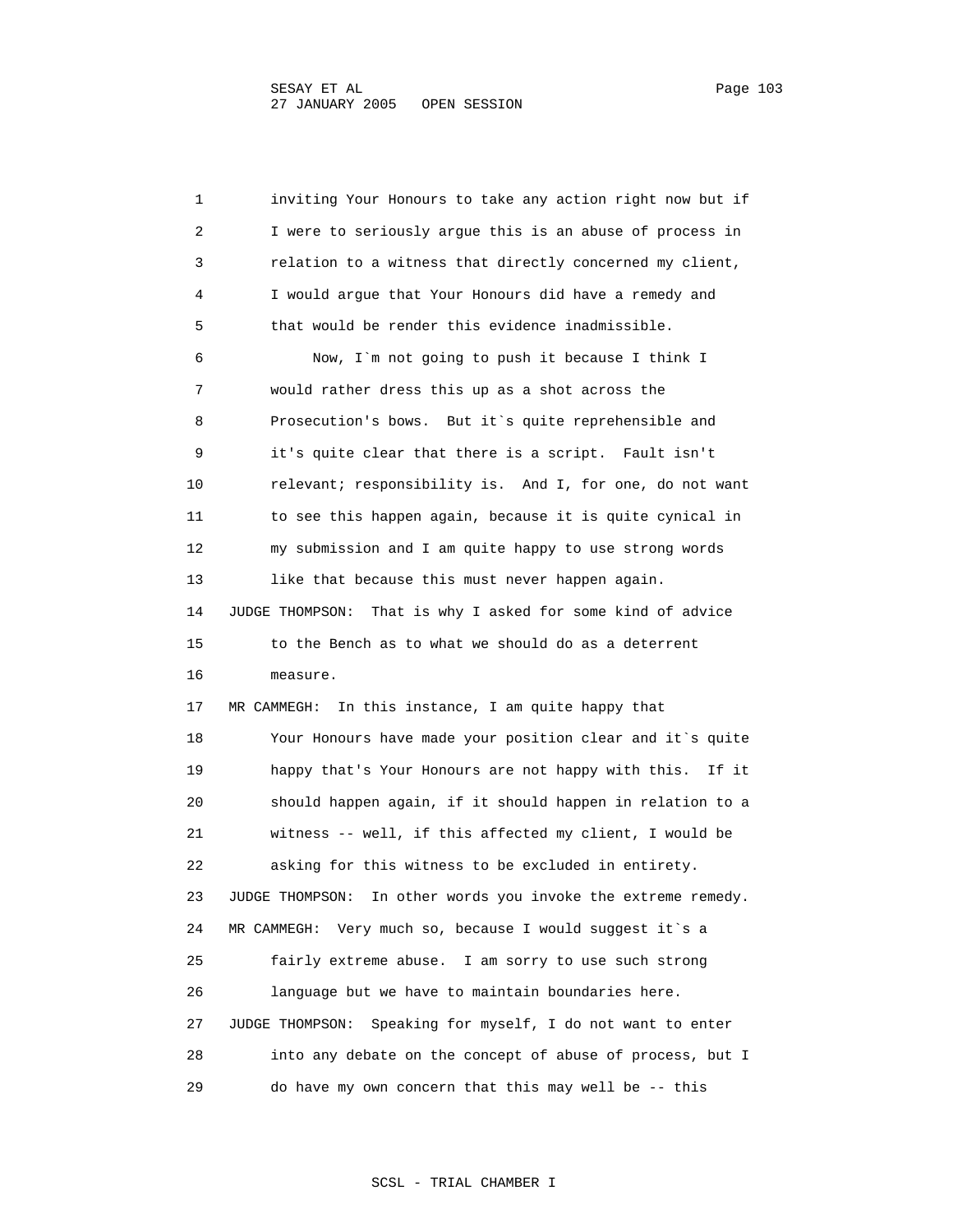1 particular conduct may well be due to lack of diligence. 2 And for which the Prosecution needs to be reminded of 3 their duty. 4 MR CAMMEGH: Indeed. 5 JUDGE THOMPSON: As ministers of justice also. 6 MR CAMMEGH: Indeed. 7 JUDGE THOMPSON: Learned counsel for the Prosecution proceed. 8 PRESIDING JUDGE: But the witness is not here. 9 MR ISCANDARI: The witness is not here, Your Honour, and as 10 soon as the witness is here we will proceed. 11 JUDGE THOMPSON: Right. 12 **I** [The witness entered court] 13 PRESIDING JUDGE: Learned counsel, continue with the witness. 14 MR ISCANDARI: Thank you very much, Your Honour. 15 Q. Sir? 16 A. Yes. 17 Q. When you left your -- did there come a time when you had 18 to leave your house yourself? 19 A. Yes. 20 Q. When you left your house, where did you go? 21 A. I followed the crowd. I found myself within Tongoro 22 Bush. 23 Q. And how far away is Tongoro bush from where you started? 24 I mean your house. 25 A. About XXXXX miles. 26 Q. Could you spell the name Tongoro bush for the court 27 please? 28 A. Yes. 29 Q. Please do.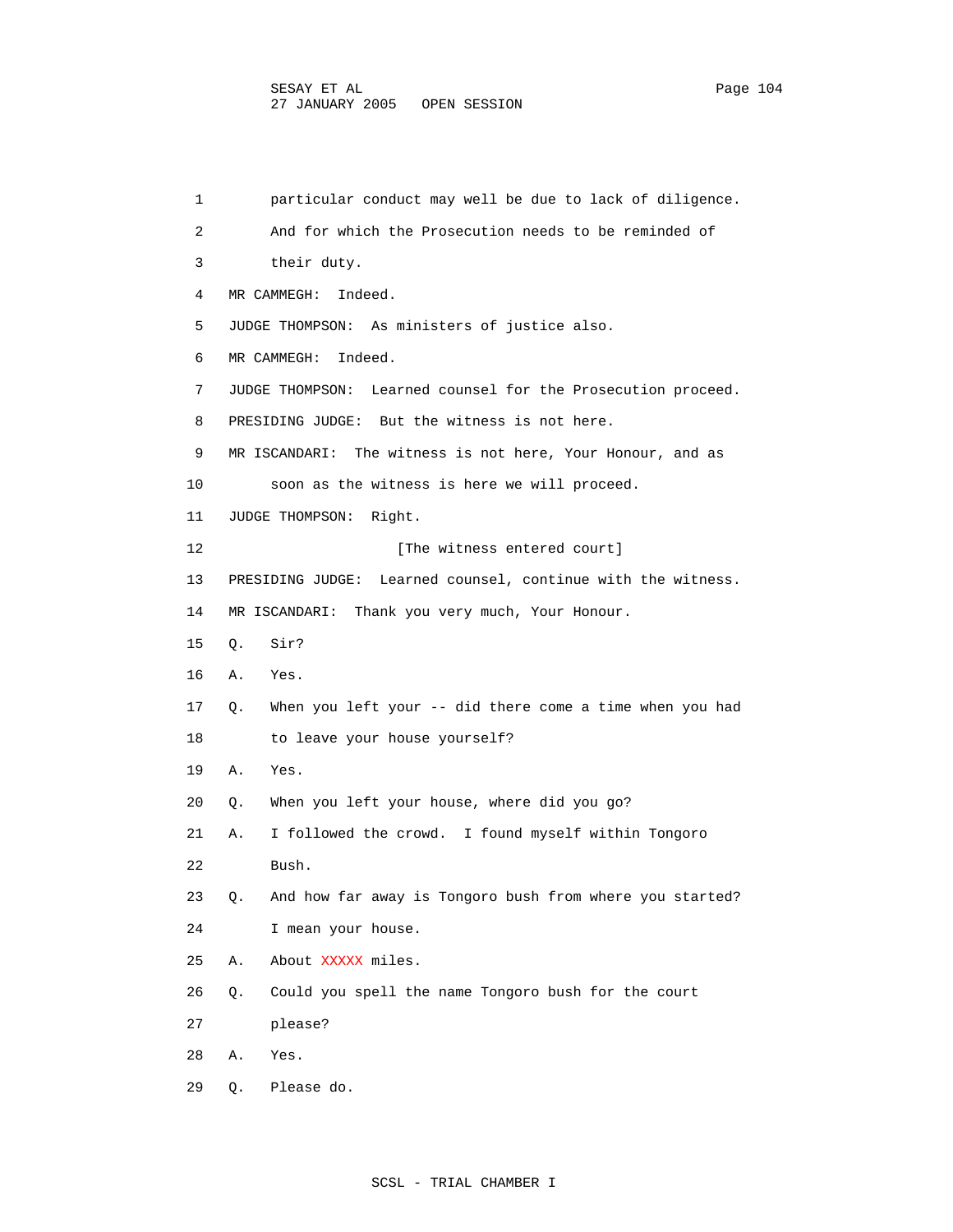1 A. Capital T-O-N-G-O-R-O B-U-S-H. Tongoro bush. Tongoro 2 bush. 3 Q. Thank you very much, sir. When you found yourself at 4 Tongoro bush, were you there with anyone else? 5 A. Yes. 6 Q. Were you there with more than one person? 7 A. There was only two of us. 8 Q. Do you recall the name of the other person you were with 9 at Tongoro bush? 10 A. Yes. 11 Q. What was that person's name sir? 12 A. He was called Aiah Abu. 13 Q. Where is Aiah Abu now? 14 A. He was killed. 15 Q. Do you know the circumstances surrounding his death? 16 A. Yes. 17 Q. Please tell this court the circumstances surrounding the 18 death of Aiah Abu? 19 [HS270105D 4.05 p.m. - EKD] 20 A. When those people came and I found myself in the Tongoro 21 bush, I didn't know where to go again, it was only me and 22 Aiah Abu in that bush. We hid ourselves. There was a 23 time when Aiah Abu said he was hungry, he was going to 24 look out for food. When he went in search of food, there 25 he was abducted. 26 Q. Mr Witness, would you slow down, please, because the 27 judges are writing that down. So are we at the point 28 where Aiah Abu left to go find some food. Is that your 29 correct testimony?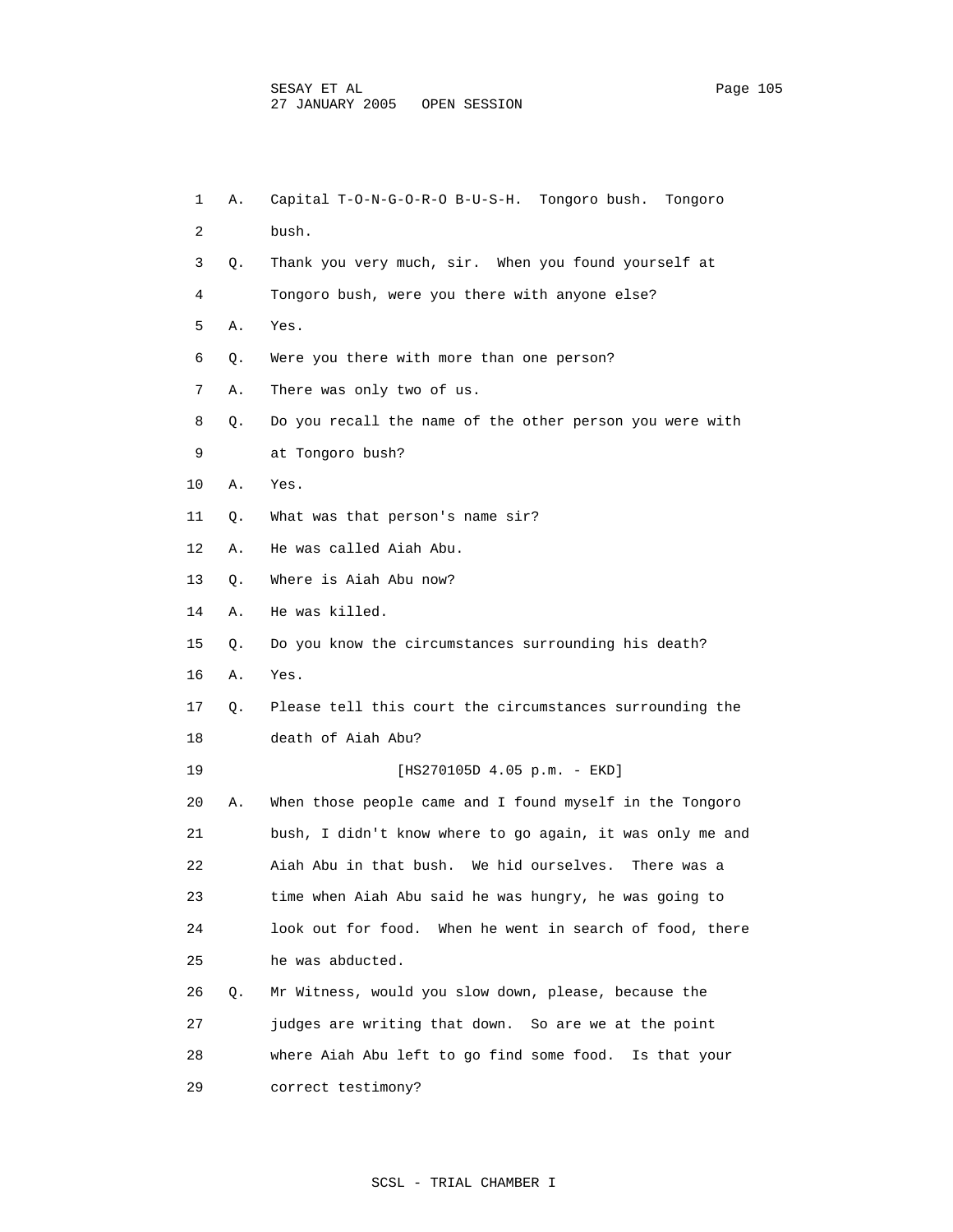1 JUDGE THOMPSON: He got to the point where he said he was 2 abducted. 3 THE WITNESS: Yes, we were hiding when Aiah Abu said he was 4 going out to find food because he was hungry. 5 MR ISCANDARI: 6 Q. And what happened after that? 7 A. He was captured. 8 Q. Where were you when he was captured? 9 A. I was at a same place that we hid ourselves under the big 10 stone. 11 Q. Could you describe the hiding place to the Court? 12 PRESIDING JUDGE: Under a big what? Under a big what? Stone? 13 THE WITNESS: Yes. 14 MR ISCANDARI: 15 Q. Please do so? 16 A. It was a valley. There were big rocks. It was under 17 those rocks that we hid ourselves. 18 Q. Did there come a time when you yourself were captured? 19 PRESIDING JUDGE: Can you reframe that question, please, 20 Mr Iscandari? 21 MR ISCANDARI: Certainly, Your Honour. 22 Q. After Aiah Abu was captured, what happened next? 23 A. They asked Aiah Abu, "Where were you hiding", then he 24 went and showed them. 25 Q. And what happened after that? 26 A. At that time I was thinking that we were alone in that 27 bush, but later on, down towards the valley, I heard 28 noise coming from the end. Then I heard a gunshot. When 29 I heard the gunshot I raised up my head. Then, having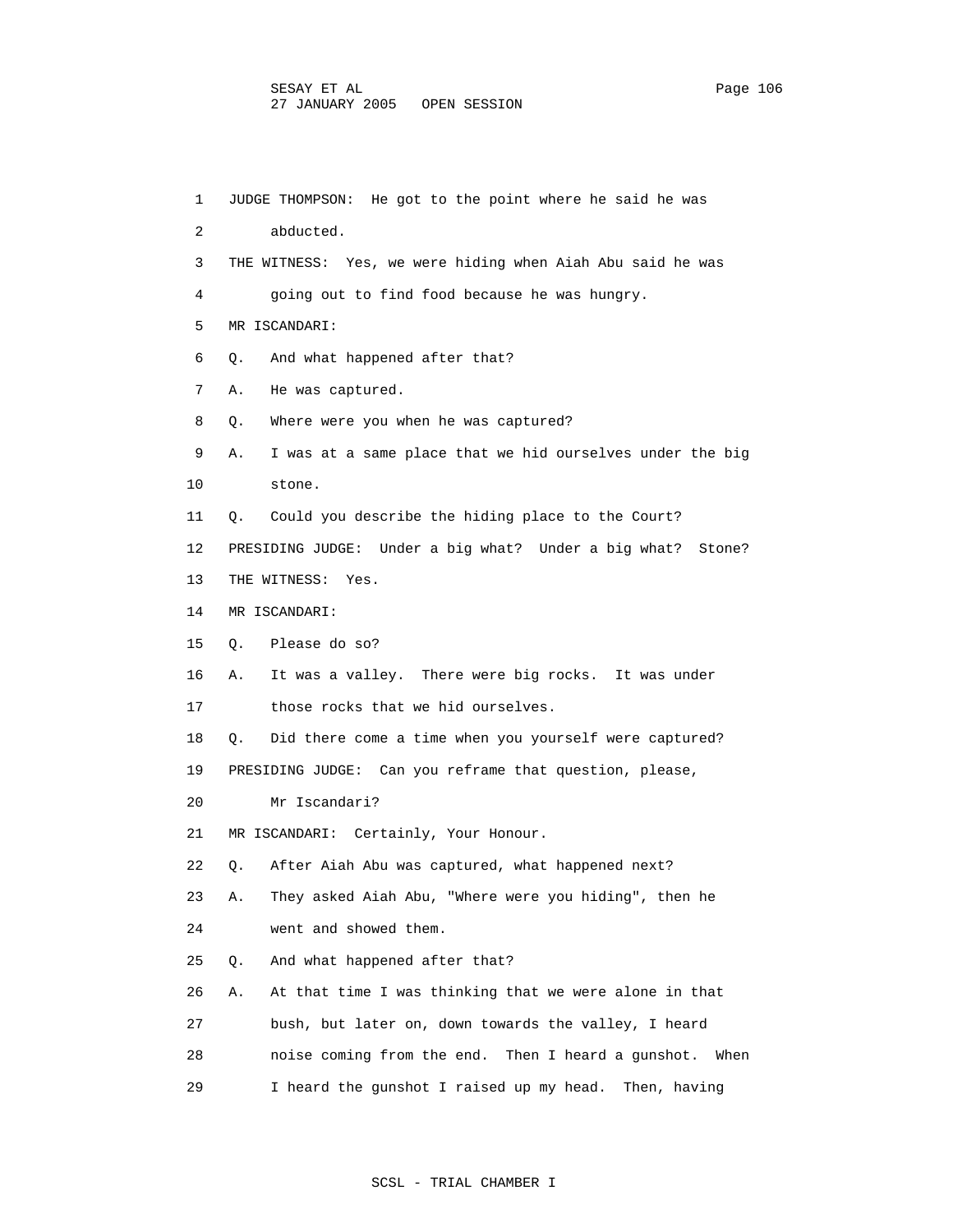| 1  |    | raised my head up, I heard this voice from my back say,   |
|----|----|-----------------------------------------------------------|
| 2  |    | "Stay as you are. If you go down again I will fire your   |
| 3  |    | head." The man with a gun spoke in Krio. He said, "If     |
| 4  |    | you put down your head I will burst your kannah. My life  |
| 5  |    | was left stiffed until they came and caught me.           |
| 6  | Q. | How many people caught you?                               |
| 7  | Α. | Five people.                                              |
| 8  | Q. | What happened after that?                                 |
| 9  | Α. | Then they brought us to Kania. There's a town called      |
| 10 |    | Kania.                                                    |
| 11 | Q. | Mr Witness, as of the date of your capture, how many days |
| 12 |    | or weeks had you stayed in the bush?                      |
| 13 | Α. | I took two weeks.                                         |
| 14 | О. | Do you recall what month you were captured?               |
| 15 | Α. | Yes.                                                      |
| 16 | Q. | What month were you captured?                             |
| 17 | Α. | I was captured in March.                                  |
| 18 | Q. | Was it at the beginning of March or at the end of March   |
| 19 |    | or the middle of March? Would you be able to tell this    |
| 20 |    | Court when in March you were captured?                    |
| 21 | Α. | Yes.                                                      |
| 22 | Q. | Please do?                                                |
| 23 | Α. | It was in the third week of March.                        |
| 24 | Q. | So what happened after your capture?                      |
| 25 |    | PRESIDING JUDGE:<br>It was in the?                        |

- 26 MR ISCANDARI: Third week of March, Your Honour.
- 27 THE WITNESS: They carried us into a small village towards

28 Koidu, very close to Koidu, and that place was called

29 Kania.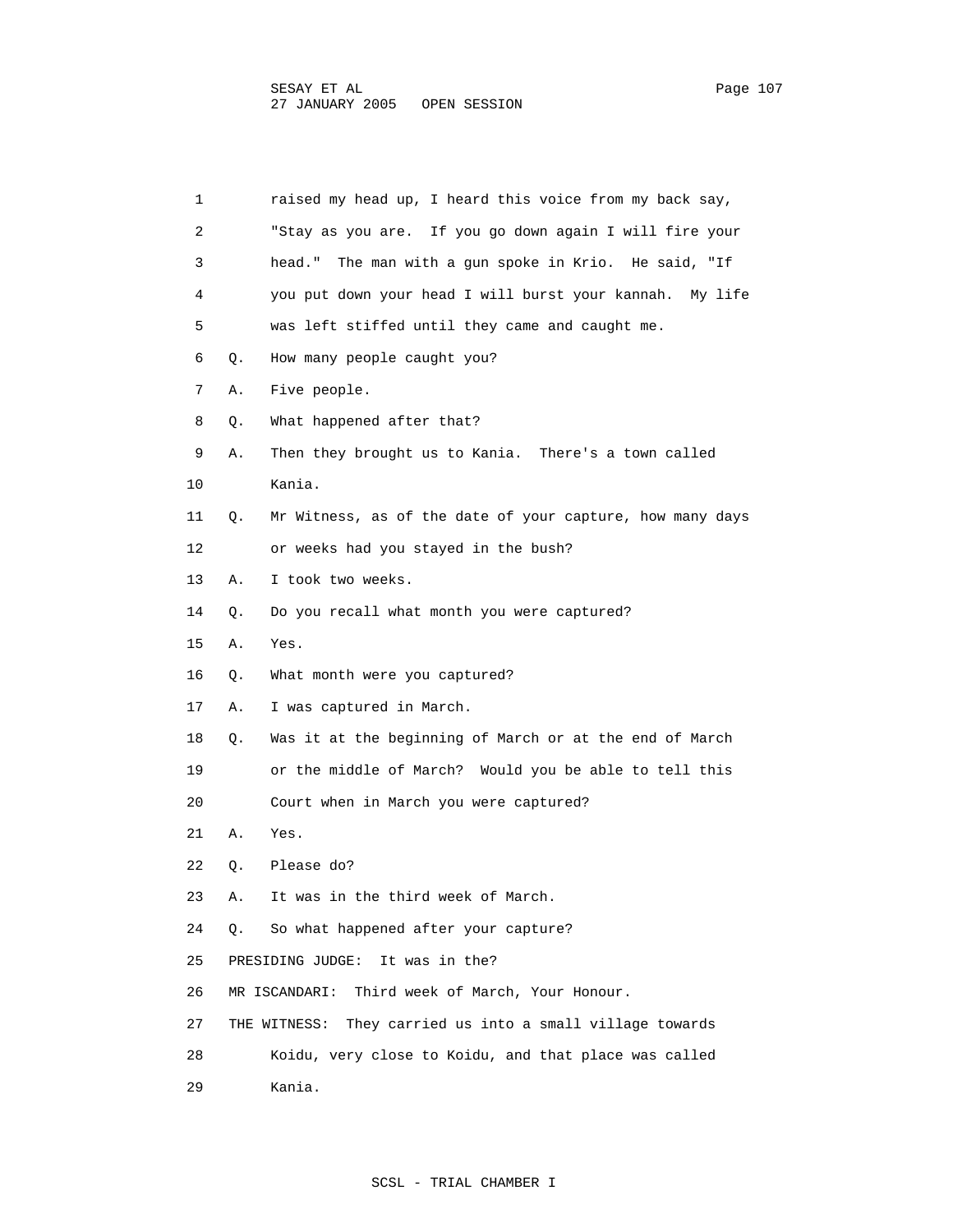| 1  |    | MR ISCANDARI:                                            |
|----|----|----------------------------------------------------------|
| 2  | О. | Could you spell that for the Court, please?              |
| 3  | Α. | Yes, yes.                                                |
| 4  | Q. | Go ahead, sir.                                           |
| 5  | Α. | K-A-N-I-A, Kania. That is a spelling.                    |
| 6  | Q. | And do you know what district Kania is in?               |
| 7  | Α. | Yes.                                                     |
| 8  | Q. | What district is Kania in?                               |
| 9  | Α. | Kono, Kono District.                                     |
| 10 | Q. | Could you tell this Court, sir, how far the distance was |
| 11 |    | from the point you were captured at Tongoro bush all the |
| 12 |    | way to Kania? How far is that distance?                  |
| 13 | Α. | I didn't measure it, but I quess it should be around     |
| 14 |    | three miles.                                             |
| 15 | Q. | So when you got to Kania, what happened next?            |
| 16 | Α. | They said, "From this point we'll be going into Koidu    |
| 17 |    | Town now".                                               |
| 18 | Q. | And how far is Koidu Town from Kania?                    |
| 19 | Α. | It is short distance.                                    |
| 20 | Q. | So did you eventually leave to go to Koidu Town?         |
| 21 | Α. | Yes.                                                     |
| 22 | Q. | Did anything happen?                                     |
| 23 | Α. | Yes.                                                     |
| 24 | Q. | Did anything happen on the trip between Koidu Town --    |
| 25 |    | Kania and Koidu Town?                                    |
| 26 | Α. | Yes.                                                     |
| 27 | Q. | Please tell this Court what happened on the trip between |
| 28 |    | Kania and Koidu Town?                                    |
| 29 | Α. | When those people said that we should move from Kania to |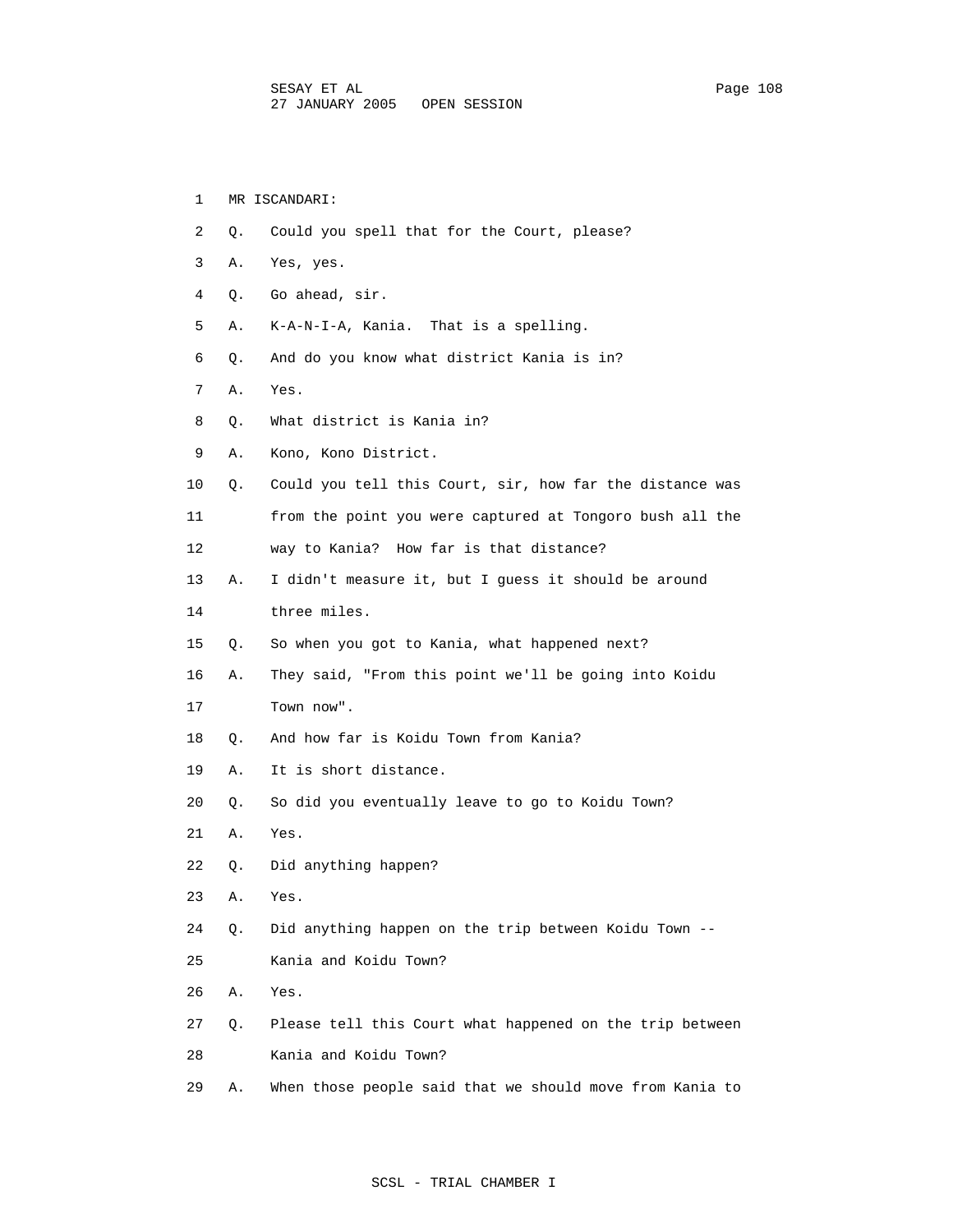1 Koidu Town, along the route we met men with guns in their 2 hand. 3 Q. Did anything happen when you met the men with guns in 4 their hands? 5 A. Yes. 6 Q. Could you tell this Court what happened when you met the 7 men with guns on the way between Kania and Koidu Town? 8 A. We who were abducted were many, and as we are going along 9 the road where we met those men with the guns, one of the 10 men said -- he said, "That other man there, I know him". 11 Q. Mr Witness, let me stop you at that point and ask you a 12 question. You just testified that you were many. Do you 13 have any recollection of how many of you were being 14 marched from Kania to Koidu Town? 15 A. Yes. 16 Q. How many of you by your estimation? 17 A. We are about 250. 18 Q. So did you count how many people there were? 19 A. Yes, I did that. 20 Q. So let us go back to when you met the men with the guns 21 on the way between Kania and Koidu. What happened? 22 A. As I have said earlier, one of the men with the gun 23 pointed at Aiah Abu and said, "That man, I know him". He 24 said, "We once abducted him and he ran away from us. Now 25 that I have seen him again", he said, "I'm going to kill 26 him". 27 Q. Did you hear him say that? 28 A. Yes. 29 Q. Would you tell this Court how far away you were from the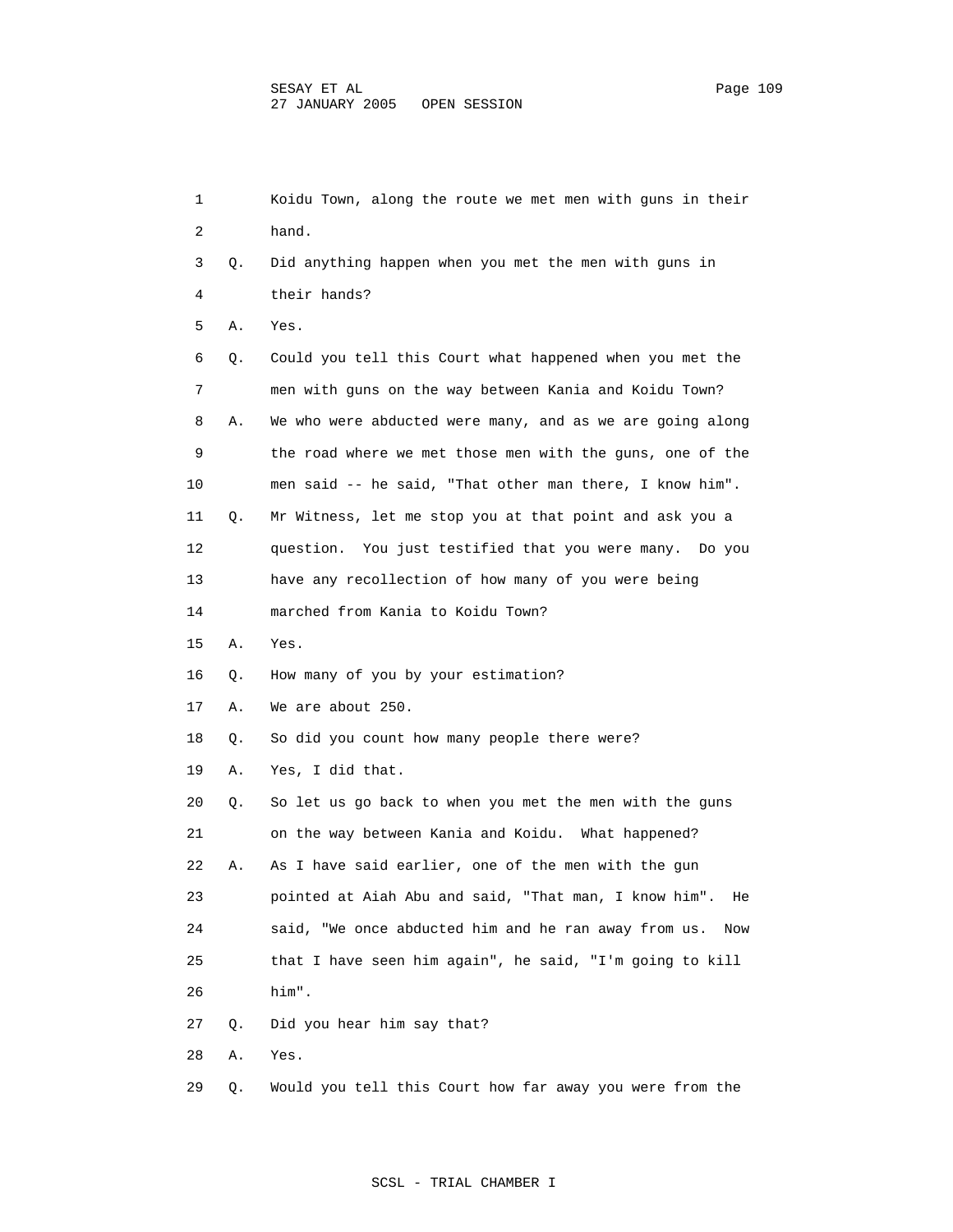| 1  |    | person who said that?                                      |
|----|----|------------------------------------------------------------|
| 2  | Α. | Yes.                                                       |
| 3  | Q. | How far away were you?                                     |
| 4  | Α. | I was within the surrounding, we were just together.       |
| 5  | Q. | What happened after this person said he was going to kill  |
| 6  |    | Aiah Abu?                                                  |
| 7  | Α. | Then I saw he raised up the gun and pointed at Aiah Abu    |
| 8  |    | and fired, pam pam.                                        |
| 9  | Q. | When you say "pam pam" do you want the Court to            |
| 10 |    | understand that two bullets were shot?                     |
| 11 | Α. | Yes, the gun sounded twice.                                |
| 12 | Q. | Would you tell the Court what part of Aiah Abu's body the  |
| 13 |    | bullets were directed at?                                  |
| 14 | Α. | Yes.                                                       |
| 15 | Q. | Please do.                                                 |
| 16 | Α. | He was facing the man and so he was shot in the chest.     |
| 17 | Q. | Did both bullets hit the chest?                            |
| 18 | Α. | What I know, that a bullet entered into his flesh.         |
| 19 | Q. | To the best of your knowledge was Aiah Abu a participant   |
| 20 |    | in the fight? Strike that. Let me rephrase that,           |
| 21 |    | To the best of your knowledge was Aiah Abu<br>Your Honour. |
| 22 |    | armed?                                                     |
| 23 | Α. | He was not armed at all.                                   |
| 24 | Q. | This group of people that you met on the way between       |
| 25 |    | Kania and Koidu Town, could you describe them for the      |
| 26 |    | Court, please?                                             |
| 27 | Α. | Yes.                                                       |
| 28 | Q. | What were they wearing?                                    |
| 29 | Α. | Some, they were dressed in an ordinary clothes.            |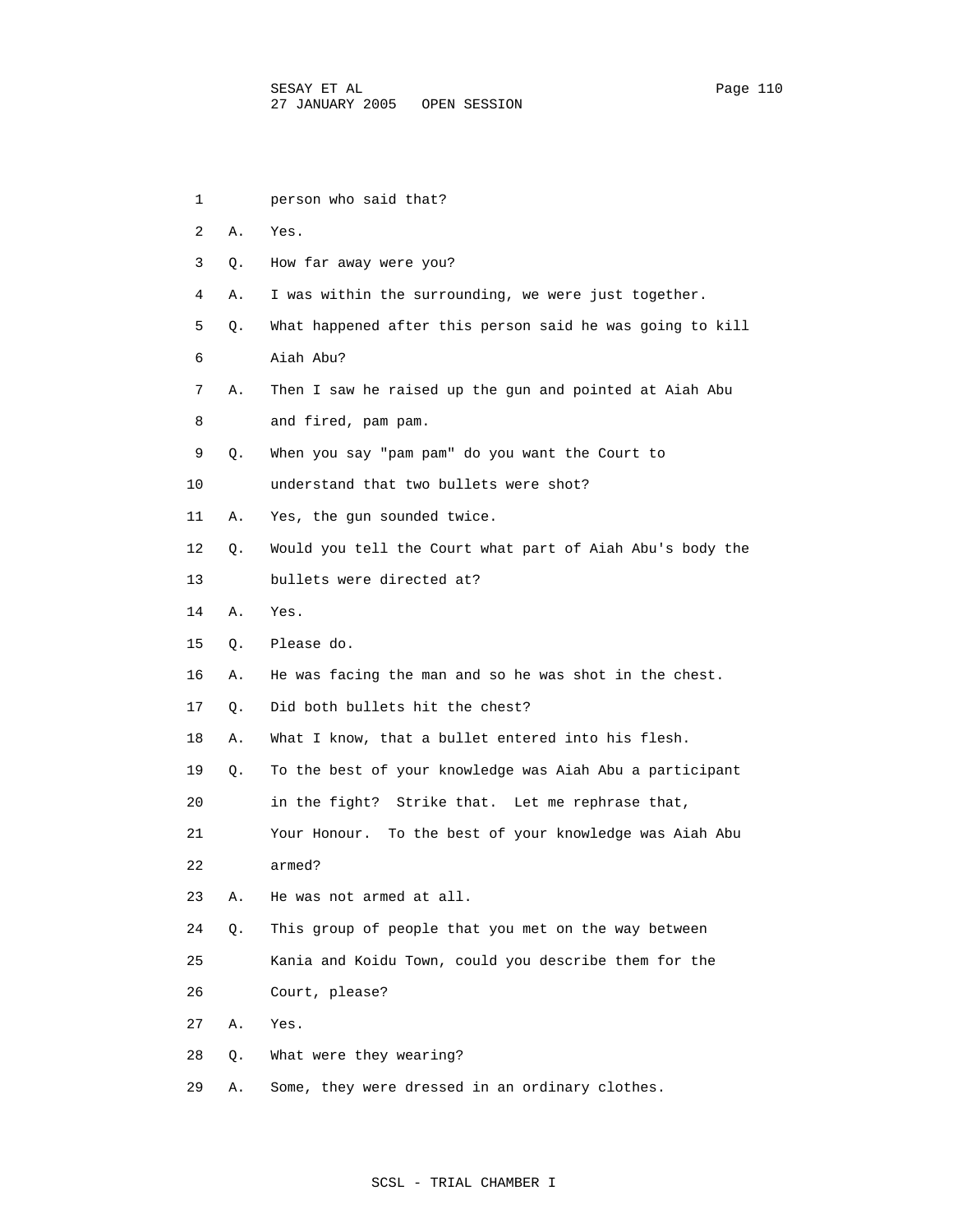1 Q. Do you know what group they belonged to? 2 A. What I know is that they were rebels. 3 Q. Did you ever come to find out the name of the person that 4 shot Aiah Abu? 5 A. No. 6 Q. After the two shots what happened to Aiah Abu? 7 A. He fell down on the ground, struggling. 8 Q. Did you have an opportunity, sir, to observe the person 9 that shot Aiah Abu as he discharged his weapon? 10 A. Yes, because I was there, I did see him. 11 Q. Based on your observation of the person that shot Aiah 12 Abu, do you have any reason to believe that the discharge 13 of the weapon by the shooter of Aiah Abu was a mistake? 14 JUDGE BOUTET: Don't you think it's a bit leading. 15 PRESIDING JUDGE: What sort of a question is that. 16 JUDGE THOMPSON: [Overlapping speakers] extremely complex and, 17 not only argumentative, legalistic. 18 MR ISCANDARI: Thank you, Your Honour. 19 Q. Did it appear to you as if -- strike that. 20 PRESIDING JUDGE: What is the necessity for this detail? Can 21 you proceed, please, without that question. 22 MR ISCANDARI: Yes, Your Honour. I am trying to establish an 23 element and I am thinking of how I can do that and I'll 24 do that. 25 JUDGE THOMPSON: Yes, but not to put questions of law or also 26 trying to -- I mean, that kind of question, I would have 27 thought, would probably come from the other side. 28 MR ISCANDARI: Yes, it was a little bit convoluted, I would 29 agree.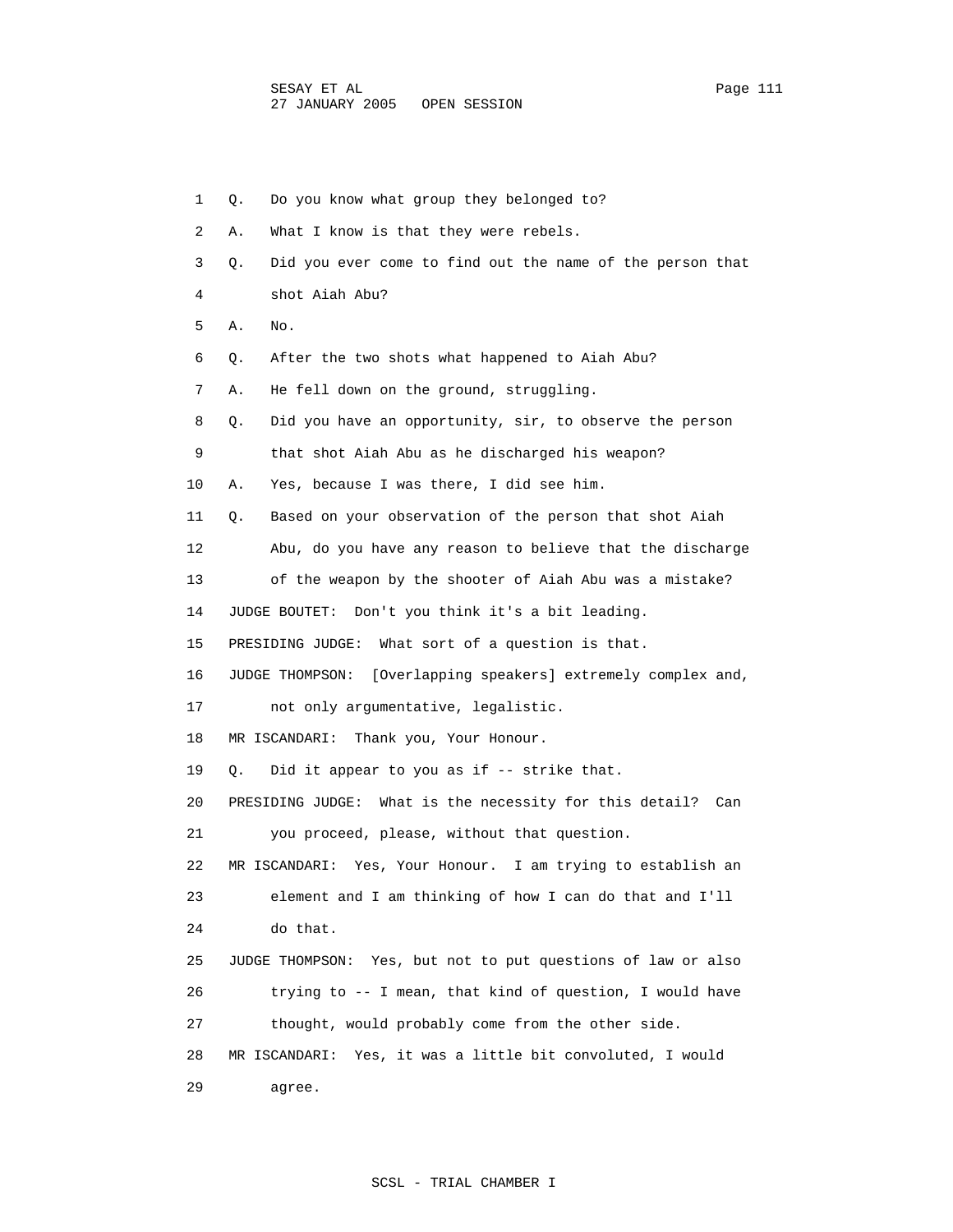1 JUDGE THOMPSON: Yes, go ahead. 2 MR ISCANDARI: 3 Q. The person that shot Aiah Abu, was he in a group of -- 4 how many people were in the group? 5 A. The group from where he shot the gun, they were just two 6 in number. There were other soldiers behind him, but in 7 that particular group there were two in number. 8 Q. What did the person do after he shot Aiah Abu? 9 A. Those who were from the back shouted and the others began 10 to run away. 11 Q. What happened to Aiah Abu after he was shot and had 12 fallen down on the ground and was struggling? 13 PRESIDING JUDGE: Those at the back shouted and others began 14 to run away. What does that mean? Who shouted? Who 15 began to run away? 16 MR ISCANDARI: 17 Q. I think the judge wants some clarity on something you 18 just said. You said those who were at the back shouted. 19 To whom are you referring when you said those who were at 20 the back? 21 A. It was [inaudible] I came to know that those at the back 22 were wearing ORGA uniforms and it was they who asked in 23 that other language, "Who shot this gun?" Then the two 24 men ran away. 25 Q. What do you mean by ORGA uniform? 26 A. Well, to us there -- it was ECOMOG that were there and 27 they were Nigerians, so they were the people we're 28 referring to as the augers. 29 Q. What happened after Aiah Abu had been shot?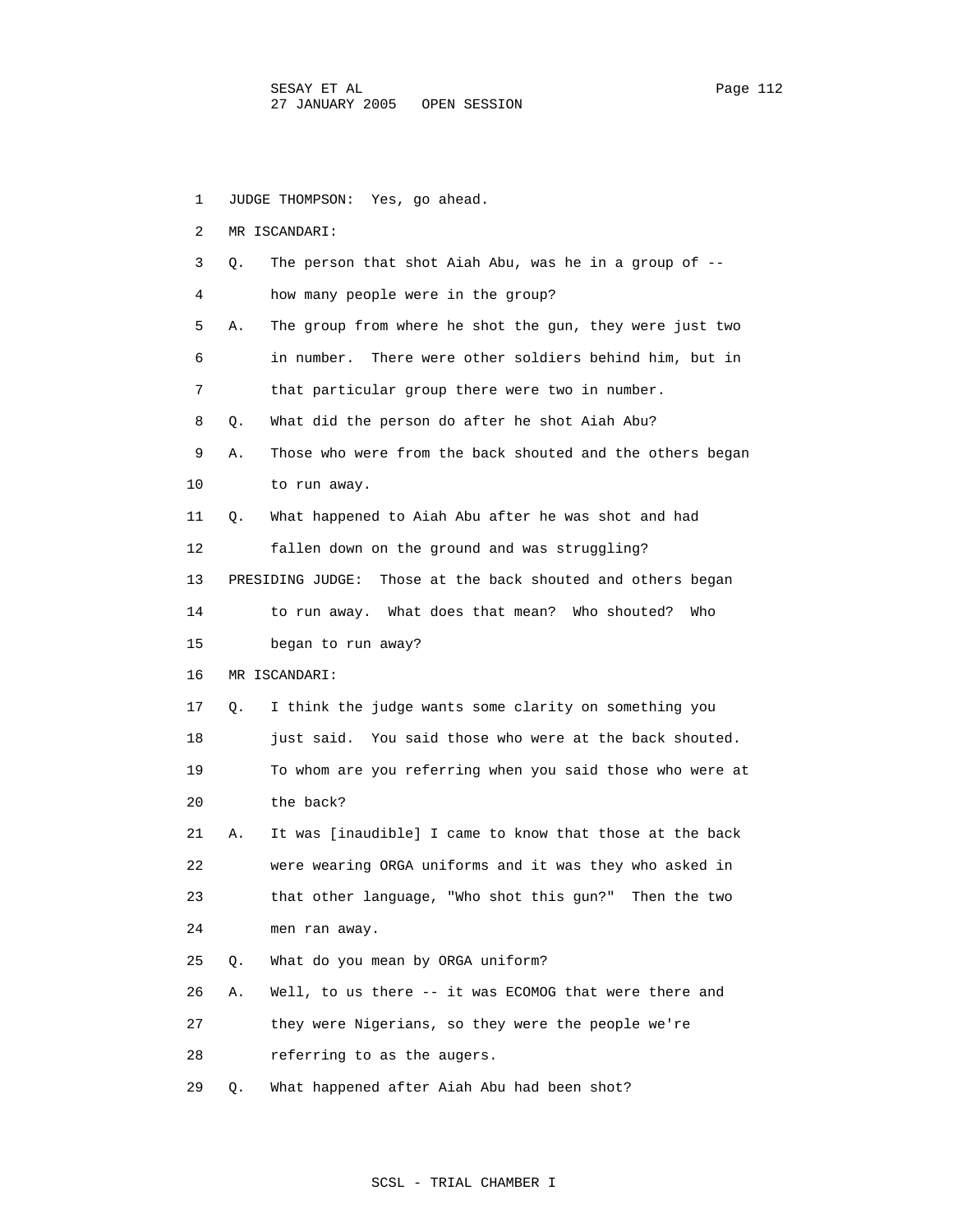- 2 Q. Did it take a long time before he died? 3 A. It didn't take long. 4 Q. What happened to his body? 5 A. I can't tell because we are moved to go ahead. 7 go? 8 A. We went to Sunna mosque. 9 Q. Where is the Sunna mosque located at? 10 A. It is at the east part of Hill Station in Koidu Town. 14 with whom you left Kania? 15 A. It cannot be so again, because one have already died. 16 Q. That's fair enough. So it was 249 of you that got to
- 
- 19 Q. When you got to Sunna mosque did you meet a different

20 group of people other than the ones you came there with?

21 A. We met other people there.

22 Q. Did you speak to anyone at the Sunna mosque?

23 A. Yes.

 24 Q. Please tell this Court the essence of that conversation? 25 A. On arrival at Sunna mosque, the civilians we met there 26 began clapping and saying, "Oh, ECOMOG, thank you, thank 27 you", because the rebels were dressed in ECOMOG uniform, 28 so they thought they were ECOMOG fighters. They had the 29 ECOMOG badge on their uniform. The civilians we met

- 1 A. He died.
	-
- 
- 
- 
- 6 Q. When you moved from that point to go ahead, where did you
- 
- 
- 
- 
- 11 Q. When you got to Sunna mosque, did you meet anyone there?
- 12 A. Yes.
- 13 Q. Did you go to Sunna mosque with the group of about 250
- 
- 
- 
- 17 Sunna mosque; is that correct?
- 18 A. Yes, I'll agree to that.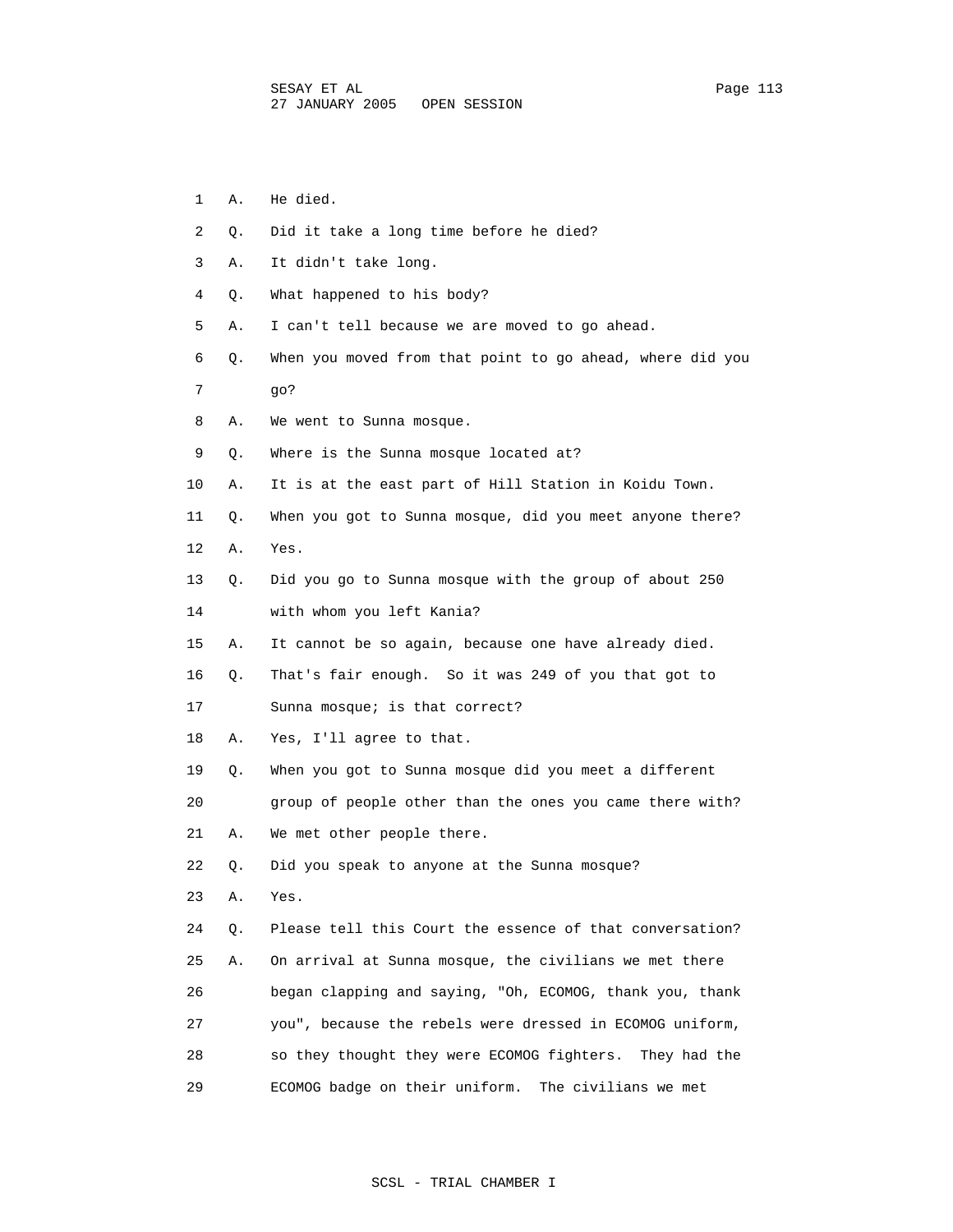1 there began praising them. They never knew that they 2 were rebels. Then they began saying, "You delivered us 3 from those evil people. They burnt our houses. Now 4 you've driven them. Thank you." I was still. Then the 5 other one ask me, saying, "Who are you?" Then I said I 6 was a pastor. He asked me, "What can identify you to be 7 a pastor?" 8 Q. Mr Witness, I put my hand out there to stop you because 9 the judges are writing and you're going a little bit too 10 fast, okay? 11 A. Yes, sir. 12 JUDGE BOUTET: Mr Prosecutor, we'd like also to caution you 13 about the identity of the witness. I don't know how many 14 pastors there are in that location, but if you're moving 15 in a direction in which you will ask more questions about 16 his role and function you have to be careful. 17 MR ISCANDARI: Yes, Your Honour. I will ask the Court to go 18 into closed session at some point in time further down in 19 this witness's testimony when he has to make some 20 identification of who he actually is. 21 Q. What happened after that, sir? 22 A. Then I brought out the paper, I showed them. 23 Q. What happened after that? 24 A. Then they said they should carry up to igbaleh. 25 Q. Can you spell the word igbaleh for the Court? 26 A. I cannot spell that because I don't know what it is. 27 Q. Did you come to find out whether there was a place called 28 igbaleh.

29 A. Yes, but at that time it was doubtful to me.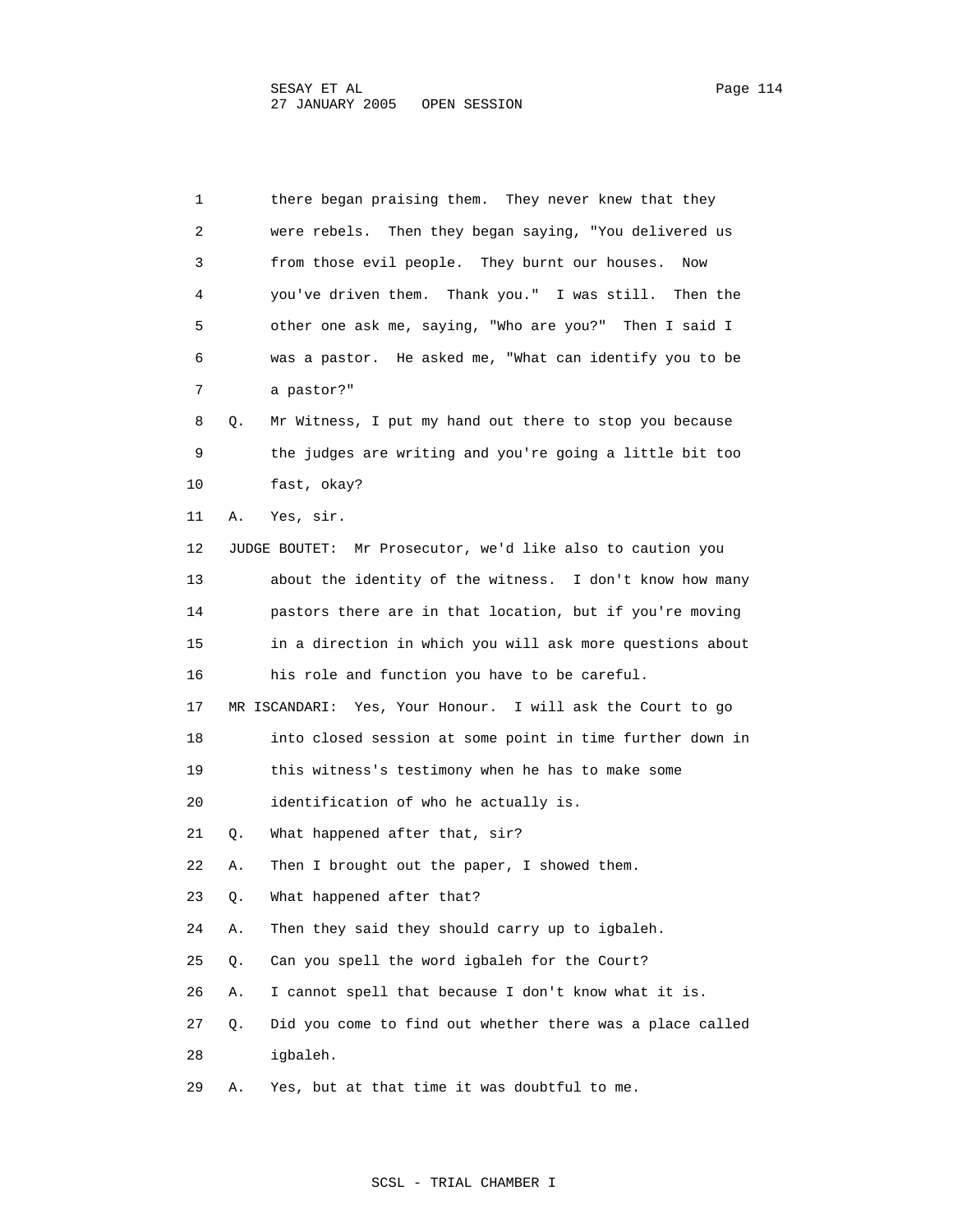| 1  |    | JUDGE THOMPSON: They asked him? Would you get him to repeat |
|----|----|-------------------------------------------------------------|
| 2  |    | that piece of evidence, after producing the piece of        |
| 3  |    | paper for identification purposes.                          |
| 4  |    | MR ISCANDARI:                                               |
| 5  | О. | Sir, who told you to go to the igbaleh?                     |
| 6  | Α. | The rebel leaders.                                          |
| 7  | Q. | Do you recall the name of that rebel leader?                |
| 8  | Α. | Yes.<br>Later on I came to know the name. At first I        |
| 9  |    | didn't know the name.                                       |
| 10 | Q. | And what was the name of that rebel leader?                 |
| 11 | Α. | He was called Colonel Rambo.                                |
| 12 | Q. | After you had been told to go to the igbaleh, what          |
| 13 |    | happened next?                                              |
| 14 | Α. | When we reached at igbaleh we were separated from the       |
| 15 |    | women and children. Everybody was placed in his or her      |
| 16 |    | own area.                                                   |
| 17 | Q. | How far is it from the Sunna mosque to the igbaleh?         |
| 18 | Α. | The distance is just like from this Court to that school    |
| 19 |    | which is over there towards the junction.                   |
| 20 | Q. | On your way to the igbaleh did you observe anything else?   |
| 21 | Α. | Yes.                                                        |
| 22 | Q. | What did you observe?                                       |
| 23 | Α. | I went jumping over corpses, stepping in<br>Corpses.        |
| 24 |    | bloods, pool of bloods.                                     |
| 25 | Q. | Do you have any recollection of how many corpses you saw?   |
| 26 | Α. | I began counting them. Later on I couldn't go through.      |
| 27 | Q. | Do you have an estimate of how many you counted?            |
| 28 | Α. | Yes.                                                        |
| 29 | Q. | Please tell the Court.                                      |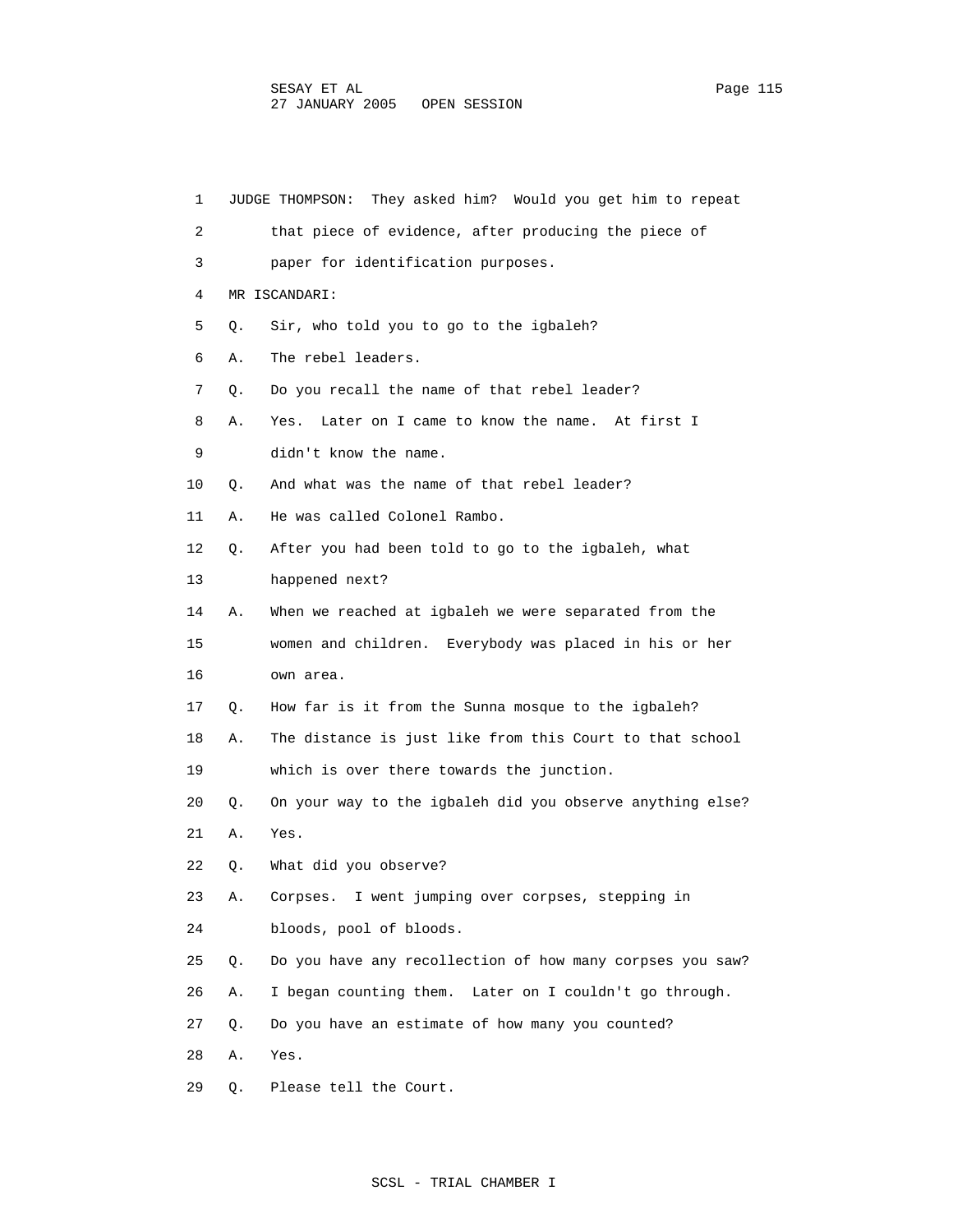| 1  | There were about 50.<br>Α.                                    |
|----|---------------------------------------------------------------|
| 2  | How many of you were taken to the igbaleh?<br>Q.              |
| 3  | We, that I know of, were about 249.<br>Α.                     |
| 4  | How long did it take you to get to the igbaleh from the<br>Q. |
| 5  | mosque?                                                       |
| 6  | Huh, that I couldn't say, because I was now under<br>Α.       |
| 7  | control.                                                      |
| 8  | What do you mean you were now under control?<br>О.            |
| 9  | I was now being abducted and the [inaudible] that they<br>Α.  |
| 10 | were going to kill us.                                        |
| 11 | Do you recall the location of this place called the<br>Q.     |
| 12 | igbaleh?                                                      |
| 13 | Yes.<br>Α.                                                    |
| 14 | MR ISCANDARI: At this point, Your Honour, I would like to ask |
| 15 | the Court to go into closed session with this witness.<br>I.  |
| 16 | will be eliciting information from this witness that          |
| 17 | would have the potential of revealing his true identity.      |
| 18 | Learned counsel, the usual procedure is to<br>JUDGE THOMPSON: |
| 19 | hear the application for closed session in closed             |
| 20 | session, technical though this might sound. So on the         |
| 21 | understanding that that is our standard practice and          |
| 22 | there is no compelling reason to depart from it, we might     |
| 23 | ask the technicians to make the necessary adjustments for     |
| 24 | us to move from open session to closed session.               |
| 25 | Before they make those adjustments may I ask the Prosecution  |
| 26 | to indicate how long this particular exercise is likely       |
| 27 | to take -- closed session exercise.                           |
| 28 | MR ISCANDARI:<br>Just a second, Your Honour.                  |
| 29 | JUDGE THOMPSON:<br>Yes.                                       |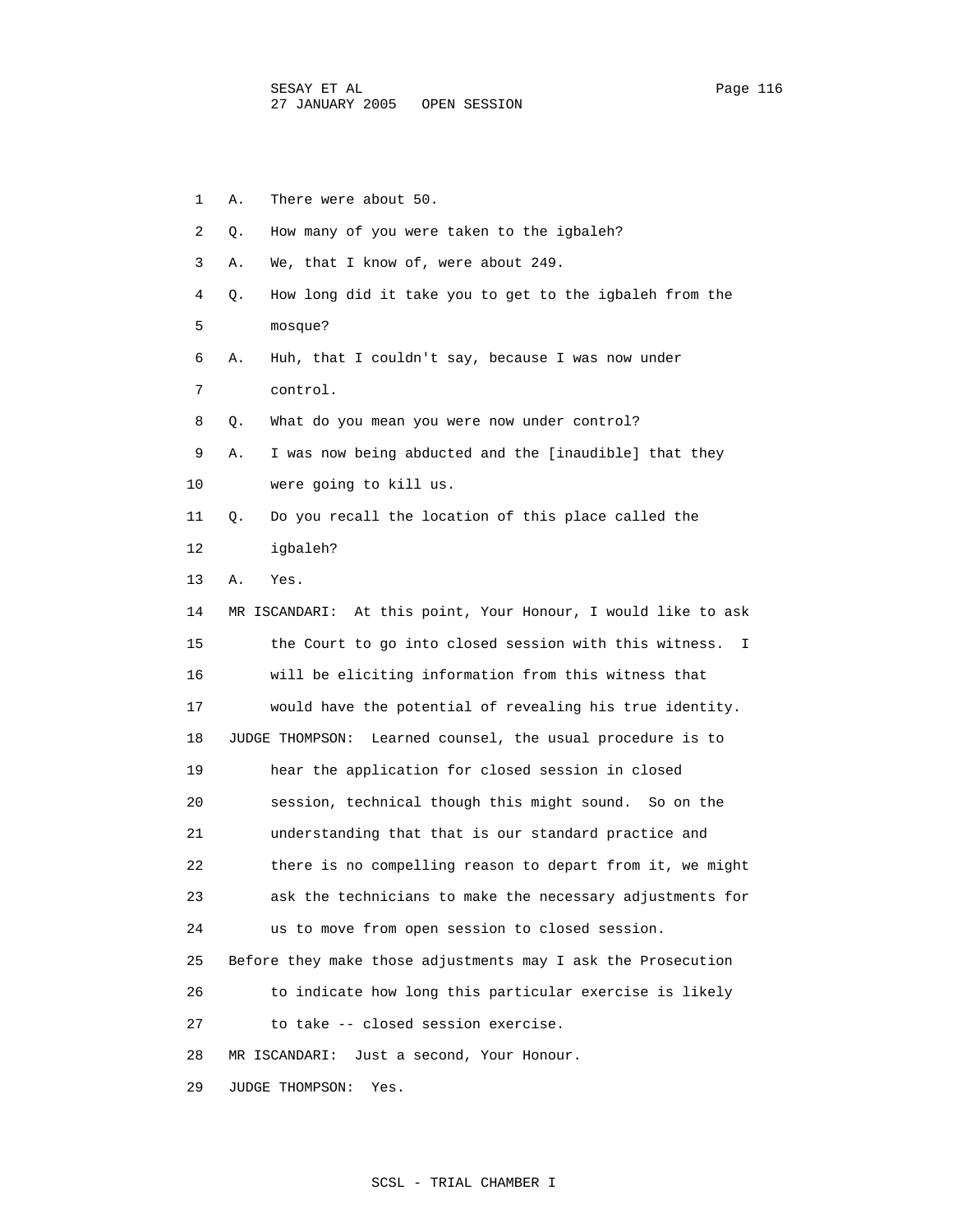1 MR ISCANDARI: It will be about 45 minutes to an hour. 2 JUDGE THOMPSON: About 45 minutes. 3 MR ISCANDARI: To an hour. 4 JUDGE THOMPSON: To an hour. 5 MR ISCANDARI: Correct. 6 JUDGE THOMPSON: In the circumstances then it may be wise to 7 ask, and we so do, the members of the public gallery to 8 retire and come back tomorrow. Our apologies. 9 PRESIDING JUDGE: I hope the Prosecution's reasons for the 10 closed session are compelling enough. I want to caution 11 that it is not matter of course that we must. I hope the 12 reasons are compelling enough. This said, we may have to 13 -- yes, the public gallery will have to come back 14 tomorrow. 15 JUDGE THOMPSON: Members of the public gallery, with our 16 regrets we would ask you to retire and come back tomorrow 17 at 9.30. 18 [At this point in the proceedings a portion of the 19 transcript, pages 118 to 139, was extracted and sealed under 20 separate cover, as the session was heard in camera] 21 22 23 24 25 26 27 28 29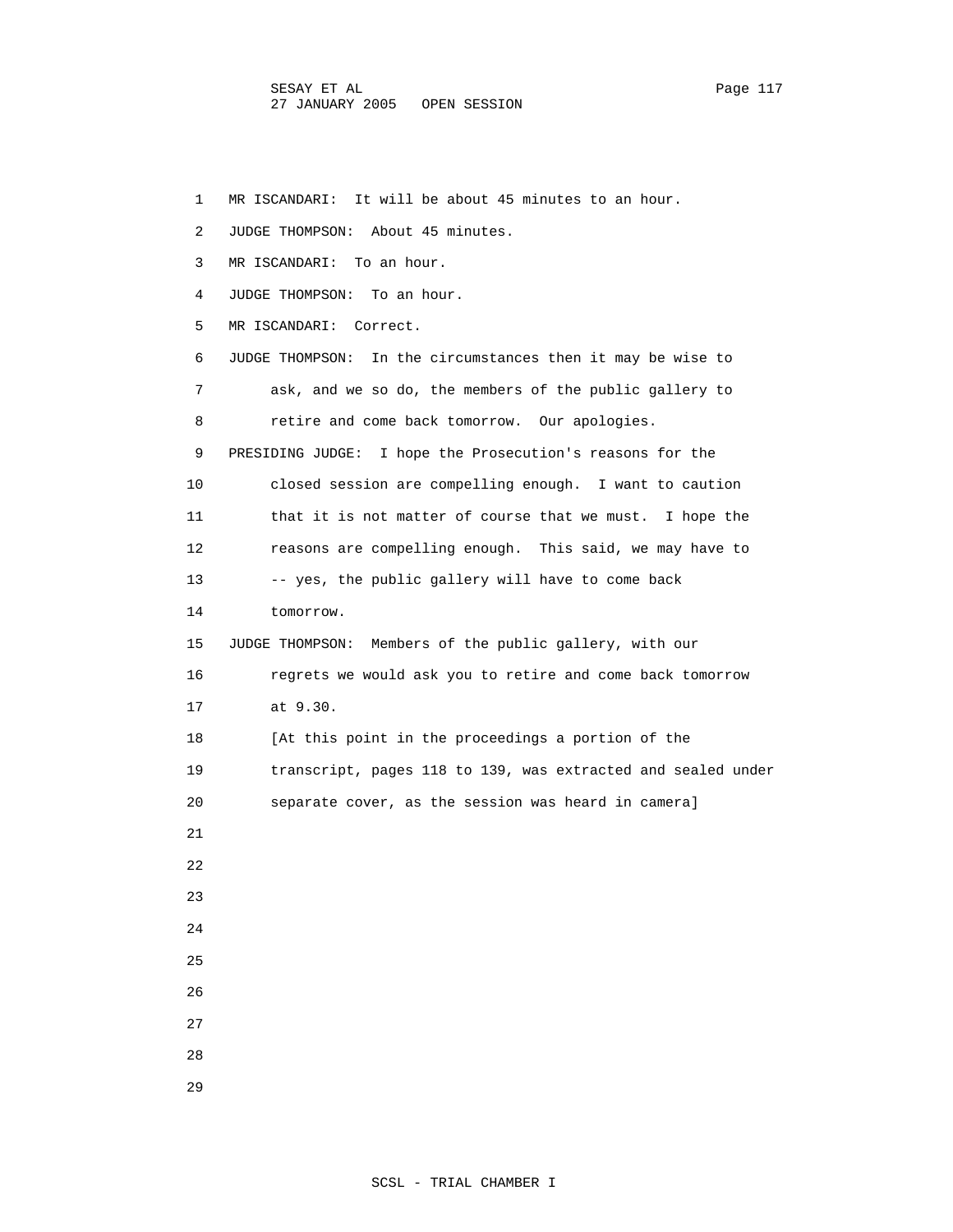1 [Open Session] 2 MR ISCANDARI: Thank you very much. 3 Q. Can you state the names of the commanders you met at the 4 Sunna mosque when you returned there with Major Rocky's 5 bodyguard. 6 JUDGE THOMPSON: Have we completed this kind of lottery thing 7 that we are on? 8 MR ISCANDARI: We will get there, Your Honour. 9 JUDGE THOMPSON: Okay, because my notes are left at the 10 lottery. 11 MR ISCANDARI: We will get there. 12 JUDGE THOMPSON: For the pastor's life. 13 MR ISCANDARI: Yes. 14 Q. Do you recall the names of the commanders that you met 15 there? 16 A. Yes. I later came to know most of them. Some I know 17 their name up to this time. 18 Q. Please tell this Court the names of the commanders that 19 you met there. 20 A. I met Captain K S Banya. He was there. Alpha used 21 lottery. Break it down for him. 22 MR ISCANDARI: I will. I will. 23 PRESIDING JUDGE: Please. 24 MR ISCANDARI: I thought maybe the translation would do that, 25 but I will. 26 Q. When you got to the Sunna mosque some people wanted you 27 dead and some people didn't want you dead. That's 28 correct, right? 29 A. Yes. That lotto was casted.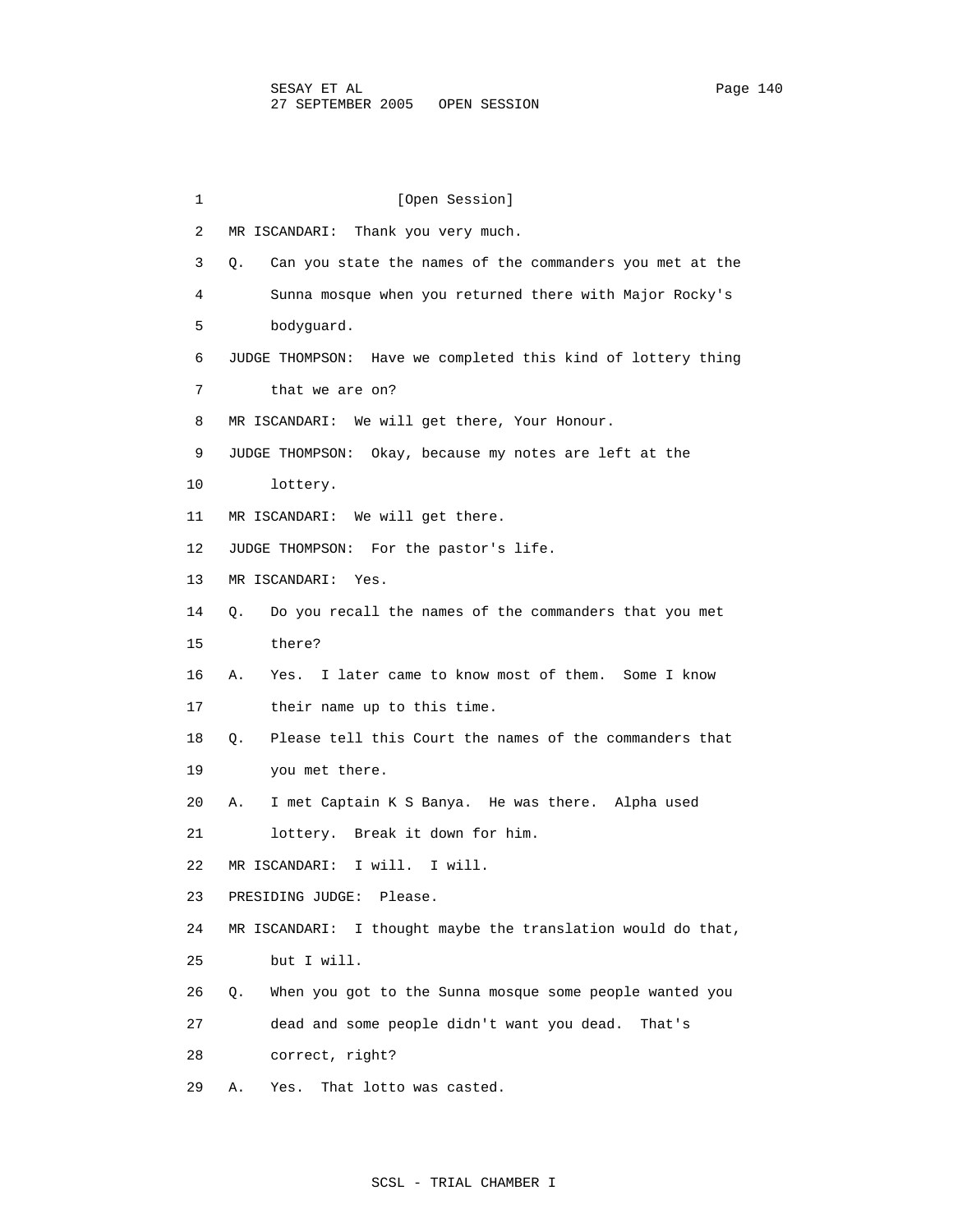1 Q. And as I recall your testimony, you had testified that 2 there were 30 commanders there at the scene; that's 3 correct, right? 4 A. Yes. 5 Q. Now, I am going to go trough the names of each and every 6 one of the names of the commanders that you have named 7 and I will ask you to tell the Court whether that person 8 voted for you to die or to leave. What was Captain K S 9 Banya's vote? Did he vote for you to die or leave? 10 PRESIDING JUDGE: Let him name -- if you want to proceed that 11 way, you know. Yes, yes. 12 MR NICOL-WILSON: Your Honour, we are objecting to that line 13 of examination-in-chief. 14 PRESIDING JUDGE: For what reason? 15 MR NICOL-WILSON: Because there is nothing like that in the 16 statement by the witness. And we think if counsel wants 17 to elicit that kind of evidence it must be not done in 18 that direct fashion, which to a very great extent is 19 leading. 20 JUDGE THOMPSON: Let me seek clarification, learned counsel. 21 You mean there is nothing in the statement that -- 22 MR NICOL-WILSON: About the names of those who voted in favour 23 and those who voted against. 24 JUDGE THOMPSON: [Inaudible] 25 MR NICOL-WILSON: Yes, Your Honour. 26 JUDGE THOMPSON: So in other words, you are saying that - and 27 again we revert to our principle of orality - so he is 28 not entitled -- he cannot in law explain how the process 29 is done by way of amplifying his evidence. I mean, if it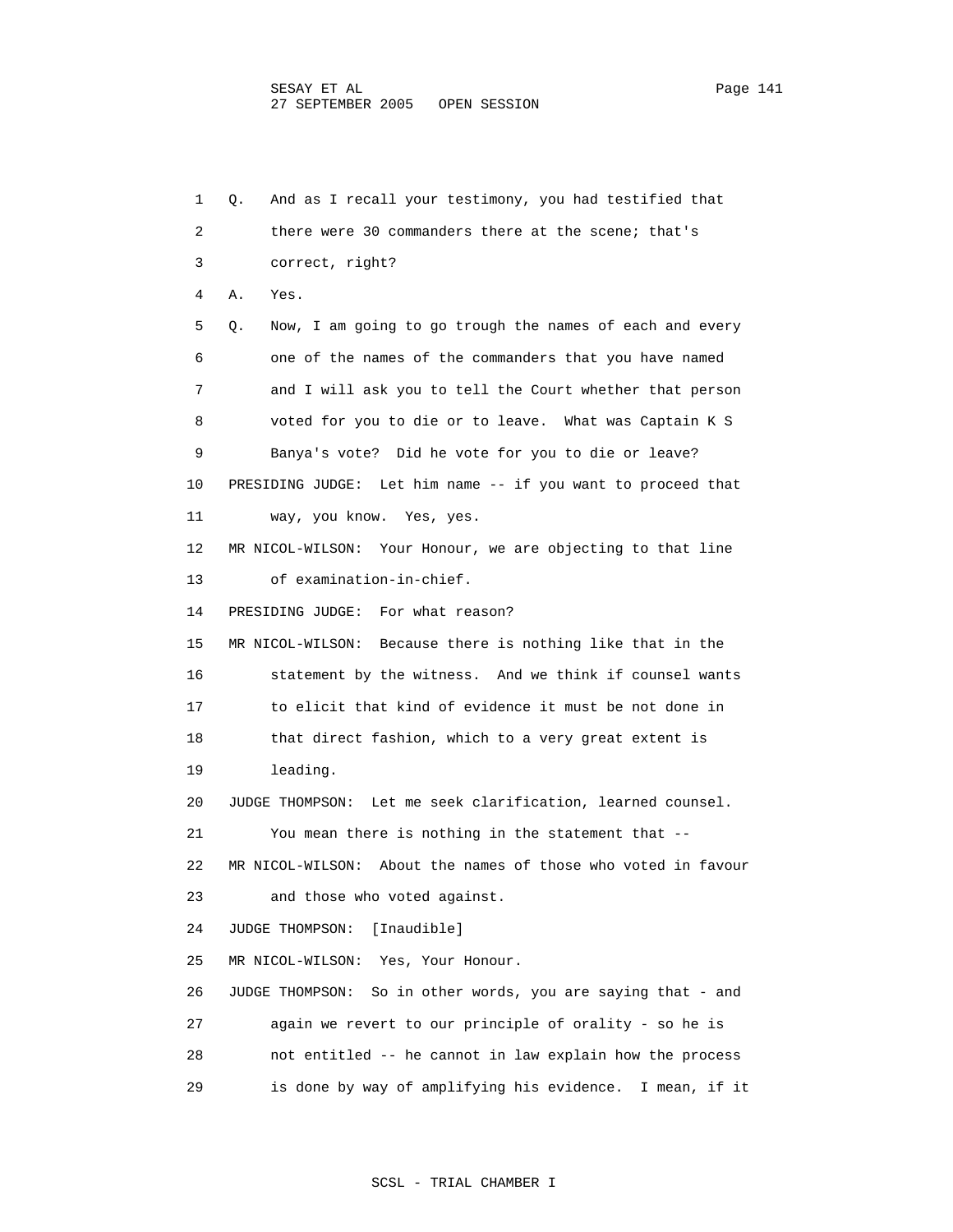1 were completely a new thing, then I would be saying 2 myself I will vote for you. But there is reference that 3 [inaudible]. 4 MR NICOL-WILSON: Yes, Your Honour. 5 JUDGE THOMPSON: So what would be the difficulty here if it is 6 part of the Prosecution's case to say who and who voted 7 which way and not? 8 MR NICOL-WILSON: Because there is a likelihood, Your Honour, 9 that evidence might come out which we do not have notice 10 about in terms of the statement. 11 JUDGE THOMPSON: But there is already disclosure there about 12 lots being cast for his life. So wouldn't the principle 13 of orality allow him to go into details? In other words, 14 provide some specificity? 15 MR NICOL-WILSON: Well, our own contention, Your Honour, is 16 not in that manner by leading the witness. He is 17 basically saying he will mention some names and ask how 18 the person voted. That is -- 19 JUDGE THOMPSON: You are not saying that he cannot lead the 20 evidence as to the methodology? 21 MR NICOL-WILSON: Yes, Your Honour, he can lead the evidence, 22 but not in manner in which he wants to do it. 23 JUDGE THOMPSON: All right, I will restrain myself for the 24 time being. 25 PRESIDING JUDGE: What if he asks him to enumerate those 26 who -- employing the electoral terminology. Supposing he 27 asks to enumerate those who wanted him dead and those who 28 did not want him dead. Would that be a problem. 29 MR NICOL-WILSON, Already Your Honour, the witness said he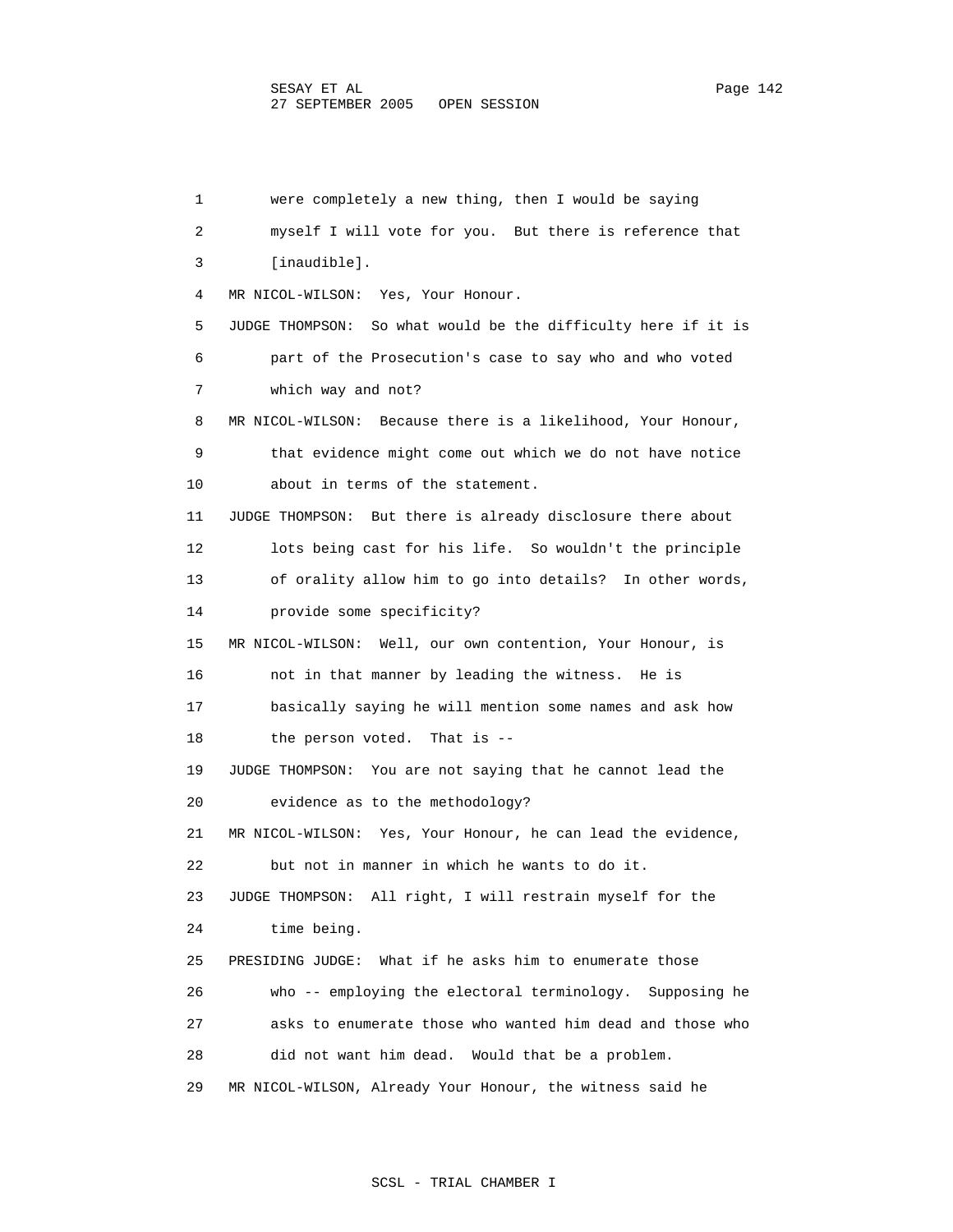1 cannot recall the names of all that he met. 2 PRESIDING JUDGE: But he has recalled the names of some. 3 MR NICHOL-WILSON: Then it would not be fair on the part of 4 the witness, because he will not be able to say exactly 5 those who voted in favour and those who voted again 6 because he can't -- 7 JUDGE THOMPSON: Well, I was inclined to say that if the 8 objection would not be fair on the part of your client, 9 it would be proper, but I mean the Prosecution is taking 10 care of the witness's interest. And my difficulty is 11 clearly how would this prejudice your client, because it 12 is part of the entire story. Remember, if it were not in 13 that statement then difficult. Yes, part of the entire 14 story. And here what we are having is specificity as to 15 how it all happened. 16 MR NICOL-WILSON: Well, Your Honour, I think even the 17 foundation has not been laid. The witness has not even 18 said whether the voting actually took place. 19 JUDGE THOMPSON: But he did say that they had indicated those 20 who wanted his life should go this way and -- go to 21 Rambo, those who wanted the other kind of thing. The 22 evidence is already -- the foundation has been laid. 23 MR NICOL-WILSON: We don't know if that was actually done, 24 Those who wanted him to die to move to one side, and 25 those who wanted him to live move to the side. 26 [Inaudible] has not been laid. 27 PRESIDING JUDGE: We do not know -- that's where we are moving 28 toward now. Yes, we do not know. 29 JUDGE BOUTET: The objection shall be denied. Let's move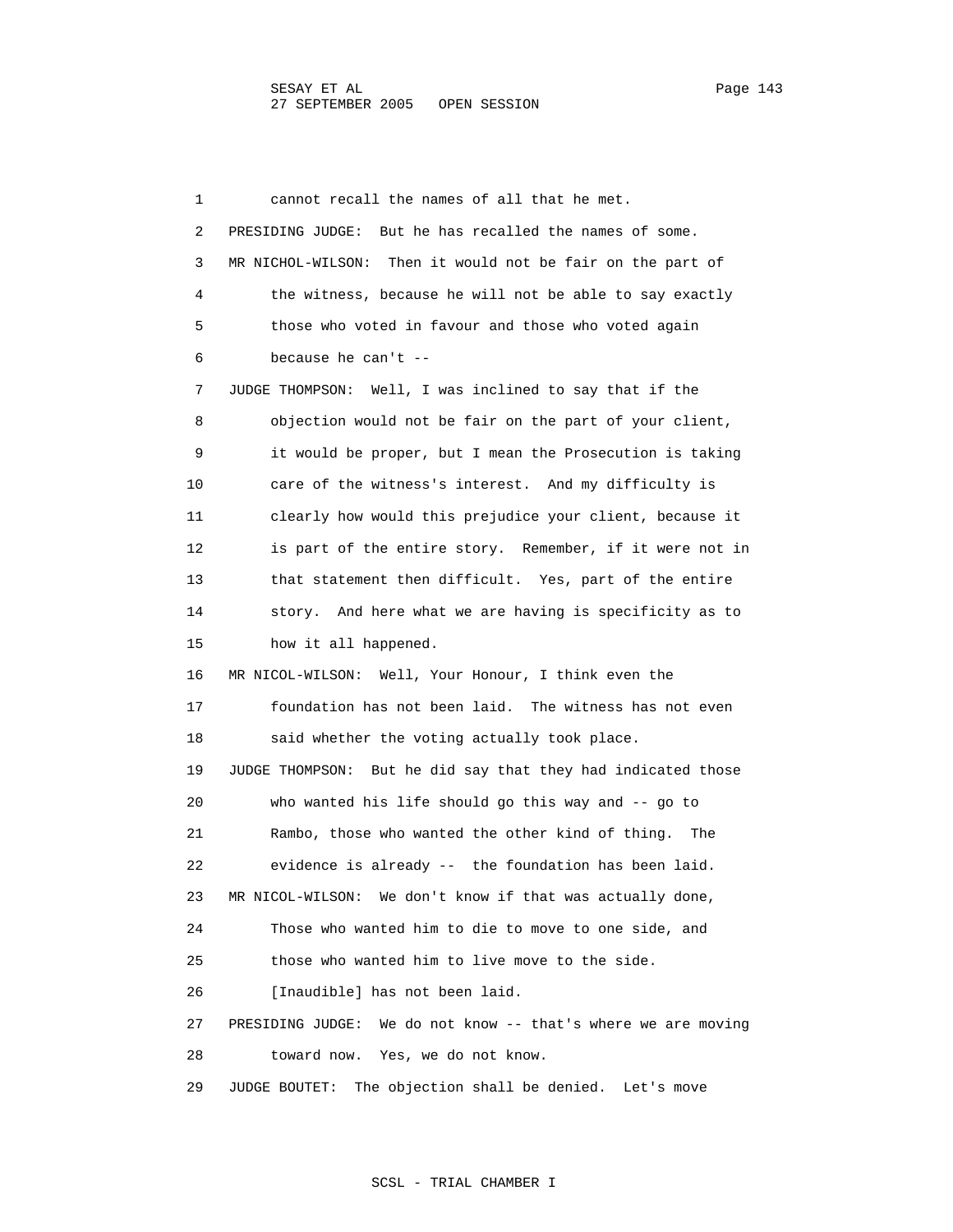1 ahead. 2 JUDGE THOMPSON: Yes. 3 PRESIDING JUDGE: Yes. 4 MR ISCANDARI: Thank you very much. 5 Q. Sir, you had named some of these commanders that you met 6 at Sunna mosque; correct? 7 JUDGE THOMPSON: Counsel, don't complicate the issue. You 8 were about to ask him who voted for him, his life to be 9 preserved and, you know, that is the line, otherwise you 10 will complicate it and the trial will [inaudible] to 11 which we have come from. 12 MR ISCANDARI: Then I will go back to where you want me. 13 JUDGE THOMPSON: [Inaudible] that lots were cast for his life. 14 So let's proceed from there and not complicate the issue. 15 MR ISCANDARI: 16 Q. What was Captain K S Banya's vote? Did he vote for you 17 to live or die? 18 MR TOURAY: I raise objection. 19 JUDGE BOUTET: Please, it would be simpler to avoid all sorts 20 of objection if you ask the witness of the names that he 21 has given and whether any of them voted for against and, 22 if so, give the names. Mr Prosecutor, he has just given 23 you and the Court a list of names of people he identified 24 that were at the mosque. 25 JUDGE THOMPSON: Yes. 26 JUDGE BOUTET: And ask him of these names who did what, 27 without going -- without you going by each and every 28 name, ask him of those. 29 JUDGE THOMPSON: And we will get out of this.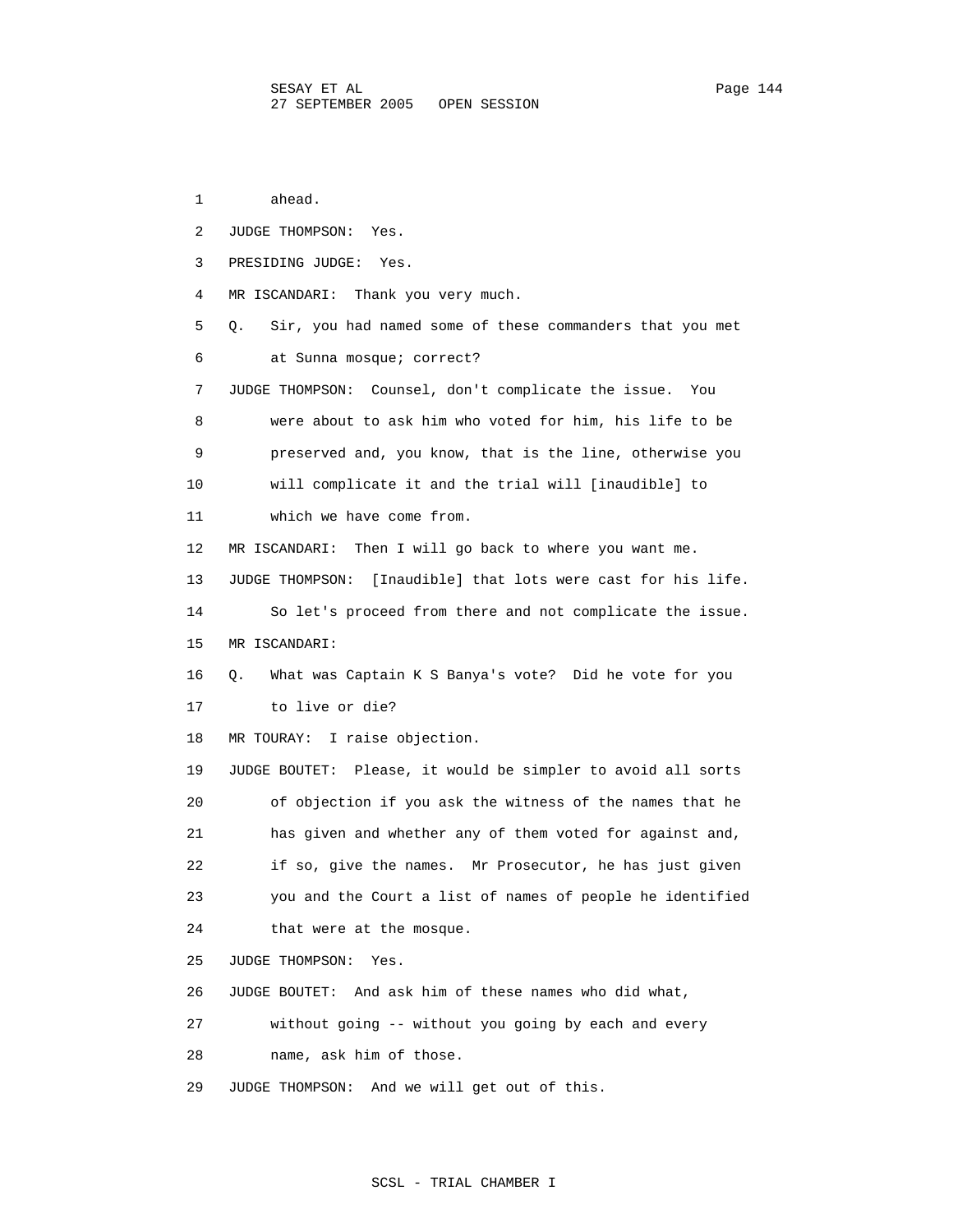1 MR ISCANDARI: I will do that. 2 Q. Sir, of the commanders that you have named that you met 3 at the Sunna mosque, could you tell this Court which of 4 them voted for you to live? 5 PRESIDING JUDGE: Voted for him to be alive? 6 MR ISCANDARI: Yes. 7 PRESIDING JUDGE: Yes. 8 THE WITNESS: I will explain, but I will not be able to call 9 them all by name. But those I know I will call their 10 names. The first thing is Captain K S Banya, he said I 11 should die. He did vote to that end. 12 PRESIDING JUDGE: Then we have to start from to die, because 13 we started from to live. Those who voted for me to die 14 are K S Banya. 15 THE WITNESS: He voted that I should die. 16 JUDGE THOMPSON: Yes, [inaudible]. 17 THE WITNESS: Colonel Rambo -- Alpha Momo says I should not 18 die. 19 MR ISCANDARI: 20 Q. Just a second, Mr Witness. You mentioned Colonel Rambo, 21 could you tell the Court what Colonel Rambo's vote was? 22 A. Yes, he first raised his hand that I should die, that 23 they should kill me. 24 PRESIDING JUDGE: Tell the witness, you should tell us those 25 that said you should die. That's where we are. Don't go 26 to live or die, live or die? 27 MR ISCANDARI: Your Honours. 28 PRESIDING JUDGE: Yes. 29 MR ISCANDARI: This is exactly what I was trying to avoid.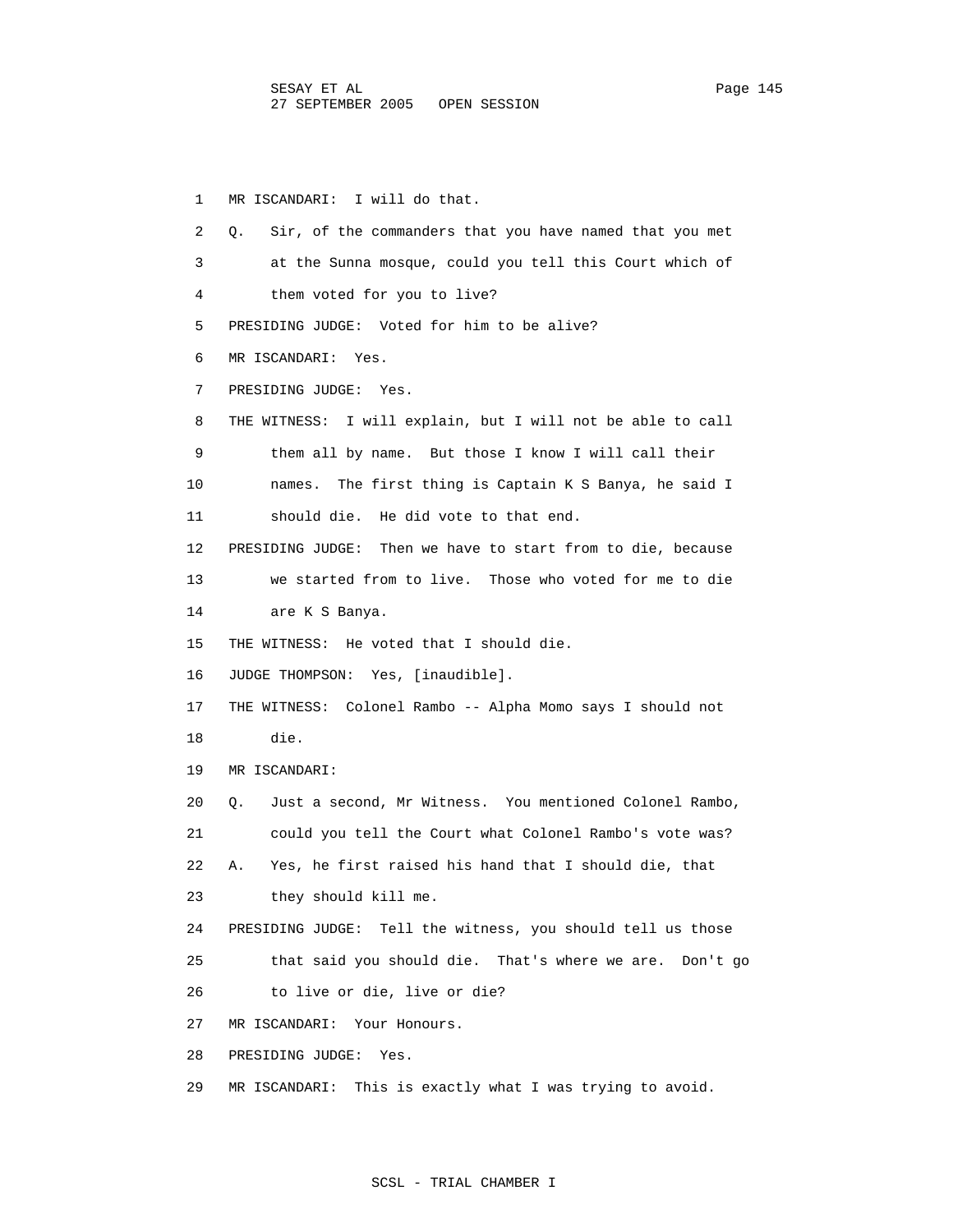1 What I had envisaged was to go through each and every -- 2 PRESIDING JUDGE: It is -- you don't take us back, please. We 3 are making progressing. Mr Iscandari, we have progress. 4 MR ISCANDARI: I just didn't want the witness to be confused. 5 PRESIDING JUDGE: We have said we would not adopt the 6 procedure that you want us to adopt. So, let us get to 7 somewhere adopting this position which is neater. 8 MR ISCANDARI: Fair enough. 9 PRESIDING JUDGE: Can you lead your witness? 10 MR ISCANDARI: Yes. 11 PRESIDING JUDGE: [Inaudible] who wanted him dead. Yes, he 12 mentioned K S Banya, Rambo. Who else? 13 JUDGE THOMPSON: Why not keep to that? 14 MR ISCANDARI: Because I believe the witness would keep going 15 from this person wants me to live, this person wants. 16 PRESIDING JUDGE: If you lead him, he will not. If you lead 17 him, he will not. 18 MR ISCANDARI: Okay. 19 JUDGE THOMPSON: We have rules of this Court and the witness 20 must conform. 21 MR ISCANDARI: 22 Q. Sir, what the Court wants is for you to tell them of the 23 commanders that you had mentioned which one wanted you 24 alive, voted for you to be alive. 25 PRESIDING JUDGE: We are starting with death. 26 MR ISCANDARI: 27 Q. Okay, let's turn it the other way around. Of the 28 commanders that you had named, which one of them wanted 29 you dead, voted for you to be dead?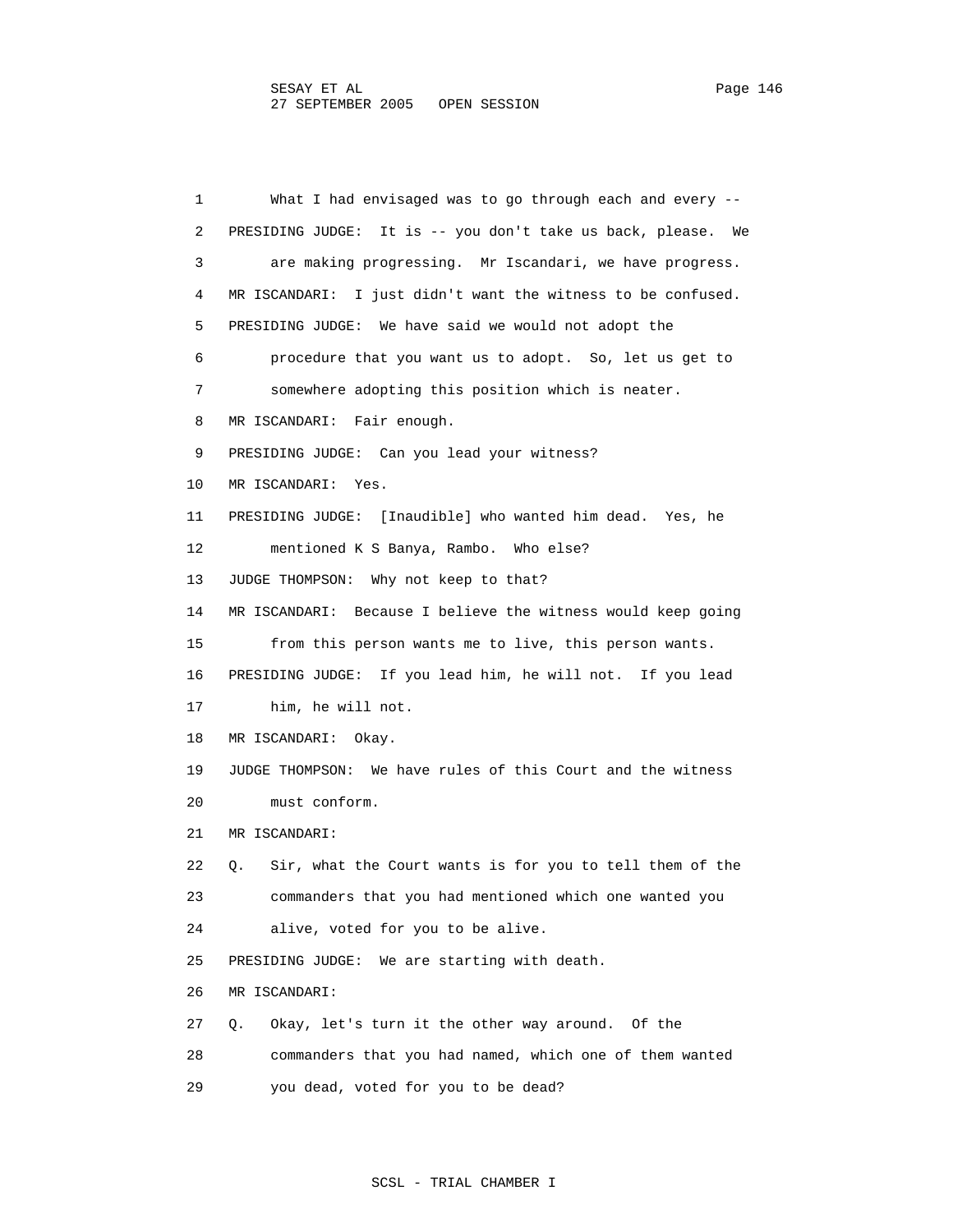1 PRESIDING JUDGE: Tell him after that you will come back to 2 mention those he remembers voted for him to be alive. 3 Please tell him. 4 MR ISCANDARI: 5 Q. The judge wants you to mention those who voted for you to 6 die first, then after that mention those who voted for 7 you to be alive. Do you understand? 8 A. Yes. As I began earlier, those who lotted for me to die 9 I said K S Banya, Captain K S Banya, let me die. Colonel 10 Rambo said I should die. Morris Kallon alias Bilai Karim 11 say I should die. Hungry Lion say I should die. 12 Kailondo say I should die. On this side that could be in 13 my memory. The other person is Amara Peleto. 14 [Inaudible] those names. Those who voted for me to be 15 alive, Rocky, Major Rocky. He said I should not die. 16 Alpha Momo. Captain Ranger. Amara ambush commander. 17 Then I can again remember that man whom they called Staff 18 Alhaji voted that I should die. 19 Q. Sir, at the end of the vote would you tell this Court how 20 many of the commanders you met at Sunna mosque voted for 21 you to die? 22 A. Yes. 23 Q. Please tell the Court. 24 A. 15 said I should die. 25 Q. Could you tell the Court how many of these commanders you 26 met at Sunna mosque voted for you to be alive? 27 A. Yes. 28 Q. Please tell the Court. 29 A. 15.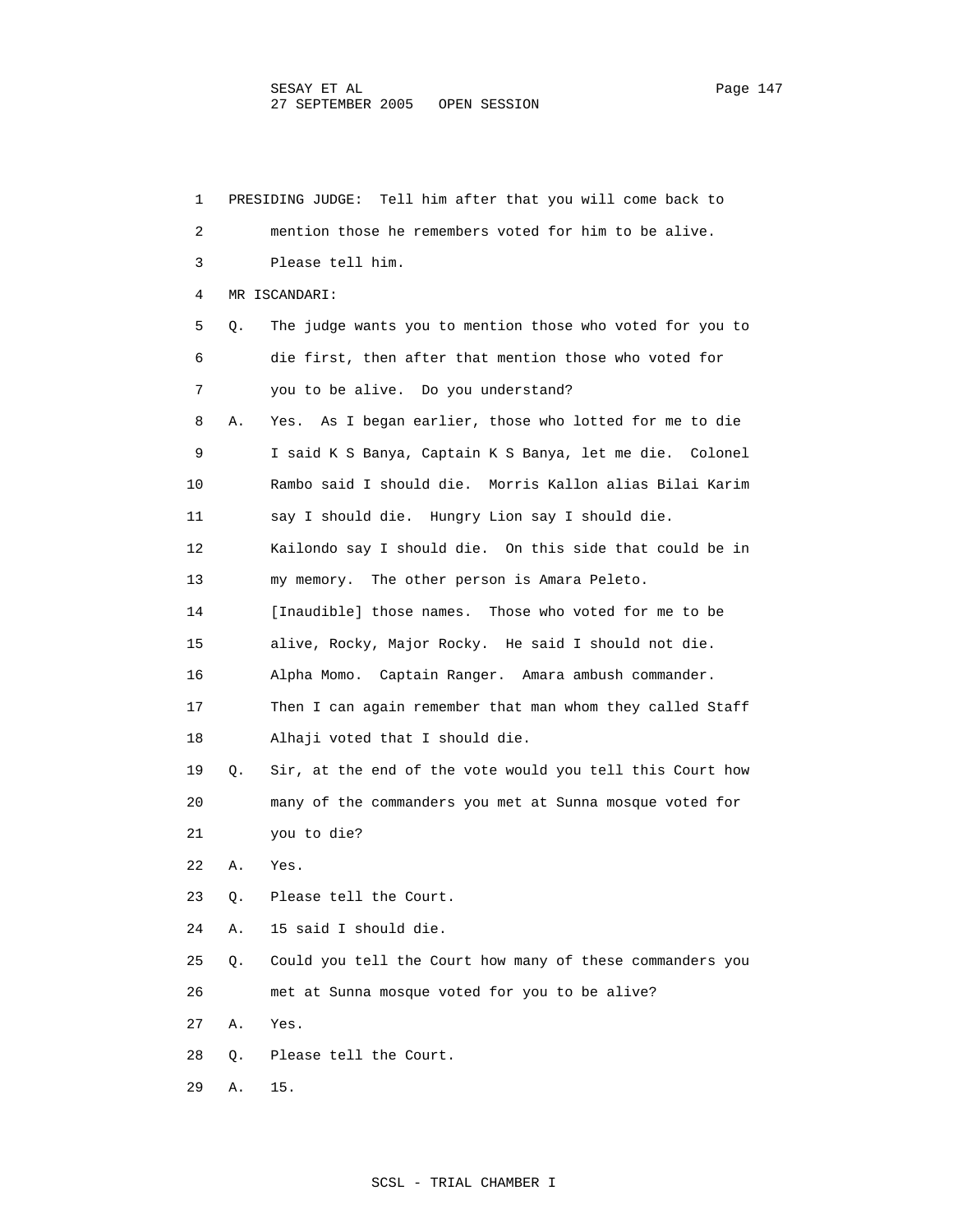1 MR. PRESIDENT:

| 2  |    | Please tell the Court exactly how you felt when the vote    |
|----|----|-------------------------------------------------------------|
| 3  |    | was being taken.                                            |
| 4  | Α. | There was now an argument over my $-$ there was now an      |
| 5  |    | argument over my leaving or being dead. I became            |
| 6  |    | confused.<br>I became discouraged. I didn't know what to    |
| 7  |    | do again because already people are taking decision on my   |
| 8  |    | Then they thought of a small boy who was among the<br>life. |
| 9  |    | commanders. They sent somebody to call him. He was          |
| 10 |    | Sylvester Kieh.                                             |
| 11 | Q. | And what happened after Sylvester Kieh came into the        |
| 12 |    | qroup?                                                      |
| 13 | Α. | Rambo explained to him that he the Rambo had decided I      |
| 14 |    | should die and Rocky and his own men had decided that I     |
| 15 |    | should not die. He had wanted to talk, they shut him up.    |
| 16 | Q. | Who shut him up?                                            |
| 17 | Α. | His boss who was Colonel Rambo.                             |
| 18 | Q. | What happened after that?                                   |
| 19 | Α. | Then he looked up and looked up in the sky then he gave     |
| 20 |    | me his back. Then he raised up his hand and walked          |
| 21 |    | towards Rocky's side and said, "I don't want this man to    |
| 22 |    | die." Then the figure went this way, those who said I       |
| 23 |    | should live went to 16, and those who said I should die     |
| 24 |    | were now 15.                                                |
| 25 | Q. | What happened after the vote became 16 to 15 for you to     |
| 26 |    | leave?                                                      |
| 27 | Α. | Colonel Rambo took me and gave me to Major Rocky.<br>He     |
| 28 |    | said you have signed that this man should not die.<br>You   |
| 29 |    | should take care of this man's life until he and Mosquito   |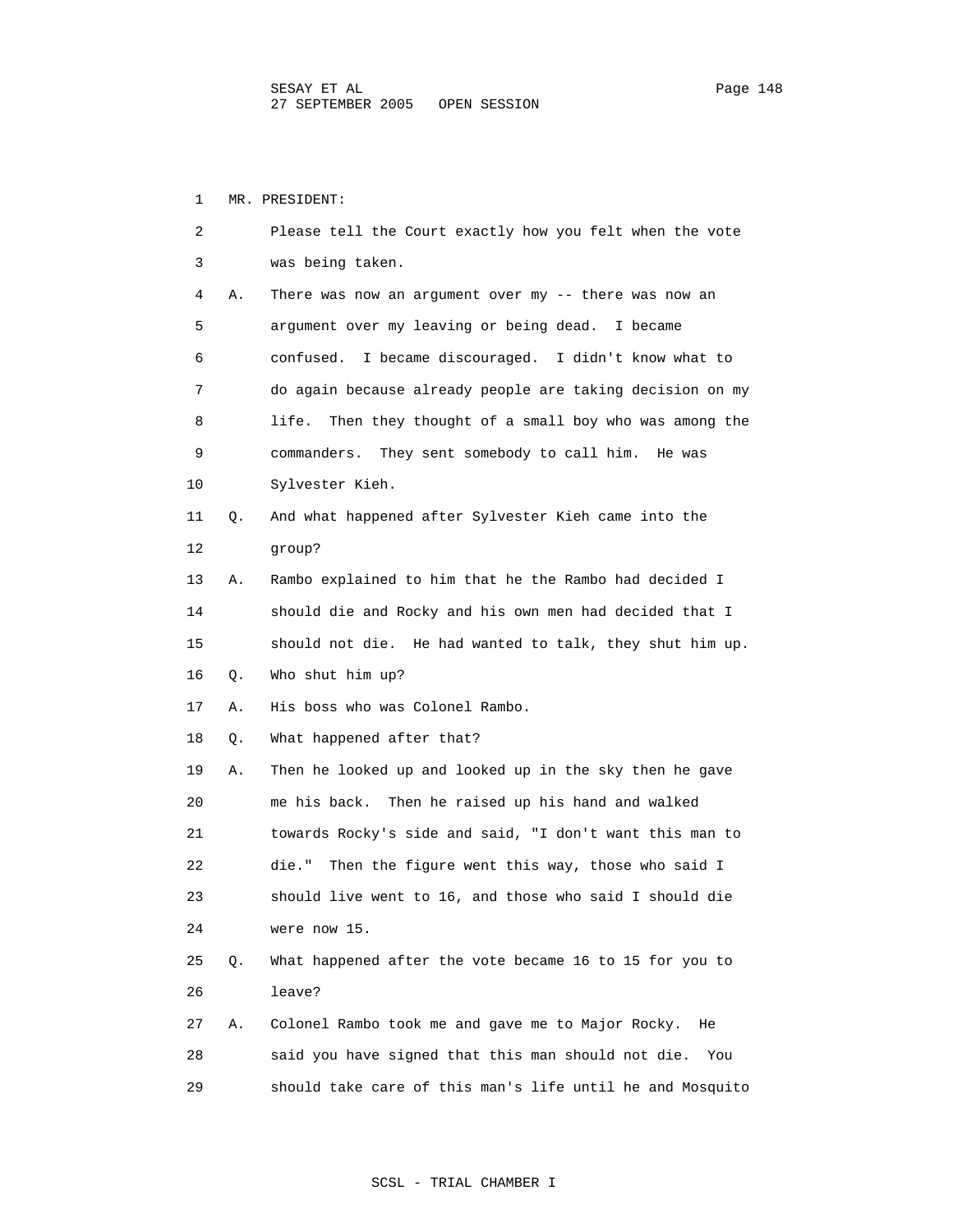1 see themselves. They gave me to him. Then Rocky took me 2 to Wendedu. 3 MR ISCANDARI: Your Honours -- Your Honour -- 4 PRESIDING JUDGE: Your Honours. 5 MR ISCANDARI: Yes, Your Honours, I did say that. At this 6 point in time there is going to be quite a lot of 7 testimony of what happened at Wendedu. If it is okay 8 with the Bench, I think this would be a fine time to take 9 a break. 10 PRESIDING JUDGE: We agree with you. 11 MR ISCANDARI: Thank you. 12 JUDGE THOMPSON: We invite no responses from the other side. 13 PRESIDING JUDGE: Since the polling stations have closed and 14 voting has come to an end, I suppose we will rise and 15 resume tomorrow at 9.30 a.m. The Court will rise, 16 please. 17 [Whereupon the hearing adjourned at 6.10 p.m. to be 18 reconvened on Friday, the 28th day of January 2005 at 19 9.30 a.m.] 20 21 22 23 24 25 26 27 28 29